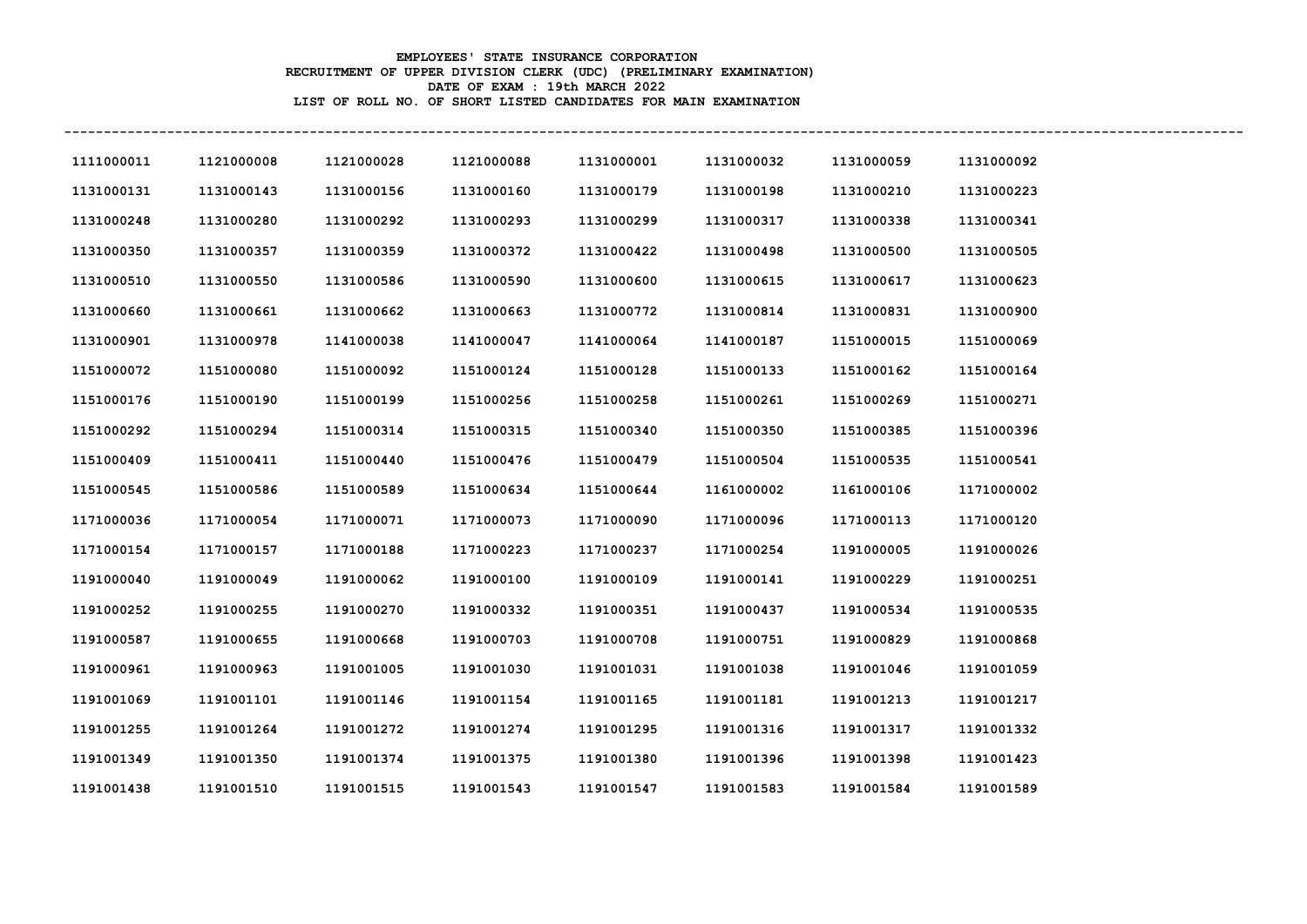| 1201000001 | 1201000026 | 1201000045 | 1201000080 | 1201000179 | 1201000192 | 1201000204 | 1201000223 |
|------------|------------|------------|------------|------------|------------|------------|------------|
| 1201000254 | 1201000257 | 1201000258 | 1201000308 | 1201000309 | 1201000339 | 1201000355 | 1201000363 |
| 1201000364 | 1201000399 | 1201000431 | 1201000443 | 1201000479 | 1201000501 | 1201000511 | 1201000517 |
| 1201000537 | 1201000555 | 1201000585 | 1201000596 | 1201000598 | 1201000604 | 1201000686 | 1211000001 |
| 1211000015 | 1211000017 | 1211000023 | 1211000034 | 1211000037 | 1211000062 | 1211000065 | 1211000079 |
| 1211000118 | 1211000130 | 1211000137 | 1211000146 | 1211000153 | 1211000219 | 1211000251 | 1211000252 |
| 1211000265 | 1211000267 | 1211000304 | 1211000318 | 1211000323 | 1211000335 | 1211000351 | 1211000354 |
| 1211000369 | 1211000387 | 1211000403 | 1211000411 | 1211000430 | 1211000436 | 1211000448 | 1211000465 |
| 1211000488 | 1211000526 | 1211000596 | 1221000111 | 1221000141 | 1221000154 | 1221000190 | 1221000198 |
| 1221000272 | 1221000276 | 1221000282 | 1221000371 | 1221000397 | 1221000402 | 1221000405 | 1221000421 |
| 1221000426 | 1221000431 | 1221000519 | 1221000613 | 1221000643 | 1221000714 | 1221000715 | 1221000751 |
| 1221000755 | 1221000760 | 1221000764 | 1221000765 | 1221000770 | 1221000772 | 1221000774 | 1221000778 |
| 1221000779 | 1221000782 | 1221000786 | 1221000800 | 1221000801 | 1221000815 | 1221000830 | 1221000841 |
| 1221000844 | 1221000845 | 1221000846 | 1221000847 | 1221000912 | 1221000917 | 1221000919 | 1221000920 |
| 1221000921 | 1221000926 | 1221000927 | 1221000930 | 1221000931 | 1221000946 | 1221000949 | 1221000970 |
| 1221000974 | 1221000995 | 1221000999 | 1221001010 | 1221001018 | 1221001020 | 1221001037 | 1221001061 |
| 1221001075 | 1221001086 | 1221001104 | 1221001112 | 1221001116 | 1221001120 | 1221001147 | 1221001202 |
| 1221001229 | 1221001236 | 1221001260 | 1221001263 | 1221001264 | 1221001266 | 1221001305 | 1221001309 |
| 1221001321 | 1221001367 | 1221001370 | 1221001394 | 1221001395 | 1221001396 | 1221001403 | 1221001410 |
| 1221001445 | 1221001446 | 1221001452 | 1221001467 | 1221001472 | 1221001489 | 1221001497 | 1221001499 |
| 1221001517 | 1221001548 | 1221001554 | 1221001575 | 1221001578 | 1221001607 | 1221001661 | 1221001689 |
| 1221001691 | 1221001799 | 1221001820 | 1221001853 | 1221001949 | 1221002003 | 1221002015 | 1221002016 |
| 1221002055 | 1221002077 | 1221002100 | 1221002107 | 1221002136 | 1221002155 | 1221002266 | 1221002288 |
| 1221002293 | 1221002296 | 1221002319 | 1221002326 | 1221002362 | 1221002473 | 1221002489 | 1221002494 |
| 1221002506 | 1221002510 | 1221002517 | 1221002527 | 1221002531 | 1221002538 | 1221002550 | 1221002552 |
| 1221002553 | 1221002558 | 1221002563 | 1221002587 | 1221002619 | 1221002622 | 1221002624 | 1221002641 |
| 1221002681 | 1221002688 | 1221002713 | 1221002715 | 1221002729 | 1221002744 | 1221002765 | 1221002767 |
| 1221002799 | 1221002820 | 1221002831 | 1221002853 | 1221002883 | 1221002908 | 1221002949 | 1221002977 |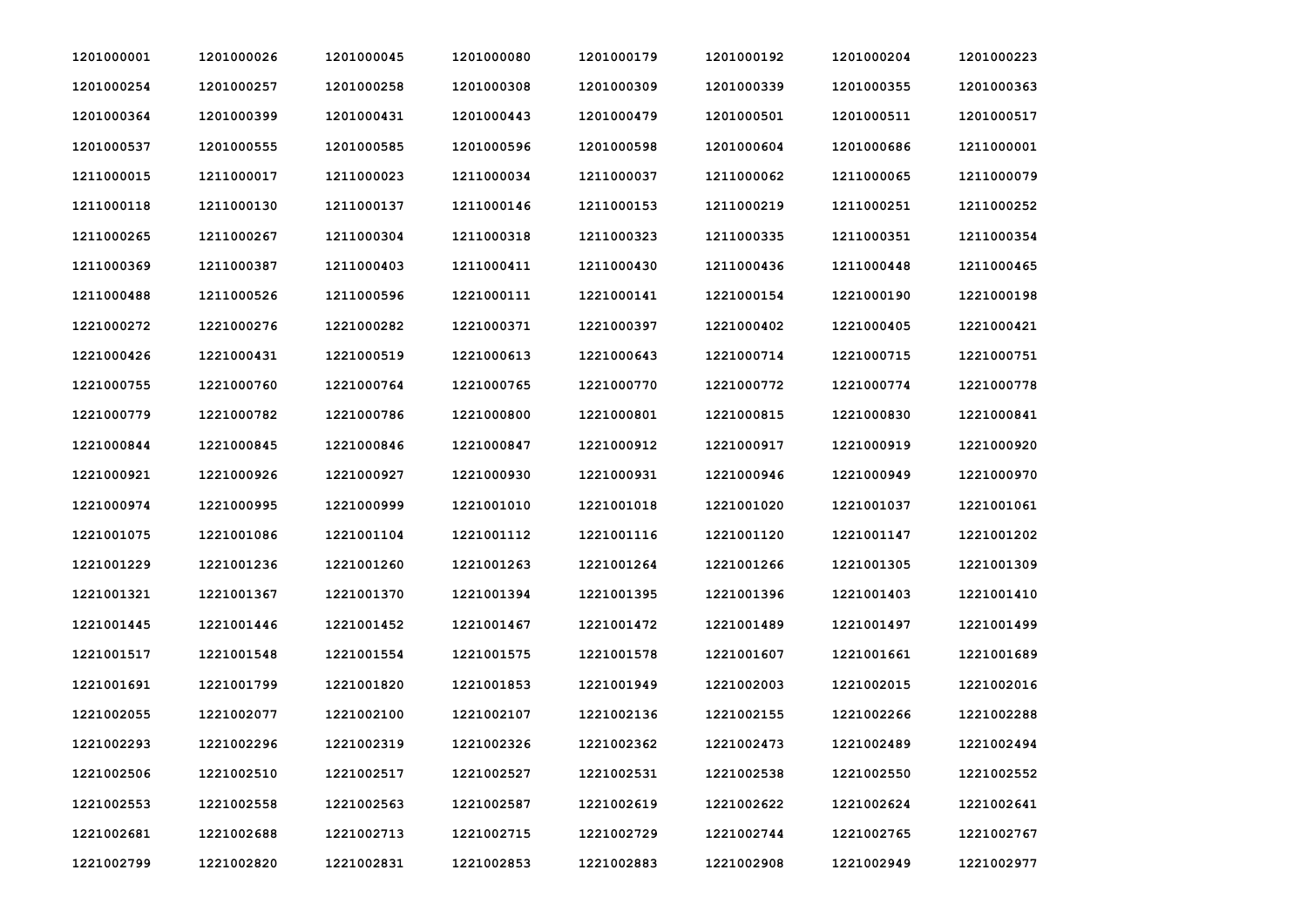| 1221003011 | 1221003061 | 1221003072 | 1221003076 | 1221003089 | 1221003102 | 1221003106 | 1221003112 |
|------------|------------|------------|------------|------------|------------|------------|------------|
| 1221003118 | 1221003120 | 1221003121 | 1221003122 | 1221003204 | 1221003292 | 1221003302 | 1221003328 |
| 1221003332 | 1221003338 | 1221003383 | 1221003391 | 1221003415 | 1221003425 | 1221003454 | 1221003463 |
| 1221003545 | 1221003564 | 1221003593 | 1221003613 | 1221003620 | 1221003634 | 1221003653 | 1221003654 |
| 1221003668 | 1221003673 | 1221003675 | 1221003689 | 1221003702 | 1221003719 | 1221003745 | 1221003755 |
| 1221003761 | 1221003795 | 1221003825 | 1221003844 | 1221003907 | 1221004032 | 1221004035 | 1221004051 |
| 1221004066 | 1221004133 | 1221004180 | 1221004267 | 1221004272 | 1221004282 | 1221004285 | 1221004292 |
| 1221004296 | 1221004303 | 1221004312 | 1221004316 | 1221004330 | 1221004410 | 1221004424 | 1221004426 |
| 1221004430 | 1221004438 | 1221004465 | 1221004467 | 1221004479 | 1221004481 | 1221004492 | 1221004498 |
| 1221004504 | 1221004510 | 1221004518 | 1221004522 | 1221004524 | 1221004526 | 1221004528 | 1221004546 |
| 1221004549 | 1221004553 | 1221004563 | 1221004571 | 1221004601 | 1221004602 | 1221004635 | 1221004651 |
| 1221004662 | 1221004685 | 1221004728 | 1221004738 | 1221004757 | 1221004763 | 1221004781 | 1221004783 |
| 1221004791 | 1221004813 | 1221004814 | 1221004821 | 1221004882 | 1221004883 | 1221004893 | 1221004901 |
| 1221004940 | 1221004951 | 1221004958 | 1221004978 | 1221004982 | 1221004985 | 1221005002 | 1221005004 |
| 1221005010 | 1221005028 | 1221005079 | 1221005088 | 1221005095 | 1221005100 | 1221005144 | 1221005156 |
| 1221005169 | 1221005195 | 1221005204 | 1221005219 | 1221005224 | 1221005231 | 1221005240 | 1221005247 |
| 1221005267 | 1221005274 | 1221005276 | 1221005286 | 1221005297 | 1221005304 | 1221005310 | 1221005375 |
| 1221005415 | 1221005429 | 1221005461 | 1221005476 | 1221005490 | 1221005508 | 1221005565 | 1221005587 |
| 1221005588 | 1221005636 | 1221005651 | 1221005666 | 1221005699 | 1221005734 | 1221005760 | 1221005770 |
| 1221005786 | 1221005800 | 1221005804 | 1221005819 | 1221005836 | 1221005909 | 1221005918 | 1221005925 |
| 1221005940 | 1221005944 | 1221005971 | 1221006055 | 1221006056 | 1221006080 | 1221006089 | 1221006115 |
| 1221006118 | 1221006133 | 1221006143 | 1221006156 | 1221006162 | 1221006177 | 1221006180 | 1221006185 |
| 1221006213 | 1221006228 | 1221006259 | 1221006283 | 1221006286 | 1221006296 | 1221006303 | 1221006324 |
| 1221006325 | 1221006333 | 1221006341 | 1221006346 | 1221006349 | 1221006372 | 1221006381 | 1221006393 |
| 1221006403 | 1221006430 | 1221006433 | 1221006436 | 1221006439 | 1221006441 | 1221006445 | 1221006446 |
| 1221006447 | 1221006448 | 1221006463 | 1221006465 | 1221006474 | 1221006483 | 1221006489 | 1221006495 |
| 1221006497 | 1221006510 | 1221006511 | 1221006517 | 1221006521 | 1221006550 | 1221006560 | 1221006575 |
| 1221006581 | 1221006590 | 1221006598 | 1221006661 | 1221006676 | 1221006682 | 1221006683 | 1221006696 |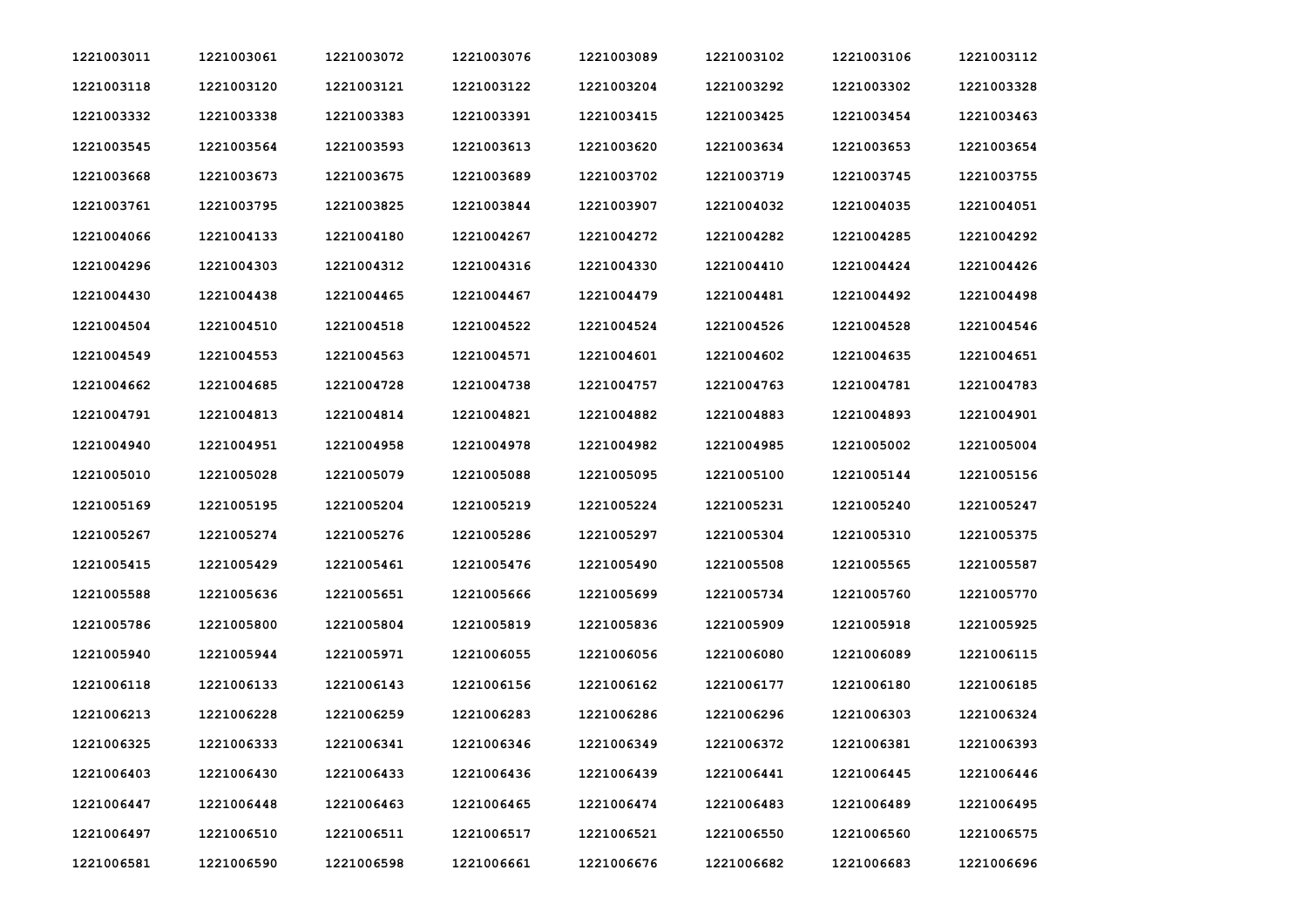| 1221006703 | 1221006706 | 1221006724 | 1221006731 | 1221006734 | 1221006750 | 1221006758 | 1221006773 |
|------------|------------|------------|------------|------------|------------|------------|------------|
| 1221006813 | 1221006816 | 1221006820 | 1221006829 | 1221006831 | 1221006833 | 1221006836 | 1221006837 |
| 1221006846 | 1221006853 | 1221006869 | 1221006872 | 1221006889 | 1221006919 | 1221006925 | 1221006930 |
| 1221006936 | 1221006956 | 1221007008 | 1221007025 | 1221007029 | 1221007044 | 1221007064 | 1231000007 |
| 1231000066 | 1231000082 | 1231000088 | 1231000094 | 1231000141 | 1231000157 | 1231000205 | 1231000221 |
| 1231000264 | 1231000293 | 1231000304 | 1231000334 | 1231000336 | 1231000339 | 1231000344 | 1231000392 |
| 1231000395 | 1231000399 | 1231000427 | 1231000445 | 1231000472 | 1231000506 | 1231000512 | 1231000518 |
| 1231000523 | 1241000023 | 1241000044 | 1241000056 | 1241000063 | 1241000070 | 1241000092 | 1241000094 |
| 1241000110 | 1241000125 | 1241000136 | 1241000164 | 1241000182 | 1241000192 | 1241000193 | 1241000194 |
| 1241000198 | 1241000236 | 1241000245 | 1241000250 | 1241000261 | 1241000266 | 1241000269 | 1241000306 |
| 1241000332 | 1241000342 | 1241000347 | 1241000388 | 1241000389 | 1241000392 | 1241000410 | 1241000428 |
| 1241000431 | 1241000432 | 1241000447 | 1241000474 | 1241000475 | 1241000476 | 1241000484 | 1241000486 |
| 1241000517 | 1241000573 | 1241000583 | 1241000594 | 1241000627 | 1241000634 | 1241000649 | 1241000668 |
| 1241000684 | 1241000694 | 1241000701 | 1241000708 | 1241000730 | 1241000738 | 1241000743 | 1241000758 |
| 1241000820 | 1241000832 | 1241000869 | 1241000876 | 1241000882 | 1241000889 | 1261000018 | 1261000043 |
| 1261000066 | 1261000082 | 1261000129 | 1261000139 | 1261000147 | 1261000148 | 1261000149 | 1261000153 |
| 1261000163 | 1261000176 | 1261000185 | 1261000194 | 1261000197 | 1261000204 | 1261000205 | 1261000229 |
| 1261000233 | 1261000246 | 1261000249 | 1261000268 | 1261000288 | 1261000294 | 1261000295 | 1261000300 |
| 1261000308 | 1261000318 | 1261000333 | 1261000349 | 1261000351 | 1261000352 | 1261000358 | 1261000366 |
| 1261000377 | 1261000388 | 1261000394 | 1261000399 | 1261000413 | 1261000431 | 1261000432 | 1261000448 |
| 1261000451 | 1261000482 | 1261000504 | 1261000513 | 1261000539 | 1261000559 | 1261000560 | 1261000570 |
| 1261000598 | 1271000004 | 1271000062 | 1271000079 | 1271000091 | 1271000098 | 1271000113 | 1271000135 |
| 1271000171 | 1271000180 | 1271000239 | 1271000241 | 1271000255 | 1271000300 | 1271000317 | 1271000392 |
| 1271000412 | 1271000444 | 1271000448 | 1271000467 | 1271000475 | 1271000476 | 1271000483 | 1271000488 |
| 1271000489 | 1271000491 | 1271000496 | 1271000642 | 1271000644 | 1271000677 | 1281000006 | 1281000010 |
| 1281000037 | 1281000043 | 1281000058 | 1281000081 | 1281000085 | 1281000087 | 1281000120 | 1281000140 |
| 1281000154 | 1281000164 | 1281000175 | 1281000178 | 1281000188 | 1281000208 | 1281000227 | 1281000252 |
| 1281000286 | 1281000328 | 1281000334 | 1281000348 | 1281000372 | 1281000393 | 1281000428 | 1281000429 |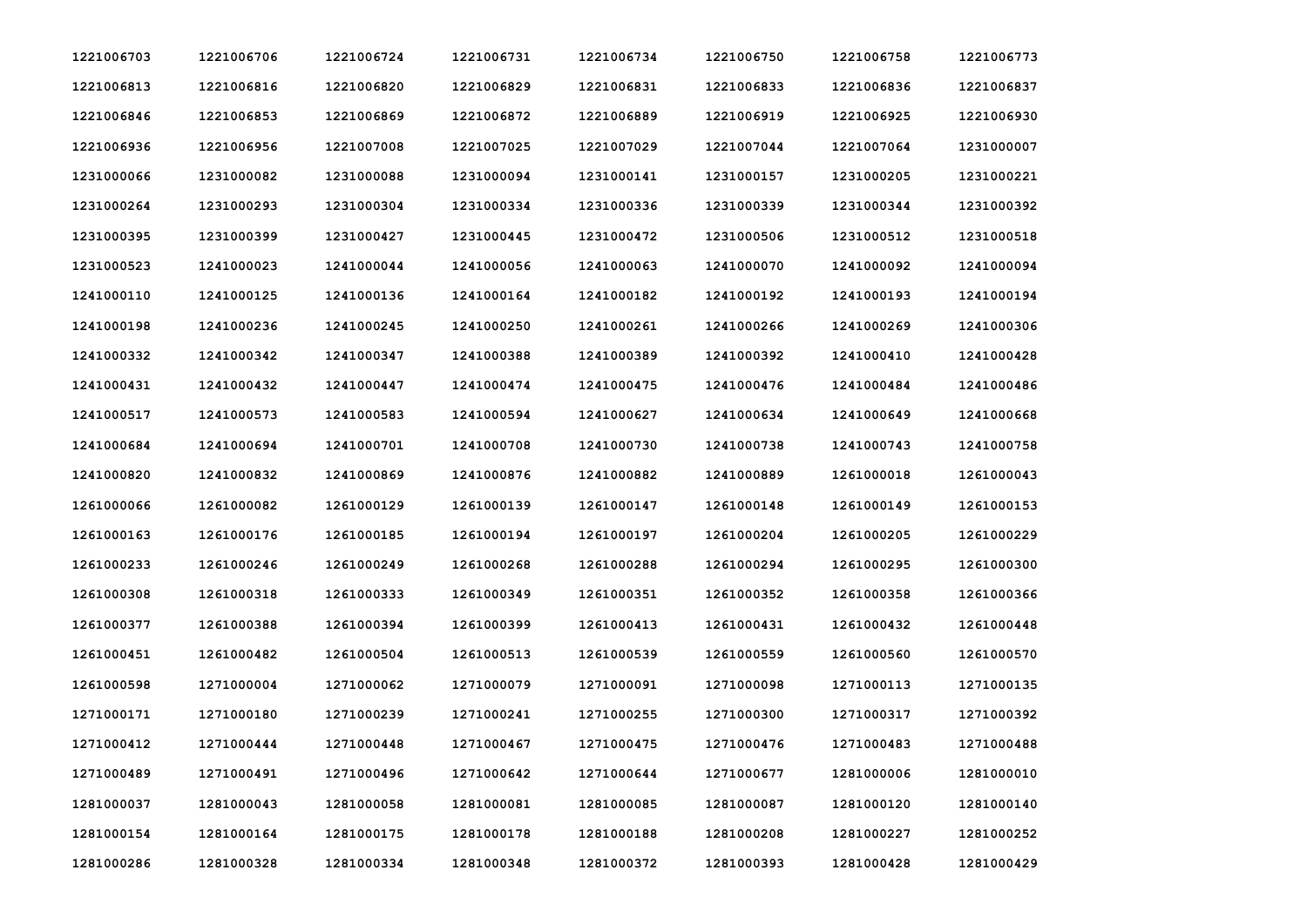| 1281000465 | 1281000487 | 1281000488 | 1281000491 | 1281000560 | 1281000603 | 1281000630 | 1281000645 |
|------------|------------|------------|------------|------------|------------|------------|------------|
| 1281000652 | 1281000656 | 1281000662 | 1281000668 | 1281000679 | 1281000693 | 1281000735 | 1281000742 |
| 1281000744 | 1281000772 | 1281000773 | 1281000807 | 1281000818 | 1281000845 | 1281000890 | 1281000907 |
| 1281000937 | 1281000946 | 1281000955 | 1281000957 | 1281000985 | 1281000996 | 1281001020 | 1281001028 |
| 1281001030 | 1281001052 | 1281001063 | 1281001079 | 1281001082 | 1281001094 | 1281001107 | 1281001112 |
| 1281001136 | 1281001141 | 1281001143 | 1281001158 | 1281001162 | 1281001164 | 1281001167 | 1281001179 |
| 1281001199 | 1281001204 | 1281001207 | 1281001224 | 1281001226 | 1281001257 | 1281001266 | 1281001279 |
| 1281001291 | 1281001313 | 1281001332 | 1281001403 | 1281001432 | 1281001436 | 1281001464 | 1281001518 |
| 1281001525 | 1281001551 | 1281001582 | 1281001603 | 1281001607 | 1281001610 | 1281001619 | 1281001633 |
| 1281001668 | 1281001682 | 1281001699 | 1281001724 | 1281001768 | 1281001773 | 1281001777 | 1281001794 |
| 1281001831 | 1281001834 | 1281001837 | 1281001873 | 1281001874 | 1281001881 | 1281001899 | 1281001911 |
| 1281001915 | 1281001937 | 1281001956 | 1281001964 | 1281001972 | 1281002003 | 1281002016 | 1281002025 |
| 1281002047 | 1281002073 | 1281002077 | 1281002132 | 1281002133 | 1281002140 | 1281002186 | 1281002200 |
| 1281002248 | 1281002250 | 1281002290 | 1281002318 | 1281002348 | 1281002358 | 1281002401 | 1281002411 |
| 1281002429 | 1281002459 | 1281002526 | 1281002557 | 1281002579 | 1281002601 | 1281002608 | 1281002629 |
| 1281002642 | 1281002671 | 1281002677 | 1281002689 | 1281002768 | 1281002784 | 1281002806 | 1281002809 |
| 1281002822 | 1281002824 | 1281002831 | 1281002832 | 1281002834 | 1281002839 | 1281002855 | 1281002862 |
| 1281002863 | 1281002885 | 1281002891 | 1281002897 | 1281002902 | 1281002916 | 1281002962 | 1281002974 |
| 1281002975 | 1281002982 | 1281002984 | 1281003045 | 1281003072 | 1281003084 | 1281003101 | 1281003126 |
| 1281003179 | 1281003182 | 1281003188 | 1281003192 | 1281003195 | 1281003204 | 1281003216 | 1281003232 |
| 1281003272 | 1281003300 | 1281003346 | 1281003349 | 1281003397 | 1281003399 | 1281003401 | 1281003529 |
| 1281003530 | 1281003533 | 1281003535 | 1281003536 | 1281003551 | 1281003552 | 1281003564 | 1281003566 |
| 1281003612 | 1281003642 | 1281003657 | 1281003658 | 1281003672 | 1281003697 | 1281003710 | 1281003726 |
| 1281003752 | 1281003759 | 1281003766 | 1281003769 | 1281003776 | 1281003797 | 1281003799 | 1281003808 |
| 1281003823 | 1281003845 | 1281003849 | 1281003860 | 1281003873 | 1281003910 | 1281003924 | 1281003937 |
| 1281003950 | 1281003961 | 1281003967 | 1281003968 | 1281003999 | 1281004013 | 1281004025 | 1281004052 |
| 1281004058 | 1281004075 | 1281004109 | 1281004140 | 1281004172 | 1281004179 | 1281004273 | 1281004318 |
| 1281004336 | 1281004396 | 1281004429 | 1281004433 | 1281004450 | 1281004460 | 1281004463 | 1281004474 |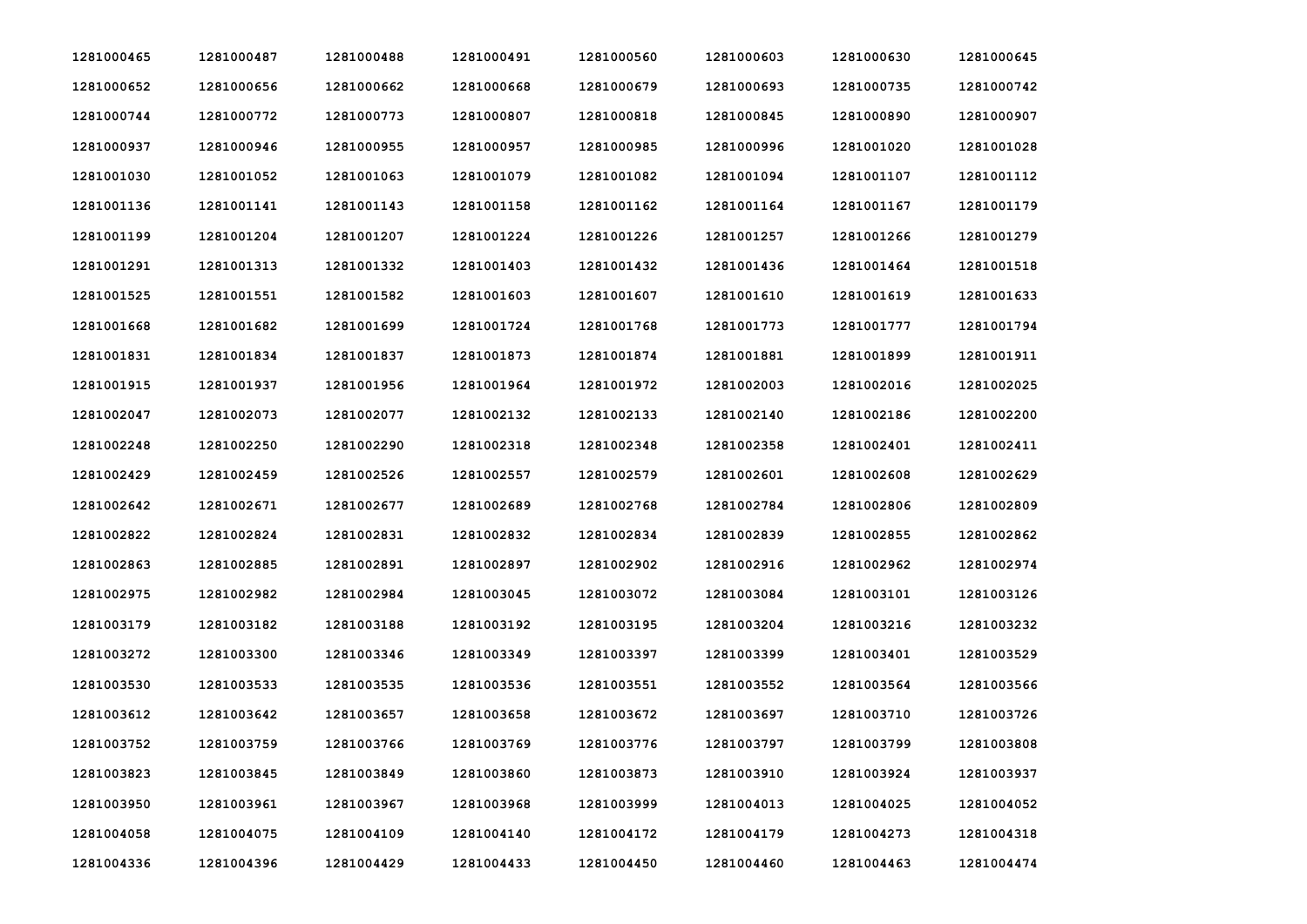| 1281004477 | 1281004487 | 1281004490 | 1281004515 | 1281004534 | 1281004538 | 1281004574 | 1281004599 |
|------------|------------|------------|------------|------------|------------|------------|------------|
| 1281004618 | 1281004624 | 1281004628 | 1281004631 | 1281004649 | 1281004654 | 1281004669 | 1281004701 |
| 1281004706 | 1281004707 | 1281004716 | 1281004731 | 1281004744 | 1281004748 | 1281004754 | 1281004783 |
| 1281004786 | 1281004830 | 1281004840 | 1281004846 | 1281004853 | 1281004862 | 1281004868 | 1281004869 |
| 1281004879 | 1281004888 | 1281004902 | 1281004903 | 1281004917 | 1281004918 | 1281004940 | 1281004941 |
| 1281004946 | 1281004966 | 1281005019 | 1281005024 | 1281005025 | 1281005026 | 1281005032 | 1281005034 |
| 1281005040 | 1281005041 | 1281005043 | 1281005047 | 1281005057 | 1281005062 | 1281005081 | 1281005083 |
| 1281005113 | 1281005134 | 1281005153 | 1281005168 | 1281005172 | 1281005192 | 1281005194 | 1281005201 |
| 1281005221 | 1281005223 | 1281005229 | 1281005238 | 1281005242 | 1281005260 | 1281005274 | 1281005282 |
| 1281005285 | 1281005289 | 1281005293 | 1281005326 | 1281005354 | 1281005380 | 1281005402 | 1281005408 |
| 1281005417 | 1281005434 | 1281005449 | 1281005467 | 1281005478 | 1281005485 | 1281005487 | 1281005498 |
| 1281005510 | 1281005539 | 1281005547 | 1281005571 | 1281005579 | 1281005580 | 1281005606 | 1281005614 |
| 1281005624 | 1281005651 | 1281005679 | 1281005695 | 1281005696 | 1281005702 | 1281005708 | 1281005736 |
| 1281005752 | 1281005755 | 1281005818 | 1281005845 | 1281005850 | 1281005876 | 1281005890 | 1281005896 |
| 1281005921 | 1281005935 | 1281005937 | 1281005979 | 1281006005 | 1281006006 | 1281006011 | 1281006036 |
| 1281006060 | 1281006084 | 1281006090 | 1281006106 | 1281006108 | 1281006158 | 1281006160 | 1281006162 |
| 1281006181 | 1281006195 | 1281006207 | 1281006233 | 1281006236 | 1281006262 | 1281006268 | 1281006281 |
| 1281006282 | 1281006303 | 1281006318 | 1281006343 | 1281006357 | 1281006367 | 1281006379 | 1281006384 |
| 1281006401 | 1281006402 | 1281006442 | 1281006445 | 1281006452 | 1281006468 | 1281006493 | 1281006503 |
| 1281006505 | 1281006512 | 1281006518 | 1281006524 | 1281006538 | 1281006539 | 1281006565 | 1281006573 |
| 1281006586 | 1281006600 | 1281006603 | 1281006606 | 1281006629 | 1281006634 | 1281006673 | 1281006684 |
| 1291000009 | 1291000023 | 1291000024 | 1291000044 | 1291000046 | 1291000062 | 1291000074 | 1291000095 |
| 1291000124 | 1291000125 | 1291000141 | 1291000152 | 1291000162 | 1291000221 | 1291000274 | 1291000300 |
| 1291000320 | 1291000326 | 1291000331 | 1291000347 | 1291000358 | 1291000369 | 1291000374 | 1291000382 |
| 1291000392 | 1291000401 | 1291000412 | 1291000414 | 1291000441 | 1291000450 | 1291000451 | 1291000452 |
| 1291000483 | 1291000493 | 1291000494 | 1291000501 | 1291000544 | 1291000545 | 1291000570 | 1291000577 |
| 1291000595 | 1291000597 | 1291000600 | 1291000615 | 1291000626 | 1291000638 | 1291000649 | 1291000682 |
| 1291000692 | 1291000701 | 1291000722 | 1291000733 | 1291000744 | 1291000774 | 1291000779 | 1291000783 |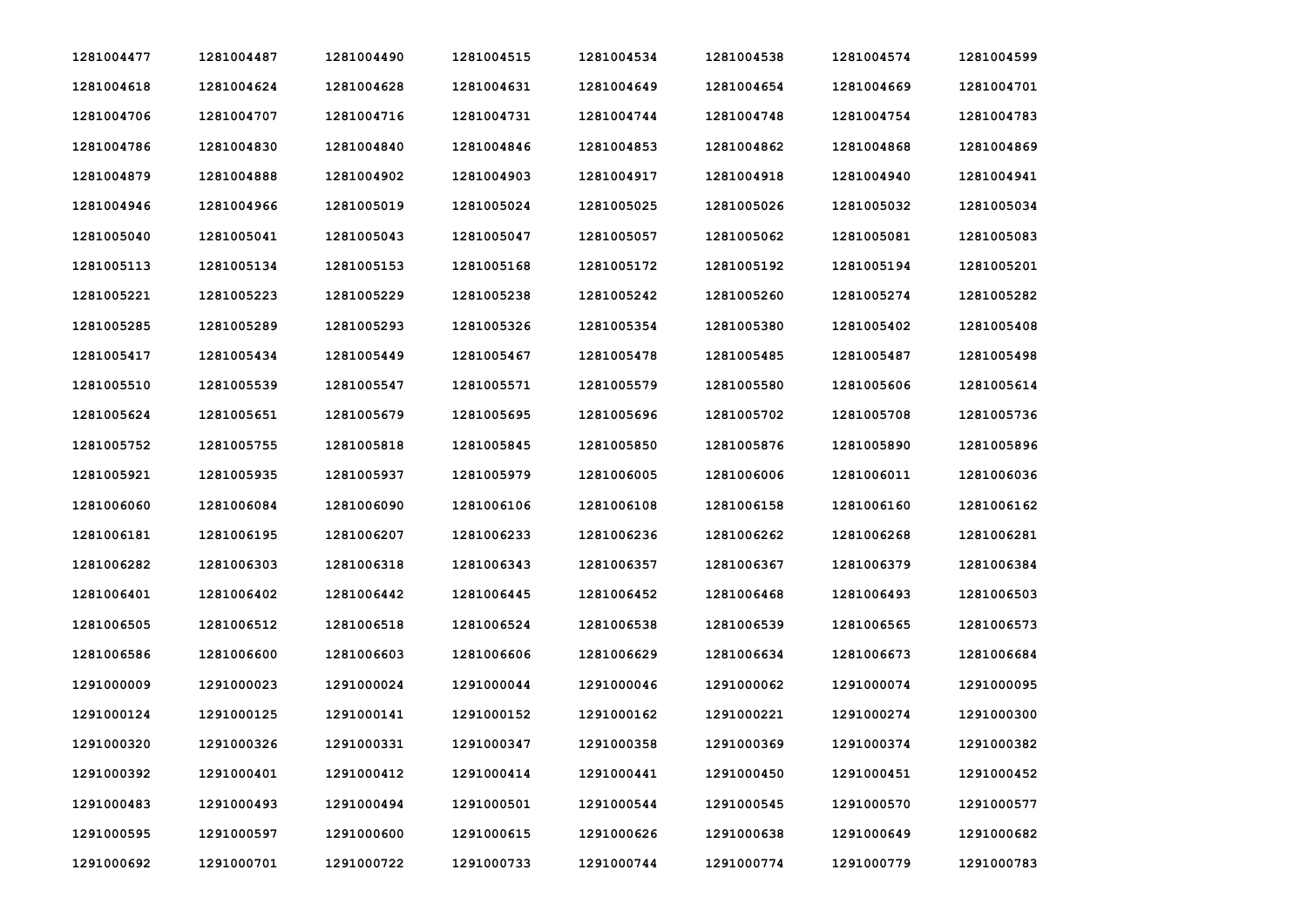| 1291000818 | 1291000822 | 1291000851 | 1291000889 | 1291000905 | 1291000906 | 1291000910 | 1291000924 |
|------------|------------|------------|------------|------------|------------|------------|------------|
| 1291000950 | 1291000976 | 1291000986 | 1291000995 | 1291000996 | 1291001008 | 1291001044 | 1291001052 |
| 1291001126 | 1291001134 | 1291001151 | 1291001166 | 1291001186 | 1291001204 | 1291001213 | 1291001221 |
| 1291001242 | 1291001253 | 1291001256 | 1291001260 | 1291001268 | 1291001292 | 1291001323 | 1291001340 |
| 1291001342 | 1291001343 | 1291001350 | 1291001364 | 1291001371 | 1291001399 | 1291001402 | 1291001412 |
| 1291001414 | 1291001416 | 1291001420 | 1291001429 | 1291001437 | 1291001481 | 1291001484 | 1291001487 |
| 1291001492 | 1291001520 | 1291001533 | 1291001548 | 1291001553 | 1291001558 | 1291001568 | 1291001572 |
| 1291001575 | 1291001577 | 1291001579 | 1291001605 | 1291001617 | 1291001620 | 1291001632 | 1291001669 |
| 1291001676 | 1291001686 | 1291001748 | 1291001756 | 1291001769 | 1291001788 | 1291001793 | 1291001806 |
| 1291001822 | 1291001858 | 1291001859 | 1291001870 | 1291001878 | 1291001888 | 1291001897 | 1291001901 |
| 1291001905 | 1291001909 | 1291001951 | 1291001957 | 1291001965 | 1291001976 | 1291001979 | 1291001995 |
| 1291002000 | 1291002002 | 1291002029 | 1291002049 | 1291002059 | 1291002074 | 1291002081 | 1291002086 |
| 1291002091 | 1291002093 | 1291002102 | 1291002113 | 1291002118 | 1291002160 | 1291002187 | 1291002196 |
| 1291002211 | 1291002221 | 1291002248 | 1291002255 | 1291002282 | 1291002293 | 1291002302 | 1291002306 |
| 1291002307 | 1291002310 | 1291002315 | 1291002328 | 1291002340 | 1291002365 | 1291002366 | 1291002369 |
| 1291002374 | 1291002399 | 1291002425 | 1291002437 | 1291002447 | 1291002449 | 1291002470 | 1291002471 |
| 1291002507 | 1291002509 | 1291002559 | 1291002562 | 1291002565 | 1291002577 | 1291002585 | 1291002595 |
| 1291002597 | 1291002605 | 1291002608 | 1291002609 | 1291002614 | 1291002615 | 1291002620 | 1291002630 |
| 1291002634 | 1291002654 | 1291002663 | 1291002675 | 1291002692 | 1291002702 | 1291002712 | 1291002713 |
| 1291002742 | 1291002747 | 1291002748 | 1291002838 | 1291002855 | 1291002864 | 1291002865 | 1291002875 |
| 1291002950 | 1291002958 | 1291002961 | 1291002967 | 1291002987 | 1291002995 | 1291003000 | 1291003002 |
| 1291003022 | 1291003046 | 1291003052 | 1291003074 | 1291003091 | 1291003093 | 1291003104 | 1291003113 |
| 1291003123 | 1291003125 | 1291003136 | 1291003144 | 1291003152 | 1291003165 | 1291003168 | 1291003177 |
| 1291003181 | 1291003185 | 1291003186 | 1291003199 | 1291003200 | 1291003217 | 1291003227 | 1291003248 |
| 1291003253 | 1291003258 | 1291003289 | 1291003295 | 1291003320 | 1291003325 | 1291003335 | 1291003361 |
| 1291003394 | 1291003395 | 1291003402 | 1291003408 | 1291003415 | 1291003450 | 1291003480 | 1291003482 |
| 1291003489 | 1291003493 | 1291003533 | 1291003540 | 1291003542 | 1301000001 | 1301000021 | 1301000023 |
| 1301000024 | 1301000031 | 1301000056 | 1301000082 | 1301000097 | 1301000106 | 1301000118 | 1301000170 |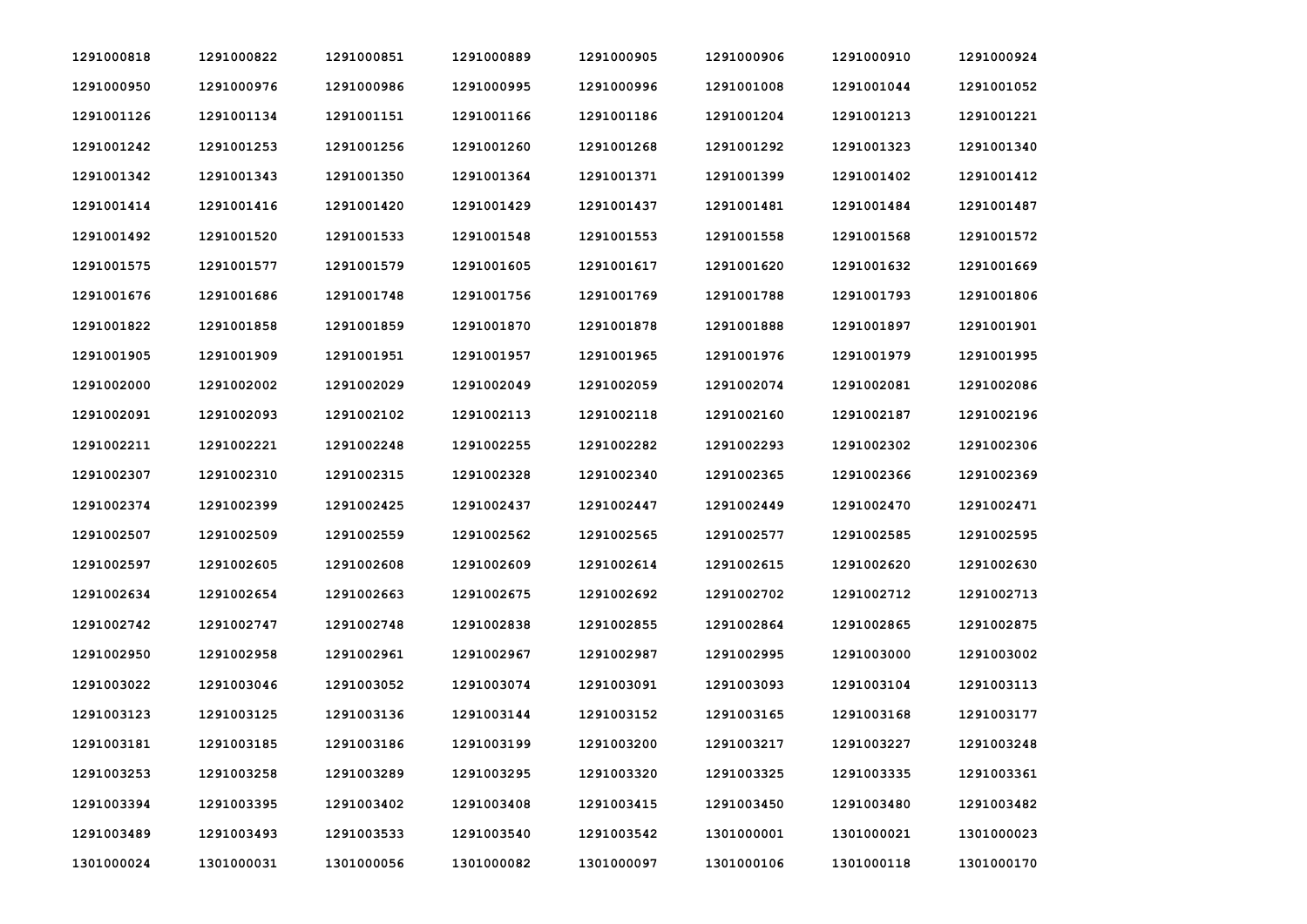| 1301000189 | 1301000191 | 1301000196 | 1301000206 | 1301000207 | 1301000214 | 1301000224 | 1301000231 |
|------------|------------|------------|------------|------------|------------|------------|------------|
| 1301000243 | 1301000252 | 1301000254 | 1301000275 | 1301000304 | 1301000309 | 1301000313 | 1301000331 |
| 1301000332 | 1301000378 | 1301000406 | 1301000410 | 1301000411 | 1301000417 | 1301000423 | 1301000431 |
| 1301000458 | 1301000464 | 1301000465 | 1301000483 | 1301000486 | 1301000511 | 1301000532 | 1301000539 |
| 1301000541 | 1301000588 | 1301000591 | 1301000627 | 1301000639 | 1301000641 | 1301000673 | 1301000674 |
| 1301000699 | 1301000704 | 1301000717 | 1301000743 | 1301000748 | 1301000749 | 1301000762 | 1301000770 |
| 1301000783 | 1301000785 | 1301000809 | 1301000813 | 1301000819 | 1301000844 | 1301000846 | 1301000870 |
| 1301000905 | 1301000917 | 1301000936 | 1301000939 | 1301000948 | 1301000949 | 1311000014 | 1311000017 |
| 1311000036 | 1321000037 | 1321000043 | 1321000061 | 1321000131 | 1321000136 | 1321000139 | 1321000141 |
| 1321000155 | 1321000183 | 1321000201 | 1331000004 | 1331000006 | 1331000010 | 1331000036 | 1331000063 |
| 1331000165 | 1331000215 | 1331000216 | 1331000223 | 1331000276 | 1331000298 | 1331000313 | 1331000325 |
| 1331000366 | 1331000396 | 1331000398 | 1331000480 | 1331000565 | 1331000602 | 1331000609 | 1331000616 |
| 1331000633 | 1331000644 | 1331000654 | 1331000665 | 1331000723 | 1331000790 | 1331000820 | 1331000841 |
| 1341000022 | 1341000025 | 1341000055 | 1341000066 | 1341000099 | 1341000101 | 1341000114 | 1351000009 |
| 1351000021 | 1351000056 | 1351000073 | 1351000074 | 1351000098 | 1351000122 | 1361000059 | 1361000074 |
| 1361000096 | 1361000102 | 1361000120 | 1371000003 | 1371000004 | 1371000007 | 1371000011 | 1371000020 |
| 1371000034 | 1371000036 | 1371000046 | 1371000072 | 1371000094 | 1371000101 | 1371000140 | 1371000145 |
| 1371000168 | 1371000175 | 1371000206 | 1371000215 | 1371000230 | 1371000247 | 1371000279 | 1371000293 |
| 1371000304 | 1371000305 | 1371000319 | 1371000341 | 1371000344 | 1371000354 | 1371000356 | 1371000361 |
| 1371000376 | 1371000380 | 1371000414 | 1371000528 | 1371000558 | 1371000564 | 1371000571 | 1371000582 |
| 1371000596 | 1371000603 | 1371000622 | 1371000626 | 1371000645 | 1371000648 | 1371000653 | 1371000666 |
| 1371000683 | 1371000701 | 1371000705 | 1371000707 | 1371000733 | 1371000764 | 1371000835 | 1371000849 |
| 1381000005 | 1381000017 | 1381000082 | 1381000103 | 1381000149 | 1381000155 | 1381000165 | 1381000251 |
| 1381000264 | 1381000280 | 1381000286 | 1381000306 | 1381000315 | 1381000336 | 1381000378 | 1391000001 |
| 1391000021 | 1391000024 | 1391000032 | 1391000039 | 1391000078 | 1391000087 | 1391000090 | 1391000093 |
| 1391000150 | 1391000154 | 1391000155 | 1391000156 | 1391000175 | 1391000185 | 1391000191 | 1391000253 |
| 1391000260 | 1391000329 | 1391000332 | 1391000343 | 1391000354 | 1391000361 | 1391000362 | 1391000408 |
| 1391000411 | 1391000419 | 1391000432 | 1391000437 | 1391000453 | 1391000465 | 1391000470 | 1391000493 |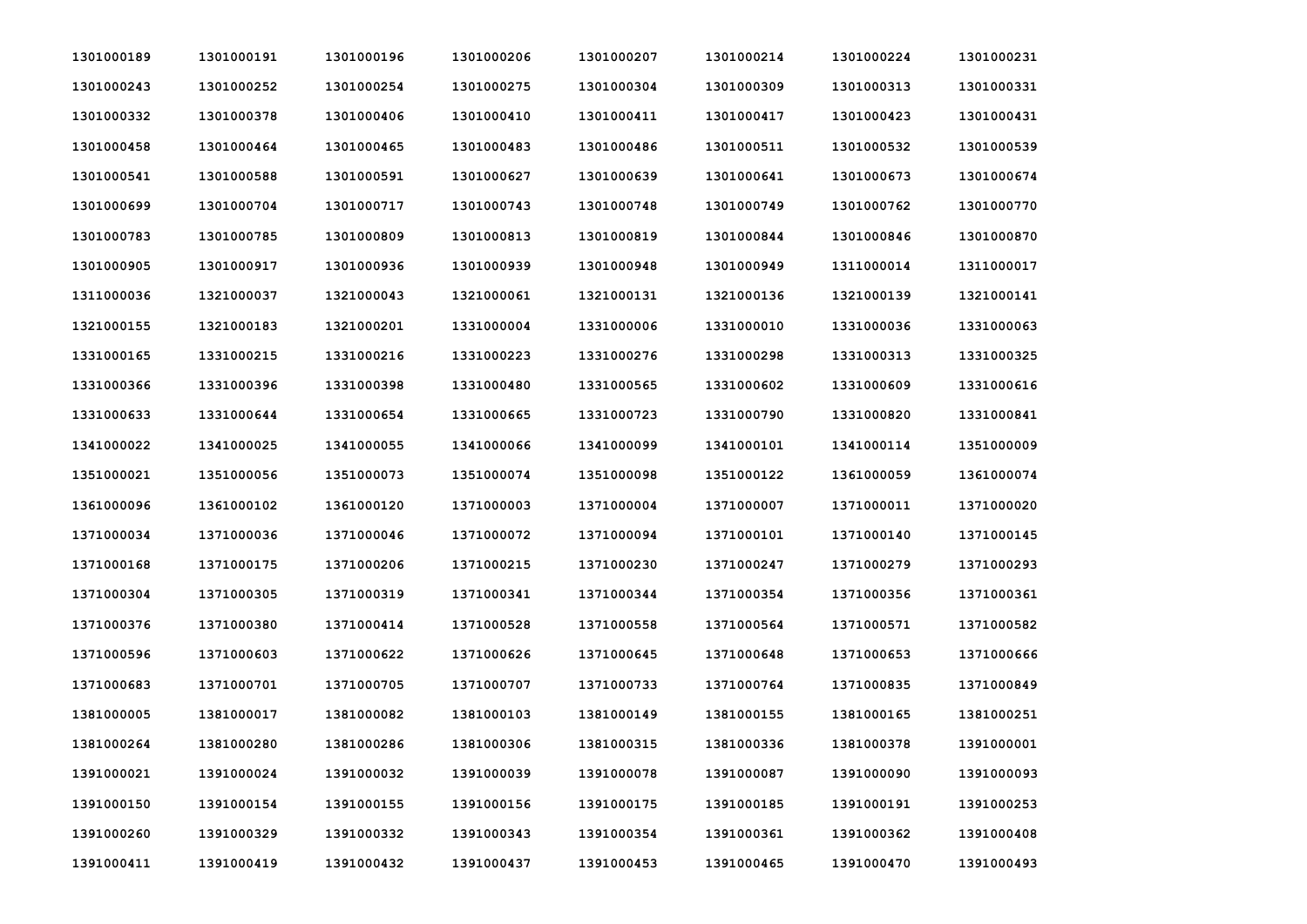| 1391000536 | 1391000539 | 1391000540 | 1391000554 | 1391000575 | 1391000577 | 1391000586 | 1391000601 |
|------------|------------|------------|------------|------------|------------|------------|------------|
| 1391000612 | 1391000632 | 1391000637 | 1391000671 | 1391000676 | 1391000684 | 1391000694 | 1391000696 |
| 1391000730 | 1391000756 | 1391000760 | 1391000774 | 1391000811 | 1391000815 | 1391000817 | 1391000842 |
| 1391000852 | 1391000856 | 1391000858 | 1391000910 | 1391000920 | 1391000921 | 1391000986 | 1391000994 |
| 1391001035 | 1391001040 | 1391001051 | 1391001077 | 1391001089 | 1391001111 | 1391001116 | 1391001127 |
| 1391001131 | 1391001154 | 1391001176 | 1391001187 | 1391001210 | 1391001219 | 1391001232 | 1391001233 |
| 1391001284 | 1391001325 | 1391001331 | 1391001335 | 1391001351 | 1391001368 | 1391001374 | 1391001388 |
| 1391001403 | 1391001425 | 1391001460 | 1391001465 | 1391001473 | 1391001476 | 1391001504 | 1391001506 |
| 1391001520 | 1391001531 | 1391001586 | 1391001587 | 1391001631 | 1391001649 | 1391001652 | 1391001660 |
| 1391001671 | 1391001676 | 1391001696 | 1391001700 | 1391001725 | 1391001737 | 1391001740 | 1391001743 |
| 1391001748 | 1391001755 | 1401000004 | 1401000014 | 1401000058 | 1401000060 | 1401000065 | 1401000075 |
| 1401000081 | 1401000088 | 1401000099 | 1401000104 | 1401000115 | 1401000121 | 1401000127 | 1401000143 |
| 1401000149 | 1401000168 | 1401000179 | 1401000182 | 1401000187 | 1401000194 | 1401000195 | 1401000202 |
| 1401000236 | 1401000248 | 1401000250 | 1401000280 | 1401000290 | 1401000296 | 1401000309 | 1401000319 |
| 1401000333 | 1401000357 | 1401000381 | 1401000385 | 1401000459 | 1401000462 | 1401000475 | 1401000477 |
| 1401000481 | 1401000510 | 1401000514 | 1401000530 | 1401000541 | 1401000554 | 1401000569 | 1401000584 |
| 1401000586 | 1401000598 | 1401000601 | 1401000640 | 1401000644 | 1401000645 | 1401000649 | 1401000650 |
| 1401000660 | 1401000662 | 1401000676 | 1401000681 | 1401000695 | 1401000717 | 1401000723 | 1401000749 |
| 1401000810 | 1401000831 | 1401000834 | 1401000871 | 1401000876 | 1401000912 | 1401000935 | 1401000948 |
| 1401000952 | 1401001004 | 1401001016 | 1401001031 | 1401001082 | 1401001088 | 1401001093 | 1401001095 |
| 1401001105 | 1401001126 | 1401001128 | 1401001179 | 1401001195 | 1401001199 | 1401001211 | 1401001213 |
| 1401001214 | 1401001224 | 1401001226 | 1401001248 | 1401001283 | 1401001287 | 1401001305 | 1401001326 |
| 1401001330 | 1401001350 | 1401001362 | 1401001364 | 1401001374 | 1401001379 | 1401001391 | 1401001396 |
| 1401001405 | 1401001429 | 1401001434 | 1411000048 | 1411000138 | 1411000146 | 1411000151 | 1411000153 |
| 1411000191 | 1411000192 | 1411000199 | 1411000212 | 1411000219 | 1411000244 | 1411000274 | 1411000298 |
| 1411000340 | 1411000360 | 1411000410 | 1411000417 | 1411000447 | 1411000481 | 1411000494 | 1411000505 |
| 1411000510 | 1411000557 | 1411000573 | 1411000576 | 1411000578 | 1411000589 | 1411000591 | 1411000622 |
| 1411000651 | 1411000663 | 1411000665 | 1411000706 | 1411000713 | 1411000758 | 1411000777 | 1411000837 |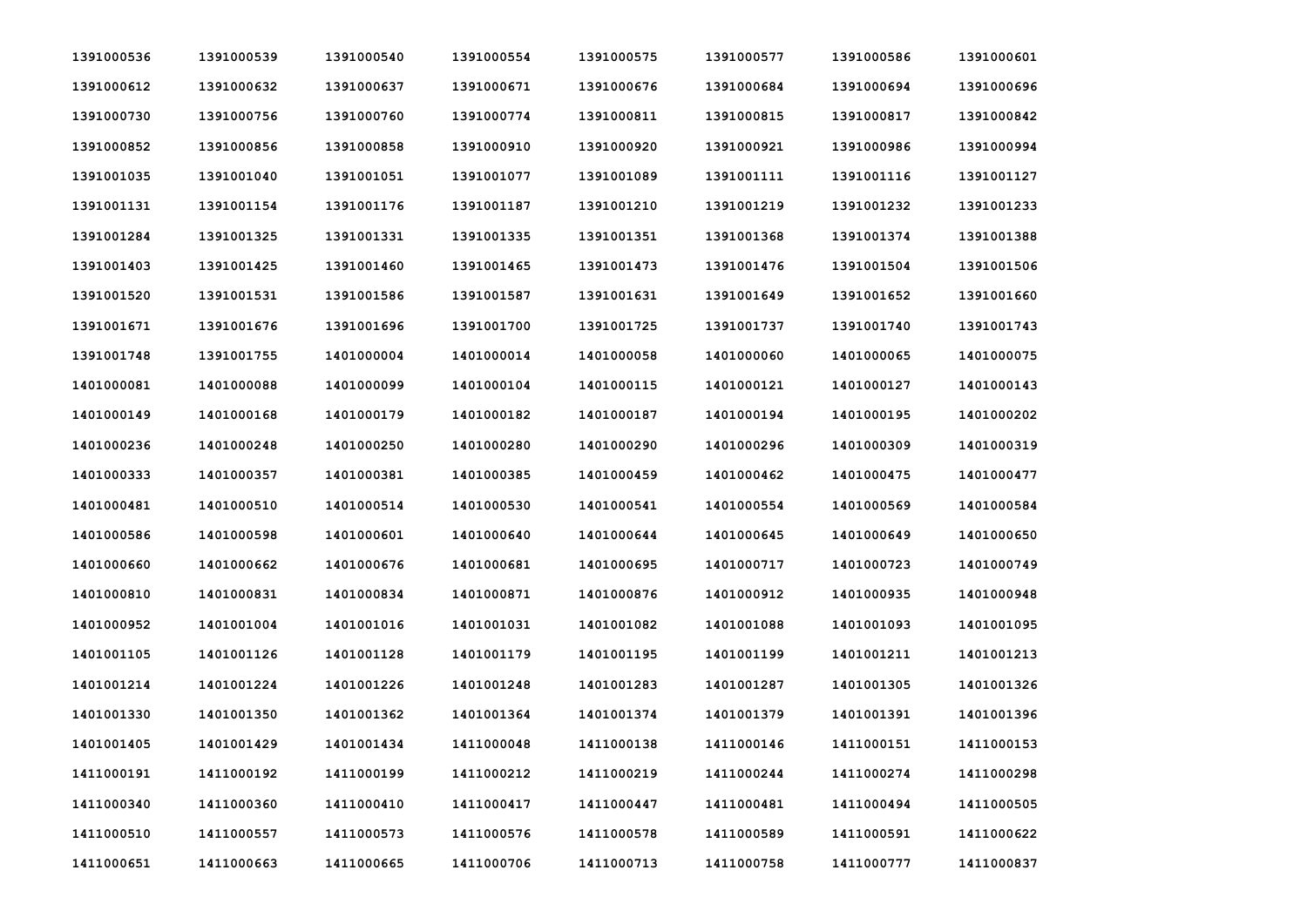| 1411000848 | 1411000859 | 1411000875 | 1411000879 | 1411000880 | 1411000898 | 1411000908 | 1411000933 |
|------------|------------|------------|------------|------------|------------|------------|------------|
| 1411000979 | 1411000985 | 1411001012 | 1411001032 | 1411001036 | 1411001056 | 1411001075 | 1411001094 |
| 1411001124 | 1411001125 | 1411001184 | 1411001236 | 1411001240 | 1411001252 | 1411001281 | 1411001287 |
| 1411001288 | 1411001309 | 1411001376 | 1411001378 | 1411001379 | 1411001380 | 1411001382 | 1411001383 |
| 1411001401 | 1411001404 | 1411001445 | 1411001456 | 1411001463 | 1411001490 | 1411001496 | 1411001501 |
| 1411001508 | 1411001526 | 1411001560 | 1411001576 | 1421000021 | 1421000041 | 1421000066 | 1421000068 |
| 1421000078 | 1421000089 | 1421000093 | 1421000115 | 1421000117 | 1421000122 | 1421000125 | 1421000137 |
| 1421000192 | 1421000201 | 1421000214 | 1421000221 | 1421000224 | 1421000227 | 1421000280 | 1421000298 |
| 1421000341 | 1421000374 | 1421000376 | 1421000407 | 1421000416 | 1421000427 | 1421000432 | 1421000441 |
| 1421000463 | 1421000478 | 1421000481 | 1421000486 | 1421000496 | 1421000501 | 1421000502 | 1421000506 |
| 1421000509 | 1421000512 | 1421000527 | 1421000539 | 1421000576 | 1421000597 | 1421000598 | 1421000618 |
| 1421000631 | 1421000645 | 1421000646 | 1421000722 | 1421000725 | 1421000731 | 1421000732 | 1421000754 |
| 1421000757 | 1421000765 | 1421000776 | 1421000795 | 1421000811 | 1421000812 | 1421000824 | 1421000838 |
| 1421000870 | 1421000871 | 1421000873 | 1421000882 | 1421000895 | 1421000927 | 1421000939 | 1421000940 |
| 1421000947 | 1421000952 | 1421000953 | 1421000975 | 1421000977 | 1421000992 | 1421001009 | 1421001011 |
| 1421001031 | 1421001035 | 1421001043 | 1421001047 | 1421001052 | 1421001055 | 1421001062 | 1421001068 |
| 1421001070 | 1421001071 | 1421001167 | 1421001174 | 1421001220 | 1421001221 | 1421001230 | 1421001231 |
| 1421001267 | 1421001292 | 1421001304 | 1421001306 | 1421001335 | 1421001344 | 1421001347 | 1421001350 |
| 1421001354 | 1421001364 | 1421001389 | 1421001393 | 1421001394 | 1421001453 | 1421001460 | 1421001481 |
| 1421001487 | 1421001512 | 1421001518 | 1421001530 | 1421001531 | 1421001534 | 1421001535 | 1421001547 |
| 1421001555 | 1421001568 | 1421001575 | 1421001576 | 1421001588 | 1421001594 | 1421001601 | 1421001639 |
| 1421001647 | 1421001654 | 1421001664 | 1421001668 | 1421001707 | 1421001734 | 1421001740 | 1421001744 |
| 1421001755 | 1421001757 | 1421001767 | 1421001781 | 1421001790 | 1421001795 | 1421001804 | 1421001816 |
| 1421001855 | 1421001861 | 1421001895 | 1421001899 | 1421001907 | 1421001912 | 1421001924 | 1421001928 |
| 1421001942 | 1421001985 | 1421001989 | 1421002010 | 1421002071 | 1421002077 | 1421002090 | 1421002101 |
| 1421002104 | 1421002135 | 1421002137 | 1421002143 | 1421002167 | 1421002174 | 1421002177 | 1421002180 |
| 1421002195 | 1421002213 | 1421002217 | 1421002231 | 1421002244 | 1421002257 | 1421002263 | 1421002295 |
| 1421002307 | 1421002351 | 1421002352 | 1421002363 | 1421002369 | 1421002377 | 1421002401 | 1421002423 |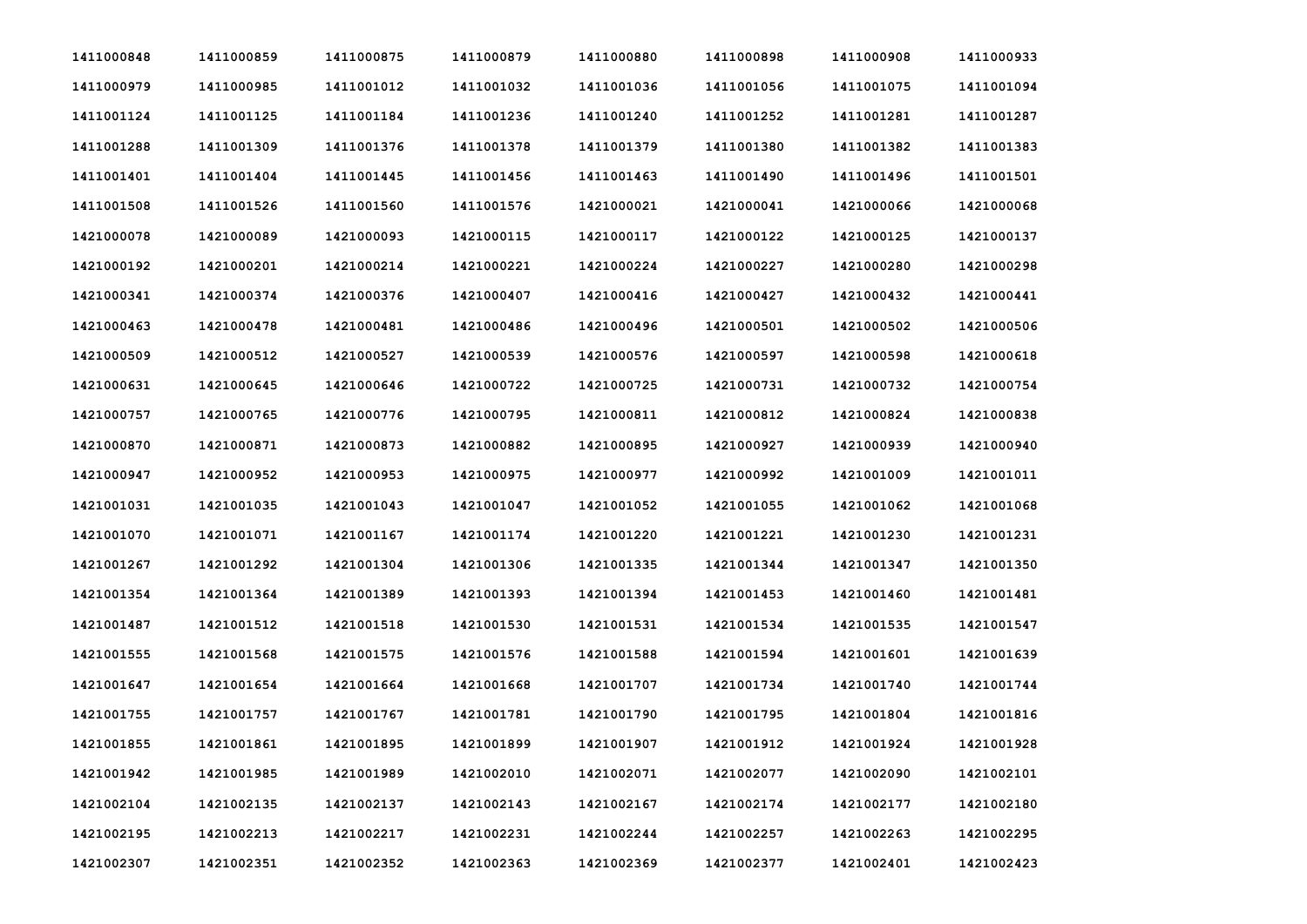| 1421002440 | 1421002448 | 1421002466 | 1421002490 | 1431000006 | 1431000017 | 1431000047 | 1431000070 |
|------------|------------|------------|------------|------------|------------|------------|------------|
| 1431000073 | 1431000093 | 1431000165 | 1431000195 | 1431000203 | 1431000242 | 1431000251 | 1431000256 |
| 1431000275 | 1431000283 | 1431000285 | 1431000286 | 1431000296 | 1431000310 | 1431000316 | 1431000326 |
| 1431000369 | 1431000373 | 1431000379 | 1431000400 | 1431000428 | 1431000429 | 1431000430 | 1431000445 |
| 1431000447 | 1431000472 | 1431000512 | 1431000551 | 1431000554 | 1431000563 | 1431000640 | 1431000644 |
| 1431000658 | 1431000662 | 1431000671 | 1431000684 | 1431000694 | 1431000704 | 1431000705 | 1431000726 |
| 1431000732 | 1431000750 | 1431000785 | 1431000790 | 1431000811 | 1431000819 | 1431000835 | 1431000874 |
| 1431000880 | 1431000889 | 1431000991 | 1431001005 | 1431001014 | 1431001027 | 1431001029 | 1431001056 |
| 1431001084 | 1431001089 | 1431001165 | 1431001166 | 1431001174 | 1431001178 | 1431001194 | 1431001245 |
| 1431001260 | 1431001266 | 1431001311 | 1431001330 | 1431001378 | 1431001388 | 1431001406 | 1431001407 |
| 1431001408 | 1431001458 | 1431001461 | 1431001467 | 1431001480 | 1431001508 | 1431001521 | 1431001582 |
| 1431001586 | 1431001594 | 1431001628 | 1431001635 | 1431001639 | 1431001665 | 1431001720 | 1431001748 |
| 1431001768 | 1431001784 | 1431001812 | 1431001820 | 1431001854 | 1431001885 | 1431001891 | 1431001903 |
| 1431001904 | 1431001913 | 1431001924 | 1431001931 | 1431001953 | 1431001957 | 1431001971 | 1431001979 |
| 1431001996 | 1431001997 | 1431002008 | 1431002012 | 1431002014 | 1431002079 | 1431002081 | 1431002100 |
| 1431002108 | 1431002112 | 1431002121 | 1431002160 | 1431002180 | 1431002215 | 1431002231 | 1431002236 |
| 1431002238 | 1431002241 | 1431002295 | 1431002296 | 1431002332 | 1431002368 | 1431002404 | 1431002420 |
| 1431002429 | 1431002444 | 1431002457 | 1431002465 | 1431002481 | 1431002492 | 1431002507 | 1431002526 |
| 1431002551 | 1431002576 | 1431002628 | 1431002629 | 1431002643 | 1431002659 | 1431002680 | 1431002717 |
| 1431002725 | 1431002746 | 1431002801 | 1431002843 | 1431002849 | 1431002898 | 1431002934 | 1431002937 |
| 1431002940 | 1431002951 | 1431002962 | 1431002985 | 1431002995 | 1431003012 | 1431003048 | 1431003113 |
| 1431003125 | 1431003141 | 1431003143 | 1431003144 | 1431003152 | 1431003211 | 1431003217 | 1431003264 |
| 1431003307 | 1431003308 | 1431003310 | 1431003324 | 1431003336 | 1431003343 | 1431003349 | 1431003354 |
| 1431003356 | 1431003367 | 1431003380 | 1431003433 | 1431003469 | 1431003530 | 1431003564 | 1431003569 |
| 1431003570 | 1431003573 | 1431003581 | 1431003588 | 1431003592 | 1431003599 | 1431003626 | 1431003640 |
| 1431003712 | 1431003783 | 1431003785 | 1431003798 | 1431003806 | 1431003831 | 1431003861 | 1431003869 |
| 1431003903 | 1431003931 | 1431003932 | 1431003938 | 1431003948 | 1431003959 | 1431004023 | 1431004089 |
| 1431004094 | 1431004194 | 1431004256 | 1431004286 | 1431004312 | 1431004389 | 1431004421 | 1431004423 |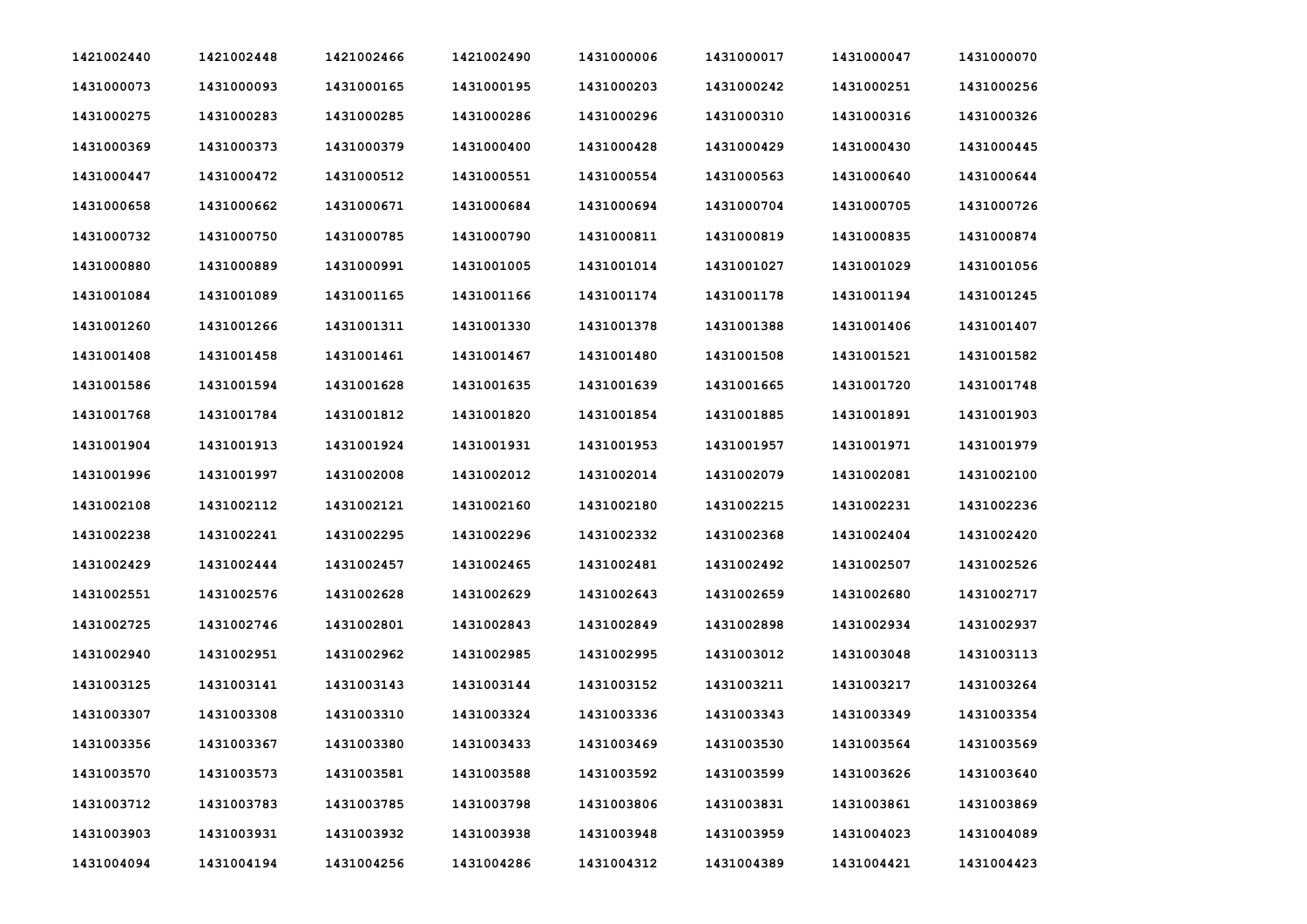| 1431004466 | 1431004477 | 1431004502 | 1431004524 | 1431004530 | 1431004539 | 1431004549 | 1431004565 |
|------------|------------|------------|------------|------------|------------|------------|------------|
| 1431004600 | 1431004610 | 1431004626 | 1431004641 | 1431004671 | 1431004714 | 1431004716 | 1431004735 |
| 1431004791 | 1431004796 | 1431004814 | 1431004826 | 1431004843 | 1431004844 | 1431004853 | 1431004863 |
| 1431004872 | 1431004883 | 1431004956 | 1431004975 | 1431004999 | 1431005011 | 1431005019 | 1431005021 |
| 1431005024 | 1431005068 | 1431005072 | 1431005075 | 1431005080 | 1431005081 | 1431005088 | 1431005094 |
| 1431005119 | 1431005124 | 1431005154 | 1431005172 | 1431005217 | 1431005247 | 1431005248 | 1431005250 |
| 1431005269 | 1431005278 | 1431005291 | 1431005294 | 1431005318 | 1431005319 | 1431005323 | 1431005411 |
| 1431005415 | 1431005461 | 1431005472 | 1431005477 | 1431005509 | 1431005512 | 1431005526 | 1431005535 |
| 1431005554 | 1431005590 | 1431005609 | 1431005614 | 1431005622 | 1431005627 | 1431005652 | 1431005671 |
| 1431005726 | 1431005815 | 1431005825 | 1431005837 | 1431005857 | 1431005926 | 1431005936 | 1431005940 |
| 1431005972 | 1431006012 | 1431006014 | 1431006019 | 1431006022 | 1431006037 | 1431006038 | 1431006062 |
| 1431006087 | 1431006091 | 1431006099 | 1431006106 | 1431006122 | 1431006124 | 1431006135 | 1431006167 |
| 1431006170 | 1431006237 | 1431006269 | 1431006282 | 1431006299 | 1431006330 | 1431006354 | 1431006356 |
| 1431006371 | 1431006397 | 1431006469 | 1431006471 | 1431006484 | 1431006560 | 1431006575 | 1431006583 |
| 1431006585 | 1431006594 | 1431006597 | 1431006604 | 1431006623 | 1431006662 | 1431006691 | 1431006696 |
| 1431006705 | 1431006719 | 1431006782 | 1431006807 | 1431006813 | 1431006824 | 1431006829 | 1431006864 |
| 1431006900 | 1431006920 | 1431006940 | 1431006941 | 1431006956 | 1431007032 | 1431007052 | 1431007104 |
| 1431007128 | 1431007131 | 1431007137 | 1431007145 | 1431007159 | 1431007166 | 1431007169 | 1431007171 |
| 1431007191 | 1431007255 | 1431007257 | 1431007326 | 1431007329 | 1431007358 | 1431007373 | 1431007416 |
| 1431007443 | 1431007486 | 1431007493 | 1431007497 | 1431007517 | 1431007557 | 1431007590 | 1431007722 |
| 1431007727 | 1431007745 | 1431007758 | 1431007771 | 1431007784 | 1431007818 | 1431007822 | 1431007870 |
| 1431007878 | 1431007879 | 1431007916 | 1431007928 | 1431007973 | 1431007978 | 1431007985 | 1431008001 |
| 1431008026 | 1431008045 | 1431008104 | 1431008109 | 1431008136 | 1431008146 | 1431008169 | 1431008206 |
| 1431008231 | 1431008298 | 1431008303 | 1431008320 | 1431008326 | 1431008329 | 1431008341 | 1431008411 |
| 1431008431 | 1431008436 | 1431008439 | 1431008449 | 1431008465 | 1431008490 | 1431008505 | 1431008507 |
| 1431008531 | 1431008541 | 1431008568 | 1431008574 | 1431008618 | 1431008633 | 1431008638 | 1431008645 |
| 1431008655 | 1431008688 | 1431008690 | 1431008700 | 1431008724 | 1431008738 | 1431008779 | 1431008805 |
| 1431008827 | 1431008837 | 1431008839 | 1431008856 | 1431008917 | 1431008929 | 1431008981 | 1431009028 |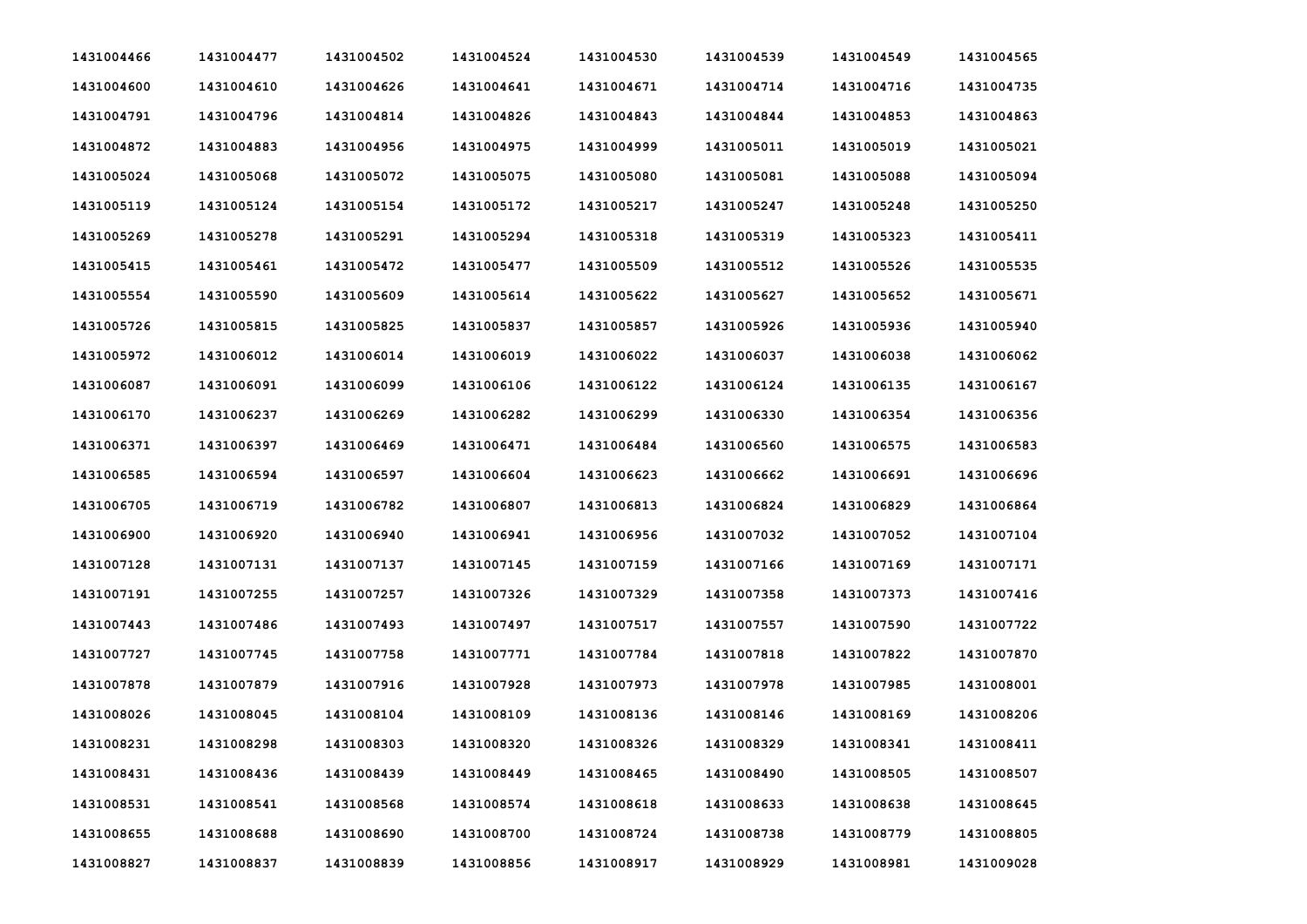| 1431009096 | 1431009146 | 1431009149 | 1431009193 | 1431009219 | 1431009231 | 1431009243 | 1431009257 |
|------------|------------|------------|------------|------------|------------|------------|------------|
| 1431009262 | 1431009302 | 1431009309 | 1431009366 | 1431009370 | 1431009386 | 1431009392 | 1431009453 |
| 1431009455 | 1431009460 | 1431009495 | 1431009500 | 1431009521 | 1431009534 | 1431009538 | 1431009576 |
| 1431009608 | 1431009613 | 1431009638 | 1431009655 | 1431009716 | 1431009732 | 1431009737 | 1431009756 |
| 1431009787 | 1431009836 | 1431009837 | 1431009843 | 1431009868 | 1431009902 | 1431009918 | 1431009929 |
| 1431009940 | 1431009949 | 1431009954 | 1431009955 | 1431009974 | 1431009996 | 1431010015 | 1431010035 |
| 1431010051 | 1431010130 | 1431010209 | 1431010215 | 1431010242 | 1431010264 | 1431010266 | 1431010277 |
| 1431010280 | 1431010292 | 1431010301 | 1431010307 | 1431010310 | 1431010326 | 1431010362 | 1431010370 |
| 1431010386 | 1431010395 | 1431010445 | 1431010447 | 1431010464 | 1431010486 | 1431010503 | 1431010516 |
| 1431010564 | 1431010599 | 1431010608 | 1431010615 | 1431010633 | 1431010659 | 1431010679 | 1431010691 |
| 1431010694 | 1431010715 | 1431010799 | 1431010825 | 1431010846 | 1431010876 | 1431010889 | 1431010925 |
| 1431010939 | 1431010960 | 1431010963 | 1431011019 | 1431011074 | 1431011100 | 1431011109 | 1431011111 |
| 1431011129 | 1431011157 | 1431011167 | 1431011175 | 1431011176 | 1431011193 | 1431011204 | 1431011230 |
| 1431011244 | 1431011250 | 1431011264 | 1431011288 | 1431011354 | 1431011364 | 1431011373 | 1431011382 |
| 1431011415 | 1431011420 | 1431011435 | 1431011527 | 1431011529 | 1431011530 | 1431011558 | 1431011579 |
| 1431011589 | 1431011603 | 1431011623 | 1431011642 | 1431011643 | 1431011648 | 1431011662 | 1431011688 |
| 1431011697 | 1431011702 | 1431011741 | 1431011761 | 1431011784 | 1431011821 | 1431011849 | 1431011885 |
| 1431011913 | 1431011915 | 1431011958 | 1431011967 | 1431011978 | 1431011987 | 1431012008 | 1431012059 |
| 1431012060 | 1431012077 | 1431012081 | 1431012086 | 1431012097 | 1431012129 | 1431012139 | 1431012140 |
| 1431012142 | 1431012182 | 1431012200 | 1431012207 | 1431012233 | 1431012248 | 1431012319 | 1431012327 |
| 1431012337 | 1431012363 | 1431012375 | 1431012376 | 1431012392 | 1431012393 | 1431012403 | 1431012416 |
| 1431012430 | 1431012463 | 1431012471 | 1431012513 | 1431012551 | 1431012554 | 1431012586 | 1431012588 |
| 1431012599 | 1431012667 | 1431012671 | 1431012704 | 1431012708 | 1431012727 | 1431012728 | 1431012762 |
| 1431012801 | 1431012822 | 1431012853 | 1431012866 | 1431012877 | 1431012933 | 1431012935 | 1431012947 |
| 1431012970 | 1431012976 | 1431013004 | 1431013011 | 1431013014 | 1431013021 | 1431013030 | 1431013066 |
| 1431013082 | 1431013107 | 1431013145 | 1431013160 | 1431013162 | 1431013167 | 1431013168 | 1431013184 |
| 1431013201 | 1431013203 | 1431013206 | 1431013240 | 1431013264 | 1431013283 | 1431013305 | 1431013306 |
| 1431013314 | 1431013322 | 1431013323 | 1431013324 | 1431013353 | 1431013366 | 1431013375 | 1431013379 |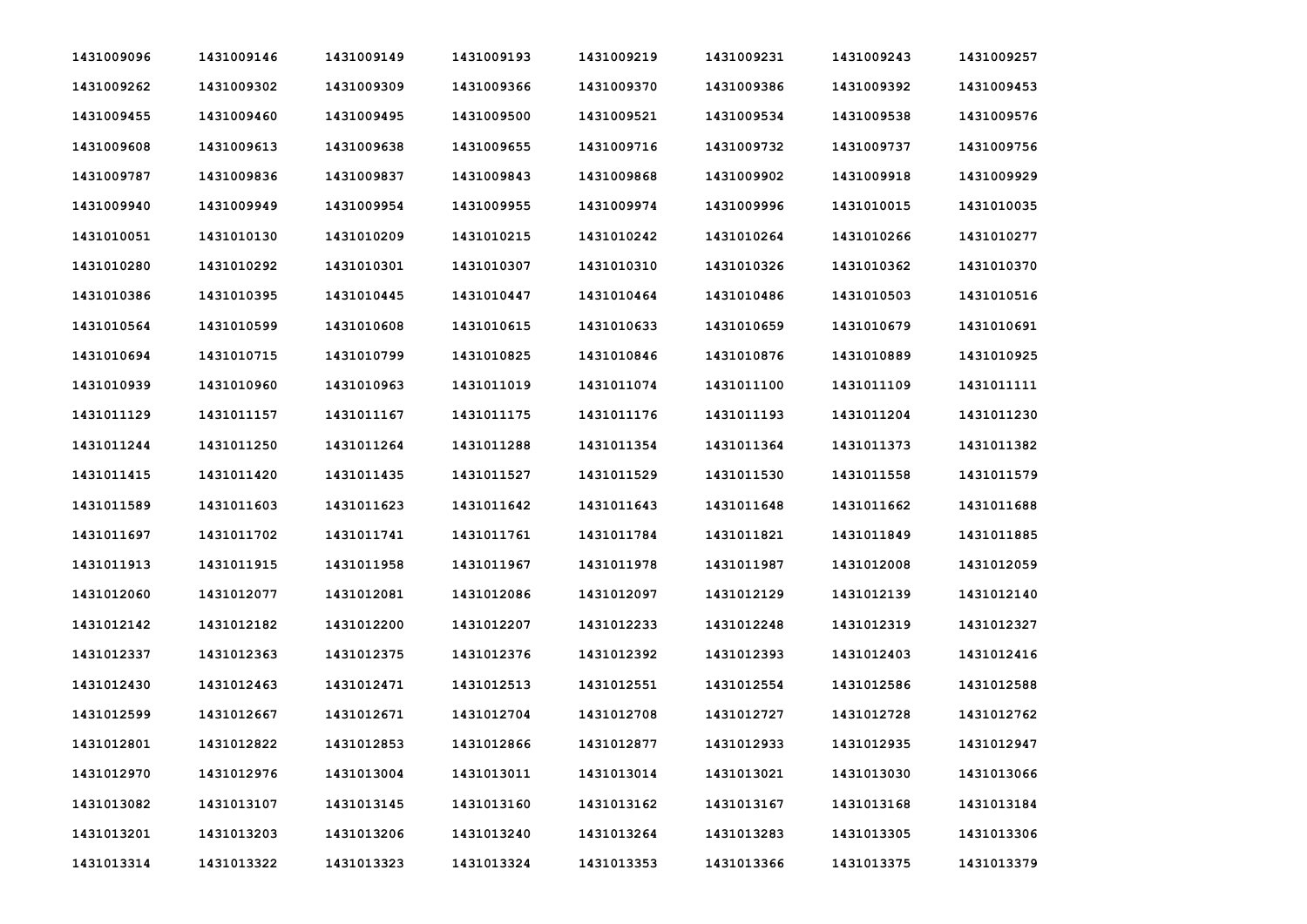| 1431013400 | 1431013402 | 1431013412 | 1431013413 | 1431013434 | 1431013464 | 1431013476 | 1431013537 |
|------------|------------|------------|------------|------------|------------|------------|------------|
| 1431013546 | 1431013565 | 1431013567 | 1431013602 | 1431013662 | 1431013663 | 1431013665 | 1431013692 |
| 1431013698 | 1431013708 | 1431013729 | 1431013732 | 1431013767 | 1431013786 | 1431013811 | 1431013844 |
| 1431013856 | 1431013866 | 1431013882 | 1431013884 | 1431013891 | 1431013920 | 1431013929 | 1431013961 |
| 1431013978 | 1431013996 | 1431014048 | 1431014054 | 1431014057 | 1431014066 | 1431014124 | 1431014165 |
| 1431014199 | 1431014208 | 1431014212 | 1431014228 | 1431014261 | 1431014285 | 1431014288 | 1431014290 |
| 1431014295 | 1431014316 | 1431014343 | 1431014350 | 1431014357 | 1431014382 | 1431014391 | 1431014417 |
| 1431014425 | 1431014430 | 1431014436 | 1431014452 | 1431014465 | 1431014466 | 1431014479 | 1431014489 |
| 1431014502 | 1431014541 | 1431014564 | 1431014575 | 1431014581 | 1431014613 | 1431014629 | 1431014633 |
| 1431014660 | 1431014676 | 1431014704 | 1431014732 | 1431014739 | 1431014757 | 1431014761 | 1431014763 |
| 1431014781 | 1431014795 | 1431014800 | 1431014812 | 1431014816 | 1431014825 | 1431014841 | 1431014861 |
| 1431014864 | 1431014867 | 1431014869 | 1431014881 | 1431014894 | 1431014897 | 1431014904 | 1431014905 |
| 1431014923 | 1431014929 | 1431014974 | 1431014978 | 1431014980 | 1431014987 | 1431014998 | 1431015000 |
| 1431015035 | 1431015049 | 1431015072 | 1431015077 | 1431015084 | 1431015093 | 1431015099 | 1431015107 |
| 1431015126 | 1431015136 | 1431015160 | 1431015184 | 1431015189 | 1431015200 | 1431015216 | 1431015235 |
| 1431015240 | 1431015250 | 1431015329 | 1431015352 | 1431015362 | 1431015369 | 1431015397 | 1431015422 |
| 1431015438 | 1431015466 | 1431015473 | 1431015474 | 1431015493 | 1431015506 | 1431015514 | 1431015553 |
| 1431015621 | 1431015644 | 1431015653 | 1431015683 | 1431015706 | 1431015710 | 1431015724 | 1431015753 |
| 1431015790 | 1431015830 | 1431015833 | 1431015838 | 1431015854 | 1431015866 | 1431015897 | 1431015911 |
| 1431015930 | 1431015936 | 1431015939 | 1431015981 | 1431015999 | 1431016022 | 1431016063 | 1431016066 |
| 1431016071 | 1431016079 | 1431016083 | 1431016096 | 1431016113 | 1431016124 | 1431016125 | 1431016132 |
| 1431016143 | 1431016174 | 1431016180 | 1431016184 | 1431016209 | 1431016221 | 1431016231 | 1431016258 |
| 1431016267 | 1431016313 | 1431016348 | 1431016353 | 1431016358 | 1431016374 | 1431016383 | 1431016386 |
| 1431016393 | 1431016413 | 1431016416 | 1431016417 | 1431016434 | 1431016460 | 1431016461 | 1431016480 |
| 1431016489 | 1431016493 | 1431016526 | 1431016531 | 1431016540 | 1431016548 | 1431016557 | 1431016564 |
| 1431016574 | 1431016580 | 1431016589 | 1431016648 | 1431016651 | 1431016689 | 1431016694 | 1431016697 |
| 1431016700 | 1431016703 | 1431016723 | 1431016732 | 1431016751 | 1431016770 | 1431016779 | 1431016788 |
| 1431016805 | 1431016813 | 1431016824 | 1431016832 | 1431016837 | 1431016854 | 1431016871 | 1431016915 |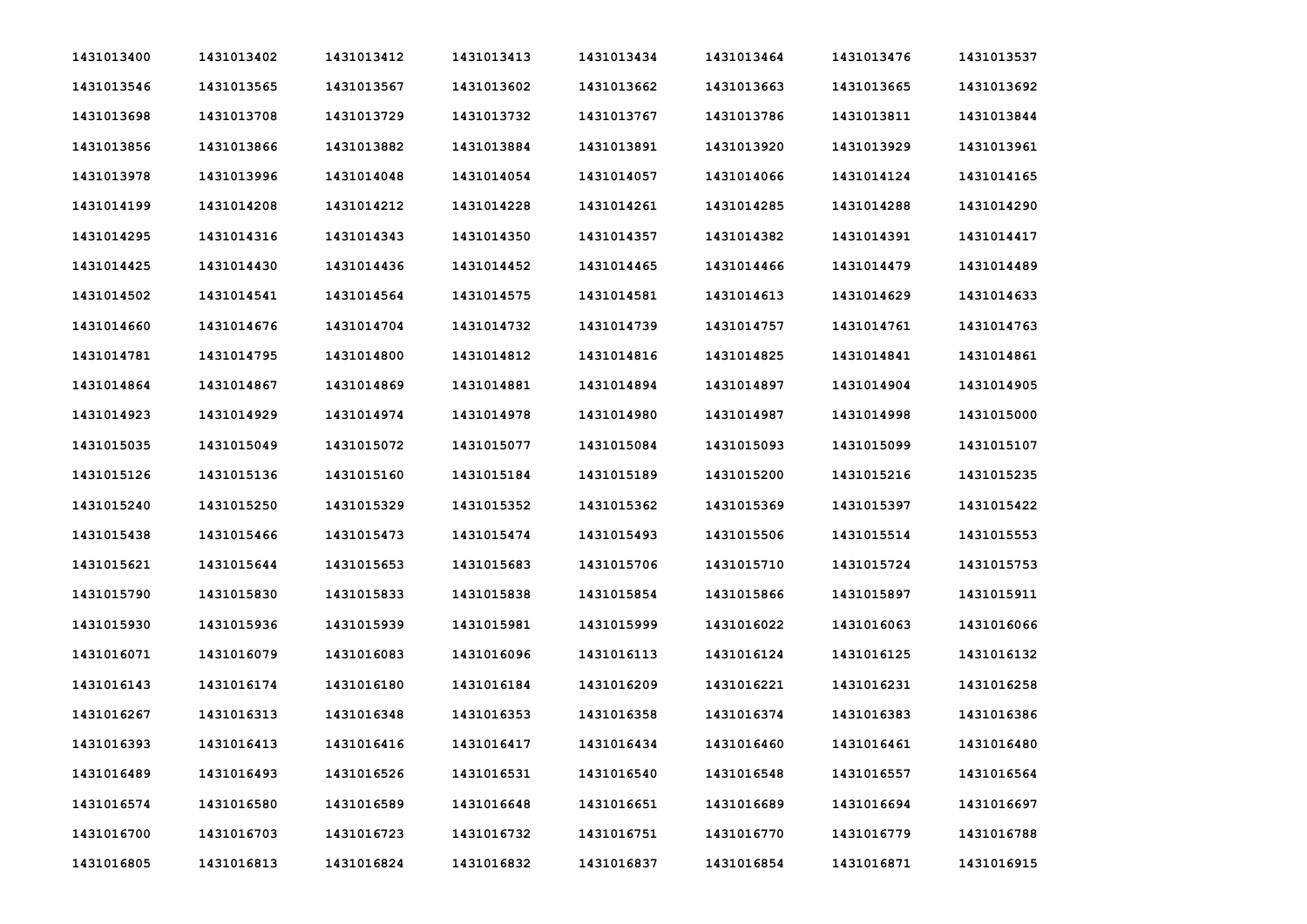| 1431016918 | 1431016928 | 1431016945 | 1431017003 | 1431017010 | 1431017011 | 1431017053 | 1431017062 |
|------------|------------|------------|------------|------------|------------|------------|------------|
| 1431017073 | 1431017077 | 1431017097 | 1431017099 | 1431017102 | 1431017114 | 1431017148 | 1431017159 |
| 1431017180 | 1431017192 | 1431017198 | 1431017202 | 1431017222 | 1431017223 | 1431017231 | 1431017268 |
| 1431017281 | 1431017291 | 1431017295 | 1431017297 | 1431017315 | 1431017330 | 1431017345 | 1431017384 |
| 1431017388 | 1431017407 | 1431017409 | 1431017414 | 1431017453 | 1431017459 | 1431017471 | 1431017477 |
| 1431017480 | 1431017489 | 1431017499 | 1431017508 | 1431017517 | 1431017527 | 1431017586 | 1431017644 |
| 1431017671 | 1431017681 | 1431017690 | 1431017698 | 1431017706 | 1431017730 | 1431017732 | 1431017733 |
| 1431017750 | 1441000021 | 1441000023 | 1441000032 | 1441000064 | 1441000065 | 1441000068 | 1441000075 |
| 1441000082 | 1441000100 | 1441000117 | 1441000119 | 1441000136 | 1441000175 | 1441000208 | 1441000213 |
| 1441000216 | 1441000246 | 1441000249 | 1441000283 | 1441000285 | 1441000298 | 1441000319 | 1441000326 |
| 1441000332 | 1441000357 | 1441000389 | 1441000391 | 1441000416 | 1441000423 | 1441000436 | 1441000459 |
| 1441000482 | 1441000502 | 1441000533 | 1441000541 | 1441000553 | 1441000555 | 1441000560 | 1441000563 |
| 1441000573 | 1441000576 | 1441000589 | 1441000595 | 1441000606 | 1441000609 | 1441000618 | 1441000620 |
| 1441000631 | 1441000648 | 1441000651 | 1441000669 | 1441000721 | 1441000729 | 1441000738 | 1441000742 |
| 1441000744 | 1441000754 | 1441000762 | 1441000789 | 1441000800 | 1441000820 | 1441000870 | 1441000896 |
| 1441000900 | 1441000903 | 1441000919 | 1441000928 | 1441000929 | 1441000941 | 1441000944 | 1441000949 |
| 1441000962 | 1441000964 | 1441000982 | 1441000991 | 1441001003 | 1441001012 | 1441001013 | 1441001023 |
| 1441001028 | 1441001095 | 1441001098 | 1441001099 | 1451000009 | 1451000022 | 1451000047 | 1451000062 |
| 1451000076 | 1451000079 | 1451000081 | 1451000129 | 1451000138 | 1451000160 | 1451000202 | 1451000220 |
| 1451000231 | 1451000275 | 1451000293 | 1451000315 | 1451000325 | 1451000336 | 1451000372 | 1451000417 |
| 1451000425 | 1451000427 | 1451000443 | 1451000445 | 1451000450 | 1451000461 | 1451000464 | 1451000522 |
| 1451000546 | 1451000559 | 1451000594 | 1451000601 | 1451000605 | 1451000653 | 1451000671 | 1451000676 |
| 1451000699 | 1451000723 | 1451000746 | 1451000764 | 1451000770 | 1451000790 | 1451000852 | 1451000860 |
| 1451000884 | 1451000887 | 1451000888 | 1451000890 | 1451000892 | 1451000894 | 1451000896 | 1451000933 |
| 1451000950 | 1451000953 | 1451000976 | 1451001026 | 1451001041 | 1451001068 | 1451001086 | 1451001107 |
| 1451001111 | 1451001161 | 1451001183 | 1451001190 | 1451001214 | 1451001221 | 1451001251 | 1451001273 |
| 1451001293 | 1451001296 | 1451001300 | 1451001302 | 1451001317 | 1451001329 | 1451001331 | 1451001354 |
| 1451001362 | 1451001367 | 1451001371 | 1451001410 | 1451001440 | 1451001453 | 1451001465 | 1451001471 |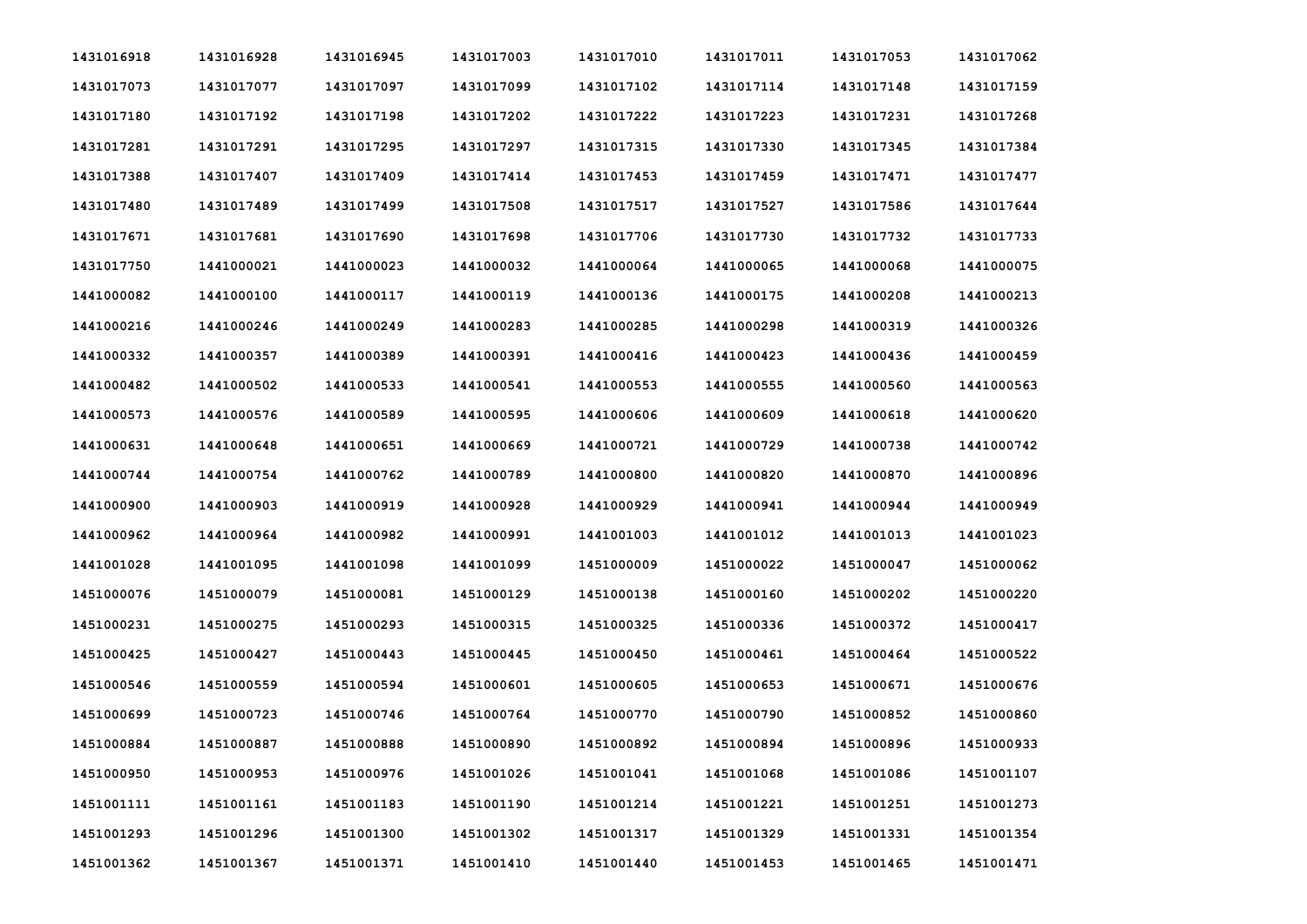| 1451001505 | 1451001526 | 1451001553 | 1451001555 | 1451001561 | 1451001564 | 1451001571 | 1451001586 |
|------------|------------|------------|------------|------------|------------|------------|------------|
| 1451001593 | 1451001620 | 1451001623 | 1451001638 | 1451001643 | 1451001652 | 1451001659 | 1451001690 |
| 1451001693 | 1451001717 | 1451001728 | 1451001739 | 1451001742 | 1451001750 | 1451001763 | 1451001764 |
| 1451001769 | 1451001785 | 1451001833 | 1451001846 | 1451001858 | 1451001881 | 1451001887 | 1451001890 |
| 1451001894 | 1451001913 | 1451001920 | 1451001921 | 1451001932 | 1451001933 | 1451001939 | 1451001958 |
| 1451001969 | 1451001974 | 1451001980 | 1451001981 | 1451001992 | 1451002024 | 1451002059 | 1451002063 |
| 1451002096 | 1451002142 | 1451002163 | 1451002180 | 1451002199 | 1451002223 | 1451002226 | 1451002238 |
| 1451002240 | 1451002278 | 1451002291 | 1451002304 | 1451002329 | 1451002340 | 1451002347 | 1451002380 |
| 1451002387 | 1451002395 | 1451002397 | 1451002403 | 1451002411 | 1451002458 | 1451002459 | 1451002468 |
| 1451002469 | 1451002476 | 1451002477 | 1451002492 | 1451002496 | 1451002509 | 1451002523 | 1451002524 |
| 1451002531 | 1451002540 | 1451002566 | 1451002567 | 1451002607 | 1451002611 | 1451002616 | 1451002632 |
| 1451002703 | 1451002721 | 1451002756 | 1451002769 | 1451002789 | 1451002856 | 1451002863 | 1451002865 |
| 1451002872 | 1451002876 | 1451002879 | 1451002897 | 1451002906 | 1451002944 | 1451002968 | 1451002977 |
| 1451002988 | 1451002989 | 1451003015 | 1451003048 | 1451003074 | 1451003075 | 1451003095 | 1451003115 |
| 1451003136 | 1451003167 | 1451003174 | 1451003177 | 1451003187 | 1451003192 | 1451003202 | 1451003219 |
| 1451003230 | 1451003277 | 1451003287 | 1451003300 | 1451003321 | 1451003323 | 1451003330 | 1451003333 |
| 1451003334 | 1451003395 | 1451003418 | 1451003433 | 1451003456 | 1451003466 | 1451003499 | 1451003502 |
| 1451003576 | 1451003625 | 1451003641 | 1451003642 | 1451003674 | 1451003691 | 1451003693 | 1451003768 |
| 1451003770 | 1451003785 | 1451003787 | 1451003790 | 1451003795 | 1451003806 | 1451003853 | 1451003858 |
| 1451003898 | 1451003920 | 1451003943 | 1451003951 | 1451003963 | 1451003978 | 1451004003 | 1451004040 |
| 1451004044 | 1451004051 | 1451004058 | 1451004089 | 1451004097 | 1451004110 | 1451004111 | 1451004112 |
| 1451004136 | 1451004139 | 1451004170 | 1451004175 | 1451004179 | 1451004191 | 1451004211 | 1451004218 |
| 1451004222 | 1451004228 | 1451004235 | 1451004250 | 1451004285 | 1451004288 | 1451004298 | 1451004304 |
| 1451004309 | 1451004314 | 1451004317 | 1451004327 | 1451004333 | 1451004339 | 1451004345 | 1451004353 |
| 1451004356 | 1451004382 | 1451004392 | 1451004397 | 1451004405 | 1451004410 | 1451004416 | 1451004431 |
| 1451004433 | 1451004435 | 1451004459 | 1451004461 | 1451004494 | 1451004495 | 1451004499 | 1451004510 |
| 1451004518 | 1451004524 | 1451004541 | 1451004546 | 1451004592 | 1451004594 | 1451004606 | 1451004627 |
| 1451004628 | 1451004638 | 1451004641 | 1451004645 | 1451004659 | 1451004660 | 1451004661 | 1451004693 |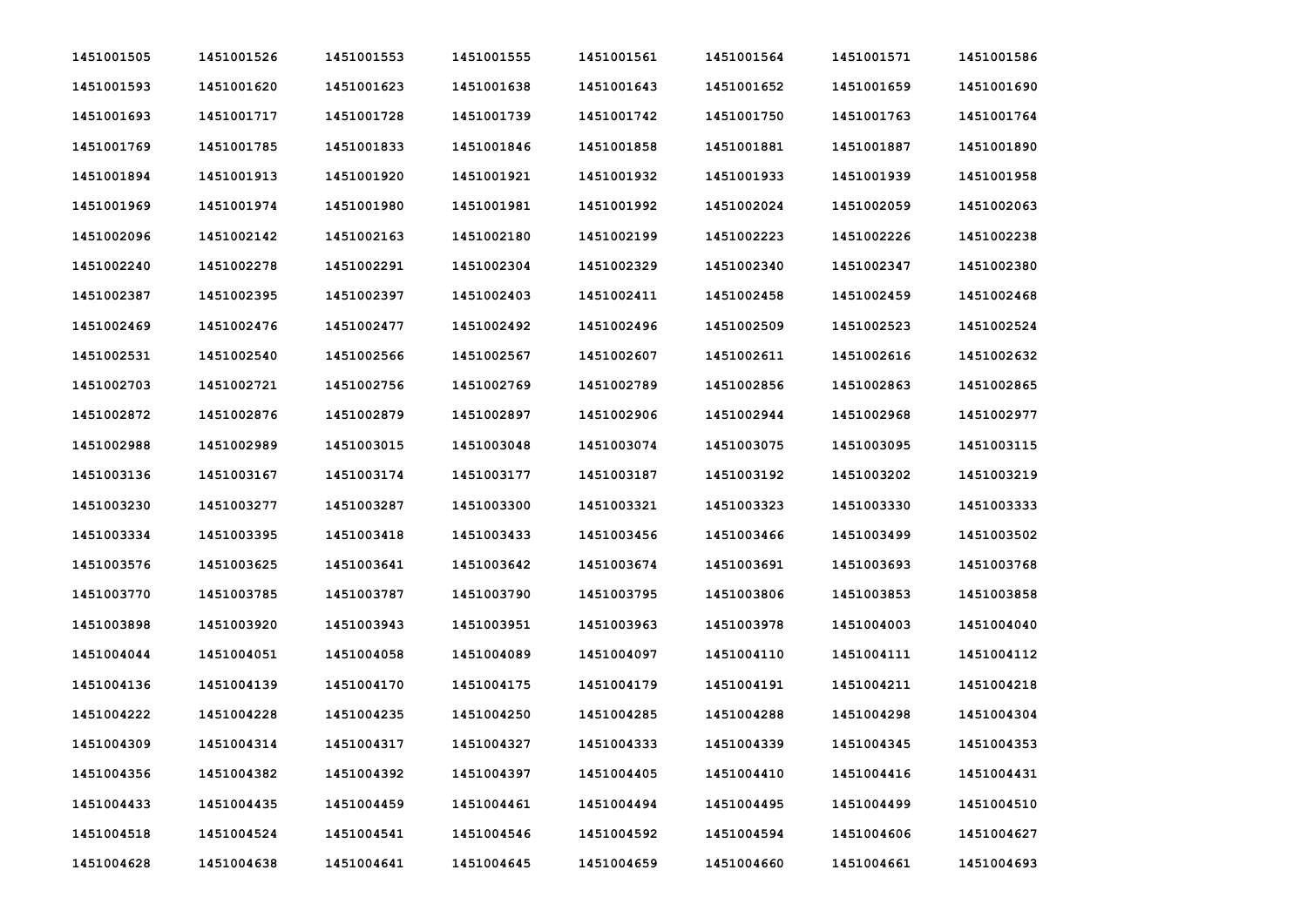| 1451004707 | 1451004720 | 1451004723 | 1451004724 | 1451004738 | 1451004747 | 1451004751 | 1461000015 |
|------------|------------|------------|------------|------------|------------|------------|------------|
| 1461000040 | 1461000060 | 1461000081 | 1461000118 | 1461000128 | 1461000150 | 1461000222 | 1461000242 |
| 1461000246 | 1461000255 | 1461000280 | 1461000284 | 1461000291 | 1461000305 | 1461000347 | 1461000393 |
| 1461000399 | 1461000418 | 1461000447 | 1461000459 | 1461000496 | 1461000530 | 1461000564 | 1461000569 |
| 1461000628 | 1461000641 | 1461000653 | 1461000717 | 1461000756 | 1461000763 | 1461000770 | 1461000826 |
| 1461000855 | 1461000920 | 1461000927 | 1461000941 | 1461000960 | 1461000984 | 1461001004 | 1461001007 |
| 1461001008 | 1461001032 | 1461001037 | 1461001048 | 1461001059 | 1461001065 | 1471000022 | 1471000023 |
| 1471000044 | 1471000052 | 1471000079 | 1471000095 | 1471000131 | 1471000150 | 1471000178 | 1471000193 |
| 1471000206 | 1471000236 | 1471000259 | 1471000260 | 1471000281 | 1471000295 | 1471000316 | 1471000332 |
| 1471000337 | 1471000345 | 1471000365 | 1471000390 | 1471000418 | 1471000422 | 1471000427 | 1471000471 |
| 1471000530 | 1471000560 | 1471000563 | 1471000570 | 1471000572 | 1471000573 | 1471000594 | 1471000605 |
| 1471000608 | 1471000630 | 1471000669 | 1471000679 | 1471000703 | 1471000711 | 1471000714 | 1471000715 |
| 1471000719 | 1471000722 | 1471000735 | 1471000744 | 1471000751 | 1471000769 | 1471000795 | 1471000809 |
| 1471000815 | 1471000821 | 1481000028 | 1481000029 | 1481000058 | 1481000087 | 1481000097 | 1481000100 |
| 1481000129 | 1481000153 | 1481000163 | 1481000197 | 1481000206 | 1481000244 | 1481000248 | 1481000308 |
| 1481000312 | 1481000317 | 1481000329 | 1481000349 | 1481000355 | 1481000386 | 1481000397 | 1481000399 |
| 1481000401 | 1481000410 | 1481000454 | 1481000456 | 1481000462 | 1481000467 | 1481000478 | 1481000497 |
| 1481000514 | 1481000527 | 1481000555 | 1481000566 | 1481000576 | 1481000577 | 1481000614 | 1481000656 |
| 1481000659 | 1481000670 | 1481000677 | 1481000684 | 1481000727 | 1481000746 | 1481000788 | 1481000793 |
| 1481000794 | 1481000862 | 1481000884 | 1481000917 | 1481000942 | 1481000961 | 1481000964 | 1481000979 |
| 1481001000 | 1481001053 | 1481001061 | 1481001084 | 1481001086 | 1481001106 | 1481001118 | 1481001120 |
| 1481001143 | 1481001173 | 1481001176 | 1481001187 | 1481001190 | 1481001199 | 1481001254 | 1481001315 |
| 1491000048 | 1491000057 | 1491000059 | 1491000074 | 1491000088 | 1491000138 | 1491000148 | 1491000221 |
| 1491000388 | 1491000641 | 1491000707 | 1491000808 | 1491000865 | 1491000875 | 1491000959 | 1491000987 |
| 1491001047 | 1491001112 | 1491001159 | 1491001169 | 1491001237 | 1491001258 | 1491001331 | 1491001387 |
| 1491001409 | 1491001419 | 1491001424 | 1491001431 | 1491001483 | 1491001510 | 1491001518 | 1491001526 |
| 1491001532 | 1491001615 | 1491001755 | 1491001788 | 1491001790 | 1491001825 | 1491001843 | 1491001860 |
| 1491001863 | 1491002000 | 1491002166 | 1491002216 | 1491002273 | 1491002367 | 1491002387 | 1491002407 |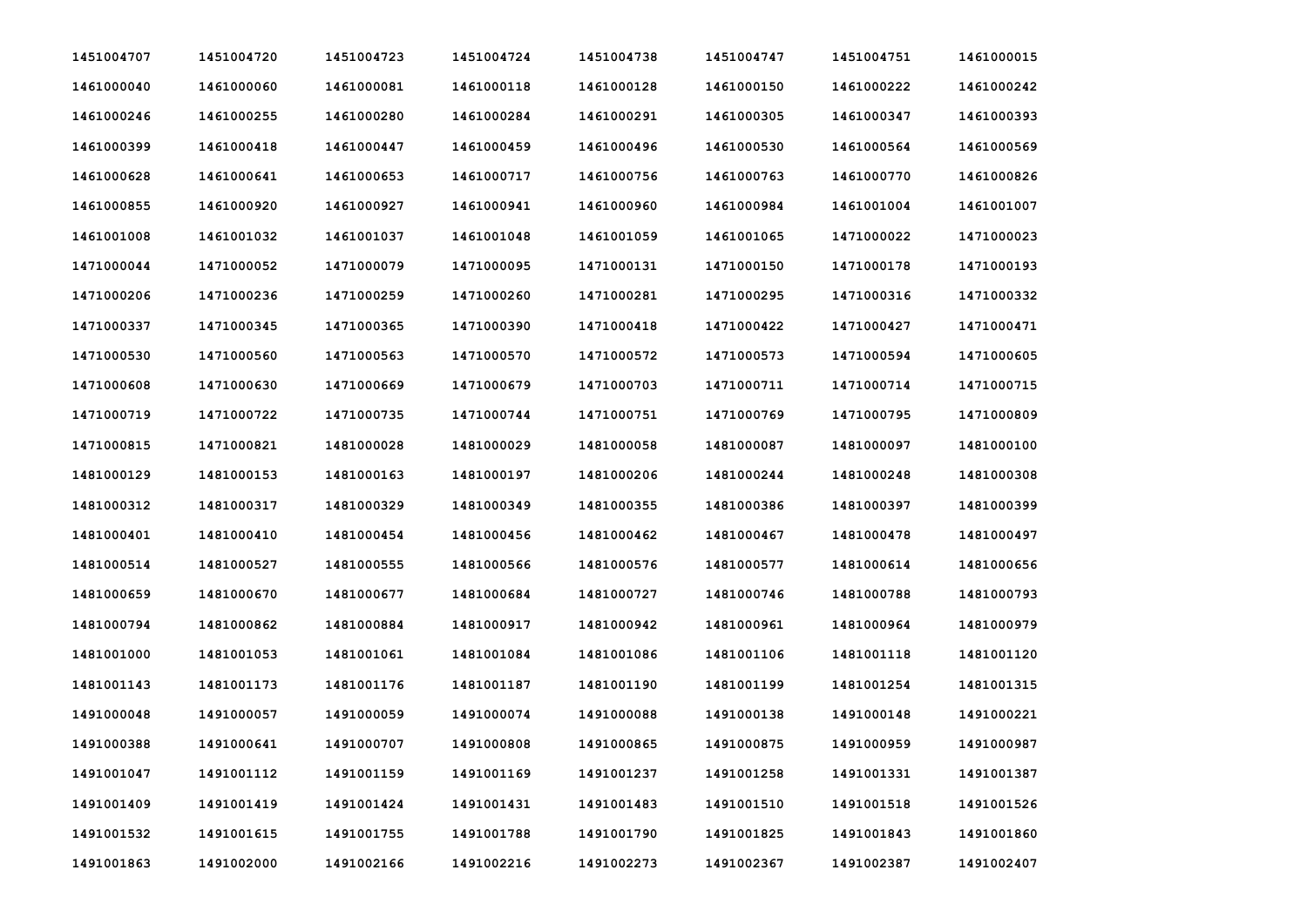| 1491002534 | 1491002537 | 1491002569 | 1491002752 | 1491002782 | 1491002792 | 1491002830 | 1491002832 |
|------------|------------|------------|------------|------------|------------|------------|------------|
| 1491002855 | 1491002908 | 1491002957 | 1491002992 | 1491003085 | 1491003192 | 1491003415 | 1491003433 |
| 1491003490 | 1491003510 | 1491003666 | 1491003719 | 1491003773 | 1491003964 | 1491003969 | 1491003970 |
| 1491004077 | 1491004117 | 1491004127 | 1491004157 | 1491004168 | 1491004217 | 1491004222 | 1491004231 |
| 1491004247 | 1491004374 | 1491004385 | 1491004436 | 1491004439 | 1491004465 | 1491004663 | 1491004673 |
| 1491004699 | 1491004719 | 1491004736 | 1491004746 | 1491004747 | 1491004753 | 1491004756 | 1491004767 |
| 1491004770 | 1491004786 | 1491004793 | 1491004798 | 1491004860 | 1491004908 | 1491004918 | 1491004920 |
| 1491004921 | 1491004944 | 1491004971 | 1491004985 | 1491005002 | 1491005037 | 1491005040 | 1491005098 |
| 1491005140 | 1491005158 | 1491005181 | 1491005190 | 1491005236 | 1491005284 | 1491005313 | 1491005318 |
| 1491005334 | 1491005363 | 1491005371 | 1491005488 | 1491005491 | 1491005510 | 1491005551 | 1491005637 |
| 1491005676 | 1491005695 | 1491005705 | 1491005712 | 1491005747 | 1491005790 | 1491005859 | 1491005925 |
| 1491005941 | 1491005955 | 1491005962 | 1491005995 | 1491006079 | 1491006091 | 1491006097 | 1491006144 |
| 1491006216 | 1491006221 | 1491006263 | 1491006285 | 1491006328 | 1491006331 | 1491006349 | 1491006357 |
| 1491006389 | 1491006396 | 1491006399 | 1491006403 | 1491006410 | 1491006411 | 1491006442 | 1491006448 |
| 1491006476 | 1491006486 | 1491006489 | 1491006501 | 1491006505 | 1491006509 | 1491006524 | 1491006526 |
| 1491006531 | 1491006533 | 1491006614 | 1491006616 | 1491006668 | 1491006679 | 1491006683 | 1491006724 |
| 1491006748 | 1491006856 | 1491006961 | 1491007140 | 1491007215 | 1491007242 | 1491007247 | 1491007255 |
| 1491007266 | 1491007379 | 1491007466 | 1491007507 | 1491007512 | 1491007521 | 1491007551 | 1491007565 |
| 1491007634 | 1491007636 | 1491007644 | 1491007661 | 1491007704 | 1491007799 | 1491007928 | 1491007931 |
| 1491007934 | 1491007941 | 1491008011 | 1491008050 | 1491008071 | 1491008089 | 1491008129 | 1491008197 |
| 1491008219 | 1491008243 | 1491008245 | 1491008273 | 1491008296 | 1491008439 | 1491008550 | 1491008553 |
| 1491008556 | 1491008654 | 1491008669 | 1491008708 | 1491008748 | 1491008832 | 1491008908 | 1491008961 |
| 1491009102 | 1491009123 | 1491009166 | 1491009249 | 1491009266 | 1491009289 | 1491009356 | 1491009359 |
| 1491009791 | 1491009798 | 1491009806 | 1491009812 | 1491009852 | 1491009909 | 1491009930 | 1491009949 |
| 1491009954 | 1491009962 | 1491010017 | 1491010023 | 1491010047 | 1491010071 | 1491010126 | 1491010173 |
| 1491010176 | 1491010179 | 1491010217 | 1491010228 | 1491010248 | 1491010251 | 1491010336 | 1491010374 |
| 1491010378 | 1491010412 | 1491010420 | 1491010452 | 1491010496 | 1491010511 | 1491010544 | 1491010602 |
| 1491010614 | 1491010658 | 1491010671 | 1491010696 | 1491010739 | 1491010861 | 1491010875 | 1491010879 |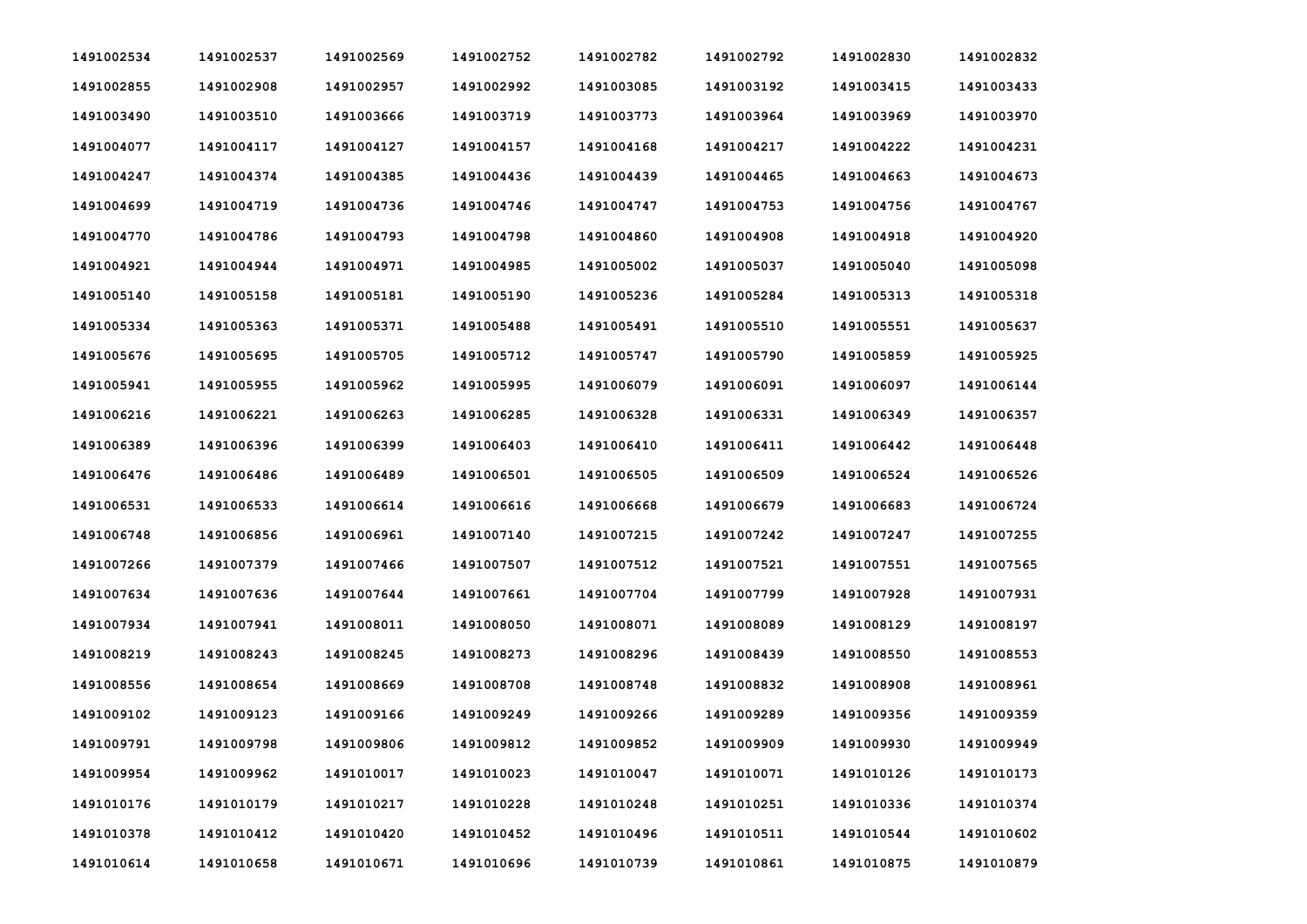| 1491010949 | 1491010980 | 1491011018 | 1491011047 | 1491011055 | 1491011070 | 1491011120 | 1491011133 |
|------------|------------|------------|------------|------------|------------|------------|------------|
| 1491011172 | 1491011175 | 1491011202 | 1491011216 | 1491011317 | 1491011351 | 1491011395 | 1491011466 |
| 1491011513 | 1491011547 | 1491011567 | 1491011607 | 1491011627 | 1491011634 | 1491011659 | 1491011683 |
| 1491011729 | 1491011801 | 1491011802 | 1491011927 | 1491011932 | 1491012029 | 1491012053 | 1491012336 |
| 1491012345 | 1491012369 | 1491012475 | 1491012497 | 1491012535 | 1491012554 | 1491012561 | 1491012564 |
| 1491012570 | 1491012574 | 1491012582 | 1491012588 | 1491012629 | 1491012630 | 1491012631 | 1491012639 |
| 1491012677 | 1491012683 | 1491012694 | 1491012697 | 1491012700 | 1491012705 | 1491012715 | 1491012739 |
| 1491012746 | 1491012773 | 1491012795 | 1491012827 | 1491012835 | 1491012854 | 1491012886 | 1491012892 |
| 1491012894 | 1491012900 | 1491012903 | 1491012943 | 1491012951 | 1491012952 | 1491012981 | 1491012983 |
| 1491012993 | 1491013001 | 1491013036 | 1491013056 | 1491013057 | 1491013058 | 1491013090 | 1491013097 |
| 1491013105 | 1491013119 | 1491013166 | 1491013180 | 1491013186 | 1491013196 | 1491013220 | 1491013229 |
| 1491013252 | 1491013312 | 1491013320 | 1491013384 | 1491013406 | 1491013419 | 1491013442 | 1491013470 |
| 1491013471 | 1491013496 | 1491013620 | 1491013646 | 1491013678 | 1491013796 | 1491013826 | 1491013911 |
| 1491013926 | 1491014030 | 1491014043 | 1491014077 | 1491014087 | 1491014098 | 1491014103 | 1491014139 |
| 1491014140 | 1491014152 | 1491014195 | 1491014306 | 1491014346 | 1491014377 | 1491014389 | 1491014413 |
| 1491014416 | 1491014435 | 1491014465 | 1491014553 | 1491014554 | 1491014578 | 1491014590 | 1491014595 |
| 1491014606 | 1491014657 | 1491014667 | 1491014668 | 1491014677 | 1491014689 | 1491014693 | 1491014712 |
| 1491014752 | 1491014755 | 1491014788 | 1491014790 | 1491014800 | 1491014803 | 1491014819 | 1491014823 |
| 1491014877 | 1491014905 | 1491014937 | 1491014959 | 1491014983 | 1491015004 | 1491015006 | 1491015020 |
| 1491015023 | 1491015041 | 1491015051 | 1491015087 | 1491015090 | 1491015112 | 1491015138 | 1491015164 |
| 1491015215 | 1491015316 | 1491015329 | 1491015408 | 1491015428 | 1491015452 | 1491015484 | 1491015577 |
| 1491015585 | 1491015618 | 1491015632 | 1491015675 | 1491015682 | 1491015739 | 1491015771 | 1491015818 |
| 1491015842 | 1491015857 | 1491015884 | 1491015885 | 1491015906 | 1491015994 | 1491016081 | 1491016101 |
| 1491016131 | 1491016132 | 1491016255 | 1491016258 | 1491016307 | 1491016341 | 1491016375 | 1491016418 |
| 1491016622 | 1491016667 | 1491016670 | 1491016674 | 1491016722 | 1491016734 | 1491016748 | 1491016758 |
| 1491016768 | 1491016798 | 1491016821 | 1491016834 | 1491016844 | 1491016850 | 1491016898 | 1491016906 |
| 1491016922 | 1491016963 | 1491017009 | 1491017234 | 1491017306 | 1491017381 | 1491017403 | 1491017413 |
| 1491017519 | 1491017591 | 1491017620 | 1491017622 | 1491017678 | 1491017711 | 1491017791 | 1491017844 |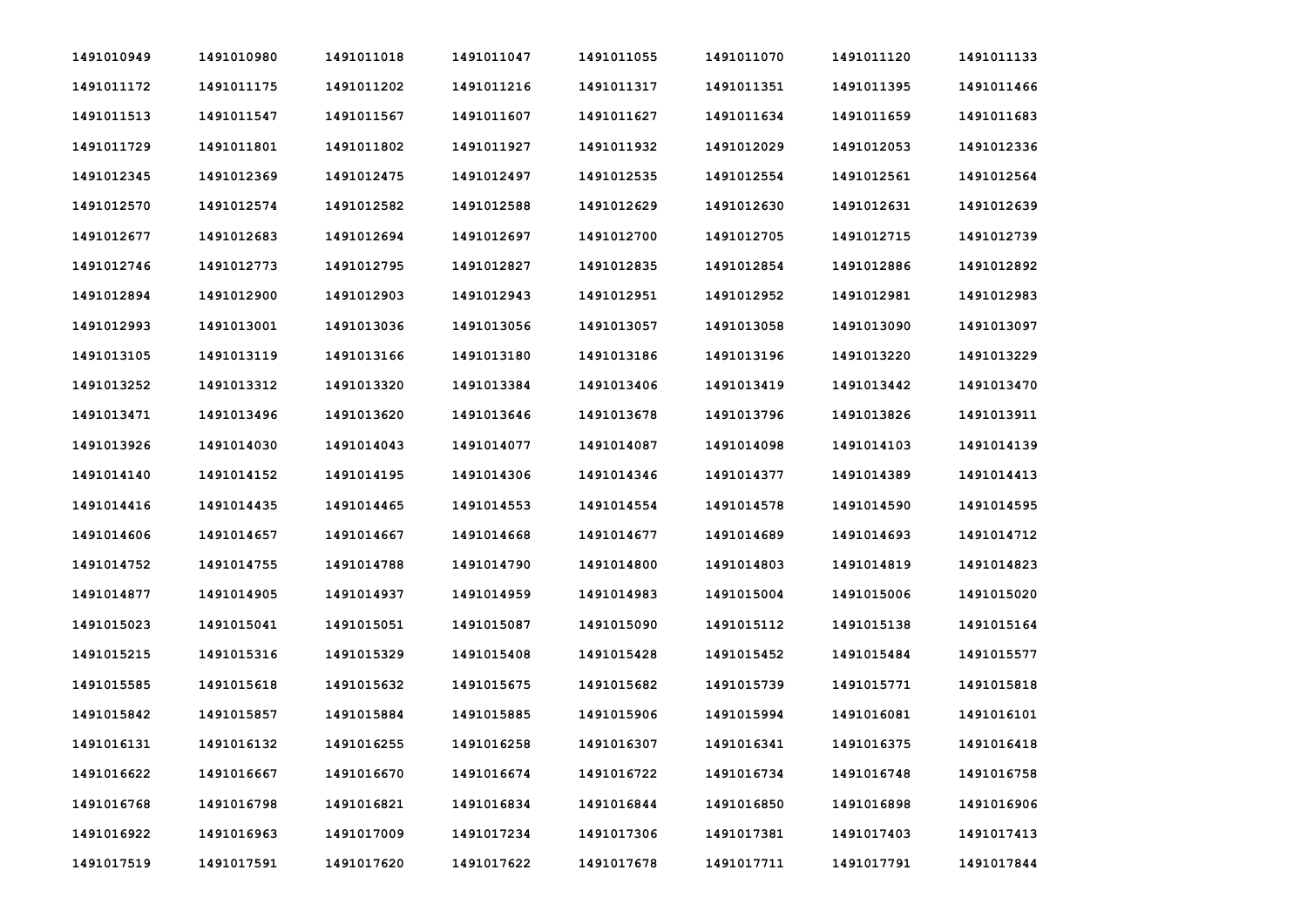| 1491017959 | 1491017970 | 1491018132 | 1491018181 | 1491018208 | 1491018325 | 1491018364 | 1491018435 |
|------------|------------|------------|------------|------------|------------|------------|------------|
| 1491018467 | 1491018470 | 1491018740 | 1491018758 | 1491018811 | 1491018884 | 1491018898 | 1491018902 |
| 1491019014 | 1491019053 | 1491019086 | 1491019129 | 1491019131 | 1491019163 | 1491019216 | 1491019218 |
| 1491019277 | 1491019303 | 1491019321 | 1491019322 | 1491019358 | 1491019367 | 1491019369 | 1491019378 |
| 1491019391 | 1491019429 | 1491019430 | 1491019454 | 1491019469 | 1491019496 | 1491019513 | 1491019523 |
| 1491019551 | 1491019604 | 1491019615 | 1491019626 | 1491019637 | 1491019760 | 1491019766 | 1491019827 |
| 1491019831 | 1491019864 | 1491019879 | 1491019899 | 1491019921 | 1491020015 | 1491020019 | 1491020082 |
| 1491020099 | 1491020112 | 1491020146 | 1491020176 | 1491020251 | 1491020503 | 1491020678 | 1491020704 |
| 1491020775 | 1491020884 | 1491020897 | 1491020980 | 1491021047 | 1491021081 | 1491021226 | 1491021231 |
| 1491021267 | 1491021391 | 1491021432 | 1491021445 | 1491021493 | 1491021525 | 1491021532 | 1491021617 |
| 1491021624 | 1491021669 | 1491021686 | 1491021695 | 1491021698 | 1491021704 | 1491021755 | 1491021779 |
| 1491021786 | 1491021796 | 1491021797 | 1491021811 | 1491021812 | 1491021822 | 1491021825 | 1491021833 |
| 1491021849 | 1491021861 | 1491021879 | 1491021910 | 1491021921 | 1491021922 | 1491021953 | 1491021993 |
| 1491022011 | 1491022056 | 1491022081 | 1491022090 | 1491022091 | 1491022098 | 1491022112 | 1491022113 |
| 1491022142 | 1491022216 | 1491022253 | 1491022298 | 1491022308 | 1491022343 | 1491022349 | 1491022366 |
| 1491022385 | 1491022398 | 1491022420 | 1491022469 | 1491022493 | 1491022515 | 1491022642 | 1491022651 |
| 1491022673 | 1491022694 | 1491022750 | 1491022850 | 1491022852 | 1491022886 | 1491022917 | 1491022926 |
| 1491022957 | 1491022990 | 1491023014 | 1491023029 | 1491023100 | 1491023142 | 1491023145 | 1491023154 |
| 1491023177 | 1491023201 | 1491023209 | 1491023212 | 1491023249 | 1491023303 | 1491023386 | 1491023389 |
| 1491023411 | 1491023415 | 1491023423 | 1491023437 | 1491023447 | 1491023475 | 1491023507 | 1491023510 |
| 1491023515 | 1491023524 | 1491023570 | 1491023573 | 1491023616 | 1491023617 | 1491023642 | 1491023650 |
| 1491023665 | 1491023676 | 1491023683 | 1491023721 | 1491023722 | 1491023744 | 1491023746 | 1491023749 |
| 1491023755 | 1491023763 | 1491023787 | 1491023794 | 1491023806 | 1491023809 | 1491023816 | 1491023839 |
| 1491023843 | 1491023867 | 1491023903 | 1491023908 | 1491023976 | 1491023977 | 1491024016 | 1491024037 |
| 1491024067 | 1491024091 | 1491024099 | 1491024162 | 1491024189 | 1491024190 | 1491024191 | 1491024192 |
| 1491024195 | 1491024242 | 1491024274 | 1491024291 | 1491024338 | 1491024346 | 1491024379 | 1491024385 |
| 1491024403 | 1491024492 | 1491024563 | 1491024564 | 1491024569 | 1491024590 | 1491024630 | 1491024653 |
| 1491024723 | 1491024772 | 1491024786 | 1491024804 | 1491024811 | 1491024842 | 1491024870 | 1491024876 |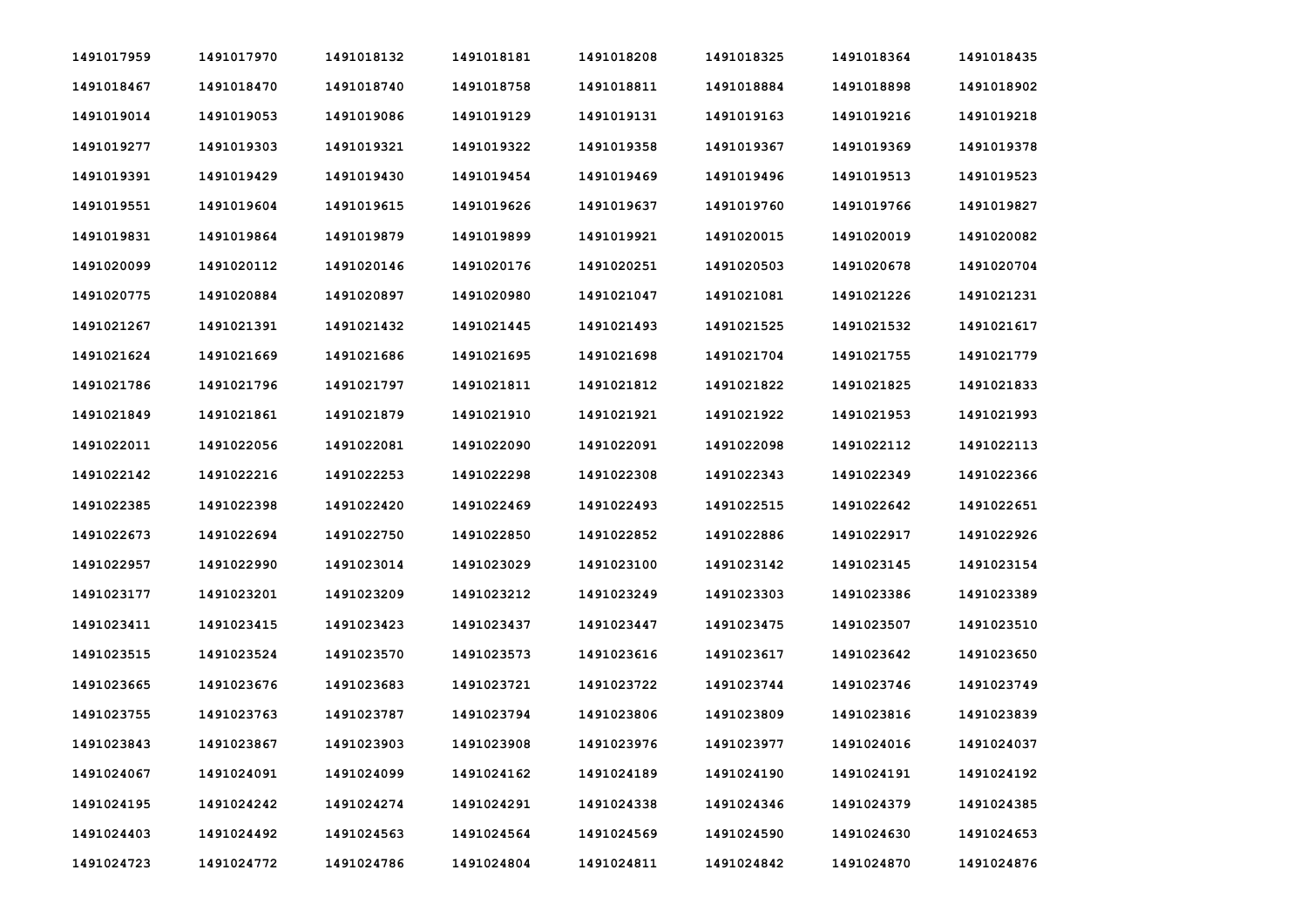| 1491024911 | 1491024944 | 1491024966 | 1491025011 | 1491025034 | 1491025037 | 1491025038 | 1491025047 |
|------------|------------|------------|------------|------------|------------|------------|------------|
| 1491025067 | 1491025072 | 1491025079 | 1491025101 | 1491025117 | 1491025184 | 1491025194 | 1491025202 |
| 1491025229 | 1491025250 | 1491025272 | 1491025275 | 1491025312 | 1491025336 | 1491025358 | 1491025374 |
| 1491025377 | 1491025391 | 1491025400 | 1491025456 | 1491025475 | 1491025492 | 1491025533 | 1491025545 |
| 1491025615 | 1491025628 | 1491025629 | 1491025651 | 1491025687 | 1491025723 | 1491025767 | 1491025776 |
| 1491025785 | 1491025788 | 1491025809 | 1491025872 | 1491025964 | 1491025982 | 1491025991 | 1491026060 |
| 1491026096 | 1491026148 | 1491026272 | 1491026312 | 1491026362 | 1491026369 | 1491026437 | 1491026446 |
| 1491026460 | 1491026466 | 1491026507 | 1491026569 | 1491026725 | 1491026768 | 1491026792 | 1491026805 |
| 1491026899 | 1491027002 | 1491027029 | 1491027092 | 1491027099 | 1491027102 | 1491027103 | 1491027153 |
| 1491027164 | 1491027175 | 1491027181 | 1491027190 | 1491027191 | 1491027192 | 1491027199 | 1491027201 |
| 1491027203 | 1491027211 | 1491027213 | 1491027214 | 1491027218 | 1491027223 | 1491027233 | 1491027235 |
| 1491027244 | 1491027247 | 1491027248 | 1491027251 | 1491027258 | 1491027260 | 1491027261 | 1491027263 |
| 1491027264 | 1491027270 | 1491027274 | 1491027276 | 1491027277 | 1491027282 | 1491027283 | 1491027285 |
| 1491027288 | 1491027299 | 1491027305 | 1491027307 | 1491027308 | 1491027309 | 1491027312 | 1491027313 |
| 1491027321 | 1491027338 | 1491027340 | 1491027350 | 1491027351 | 1491027360 | 1491027366 | 1491027371 |
| 1491027372 | 1491027373 | 1491027390 | 1491027396 | 1491027405 | 1491027407 | 1491027409 | 1491027414 |
| 1491027420 | 1491027425 | 1491027428 | 1491027429 | 1491027447 | 1491027467 | 1491027470 | 1491027480 |
| 1491027481 | 1491027487 | 1491027560 | 1491027562 | 1491027591 | 1491027599 | 1491027659 | 1491027720 |
| 1491027796 | 1491027798 | 1491027802 | 1491027806 | 1491027807 | 1491027808 | 1491027812 | 1491027825 |
| 1491027865 | 1491027872 | 1491027881 | 1491027887 | 1491027908 | 1491027926 | 1491027932 | 1491027935 |
| 1491027955 | 1491028032 | 1491028073 | 1491028134 | 1491028142 | 1491028285 | 1491028331 | 1491028361 |
| 1491028521 | 1491028523 | 1491028556 | 1491028603 | 1491028635 | 1491028660 | 1491028666 | 1491028725 |
| 1491028734 | 1491028776 | 1491028797 | 1491028804 | 1491028815 | 1491028820 | 1491028853 | 1491028855 |
| 1491028865 | 1491028900 | 1491028913 | 1491028922 | 1491028941 | 1491028950 | 1491028980 | 1491029026 |
| 1491029030 | 1491029034 | 1491029042 | 1491029074 | 1491029093 | 1491029114 | 1491029126 | 1491029128 |
| 1491029132 | 1491029211 | 1491029229 | 1491029252 | 1491029283 | 1491029375 | 1491029413 | 1491029523 |
| 1491029557 | 1491029567 | 1491029570 | 1491029589 | 1491029621 | 1491029653 | 1491029662 | 1491029688 |
| 1491029714 | 1491029779 | 1491029869 | 1491029900 | 1491029913 | 1491029963 | 1491029975 | 1491030244 |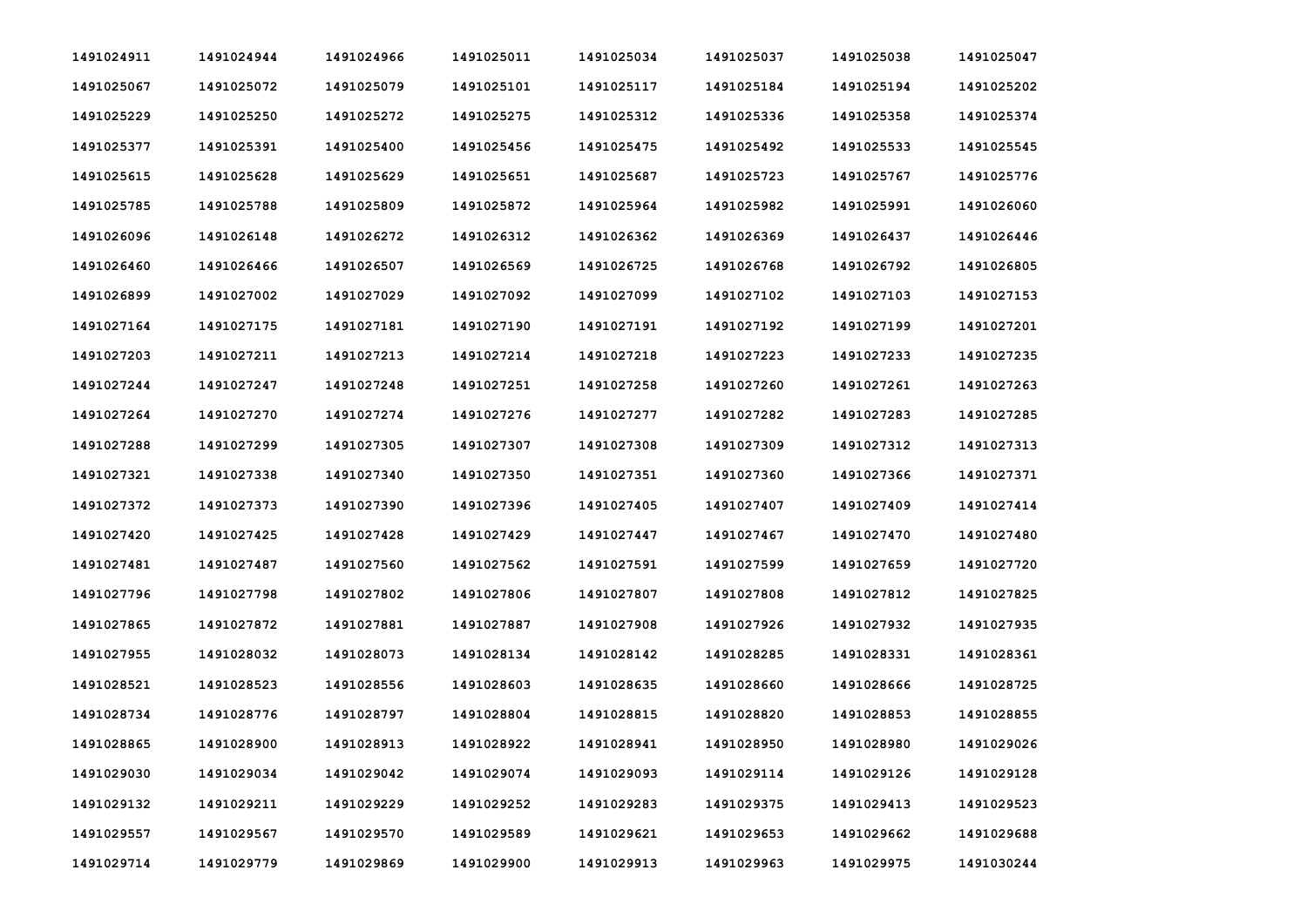| 1491030339 | 1491030478 | 1491030523 | 1491030634 | 1491030663 | 1491030960 | 1491030990 | 1491031003 |
|------------|------------|------------|------------|------------|------------|------------|------------|
| 1491031005 | 1491031008 | 1491031018 | 1491031028 | 1491031075 | 1491031079 | 1491031087 | 1491031099 |
| 1491031103 | 1491031105 | 1491031116 | 1491031124 | 1491031132 | 1491031215 | 1491031218 | 1491031225 |
| 1491031242 | 1491031246 | 1491031278 | 1491031290 | 1491031294 | 1491031321 | 1491031330 | 1491031353 |
| 1491031387 | 1491031392 | 1491031395 | 1491031422 | 1491031444 | 1491031466 | 1491031469 | 1491031497 |
| 1491031526 | 1491031548 | 1491031551 | 1491031571 | 1491031590 | 1491031610 | 1491031627 | 1491031648 |
| 1491031656 | 1491031664 | 1491031689 | 1491031713 | 1491031722 | 1491031739 | 1491031747 | 1491031763 |
| 1491031779 | 1491031863 | 1491031880 | 1491031900 | 1491031916 | 1491031927 | 1491031928 | 1491031936 |
| 1491031937 | 1491031959 | 1491031994 | 1491032019 | 1491032022 | 1491032176 | 1491032186 | 1491032218 |
| 1491032236 | 1491032332 | 1491032409 | 1491032468 | 1491032487 | 1491032538 | 1491032559 | 1491032562 |
| 1491032564 | 1491032572 | 1491032637 | 1491032643 | 1491032645 | 1491032678 | 1491032689 | 1491032711 |
| 1491032719 | 1491032723 | 1491032732 | 1491032736 | 1491032741 | 1491032752 | 1491032757 | 1491032760 |
| 1491032779 | 1491032794 | 1491032855 | 1491032882 | 1491032889 | 1491032914 | 1491032922 | 1491032940 |
| 1491032952 | 1491032966 | 1491032992 | 1491033000 | 1491033017 | 1491033028 | 1491033031 | 1491033033 |
| 1491033058 | 1491033061 | 1491033067 | 1491033072 | 1491033081 | 1491033087 | 1491033113 | 1491033119 |
| 1491033120 | 1491033150 | 1491033154 | 1491033158 | 1491033166 | 1491033170 | 1491033171 | 1491033179 |
| 1491033183 | 1491033246 | 1491033284 | 1491033296 | 1491033328 | 1491033329 | 1491033352 | 1491033394 |
| 1491033403 | 1491033429 | 1491033556 | 1491033560 | 1491033579 | 1491033601 | 1491033609 | 1491033653 |
| 1491033700 | 1491033753 | 1491033797 | 1491033801 | 1491033805 | 1491033810 | 1491033811 | 1491033849 |
| 1491033850 | 1491033884 | 1491033946 | 1491033977 | 1491033986 | 1491034059 | 1491034083 | 1491034107 |
| 1491034131 | 1491034145 | 1491034181 | 1491034212 | 1491034236 | 1491034313 | 1491034314 | 1491034324 |
| 1491034361 | 1491034407 | 1491034458 | 1491034473 | 1491034481 | 1491034514 | 1491034520 | 1491034527 |
| 1491034528 | 1491034547 | 1491034556 | 1491034571 | 1491034592 | 1491034593 | 1491034595 | 1491034611 |
| 1491034631 | 1491034660 | 1491034678 | 1491034687 | 1491034691 | 1491034703 | 1491034711 | 1491034781 |
| 1491034808 | 1491034816 | 1491034854 | 1491034880 | 1491034922 | 1491034954 | 1491035050 | 1491035061 |
| 1491035080 | 1491035127 | 1491035294 | 1491035332 | 1491035380 | 1491035436 | 1491035487 | 1491035520 |
| 1491035540 | 1491035562 | 1491035635 | 1491035643 | 1491035648 | 1491035704 | 1491035725 | 1491035751 |
| 1491035811 | 1491035827 | 1491035835 | 1491035846 | 1491035856 | 1491036006 | 1491036012 | 1491036062 |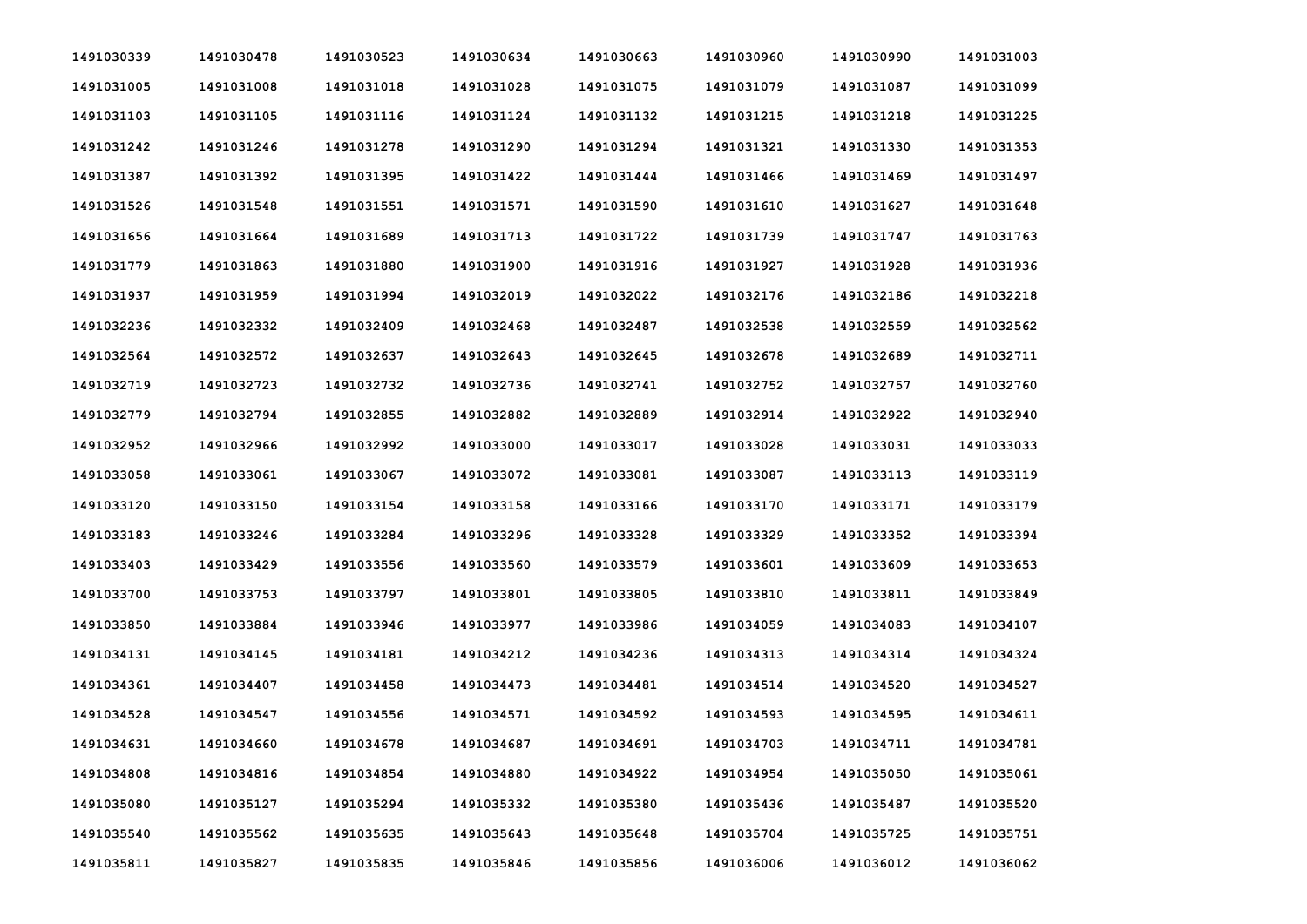| 1491036139 | 1491036142 | 1491036143 | 1491036148 | 1501000006 | 1501000041 | 1501000138 | 1501000240 |
|------------|------------|------------|------------|------------|------------|------------|------------|
| 1501000247 | 1501000273 | 1501000290 | 1501000334 | 1501000378 | 1501000384 | 1501000390 | 1501000449 |
| 1501000460 | 1501000461 | 1501000476 | 1501000477 | 1501000481 | 1501000482 | 1501000491 | 1501000505 |
| 1501000529 | 1501000561 | 1501000570 | 1501000592 | 1501000618 | 1501000649 | 1501000684 | 1501000688 |
| 1501000709 | 1501000723 | 1501000726 | 1501000732 | 1501000747 | 1501000761 | 1501000773 | 1501000774 |
| 1501000800 | 1501000804 | 1501000817 | 1501000824 | 1501000828 | 1501000833 | 1501000839 | 1501000850 |
| 1501000900 | 1501000905 | 1501000926 | 1501000954 | 1501000961 | 1501000989 | 1501001002 | 1501001006 |
| 1501001010 | 1501001034 | 1501001042 | 1501001072 | 1501001074 | 1501001084 | 1501001116 | 1501001124 |
| 1501001170 | 1501001175 | 1501001202 | 1501001219 | 1501001230 | 1501001236 | 1501001238 | 1501001271 |
| 1501001272 | 1501001288 | 1501001297 | 1511000055 | 1511000076 | 1511000197 | 1511000204 | 1511000209 |
| 1511000217 | 1511000233 | 1511000255 | 1511000279 | 1511000281 | 1511000311 | 1511000330 | 1511000338 |
| 1511000354 | 1511000373 | 1511000380 | 1511000401 | 1511000422 | 1511000431 | 1511000440 | 1511000446 |
| 1511000462 | 1511000499 | 1511000524 | 1511000547 | 1511000571 | 1511000602 | 1511000617 | 1511000629 |
| 1511000645 | 1511000709 | 1511000736 | 1511000772 | 1511000783 | 1511000801 | 1511000831 | 1511000858 |
| 1511000893 | 1511000898 | 1511000904 | 1511000925 | 1511000944 | 1511000971 | 1511001020 | 1511001045 |
| 1511001156 | 1511001194 | 1511001232 | 1511001287 | 1511001291 | 1511001292 | 1511001304 | 1511001307 |
| 1511001315 | 1511001339 | 1511001371 | 1511001389 | 1511001393 | 1511001411 | 1511001414 | 1511001419 |
| 1511001474 | 1511001505 | 1511001515 | 1511001527 | 1511001569 | 1511001575 | 1511001678 | 1511001679 |
| 1511001710 | 1511001756 | 1511001783 | 1511001785 | 1511001810 | 1511001813 | 1511001830 | 1511001837 |
| 1511001838 | 1511001842 | 1511001844 | 1511001846 | 1511001856 | 1511001868 | 1511001885 | 1511001887 |
| 1511001915 | 1511001917 | 1511001929 | 1511001943 | 1511001951 | 1511001952 | 1511001953 | 1511001956 |
| 1511002012 | 1511002023 | 1521000018 | 1521000028 | 1521000037 | 1521000073 | 1521000085 | 1521000101 |
| 1521000156 | 1521000187 | 1521000197 | 1521000201 | 1521000202 | 1521000271 | 1521000274 | 1521000298 |
| 1521000313 | 1521000351 | 1521000364 | 1521000368 | 1521000393 | 1521000402 | 1521000425 | 1521000430 |
| 1521000445 | 1521000479 | 1521000512 | 1521000528 | 1521000551 | 1521000574 | 1521000585 | 1521000586 |
| 1521000621 | 1521000633 | 1521000675 | 1521000686 | 1521000709 | 1521000711 | 1521000717 | 1521000722 |
| 1521000740 | 1521000742 | 1521000743 | 1521000757 | 1521000780 | 1521000793 | 1521000799 | 1521000815 |
| 1521000848 | 1521000891 | 1521000893 | 1521000914 | 1521000915 | 1521000930 | 1521000958 | 1521000963 |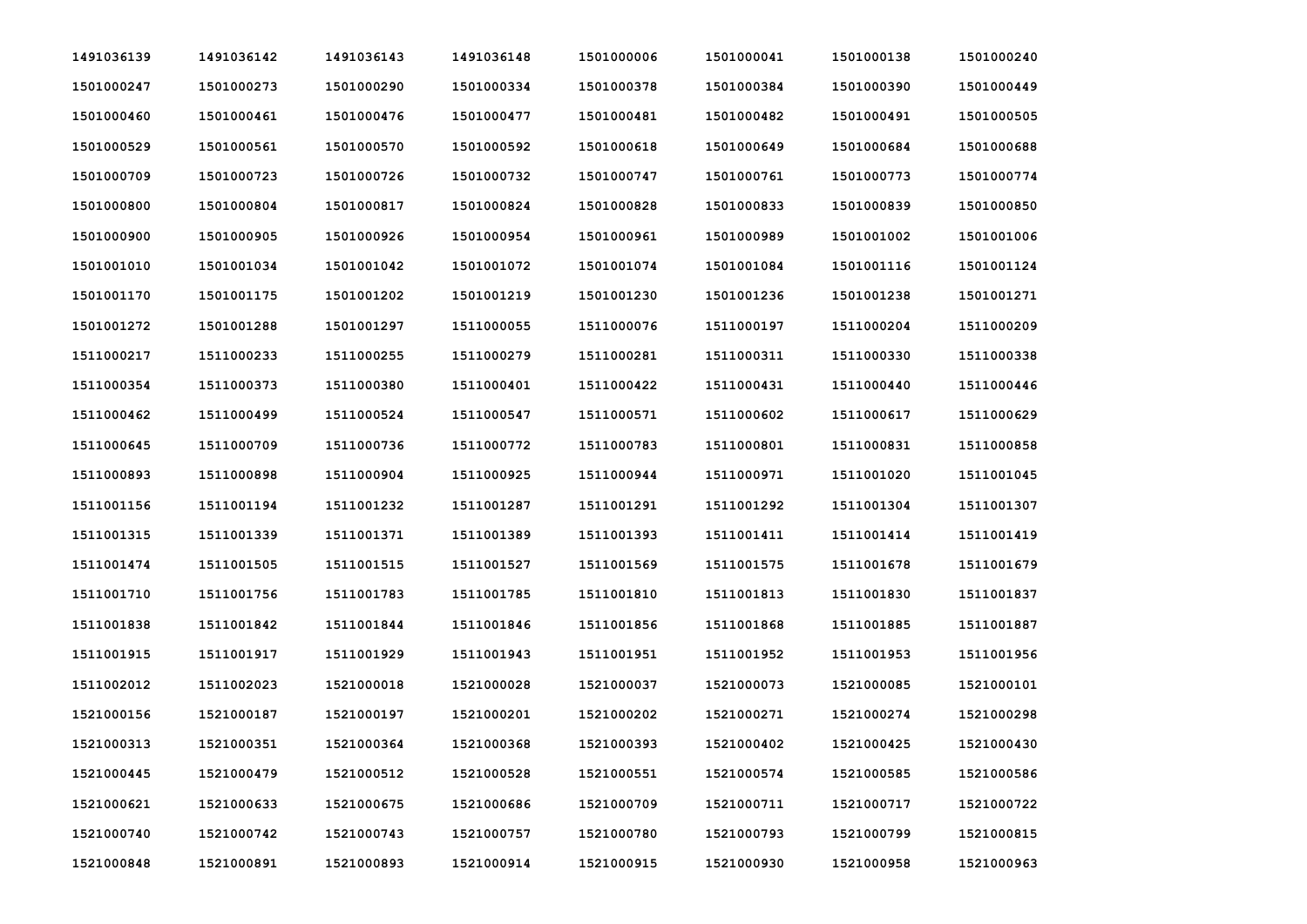| 1521001021 | 1521001026 | 1521001029 | 1521001039 | 1521001054 | 1521001064 | 1521001068 | 1521001069 |
|------------|------------|------------|------------|------------|------------|------------|------------|
| 1521001071 | 1521001095 | 1521001099 | 1521001105 | 1521001107 | 1521001110 | 1521001122 | 1521001145 |
| 1521001152 | 1521001177 | 1521001180 | 1521001182 | 1521001210 | 1521001223 | 1521001230 | 1521001243 |
| 1521001277 | 1521001287 | 1521001289 | 1521001303 | 1521001370 | 1521001405 | 1521001441 | 1521001445 |
| 1521001447 | 1521001458 | 1521001461 | 1521001498 | 1521001523 | 1521001524 | 1521001531 | 1521001546 |
| 1521001547 | 1521001553 | 1521001554 | 1521001557 | 1521001568 | 1521001571 | 1521001599 | 1521001602 |
| 1521001603 | 1521001610 | 1521001668 | 1521001679 | 1521001692 | 1521001697 | 1531000015 | 1531000019 |
| 1531000031 | 1531000036 | 1531000049 | 1531000084 | 1531000125 | 1531000179 | 1531000273 | 1531000298 |
| 1531000361 | 1531000364 | 1531000384 | 1531000395 | 1531000404 | 1531000405 | 1531000418 | 1531000437 |
| 1531000444 | 1531000445 | 1531000449 | 1531000480 | 1531000610 | 1531000635 | 1531000644 | 1531000651 |
| 1531000657 | 1531000674 | 1531000679 | 1531000681 | 1531000712 | 1531000774 | 1531000786 | 1531000876 |
| 1531000883 | 1531000926 | 1531000965 | 1531000966 | 1531000968 | 1531000978 | 1531000997 | 1531001008 |
| 1531001027 | 1531001048 | 1531001070 | 1531001073 | 1531001081 | 1531001084 | 1531001092 | 1531001183 |
| 1531001186 | 1531001193 | 1531001203 | 1531001207 | 1531001243 | 1531001248 | 1531001317 | 1531001324 |
| 1531001339 | 1531001344 | 1531001347 | 1531001361 | 1531001362 | 1531001371 | 1531001373 | 1531001386 |
| 1531001426 | 1531001437 | 1531001489 | 1531001492 | 1531001494 | 1531001571 | 1531001578 | 1531001592 |
| 1531001598 | 1531001611 | 1531001621 | 1531001685 | 1531001714 | 1531001721 | 1531001762 | 1531001772 |
| 1531001777 | 1531001782 | 1531001784 | 1531001842 | 1531001843 | 1531001854 | 1531001870 | 1531001890 |
| 1531001928 | 1531001945 | 1531001966 | 1531001969 | 1531001973 | 1531001985 | 1531001989 | 1531001997 |
| 1531002002 | 1531002019 | 1531002076 | 1531002092 | 1531002093 | 1531002106 | 1531002136 | 1531002166 |
| 1531002189 | 1531002208 | 1531002214 | 1531002222 | 1531002232 | 1531002236 | 1531002259 | 1531002261 |
| 1531002281 | 1531002290 | 1531002296 | 1531002298 | 1531002310 | 1531002328 | 1531002329 | 1531002395 |
| 1531002397 | 1531002399 | 1531002423 | 1531002438 | 1541000156 | 1541000176 | 1541000210 | 1541000230 |
| 1541000265 | 1541000344 | 1541000349 | 1541000362 | 1541000373 | 1541000379 | 1541000406 | 1541000410 |
| 1541000430 | 1541000446 | 1541000459 | 1541000492 | 1541000527 | 1541000532 | 1541000622 | 1541000639 |
| 1551000001 | 1551000066 | 1551000086 | 1551000135 | 1551000191 | 1551000232 | 1551000233 | 1551000258 |
| 1551000285 | 1551000325 | 1551000338 | 1551000370 | 1551000409 | 1551000412 | 1551000433 | 1551000444 |
| 1551000468 | 1551000475 | 1551000493 | 1551000504 | 1551000574 | 1551000596 | 1551000613 | 1551000621 |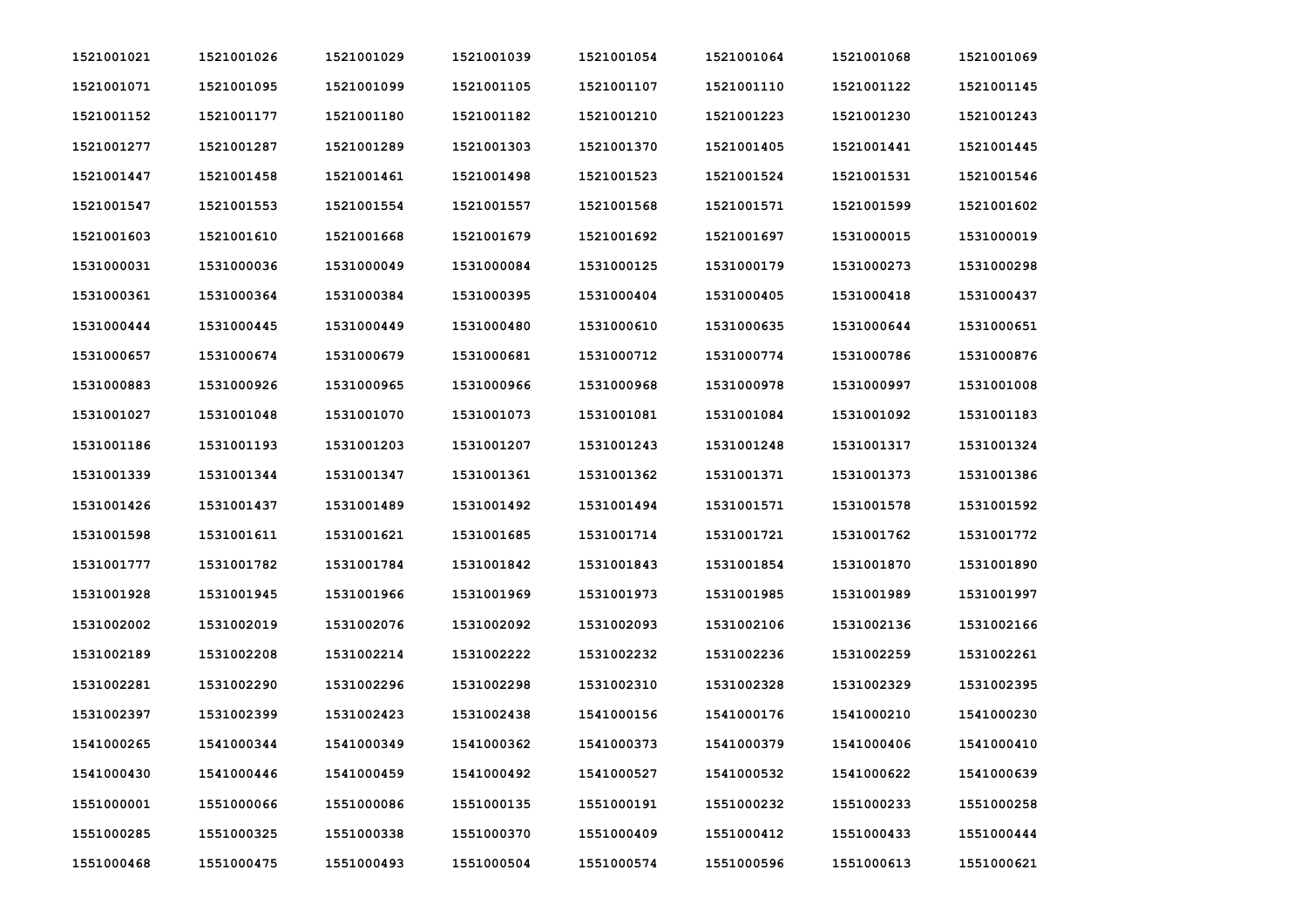| 1551000674 | 1551000684 | 1551000718 | 1551000721 | 1551000728 | 1551000734 | 1551000765 | 1551000770 |
|------------|------------|------------|------------|------------|------------|------------|------------|
| 1551000814 | 1551000829 | 1551000836 | 1551000842 | 1551000846 | 1551000851 | 1551000857 | 1551000875 |
| 1551000912 | 1551000942 | 1551000992 | 1551001031 | 1551001040 | 1551001054 | 1551001069 | 1551001091 |
| 1551001099 | 1551001123 | 1551001140 | 1551001164 | 1551001182 | 1551001205 | 1551001248 | 1551001259 |
| 1551001271 | 1551001272 | 1551001331 | 1551001336 | 1551001415 | 1551001449 | 1551001501 | 1551001503 |
| 1551001545 | 1551001562 | 1551001565 | 1551001582 | 1551001584 | 1551001585 | 1551001627 | 1551001645 |
| 1551001675 | 1551001734 | 1551001739 | 1551001741 | 1551001752 | 1551001770 | 1551001790 | 1551001799 |
| 1551001813 | 1551001836 | 1551001877 | 1551001882 | 1551001910 | 1551001941 | 1551001944 | 1551001947 |
| 1551001989 | 1551002080 | 1551002154 | 1551002172 | 1551002191 | 1551002199 | 1551002223 | 1551002267 |
| 1551002271 | 1551002340 | 1551002343 | 1551002349 | 1551002361 | 1551002372 | 1551002382 | 1551002388 |
| 1551002425 | 1551002472 | 1551002485 | 1551002490 | 1551002496 | 1551002497 | 1551002510 | 1551002557 |
| 1551002594 | 1551002596 | 1551002626 | 1551002670 | 1551002686 | 1551002689 | 1551002690 | 1551002736 |
| 1551002787 | 1551002812 | 1551002824 | 1551002969 | 1551002971 | 1551002994 | 1551003007 | 1551003026 |
| 1551003028 | 1551003039 | 1551003044 | 1551003059 | 1551003062 | 1551003081 | 1551003133 | 1551003173 |
| 1551003220 | 1551003257 | 1551003262 | 1551003285 | 1551003306 | 1551003314 | 1551003315 | 1551003318 |
| 1551003335 | 1551003409 | 1551003417 | 1551003421 | 1551003454 | 1551003485 | 1551003504 | 1551003506 |
| 1551003533 | 1551003534 | 1551003578 | 1551003583 | 1551003598 | 1551003647 | 1551003667 | 1551003669 |
| 1551003700 | 1551003820 | 1551003859 | 1551003860 | 1551003912 | 1551003920 | 1551003952 | 1551003972 |
| 1551003975 | 1551004024 | 1551004025 | 1551004034 | 1551004038 | 1551004044 | 1551004079 | 1551004096 |
| 1551004125 | 1551004154 | 1551004161 | 1551004198 | 1551004212 | 1551004307 | 1551004334 | 1551004353 |
| 1551004363 | 1551004383 | 1551004391 | 1551004401 | 1551004491 | 1551004492 | 1551004505 | 1551004514 |
| 1551004519 | 1551004534 | 1551004536 | 1551004547 | 1551004555 | 1551004643 | 1551004689 | 1551004711 |
| 1551004731 | 1551004761 | 1551004780 | 1551004788 | 1551004799 | 1551004866 | 1551004869 | 1551004916 |
| 1551004921 | 1551004973 | 1551004995 | 1551005032 | 1551005033 | 1551005042 | 1551005075 | 1551005100 |
| 1551005119 | 1551005155 | 1551005201 | 1551005204 | 1551005258 | 1551005324 | 1551005349 | 1551005376 |
| 1551005392 | 1551005466 | 1551005499 | 1551005501 | 1551005538 | 1551005601 | 1551005610 | 1551005639 |
| 1551005646 | 1561000038 | 1561000049 | 1561000063 | 1561000102 | 1561000134 | 1561000139 | 1561000142 |
| 1561000185 | 1561000216 | 1561000256 | 1561000274 | 1561000295 | 1561000388 | 1561000401 | 1561000403 |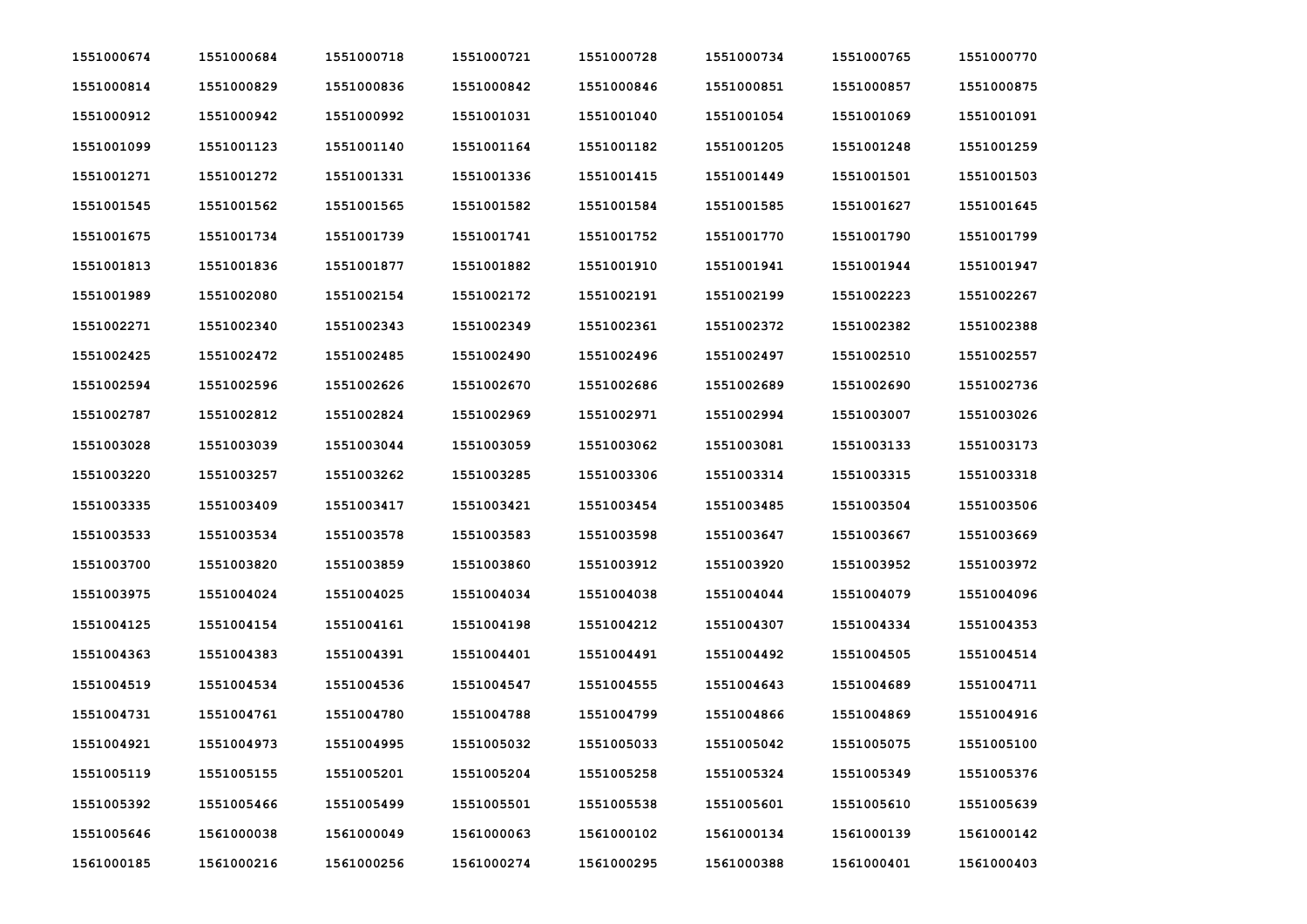| 1561000428 | 1561000438 | 1561000440 | 1561000448 | 1571000097 | 1571000106 | 1571000115 | 1571000131 |
|------------|------------|------------|------------|------------|------------|------------|------------|
| 1571000163 | 1571000168 | 1571000182 | 1571000184 | 1571000218 | 1571000263 | 1571000286 | 1571000304 |
| 1571000305 | 1571000364 | 1571000373 | 1571000439 | 1571000459 | 1571000480 | 1571000490 | 1571000491 |
| 1571000519 | 1571000548 | 1571000554 | 1571000613 | 1571000616 | 1571000690 | 1571000712 | 1571000768 |
| 1571000796 | 1571000797 | 1571000811 | 1571000839 | 1571000847 | 1571000870 | 1571000871 | 1571000875 |
| 1571000878 | 1571000896 | 1571000899 | 1571000904 | 1571000913 | 1571000933 | 1571000971 | 1571001001 |
| 1571001048 | 1571001066 | 1571001107 | 1571001116 | 1571001120 | 1571001231 | 1571001259 | 1571001274 |
| 1571001277 | 1571001286 | 1571001289 | 1571001300 | 1571001305 | 1571001310 | 1571001312 | 1571001347 |
| 1571001357 | 1571001363 | 1571001394 | 1571001415 | 1571001422 | 1581000123 | 1581000144 | 1581000196 |
| 1591000018 | 1591000029 | 1591000033 | 1591000067 | 1591000075 | 1591000080 | 1591000081 | 1591000087 |
| 1591000096 | 1591000136 | 1591000154 | 1591000157 | 1591000163 | 1591000173 | 1591000183 | 1591000198 |
| 1591000235 | 1591000236 | 1591000237 | 1591000291 | 1591000297 | 1591000306 | 1591000316 | 1591000335 |
| 1591000349 | 1591000363 | 1591000365 | 1591000372 | 1591000378 | 1591000387 | 1591000388 | 1591000389 |
| 1591000391 | 1601000011 | 1601000052 | 1601000113 | 1601000119 | 1601000190 | 1601000212 | 1601000213 |
| 1601000250 | 1601000279 | 1601000311 | 1601000357 | 1601000429 | 1601000457 | 1601000483 | 1601000525 |
| 1601000531 | 1601000535 | 1601000587 | 1601000633 | 1601000679 | 1601000709 | 1611000015 | 1611000038 |
| 1611000085 | 1611000104 | 1611000170 | 1611000234 | 1611000255 | 1611000292 | 1611000317 | 1611000383 |
| 1611000391 | 1611000399 | 1611000402 | 1611000416 | 1611000438 | 1611000442 | 1611000477 | 1611000481 |
| 1611000484 | 1611000486 | 1611000534 | 1611000541 | 1611000542 | 1611000547 | 1611000557 | 1611000565 |
| 1611000591 | 1611000598 | 1611000600 | 1611000615 | 1611000622 | 1611000623 | 1611000631 | 1611000654 |
| 1611000657 | 1611000658 | 1611000675 | 1611000694 | 1611000707 | 1611000708 | 1611000722 | 1611000733 |
| 1611000770 | 1611000780 | 1611000782 | 1611000793 | 1611000794 | 1611000895 | 1611000910 | 1611000932 |
| 1611000970 | 1611000996 | 1611001009 | 1611001018 | 1611001021 | 1611001038 | 1611001045 | 1611001056 |
| 1611001144 | 1611001188 | 1611001223 | 1611001243 | 1611001338 | 1611001351 | 1611001376 | 1611001404 |
| 1611001423 | 1611001467 | 1611001478 | 1611001493 | 1611001501 | 1611001525 | 1611001545 | 1611001547 |
| 1611001550 | 1611001564 | 1611001572 | 1611001589 | 1611001593 | 1611001608 | 1611001627 | 1611001648 |
| 1611001689 | 1611001695 | 1611001706 | 1611001728 | 1611001738 | 1621000018 | 1621000058 | 1621000063 |
| 1621000067 | 1621000075 | 1621000115 | 1621000126 | 1621000131 | 1621000135 | 1621000187 | 1621000194 |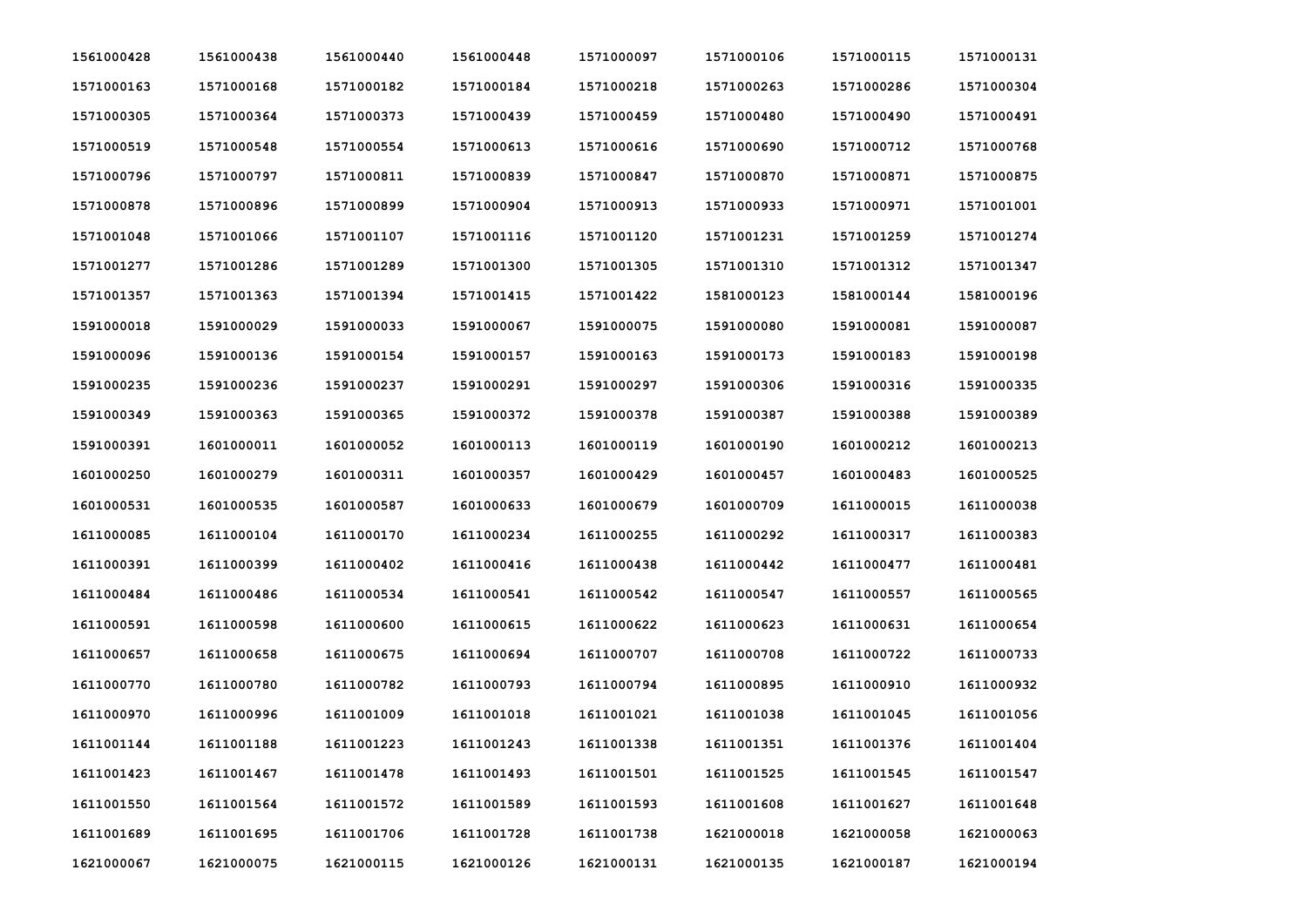| 1621000206 | 1621000224 | 1621000236 | 1621000269 | 1621000276 | 1621000277 | 1621000280 | 1621000299 |
|------------|------------|------------|------------|------------|------------|------------|------------|
| 1621000311 | 1621000355 | 1621000373 | 1621000381 | 1621000409 | 1621000432 | 1621000435 | 1621000448 |
| 1621000449 | 1621000461 | 1621000487 | 1621000525 | 1621000529 | 1621000532 | 1621000642 | 1621000663 |
| 1621000684 | 1621000699 | 1621000709 | 1621000753 | 1621000803 | 1621000846 | 1621000856 | 1621000857 |
| 1621000913 | 1621000927 | 1621000933 | 1621000935 | 1621000940 | 1621000946 | 1621000954 | 1621000956 |
| 1621000974 | 1621000976 | 1621000990 | 1621001050 | 1621001056 | 1621001063 | 1621001091 | 1621001095 |
| 1621001098 | 1621001114 | 1621001124 | 1621001134 | 1621001136 | 1621001159 | 1621001162 | 1621001176 |
| 1621001191 | 1621001193 | 1621001214 | 1621001219 | 1621001223 | 1621001247 | 1621001271 | 1621001314 |
| 1621001328 | 1621001344 | 1621001348 | 1621001366 | 1621001367 | 1621001394 | 1621001395 | 1621001412 |
| 1621001417 | 1621001427 | 1621001437 | 1621001462 | 1621001472 | 1621001482 | 1621001505 | 1621001506 |
| 1621001509 | 1621001539 | 1621001550 | 1621001576 | 1621001581 | 1621001590 | 1621001599 | 1621001623 |
| 1621001644 | 1621001671 | 1621001675 | 1621001698 | 1621001716 | 1621001770 | 1621001775 | 1621001784 |
| 1621001801 | 1621001810 | 1621001851 | 1621001860 | 1621001864 | 1621001877 | 1621001913 | 1621001939 |
| 1621001941 | 1621002001 | 1621002007 | 1621002073 | 1621002078 | 1621002119 | 1621002180 | 1621002214 |
| 1621002215 | 1621002285 | 1621002312 | 1621002328 | 1621002370 | 1621002380 | 1621002383 | 1621002405 |
| 1621002462 | 1621002492 | 1621002524 | 1631000097 | 1631000122 | 1631000166 | 1631000230 | 1631000261 |
| 1631000310 | 1631000325 | 1631000343 | 1631000383 | 1631000428 | 1631000456 | 1631000457 | 1631000484 |
| 1631000513 | 1631000517 | 1631000531 | 1631000553 | 1631000567 | 1631000568 | 1631000572 | 1631000584 |
| 1631000595 | 1631000638 | 1631000647 | 1631000679 | 1631000683 | 1631000725 | 1631000744 | 1631000790 |
| 1631000834 | 1631000908 | 1631000910 | 1631000969 | 1631000974 | 1631001000 | 1631001019 | 1631001026 |
| 1631001038 | 1631001046 | 1631001058 | 1631001063 | 1631001070 | 1631001081 | 1631001082 | 1631001098 |
| 1631001107 | 1631001115 | 1631001146 | 1631001151 | 1631001155 | 1631001267 | 1631001303 | 1631001322 |
| 1631001329 | 1631001348 | 1631001350 | 1631001351 | 1631001357 | 1631001366 | 1631001369 | 1631001373 |
| 1631001379 | 1631001397 | 1631001401 | 1631001433 | 1631001442 | 1631001459 | 1631001548 | 1631001559 |
| 1631001590 | 1631001594 | 1631001597 | 1631001617 | 1631001622 | 1631001625 | 1631001644 | 1641000043 |
| 1641000063 | 1641000067 | 1641000100 | 1641000102 | 1641000104 | 1641000123 | 1641000127 | 1641000129 |
| 1641000140 | 1641000142 | 1641000161 | 1641000164 | 1641000165 | 1641000166 | 1641000188 | 1641000202 |
| 1641000209 | 1641000228 | 1641000234 | 1641000242 | 1641000243 | 1641000256 | 1641000267 | 1641000268 |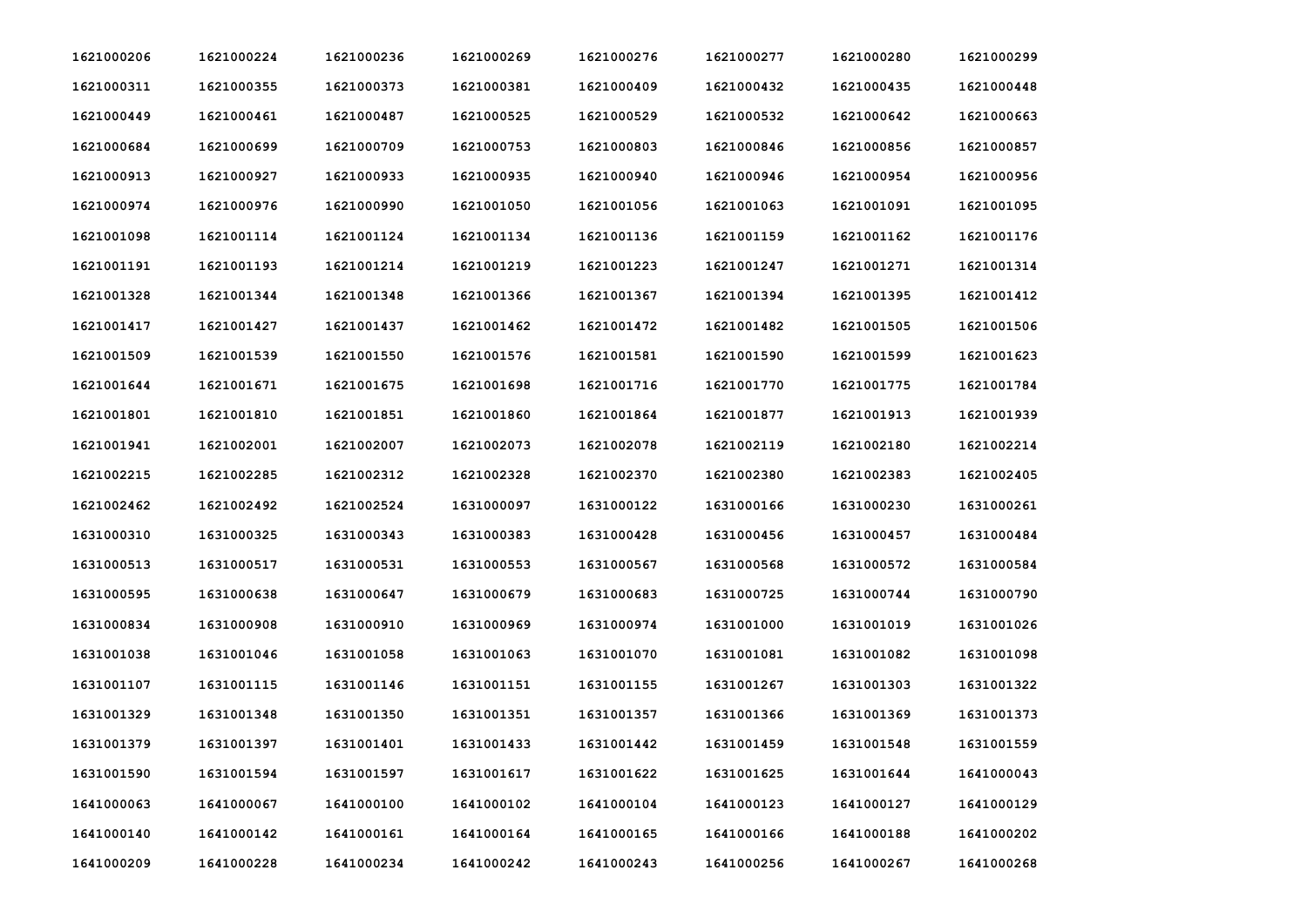| 1641000272 | 1641000310 | 1641000311 | 1641000324 | 1641000334 | 1641000341 | 1641000350 | 1641000355 |
|------------|------------|------------|------------|------------|------------|------------|------------|
| 1641000357 | 1641000359 | 1641000361 | 1641000363 | 1641000364 | 1641000365 | 1641000368 | 1641000373 |
| 1641000381 | 1641000384 | 1641000385 | 1641000398 | 1641000399 | 1641000402 | 1641000404 | 1641000406 |
| 1641000417 | 1641000422 | 1641000432 | 1641000451 | 1641000469 | 1641000472 | 1641000475 | 1641000477 |
| 1641000479 | 1641000490 | 1641000494 | 1641000512 | 1641000523 | 1641000552 | 1641000565 | 1641000582 |
| 1641000584 | 1641000607 | 1641000610 | 1641000630 | 1641000645 | 1641000657 | 1641000663 | 1641000669 |
| 1641000677 | 1641000680 | 1641000681 | 1641000684 | 1641000691 | 1641000692 | 1641000701 | 1641000717 |
| 1641000731 | 1641000742 | 1641000743 | 1641000766 | 1641000772 | 1641000797 | 1641000798 | 1641000804 |
| 1641000807 | 1641000808 | 1641000810 | 1641000816 | 1641000827 | 1641000831 | 1641000834 | 1641000845 |
| 1641000866 | 1641000876 | 1641000878 | 1641000880 | 1641000882 | 1641000890 | 1641000913 | 1641000915 |
| 1641000937 | 1641000939 | 1641000942 | 1641000981 | 1641000984 | 1641000994 | 1641000995 | 1641001020 |
| 1641001022 | 1641001048 | 1641001052 | 1641001053 | 1641001057 | 1641001076 | 1641001103 | 1641001105 |
| 1641001113 | 1641001115 | 1641001116 | 1641001123 | 1641001125 | 1641001138 | 1641001147 | 1641001153 |
| 1641001179 | 1641001208 | 1641001211 | 1641001215 | 1641001221 | 1641001236 | 1641001274 | 1641001277 |
| 1641001279 | 1641001284 | 1641001302 | 1641001334 | 1641001336 | 1641001338 | 1641001345 | 1641001348 |
| 1641001352 | 1641001355 | 1641001367 | 1641001384 | 1641001385 | 1641001387 | 1641001417 | 1641001419 |
| 1641001428 | 1641001437 | 1641001456 | 1641001462 | 1641001467 | 1641001468 | 1641001485 | 1641001491 |
| 1641001496 | 1641001507 | 1641001508 | 1641001523 | 1641001526 | 1641001543 | 1641001552 | 1641001592 |
| 1641001593 | 1641001600 | 1641001607 | 1641001609 | 1641001619 | 1641001634 | 1641001650 | 1641001654 |
| 1641001680 | 1641001681 | 1641001691 | 1641001695 | 1641001699 | 1641001714 | 1641001718 | 1641001729 |
| 1641001732 | 1641001742 | 1641001761 | 1641001782 | 1641001787 | 1641001789 | 1641001797 | 1641001798 |
| 1641001802 | 1641001803 | 1641001806 | 1641001811 | 1641001812 | 1641001821 | 1641001831 | 1641001859 |
| 1641001861 | 1641001864 | 1641001872 | 1641001874 | 1641001880 | 1641001881 | 1641001891 | 1641001894 |
| 1641001895 | 1641001903 | 1641001909 | 1641001911 | 1641001920 | 1641001948 | 1641001950 | 1641001953 |
| 1641001954 | 1641001958 | 1641001961 | 1641001969 | 1641001993 | 1651000001 | 1651000002 | 1651000010 |
| 1651000046 | 1651000103 | 1651000155 | 1651000187 | 1651000197 | 1651000220 | 1651000221 | 1651000292 |
| 1651000382 | 1651000402 | 1651000412 | 1651000594 | 1651000611 | 1651000614 | 1651000720 | 1651000741 |
| 1651000796 | 1651000814 | 1651000828 | 1651000830 | 1651000834 | 1651000838 | 1651000851 | 1651000854 |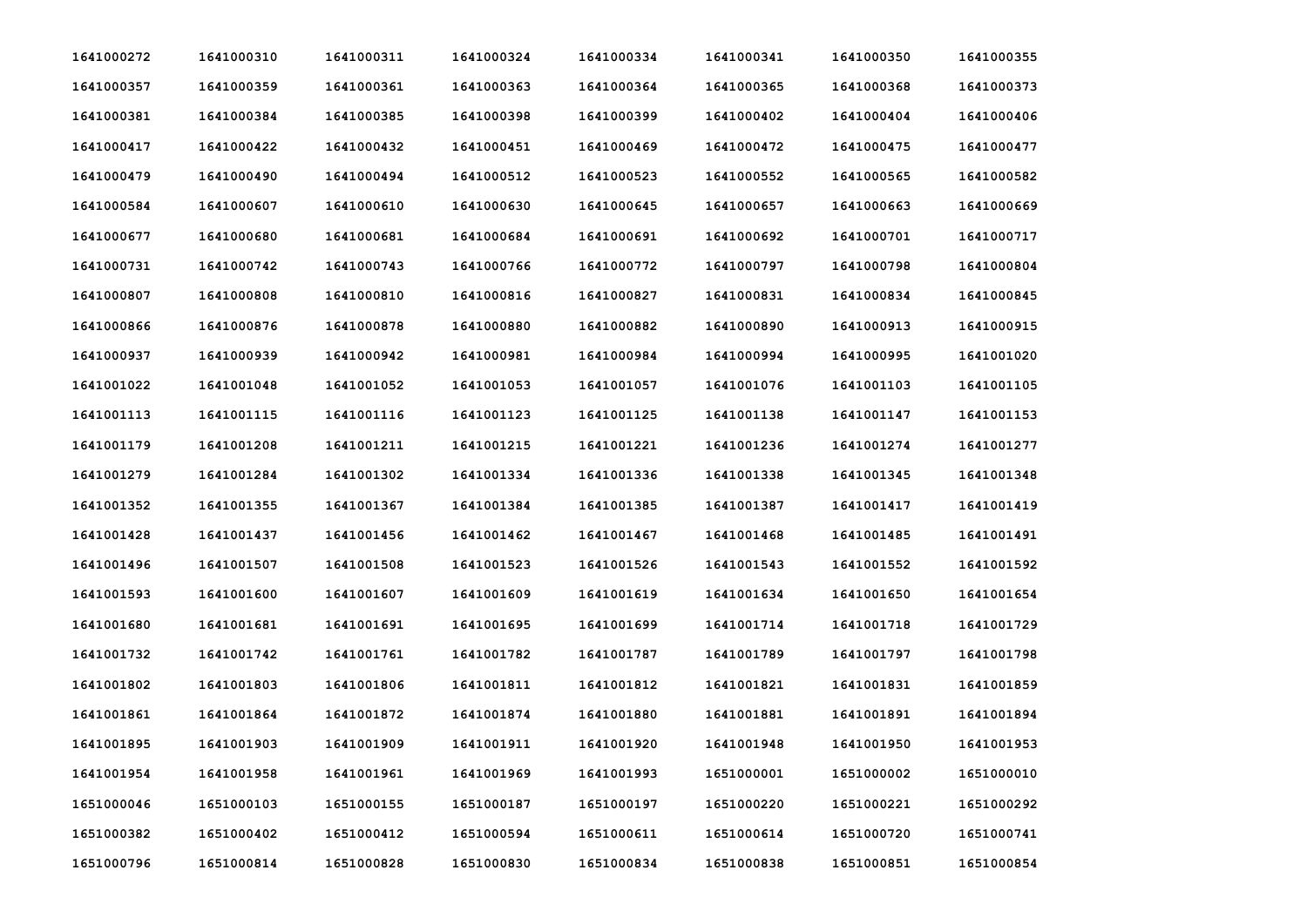| 1651000855 | 1651000864 | 1651000892 | 1651000897 | 1651000937 | 1651000942 | 1651000954 | 1651000968 |
|------------|------------|------------|------------|------------|------------|------------|------------|
| 1651000972 | 1651000988 | 1651001032 | 1651001033 | 1651001043 | 1651001096 | 1651001164 | 1651001173 |
| 1651001193 | 1651001219 | 1651001228 | 1651001275 | 1651001294 | 1651001309 | 1651001327 | 1651001361 |
| 1661000011 | 1661000012 | 1661000034 | 1661000077 | 1661000087 | 1661000124 | 1661000129 | 1661000135 |
| 1661000174 | 1661000181 | 1661000195 | 1661000210 | 1661000226 | 1661000247 | 1661000250 | 1661000258 |
| 1661000298 | 1661000299 | 1661000316 | 1661000349 | 1661000353 | 1661000356 | 1661000359 | 1661000370 |
| 1661000392 | 1661000409 | 1661000419 | 1661000445 | 1661000447 | 1661000452 | 1661000465 | 1661000469 |
| 1661000471 | 1661000472 | 1661000482 | 1661000485 | 1661000488 | 1661000490 | 1661000498 | 1661000525 |
| 1661000561 | 1661000562 | 1661000600 | 1661000609 | 1661000660 | 1661000680 | 1661000695 | 1661000705 |
| 1661000721 | 1661000742 | 1661000753 | 1661000783 | 1661000786 | 1661000839 | 1661000866 | 1661000889 |
| 1661000890 | 1661000935 | 1661001070 | 1661001077 | 1661001096 | 1661001098 | 1661001106 | 1661001115 |
| 1661001120 | 1661001147 | 1661001152 | 1661001174 | 1661001184 | 1661001189 | 1661001215 | 1661001217 |
| 1661001227 | 1661001230 | 1661001236 | 1661001239 | 1661001261 | 1661001272 | 1661001285 | 1661001309 |
| 1661001330 | 1661001345 | 1661001364 | 1661001383 | 1661001410 | 1661001447 | 1661001474 | 1661001510 |
| 1661001512 | 1661001548 | 1661001555 | 1661001562 | 1661001578 | 1661001591 | 1661001595 | 1661001603 |
| 1661001605 | 1661001616 | 1661001634 | 1661001641 | 1661001649 | 1661001656 | 1661001669 | 1661001721 |
| 1661001738 | 1661001806 | 1661001819 | 1661001843 | 1661001850 | 1661001884 | 1661001893 | 1661001897 |
| 1661001935 | 1661001944 | 1661001958 | 1661001967 | 1661001983 | 1661001993 | 1661001996 | 1661001997 |
| 1661001998 | 1661002014 | 1661002049 | 1661002061 | 1661002172 | 1661002195 | 1661002200 | 1661002202 |
| 1661002214 | 1661002215 | 1661002219 | 1661002243 | 1661002268 | 1661002274 | 1661002278 | 1661002279 |
| 1661002298 | 1661002299 | 1661002330 | 1661002362 | 1661002363 | 1661002367 | 1661002524 | 1661002526 |
| 1661002551 | 1661002552 | 1661002560 | 1661002569 | 1661002591 | 1661002599 | 1661002618 | 1661002634 |
| 1661002635 | 1661002643 | 1661002644 | 1661002647 | 1661002648 | 1661002649 | 1661002651 | 1661002654 |
| 1661002672 | 1661002679 | 1661002681 | 1661002692 | 1661002694 | 1661002699 | 1661002700 | 1661002701 |
| 1661002702 | 1661002703 | 1661002706 | 1661002711 | 1661002725 | 1661002728 | 1661002734 | 1661002738 |
| 1661002759 | 1661002765 | 1661002836 | 1661002839 | 1661002905 | 1661002907 | 1661002912 | 1671000006 |
| 1671000010 | 1671000012 | 1671000021 | 1671000040 | 1671000041 | 1671000045 | 1671000046 | 1671000067 |
| 1671000071 | 1671000073 | 1671000083 | 1671000095 | 1671000124 | 1671000134 | 1671000156 | 1671000158 |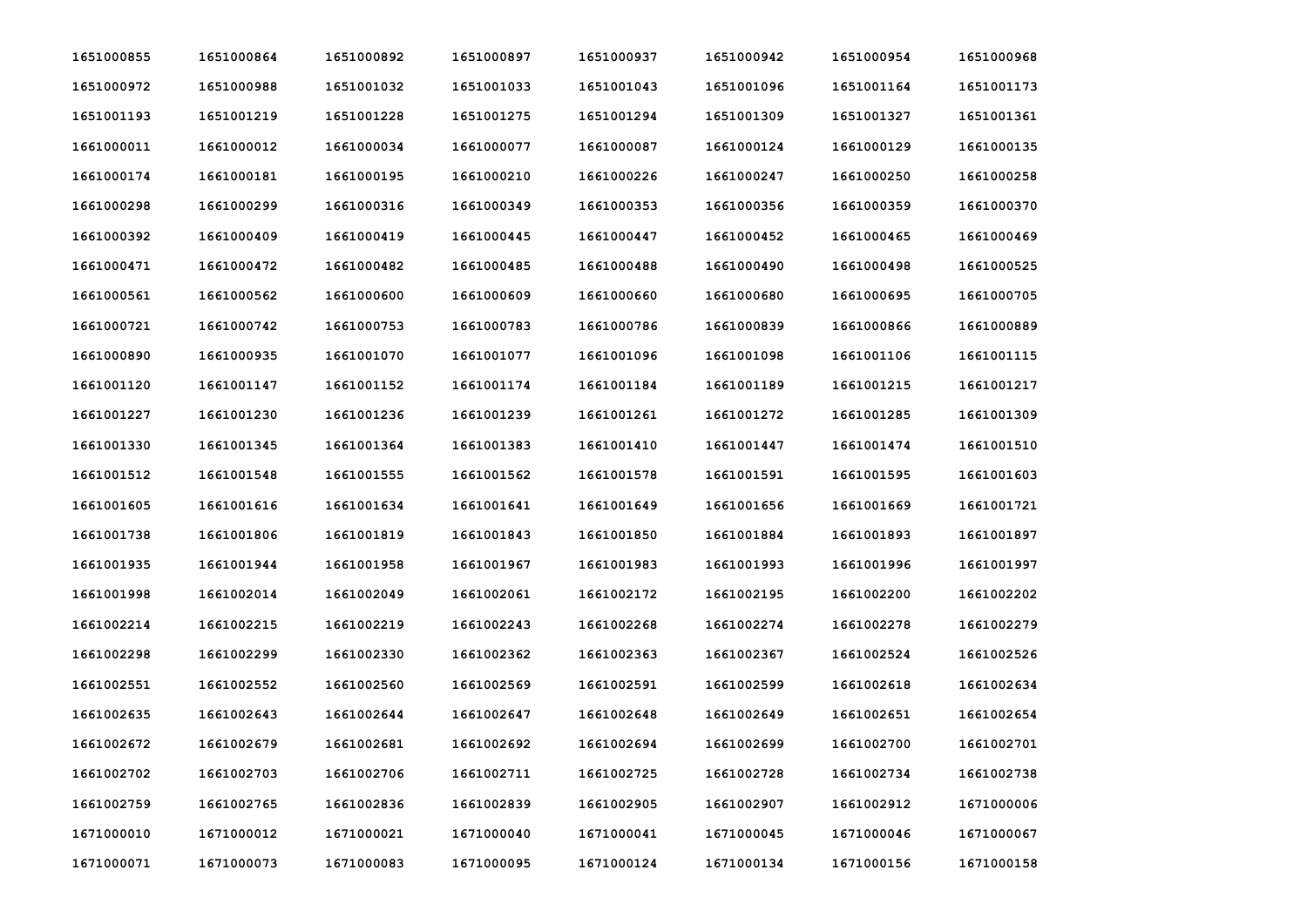| 1671000159 | 1671000209 | 1671000238 | 1671000248 | 1671000255 | 1671000284 | 1671000290 | 1671000295 |
|------------|------------|------------|------------|------------|------------|------------|------------|
| 1671000299 | 1671000300 | 1671000305 | 1671000308 | 1671000352 | 1671000369 | 1671000375 | 1671000378 |
| 1671000380 | 1671000386 | 1671000392 | 1671000394 | 1671000430 | 1671000438 | 1671000443 | 1671000449 |
| 1671000454 | 1671000469 | 1671000472 | 1671000473 | 1671000479 | 1671000493 | 1671000509 | 1671000548 |
| 1671000553 | 1671000565 | 1671000578 | 1671000609 | 1671000610 | 1671000618 | 1671000627 | 1671000635 |
| 1671000644 | 1671000653 | 1671000660 | 1671000667 | 1671000670 | 1671000684 | 1671000689 | 1671000693 |
| 1671000715 | 1671000727 | 1671000730 | 1671000732 | 1671000771 | 1671000791 | 1671000807 | 1671000829 |
| 1671000834 | 1671000839 | 1671000849 | 1671000891 | 1671000897 | 1671000898 | 1671000926 | 1671000942 |
| 1671000945 | 1671000953 | 1671000967 | 1671000973 | 1671000976 | 1671000987 | 1671000993 | 1671000995 |
| 1671000998 | 1671001005 | 1671001016 | 1671001032 | 1671001042 | 1671001071 | 1671001095 | 1671001133 |
| 1671001167 | 1671001170 | 1671001199 | 1671001216 | 1671001220 | 1671001242 | 1671001244 | 1671001261 |
| 1671001263 | 1671001268 | 1671001276 | 1671001282 | 1671001305 | 1671001332 | 1671001339 | 1671001359 |
| 1671001365 | 1671001366 | 1671001383 | 1671001384 | 1671001398 | 1671001402 | 1671001403 | 1671001418 |
| 1671001425 | 1671001447 | 1671001452 | 1671001473 | 1671001487 | 1671001501 | 1671001502 | 1671001545 |
| 1671001549 | 1671001579 | 1671001586 | 1671001590 | 1671001592 | 1671001596 | 1671001600 | 1671001602 |
| 1671001604 | 1671001612 | 1671001617 | 1671001628 | 1671001629 | 1671001631 | 1671001647 | 1671001649 |
| 1671001662 | 1671001673 | 1671001677 | 1671001687 | 1671001691 | 1671001701 | 1671001712 | 1671001716 |
| 1671001746 | 1671001753 | 1671001758 | 1671001782 | 1671001785 | 1671001786 | 1671001788 | 1671001810 |
| 1671001814 | 1671001839 | 1671001846 | 1671001862 | 1671001865 | 1671001885 | 1671001886 | 1671001925 |
| 1671001934 | 1671001935 | 1671001948 | 1671001952 | 1671001954 | 1671001970 | 1671001980 | 1671001990 |
| 1671002007 | 1671002010 | 1671002011 | 1671002022 | 1671002028 | 1671002051 | 1671002065 | 1671002086 |
| 1671002087 | 1671002098 | 1671002117 | 1671002118 | 1671002124 | 1671002134 | 1671002137 | 1671002139 |
| 1671002140 | 1671002169 | 1671002173 | 1671002188 | 1671002191 | 1671002193 | 1671002196 | 1671002201 |
| 1671002206 | 1671002211 | 1671002217 | 1671002230 | 1671002231 | 1671002237 | 1671002242 | 1671002263 |
| 1671002274 | 1671002289 | 1671002323 | 1671002354 | 1671002371 | 1671002382 | 1671002417 | 1671002418 |
| 1671002422 | 1671002444 | 1671002450 | 1671002464 | 1671002466 | 1671002476 | 1671002505 | 1671002512 |
| 1671002530 | 1671002552 | 1671002553 | 1671002555 | 1671002566 | 1671002567 | 1671002568 | 1671002579 |
| 1671002589 | 1671002608 | 1671002617 | 1671002635 | 1671002656 | 1671002674 | 1671002675 | 1671002679 |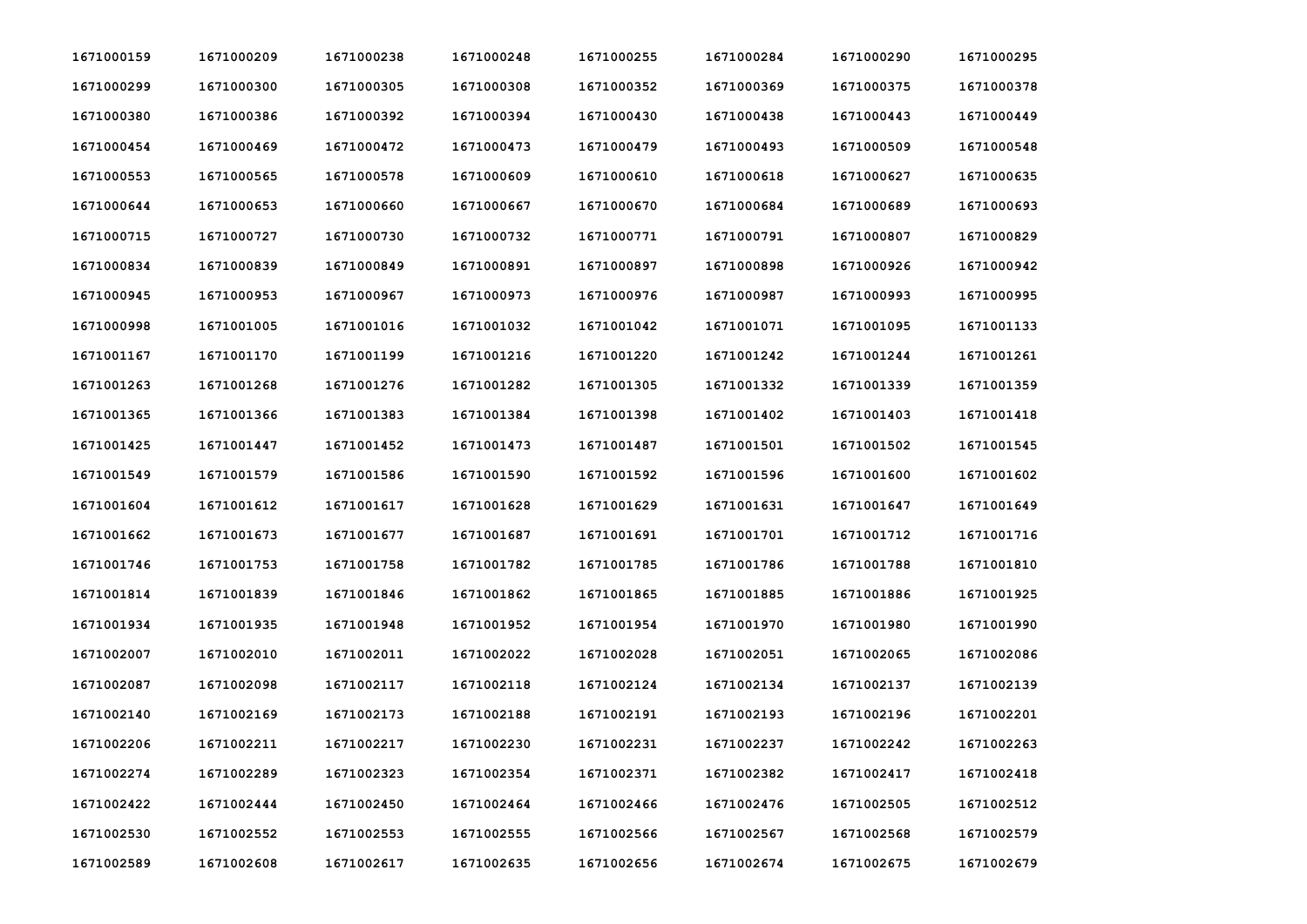| 1671002699 | 1671002720 | 1671002738 | 1671002741 | 1671002746 | 1671002766 | 1671002770 | 1671002777 |
|------------|------------|------------|------------|------------|------------|------------|------------|
| 1671002793 | 1671002797 | 1671002799 | 1671002809 | 1671002818 | 1671002825 | 1671002828 | 1671002834 |
| 1671002848 | 1671002850 | 1671002853 | 1671002869 | 1671002885 | 1671002889 | 1671002896 | 1671002901 |
| 1671002921 | 1671002925 | 1671002952 | 1671002969 | 1671002974 | 1671002978 | 1671002980 | 1671002996 |
| 1671003003 | 1671003005 | 1671003007 | 1671003012 | 1671003047 | 1671003055 | 1671003065 | 1671003066 |
| 1671003074 | 1671003075 | 1671003102 | 1671003105 | 1671003116 | 1671003126 | 1671003130 | 1671003141 |
| 1671003151 | 1671003160 | 1671003178 | 1671003189 | 1671003195 | 1671003201 | 1671003203 | 1671003205 |
| 1671003212 | 1671003214 | 1671003267 | 1671003272 | 1671003277 | 1671003284 | 1671003304 | 1671003315 |
| 1671003330 | 1671003347 | 1671003360 | 1671003361 | 1671003383 | 1671003394 | 1671003444 | 1671003457 |
| 1671003464 | 1671003476 | 1671003485 | 1671003492 | 1671003495 | 1671003499 | 1671003504 | 1671003508 |
| 1671003583 | 1671003585 | 1671003594 | 1671003596 | 1671003600 | 1671003603 | 1671003657 | 1671003660 |
| 1671003673 | 1671003697 | 1671003732 | 1671003738 | 1671003748 | 1671003750 | 1671003775 | 1671003784 |
| 1671003788 | 1671003799 | 1671003807 | 1671003815 | 1671003832 | 1671003849 | 1671003855 | 1671003871 |
| 1671003876 | 1671003878 | 1671003879 | 1671003893 | 1671003894 | 1671003913 | 1671003921 | 1671003947 |
| 1671003962 | 1671003995 | 1671003996 | 1671004004 | 1671004023 | 1671004030 | 1671004048 | 1671004050 |
| 1671004052 | 1671004064 | 1671004119 | 1671004121 | 1671004127 | 1671004134 | 1671004183 | 1671004207 |
| 1671004232 | 1671004238 | 1671004248 | 1671004249 | 1671004258 | 1671004291 | 1671004296 | 1671004324 |
| 1671004338 | 1671004345 | 1671004353 | 1671004357 | 1671004362 | 1671004376 | 1671004391 | 1671004401 |
| 1671004424 | 1671004436 | 1671004437 | 1671004469 | 1671004472 | 1671004479 | 1671004482 | 1671004485 |
| 1671004491 | 1671004498 | 1671004506 | 1671004516 | 1671004518 | 1671004521 | 1671004522 | 1671004532 |
| 1671004536 | 1671004542 | 1671004545 | 1671004573 | 1671004576 | 1671004597 | 1671004605 | 1671004612 |
| 1671004616 | 1671004628 | 1671004684 | 1671004723 | 1671004731 | 1671004734 | 1671004736 | 1671004739 |
| 1671004764 | 1671004768 | 1671004775 | 1671004783 | 1671004790 | 1671004802 | 1671004810 | 1671004812 |
| 1671004816 | 1671004817 | 1671004822 | 1671004832 | 1671004835 | 1671004856 | 1671004857 | 1671004863 |
| 1671004869 | 1671004871 | 1671004877 | 1671004881 | 1671004910 | 1671004918 | 1671004927 | 1671004930 |
| 1671004932 | 1671004972 | 1671004975 | 1671004977 | 1671004979 | 1671004997 | 1671004998 | 1671004999 |
| 1671005021 | 1671005024 | 1671005027 | 1671005037 | 1671005053 | 1671005072 | 1671005081 | 1671005086 |
| 1681000020 | 1681000023 | 1681000066 | 1681000113 | 1681000125 | 1681000129 | 1681000149 | 1681000151 |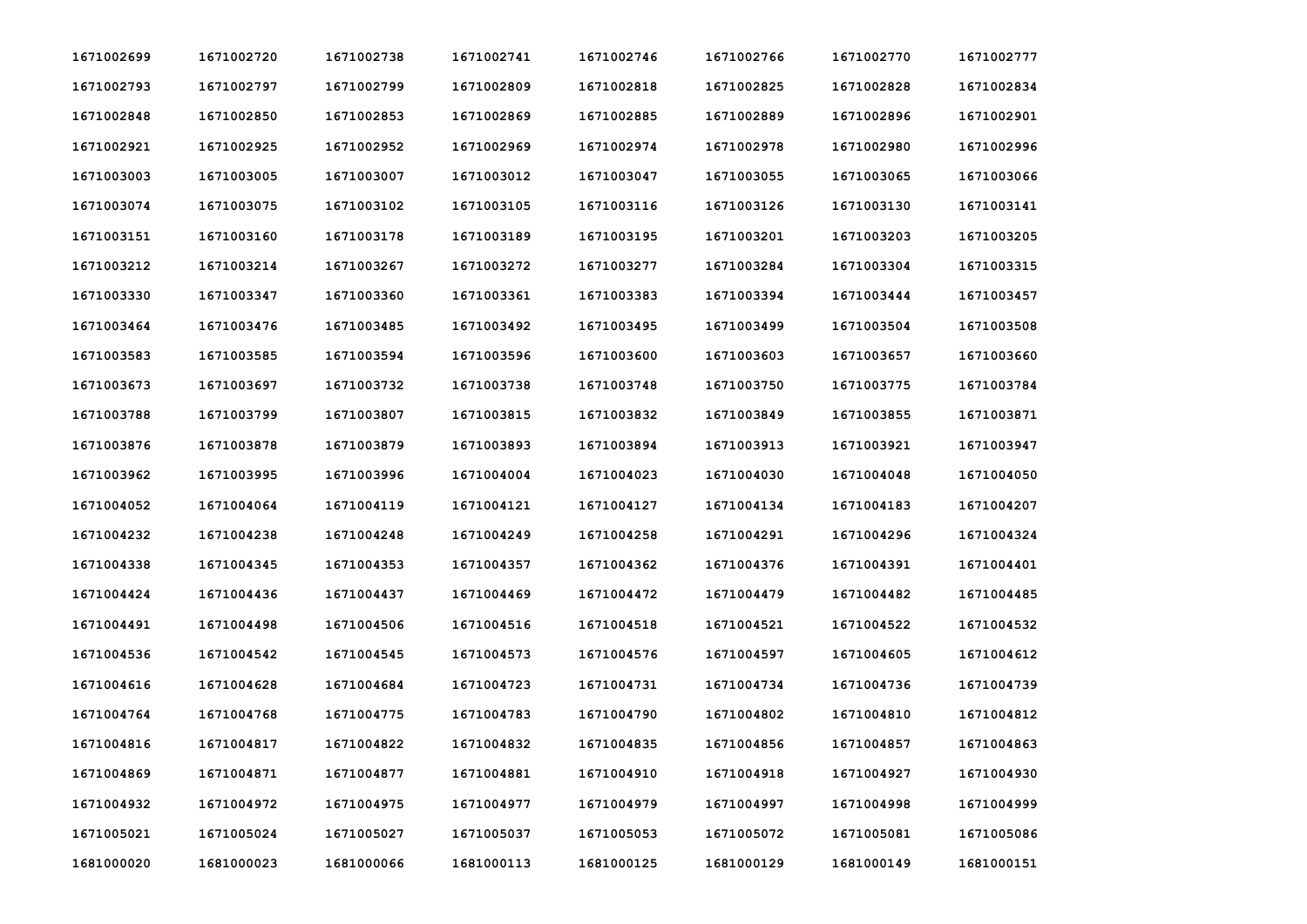| 1681000160 | 1681000175 | 1681000205 | 1681000236 | 1681000313 | 1681000328 | 1681000350 | 1681000388 |
|------------|------------|------------|------------|------------|------------|------------|------------|
| 1681000390 | 1681000392 | 1681000434 | 1681000438 | 1681000519 | 1681000540 | 1681000551 | 1681000568 |
| 1681000569 | 1681000594 | 1681000668 | 1681000671 | 1681000673 | 1681000675 | 1681000676 | 1681000701 |
| 1681000708 | 1681000717 | 1681000737 | 1681000738 | 1681000745 | 1681000768 | 1681000787 | 1681000789 |
| 1681000848 | 1681000855 | 1681000859 | 1681000861 | 1681000863 | 1681000912 | 1681000934 | 1681000952 |
| 1681000962 | 1681000974 | 1681000992 | 1681001004 | 1681001012 | 1681001053 | 1681001086 | 1681001091 |
| 1681001116 | 1681001117 | 1681001120 | 1681001124 | 1681001134 | 1681001137 | 1681001144 | 1681001145 |
| 1681001157 | 1681001173 | 1681001183 | 1681001192 | 1681001197 | 1681001204 | 1681001222 | 1681001250 |
| 1681001289 | 1681001314 | 1681001326 | 1681001340 | 1681001341 | 1681001343 | 1681001360 | 1681001362 |
| 1681001592 | 1681001598 | 1681001603 | 1681001648 | 1681001715 | 1681001727 | 1681001762 | 1681001772 |
| 1681001808 | 1681001820 | 1681001862 | 1681001866 | 1681001906 | 1681001914 | 1681001920 | 1681001923 |
| 1681001940 | 1681001951 | 1681001968 | 1681001970 | 1681001977 | 1681001988 | 1681001990 | 1681002015 |
| 1681002078 | 1681002082 | 1681002101 | 1681002152 | 1681002159 | 1681002167 | 1691000001 | 1691000033 |
| 1691000038 | 1691000053 | 1691000059 | 1691000064 | 1691000067 | 1691000077 | 1691000080 | 1691000085 |
| 1691000109 | 1691000112 | 1691000115 | 1691000123 | 1691000131 | 1691000136 | 1691000138 | 1691000140 |
| 1691000151 | 1691000162 | 1691000166 | 1691000170 | 1691000180 | 1691000192 | 1691000202 | 1691000212 |
| 1691000215 | 1691000218 | 1691000241 | 1691000273 | 1691000285 | 1691000294 | 1691000298 | 1691000312 |
| 1691000317 | 1691000323 | 1691000354 | 1691000357 | 1691000358 | 1691000364 | 1691000367 | 1691000377 |
| 1691000379 | 1691000396 | 1691000415 | 1691000422 | 1691000428 | 1691000433 | 1691000445 | 1691000451 |
| 1691000466 | 1691000472 | 1691000476 | 1691000484 | 1691000496 | 1691000513 | 1691000562 | 1691000567 |
| 1691000569 | 1691000586 | 1691000590 | 1691000592 | 1691000611 | 1691000616 | 1691000631 | 1691000640 |
| 1691000652 | 1691000659 | 1691000678 | 1691000682 | 1691000683 | 1691000686 | 1691000693 | 1691000699 |
| 1691000702 | 1691000719 | 1691000720 | 1691000729 | 1691000734 | 1691000742 | 1691000756 | 1691000766 |
| 1691000771 | 1691000782 | 1691000787 | 1691000802 | 1691000811 | 1691000813 | 1691000818 | 1691000837 |
| 1691000854 | 1691000863 | 1691000878 | 1691000888 | 1691000897 | 1691000901 | 1691000904 | 1691000914 |
| 1691000917 | 1691000918 | 1691000930 | 1691000932 | 1691000934 | 1691000939 | 1691000941 | 1691000969 |
| 1691001014 | 1691001019 | 1691001031 | 1691001040 | 1691001044 | 1691001050 | 1691001061 | 1691001064 |
| 1691001065 | 1691001073 | 1691001079 | 1691001097 | 1691001113 | 1691001116 | 1691001131 | 1691001138 |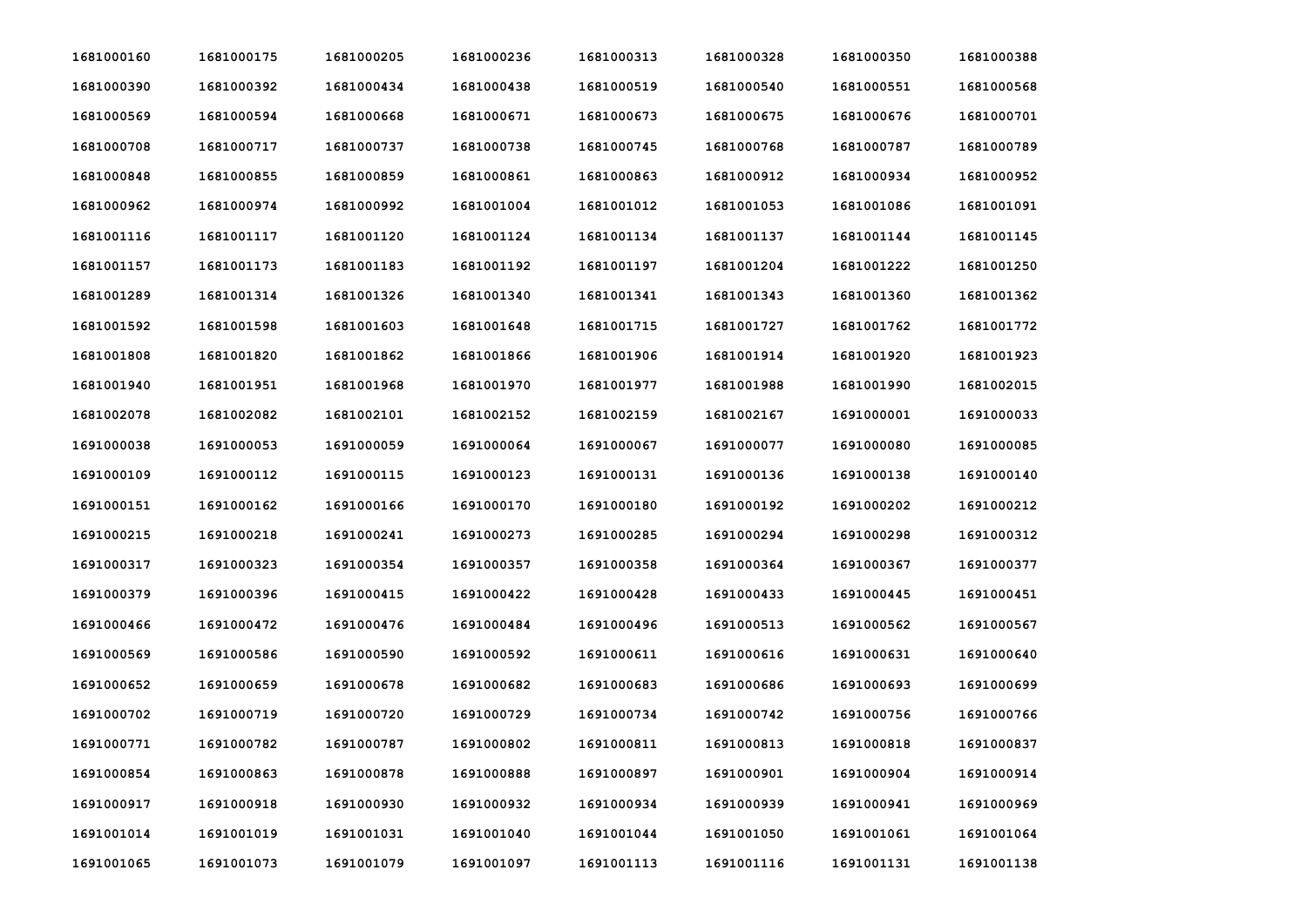| 1691001140 | 1691001143 | 1691001149 | 1691001157 | 1691001165 | 1691001168 | 1691001170 | 1691001172 |
|------------|------------|------------|------------|------------|------------|------------|------------|
| 1691001174 | 1721000043 | 1721000053 | 1721000055 | 1721000070 | 1721000071 | 1721000076 | 1721000079 |
| 1721000108 | 1721000122 | 1721000132 | 1721000173 | 1721000174 | 1721000184 | 1721000188 | 1721000189 |
| 1731000006 | 1731000021 | 1731000028 | 1731000053 | 1731000087 | 1731000091 | 1731000142 | 1731000157 |
| 1731000165 | 1731000185 | 1731000186 | 1731000200 | 1731000203 | 1731000228 | 1731000233 | 1731000234 |
| 1731000238 | 1731000247 | 1731000257 | 1731000261 | 1731000265 | 1731000267 | 1731000290 | 1731000304 |
| 1731000309 | 1731000312 | 1731000318 | 1731000322 | 1731000336 | 1731000344 | 1731000356 | 1731000357 |
| 1731000377 | 1731000379 | 1731000389 | 1731000411 | 1731000414 | 1731000428 | 1731000435 | 1731000458 |
| 1731000462 | 1731000470 | 1731000475 | 1731000479 | 1731000492 | 1731000497 | 1731000503 | 1741000007 |
| 1741000029 | 1741000062 | 1741000092 | 1741000124 | 1741000129 | 1741000155 | 1741000161 | 1741000196 |
| 1741000218 | 1741000226 | 1741000258 | 1741000284 | 1741000297 | 1741000299 | 1741000321 | 1741000322 |
| 1741000323 | 1741000357 | 1741000373 | 1741000397 | 1741000403 | 1741000417 | 1741000430 | 1741000433 |
| 1741000451 | 1741000453 | 1741000459 | 1741000474 | 1741000486 | 1741000507 | 1741000520 | 1741000539 |
| 1741000547 | 1741000564 | 1741000567 | 1741000569 | 1741000579 | 1741000599 | 1741000606 | 1741000612 |
| 1741000618 | 1741000632 | 1741000641 | 1741000664 | 1741000679 | 1741000695 | 1741000778 | 1741000788 |
| 1751000001 | 1751000004 | 1751000011 | 1751000013 | 1751000020 | 1751000025 | 1751000055 | 1751000063 |
| 1751000064 | 1751000070 | 1751000121 | 1751000137 | 1751000155 | 1751000163 | 1751000174 | 1761000008 |
| 1761000031 | 1761000035 | 1761000056 | 1761000068 | 1761000074 | 1761000078 | 1761000147 | 1761000155 |
| 1761000156 | 1761000168 | 1761000176 | 1761000232 | 1761000256 | 1761000266 | 1761000278 | 1761000295 |
| 1761000297 | 1771000001 | 1771000004 | 1771000055 | 1771000068 | 1771000078 | 1771000104 | 1771000128 |
| 1771000144 | 1771000150 | 1771000169 | 1771000184 | 1771000194 | 1771000199 | 1771000201 | 1771000204 |
| 1771000207 | 1771000208 | 1771000244 | 1771000246 | 1771000260 | 1771000270 | 1771000293 | 1771000299 |
| 1771000308 | 1771000313 | 1771000319 | 1771000328 | 1771000341 | 1771000344 | 1771000358 | 1771000364 |
| 1771000399 | 1771000402 | 1771000409 | 1771000419 | 1771000422 | 1771000438 | 1771000441 | 1771000444 |
| 1771000465 | 1771000476 | 1771000553 | 1771000556 | 1771000566 | 1771000578 | 1771000579 | 1781000001 |
| 1781000018 | 1781000037 | 1781000114 | 1781000146 | 1781000161 | 1781000177 | 1781000194 | 1781000203 |
| 1781000216 | 1781000228 | 1781000239 | 1781000295 | 1781000317 | 1781000331 | 1781000342 | 1781000394 |
| 1781000396 | 1781000397 | 1781000402 | 1781000408 | 1781000427 | 1781000431 | 1781000460 | 1781000468 |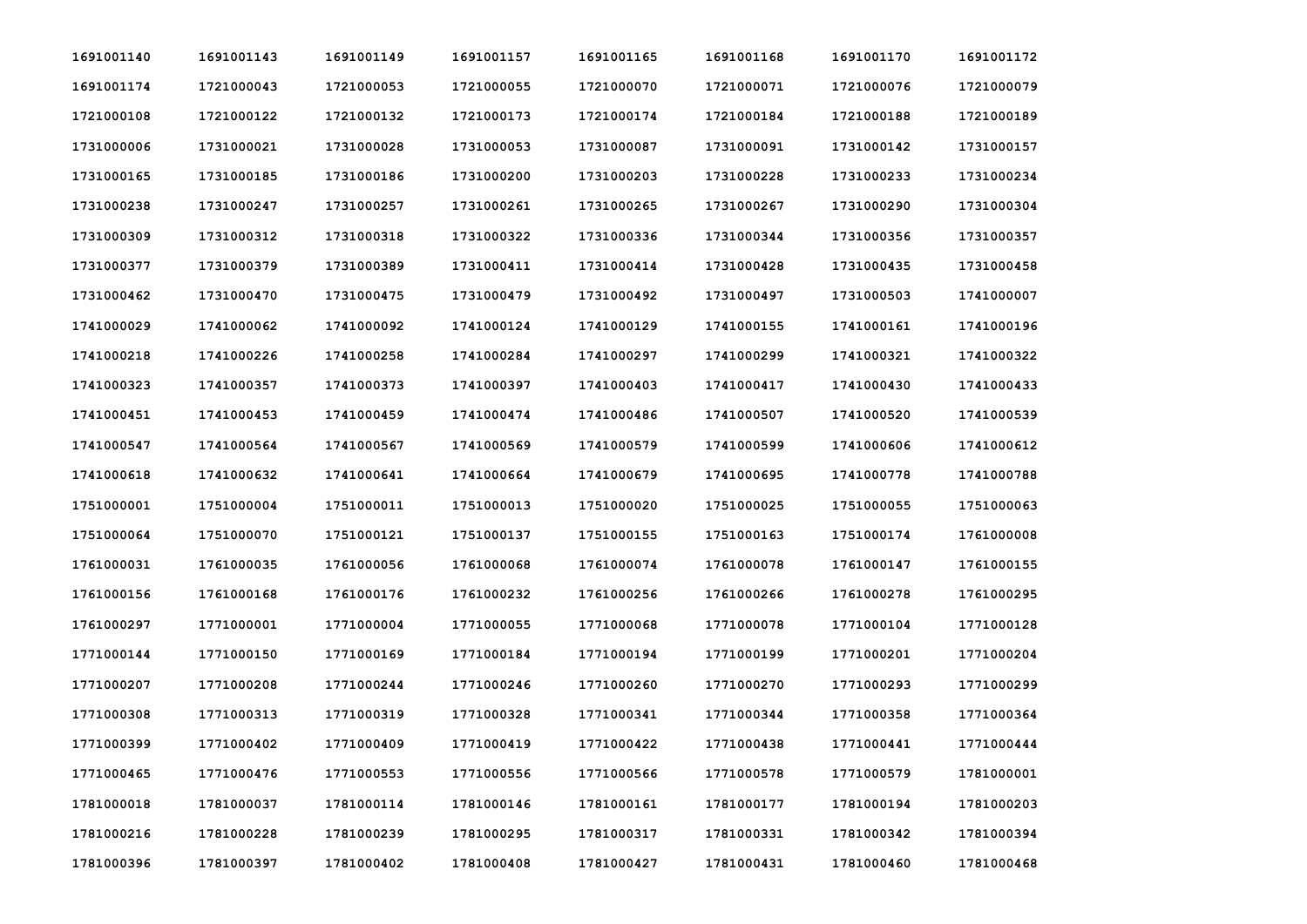| 1781000498 | 1791000002 | 1791000006 | 1791000019 | 1791000029 | 1791000035 | 1791000037 | 1791000057 |
|------------|------------|------------|------------|------------|------------|------------|------------|
| 1791000059 | 1791000079 | 1791000081 | 1791000092 | 1791000100 | 1791000136 | 1791000148 | 1791000170 |
| 1791000191 | 1791000195 | 1791000210 | 1791000227 | 1791000247 | 1791000276 | 1791000282 | 1791000301 |
| 1791000308 | 1791000315 | 1791000330 | 1801000015 | 1801000018 | 1801000036 | 1801000075 | 1801000086 |
| 1801000105 | 1801000121 | 1801000129 | 1801000142 | 1801000205 | 1801000221 | 1801000228 | 1801000236 |
| 1801000237 | 1801000283 | 1801000294 | 1801000319 | 1801000332 | 1801000349 | 1801000355 | 1801000372 |
| 1801000381 | 1801000396 | 1801000404 | 1801000429 | 1801000451 | 1801000458 | 1801000459 | 1801000463 |
| 1801000474 | 1801000478 | 1801000480 | 1801000486 | 1801000496 | 1801000499 | 1801000550 | 1801000552 |
| 1801000574 | 1801000603 | 1801000607 | 1801000618 | 1801000620 | 1801000625 | 1801000633 | 1801000639 |
| 1801000667 | 1801000705 | 1801000706 | 1801000707 | 1801000734 | 1801000735 | 1801000747 | 1801000751 |
| 1801000776 | 1801000779 | 1801000781 | 1801000803 | 1801000827 | 1801000830 | 1801000844 | 1801000862 |
| 1801000892 | 1801000898 | 1801000916 | 1801000930 | 1801000933 | 1801001026 | 1811000015 | 1811000019 |
| 1811000020 | 1811000051 | 1811000060 | 1811000061 | 1811000068 | 1811000083 | 1811000087 | 1811000112 |
| 1811000131 | 1811000135 | 1811000153 | 1811000179 | 1811000187 | 1811000245 | 1821000011 | 1821000042 |
| 1821000089 | 1821000099 | 1821000192 | 1821000193 | 1821000195 | 1831000001 | 1831000004 | 1831000017 |
| 1831000021 | 1831000063 | 1831000070 | 1831000098 | 1831000109 | 1831000111 | 1831000114 | 1831000126 |
| 1831000157 | 1831000182 | 1831000195 | 1831000201 | 1831000241 | 1831000271 | 1831000290 | 1831000299 |
| 1831000311 | 1831000338 | 1831000341 | 1831000360 | 1831000384 | 1831000407 | 1831000418 | 1831000423 |
| 1831000437 | 1831000439 | 1831000470 | 1831000489 | 1831000496 | 1831000508 | 1831000522 | 1831000531 |
| 1831000532 | 1831000584 | 1831000594 | 1831000618 | 1831000693 | 1831000695 | 1831000697 | 1831000709 |
| 1831000710 | 1831000725 | 1831000743 | 1831000744 | 1831000751 | 1831000753 | 1831000755 | 1831000766 |
| 1831000770 | 1831000775 | 1831000782 | 1831000786 | 1831000803 | 1831000818 | 1831000819 | 1831000821 |
| 1831000832 | 1831000851 | 1831000864 | 1831000878 | 1831000880 | 1831000886 | 1831000889 | 1831000891 |
| 1831000897 | 1831000916 | 1831000932 | 1831000942 | 1831000946 | 1831000964 | 1831000986 | 1831001005 |
| 1831001018 | 1831001024 | 1831001025 | 1831001026 | 1831001029 | 1831001032 | 1831001034 | 1831001073 |
| 1831001079 | 1831001081 | 1831001104 | 1831001110 | 1831001120 | 1831001130 | 1831001156 | 1841000012 |
| 1841000017 | 1841000034 | 1841000063 | 1841000067 | 1841000071 | 1841000082 | 1841000123 | 1841000126 |
| 1841000144 | 1841000194 | 1841000196 | 1841000198 | 1841000241 | 1841000242 | 1841000254 | 1841000265 |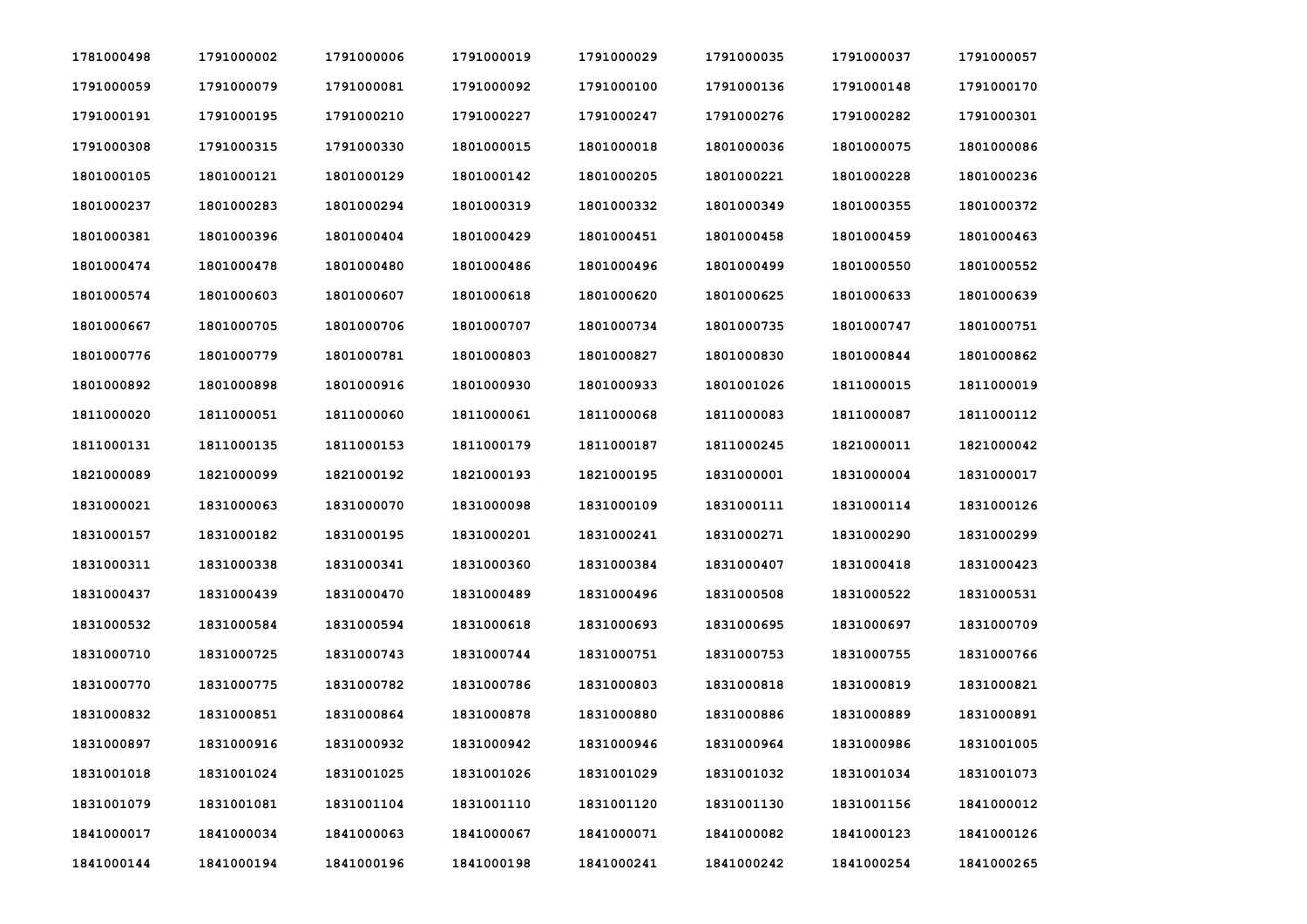| 1841000269 | 1841000275 | 1841000318 | 1841000330 | 1841000332 | 1841000345 | 1841000364 | 1841000365 |
|------------|------------|------------|------------|------------|------------|------------|------------|
| 1841000380 | 1841000384 | 1841000389 | 1841000404 | 1841000405 | 1841000415 | 1841000428 | 1841000465 |
| 1841000493 | 1841000497 | 1841000499 | 1841000518 | 1841000523 | 1841000534 | 1841000566 | 1841000629 |
| 1841000637 | 1841000661 | 1841000676 | 1841000683 | 1841000685 | 1841000694 | 1841000723 | 1841000724 |
| 1841000729 | 1841000731 | 1841000758 | 1841000761 | 1841000775 | 1841000812 | 1841000818 | 1841000844 |
| 1841000845 | 1841000850 | 1841000852 | 1841000855 | 1841000868 | 1841000899 | 1841000906 | 1841000919 |
| 1841000925 | 1841000933 | 1841000937 | 1841000947 | 1841000971 | 1841000980 | 1841000986 | 1841000994 |
| 1841001002 | 1841001011 | 1841001043 | 1841001057 | 1841001058 | 1841001075 | 1841001122 | 1841001126 |
| 1841001136 | 1841001148 | 1841001163 | 1841001180 | 1841001187 | 1841001189 | 1841001220 | 1841001228 |
| 1841001241 | 1841001244 | 1841001277 | 1841001308 | 1841001316 | 1841001381 | 1841001399 | 1841001400 |
| 1841001412 | 1841001470 | 1841001477 | 1841001481 | 1841001492 | 1841001508 | 1841001519 | 1841001539 |
| 1841001545 | 1841001552 | 1851000002 | 1851000012 | 1851000026 | 1851000033 | 1851000056 | 1851000059 |
| 1851000134 | 1851000136 | 1851000149 | 1851000153 | 1851000178 | 1851000201 | 1851000206 | 1851000212 |
| 1851000223 | 1851000239 | 1851000241 | 1851000254 | 1851000262 | 1851000264 | 1851000267 | 1851000268 |
| 1851000278 | 1851000293 | 1851000297 | 1851000300 | 1851000311 | 1851000336 | 1851000341 | 1851000366 |
| 1851000409 | 1851000412 | 1851000433 | 1851000439 | 1851000440 | 1851000481 | 1851000498 | 1851000514 |
| 1851000522 | 1851000524 | 1851000530 | 1861000001 | 1861000016 | 1861000048 | 1861000053 | 1861000066 |
| 1861000079 | 1861000082 | 1861000100 | 1861000171 | 1861000202 | 1861000225 | 1861000227 | 1861000261 |
| 1861000268 | 1861000285 | 1861000294 | 1861000313 | 1861000320 | 1861000330 | 1861000353 | 1861000358 |
| 1861000371 | 1861000382 | 1861000387 | 1861000426 | 1861000455 | 1861000468 | 1861000476 | 1861000508 |
| 1861000509 | 1861000551 | 1861000553 | 1861000558 | 1861000572 | 1861000585 | 1861000618 | 1861000640 |
| 1861000667 | 1861000675 | 1861000686 | 1861000715 | 1861000723 | 1861000730 | 1861000731 | 1861000741 |
| 1861000743 | 1861000774 | 1861000799 | 1861000843 | 1861000866 | 1861000929 | 1861000946 | 1861000952 |
| 1861000955 | 1861000979 | 1861000995 | 1861001024 | 1861001030 | 1861001051 | 1861001086 | 1861001094 |
| 1861001105 | 1861001118 | 1861001131 | 1861001137 | 1861001180 | 1861001185 | 1861001205 | 1861001212 |
| 1861001242 | 1861001248 | 1861001252 | 1861001279 | 1861001370 | 1861001402 | 1861001417 | 1861001418 |
| 1861001426 | 1861001452 | 1861001460 | 1861001478 | 1861001494 | 1871000053 | 1871000083 | 1871000100 |
| 1871000111 | 1871000127 | 1871000151 | 1871000155 | 1871000156 | 1871000181 | 1871000275 | 1871000277 |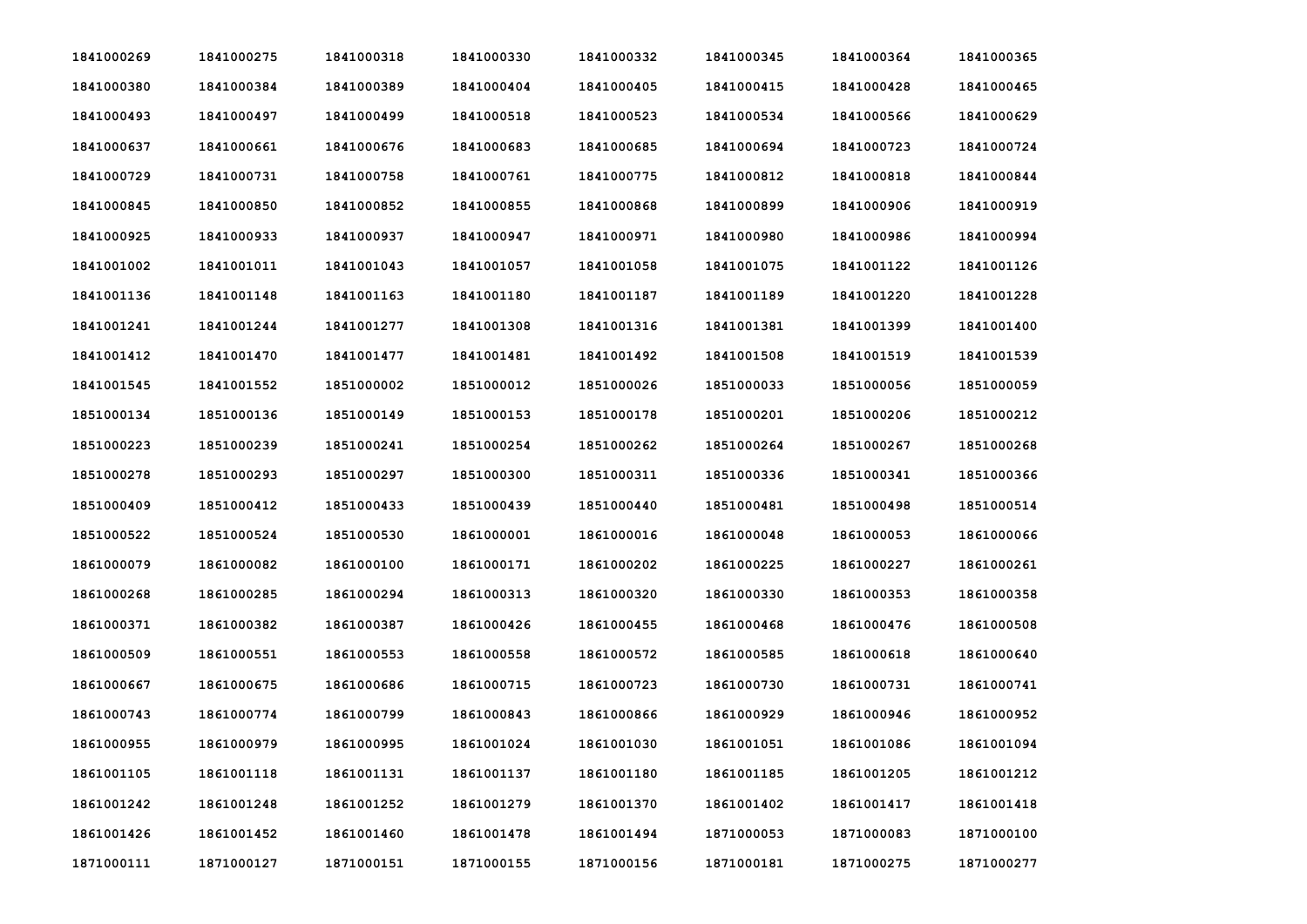| 1871000294 | 1871000337 | 1871000340 | 1871000362 | 1871000373 | 1871000398 | 1871000410 | 1871000462 |
|------------|------------|------------|------------|------------|------------|------------|------------|
| 1871000472 | 1871000480 | 1871000488 | 1871000503 | 1871000505 | 1871000509 | 1871000522 | 1871000533 |
| 1871000540 | 1871000573 | 1871000576 | 1871000603 | 1871000618 | 1871000625 | 1871000636 | 1871000708 |
| 1871000718 | 1871000728 | 1871000744 | 1871000755 | 1871000757 | 1871000801 | 1871000806 | 1871000825 |
| 1871000873 | 1871000881 | 1871000888 | 1871000971 | 1871000974 | 1871000975 | 1871000977 | 1871001013 |
| 1871001014 | 1871001021 | 1871001029 | 1871001045 | 1871001070 | 1871001084 | 1871001127 | 1871001166 |
| 1871001171 | 1871001177 | 1871001179 | 1871001189 | 1871001201 | 1871001208 | 1871001223 | 1871001225 |
| 1871001235 | 1871001266 | 1871001267 | 1871001274 | 1871001282 | 1871001294 | 1871001301 | 1871001331 |
| 1871001333 | 1871001336 | 1871001342 | 1871001352 | 1871001369 | 1871001377 | 1871001384 | 1871001385 |
| 1871001469 | 1871001504 | 1871001505 | 1871001514 | 1871001517 | 1871001551 | 1871001581 | 1871001583 |
| 1871001605 | 1871001626 | 1871001679 | 1871001683 | 1871001697 | 1871001700 | 1871001762 | 1871001841 |
| 1871001847 | 1871001875 | 1871001897 | 1871001913 | 1871001925 | 1871001926 | 1871001945 | 1871001953 |
| 1871001981 | 1871001984 | 1871001990 | 1871001994 | 1871002022 | 1871002025 | 1871002038 | 1871002075 |
| 1871002098 | 1871002114 | 1871002130 | 1871002143 | 1871002161 | 1871002168 | 1871002195 | 1871002197 |
| 1871002198 | 1871002213 | 1871002241 | 1871002284 | 1871002303 | 1871002304 | 1871002331 | 1871002348 |
| 1871002384 | 1871002418 | 1871002425 | 1871002455 | 1871002481 | 1871002510 | 1871002520 | 1871002534 |
| 1871002538 | 1871002544 | 1871002554 | 1871002556 | 1871002612 | 1871002614 | 1871002635 | 1871002638 |
| 1871002644 | 1871002654 | 1871002692 | 1871002694 | 1871002695 | 1871002726 | 1871002785 | 1871002790 |
| 1871002804 | 1871002807 | 1871002813 | 1871002839 | 1871002860 | 1871002862 | 1871002870 | 1871002874 |
| 1871002875 | 1871002877 | 1871002889 | 1871002920 | 1871002945 | 1871002946 | 1871002947 | 1871002949 |
| 1871002959 | 1871002967 | 1871002972 | 1871003048 | 1871003071 | 1871003088 | 1871003098 | 1871003112 |
| 1871003169 | 1871003177 | 1871003185 | 1871003201 | 1871003258 | 1871003272 | 1871003276 | 1871003308 |
| 1871003313 | 1871003351 | 1871003361 | 1871003398 | 1871003409 | 1871003412 | 1871003416 | 1871003464 |
| 1871003467 | 1871003471 | 1871003517 | 1871003543 | 1871003560 | 1871003564 | 1871003573 | 1871003588 |
| 1871003646 | 1871003658 | 1871003685 | 1871003745 | 1871003771 | 1871003774 | 1871003796 | 1871003825 |
| 1881000023 | 1881000224 | 1881000301 | 1881000465 | 1881000634 | 1881000640 | 1881000700 | 1881000714 |
| 1881000762 | 1881000806 | 1881000897 | 1881000909 | 1881000946 | 1881000970 | 1881000979 | 1881001047 |
| 1881001100 | 1881001133 | 1881001205 | 1881001214 | 1881001261 | 1881001363 | 1881001378 | 1891000029 |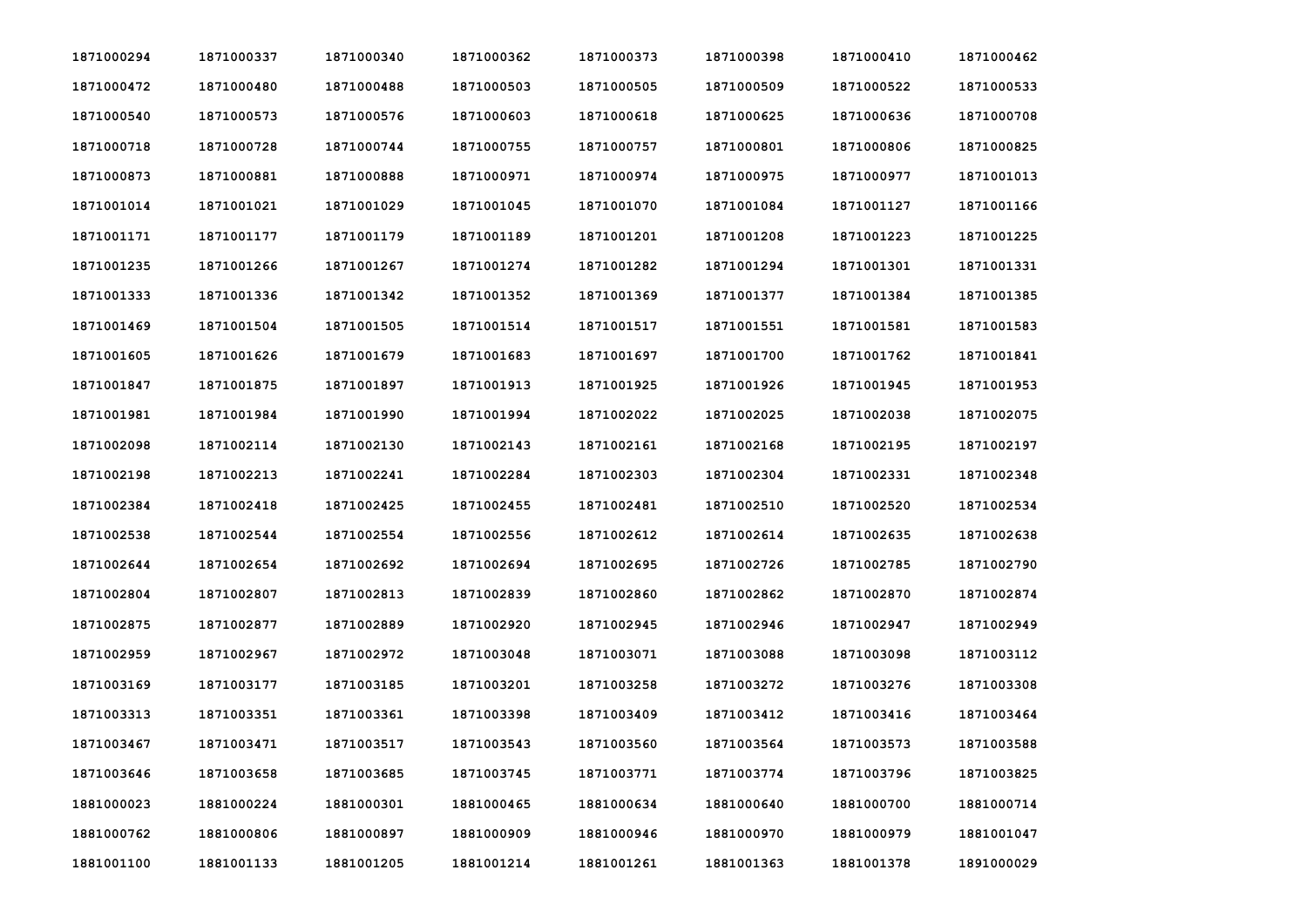| 1891000041 | 1891000112 | 1891000121 | 1891000132 | 1891000208 | 1891000294 | 1891000371 | 1891000501 |
|------------|------------|------------|------------|------------|------------|------------|------------|
| 1891000534 | 1891000613 | 1891000712 | 1891000813 | 1891000847 | 1891000868 | 1891000895 | 1891001086 |
| 1891001360 | 1891001526 | 1891001572 | 1891001594 | 1891001679 | 1891001745 | 1891001758 | 1891001763 |
| 1891001817 | 1891001819 | 1891001832 | 1891001849 | 1891001894 | 1891001895 | 1891001902 | 1891001989 |
| 1891001994 | 1891002048 | 1891002124 | 1891002158 | 1891002170 | 1891002209 | 1891002219 | 1891002222 |
| 1891002226 | 1891002236 | 1891002244 | 1891002276 | 1891002344 | 1891002496 | 1891002512 | 1891002642 |
| 1891002654 | 1891002701 | 1891002791 | 1891002833 | 1891002838 | 1891002844 | 1891002896 | 1891002940 |
| 1891002950 | 1891002959 | 1891003020 | 1891003025 | 1891003084 | 1891003171 | 1891003210 | 1891003322 |
| 1891003364 | 1891003389 | 1891003415 | 1891003446 | 1891003499 | 1891003503 | 1891003541 | 1891003548 |
| 1891003556 | 1891003635 | 1891003671 | 1891003731 | 1891003777 | 1891003806 | 1891003951 | 1891004037 |
| 1891004100 | 1891004116 | 1891004122 | 1891004206 | 1891004222 | 1891004320 | 1891004340 | 1891004371 |
| 1891004396 | 1891004489 | 1891004645 | 1891004683 | 1891004830 | 1891004857 | 1891004862 | 1891004920 |
| 1891004934 | 1891004943 | 1891004963 | 1891005063 | 1891005080 | 1891005189 | 1891005211 | 1891005311 |
| 1891005338 | 1891005344 | 1891005364 | 1891005379 | 1891005413 | 1891005480 | 1891005590 | 1891005599 |
| 1891005603 | 1891005805 | 1891005860 | 1891005877 | 1891006091 | 1891006192 | 1891006370 | 1891006394 |
| 1891006424 | 1891006526 | 1891006548 | 1891006626 | 1891006648 | 1891006796 | 1891006870 | 1891006964 |
| 1891006966 | 1891006992 | 1891006998 | 1891007001 | 1891007009 | 1891007022 | 1891007032 | 1891007055 |
| 1891007056 | 1891007058 | 1891007064 | 1891007066 | 1891007082 | 1891007085 | 1891007094 | 1891007121 |
| 1891007128 | 1891007132 | 1891007134 | 1891007140 | 1891007172 | 1891007256 | 1891007290 | 1891007366 |
| 1891007724 | 1891007733 | 1891008012 | 1891008041 | 1891008074 | 1891008174 | 1891008280 | 1891008297 |
| 1891008313 | 1891008348 | 1891008434 | 1891008458 | 1891008470 | 1891008471 | 1891008477 | 1891008553 |
| 1891008574 | 1891008626 | 1891008682 | 1891008801 | 1891008968 | 1891009050 | 1891009090 | 1891009099 |
| 1891009107 | 1891009152 | 1891009207 | 1901000018 | 1901000020 | 1901000064 | 1901000134 | 1901000163 |
| 1901000174 | 1901000188 | 1901000217 | 1901000222 | 1901000249 | 1901000271 | 1901000282 | 1901000378 |
| 1901000390 | 1901000392 | 1901000394 | 1901000395 | 1901000426 | 1901000431 | 1911000085 | 1911000091 |
| 1911000156 | 1911000194 | 1911000452 | 1911000456 | 1911000540 | 1911000614 | 1911000619 | 1911000704 |
| 1911000901 | 1911001106 | 1911001121 | 1911001126 | 1921000028 | 1921000075 | 1921000201 | 1921000334 |
| 1921000368 | 1921000406 | 1921000546 | 1921000616 | 1921000648 | 1921000697 | 1921000747 | 1921000776 |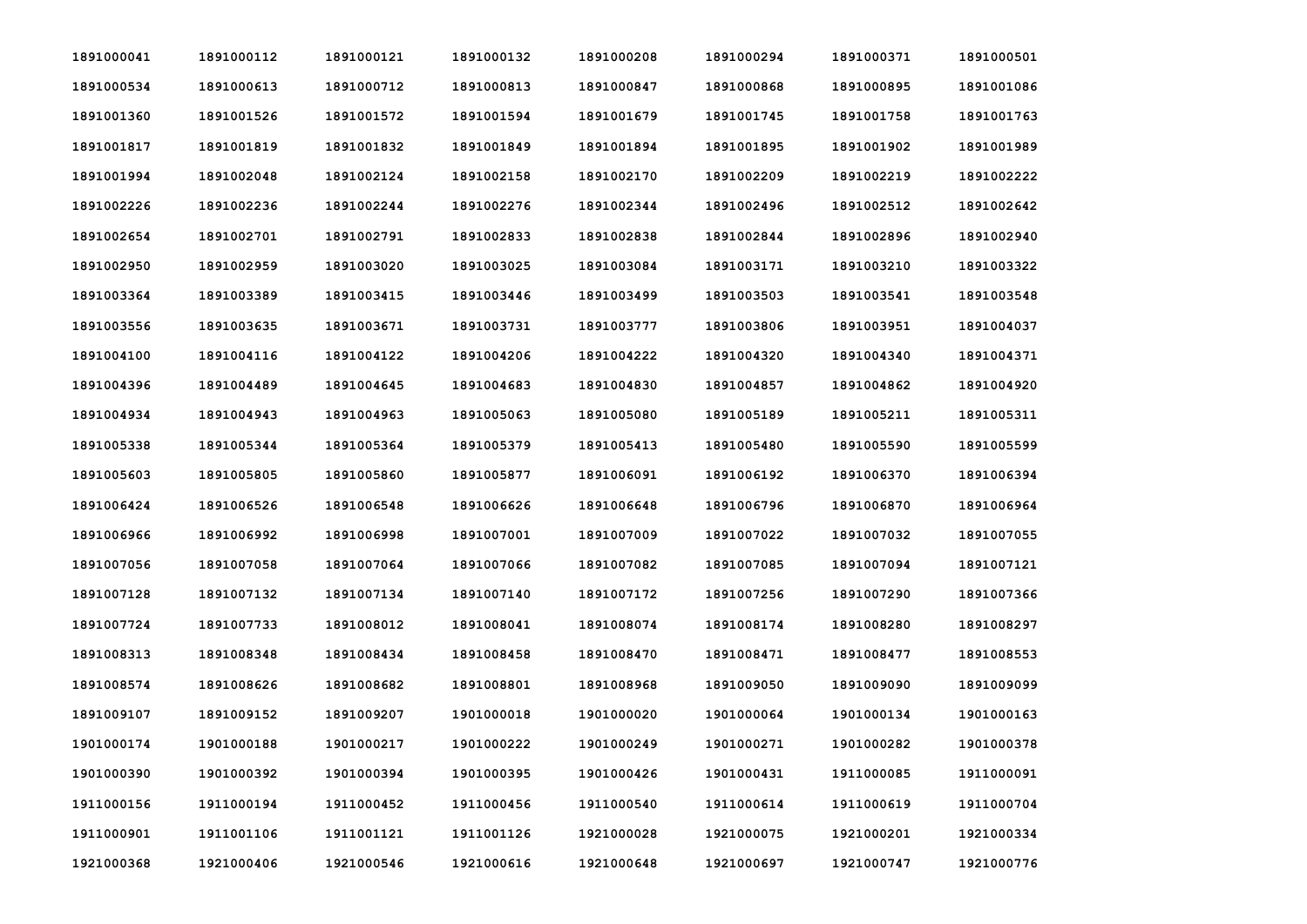| 1921000847 | 1921001073 | 1921001114 | 1921001116 | 1921001200 | 1921001206 | 1921001222 | 1921001345 |
|------------|------------|------------|------------|------------|------------|------------|------------|
| 1921001398 | 1921001474 | 1921001528 | 1921001540 | 1921001546 | 1931000139 | 1931000171 | 1931000321 |
| 1931000382 | 1931000420 | 1931000427 | 1931000665 | 1931000691 | 1931000842 | 1931000849 | 1931000860 |
| 1931000927 | 1931000970 | 1931001015 | 1931001100 | 1931001115 | 1931001168 | 1931001290 | 1931001324 |
| 1931001475 | 1931001520 | 1931001637 | 1931001704 | 1931001711 | 1941000052 | 1941000195 | 1941000454 |
| 1941000490 | 1951000041 | 1951000045 | 1951000090 | 1951000152 | 1951000184 | 1951000198 | 1951000314 |
| 1951000380 | 1951000534 | 1951000559 | 1951000620 | 1951000626 | 1951000659 | 1951000733 | 1951000802 |
| 1951000866 | 1951000878 | 1951000886 | 1951000938 | 1951001135 | 1951001166 | 1951001227 | 1951001228 |
| 1951001337 | 1951001400 | 1951001474 | 1951001609 | 1951001679 | 1951001725 | 1951001837 | 1951001931 |
| 1951001955 | 1951001970 | 1951001983 | 1951002047 | 1951002070 | 1951002092 | 1951002093 | 1951002100 |
| 1951002117 | 1951002121 | 1951002245 | 1951002254 | 1951002328 | 1951002348 | 1951002435 | 1951002468 |
| 1951002503 | 1951002537 | 1951002560 | 1951002592 | 1951002599 | 1951002618 | 1951002627 | 1951002773 |
| 1951002827 | 1951002921 | 1951002929 | 1961000001 | 1961000007 | 1961000131 | 1971000052 | 1971000070 |
| 1971000266 | 1971000371 | 1971000376 | 1971000532 | 1971000681 | 1971000729 | 1971000769 | 1971000785 |
| 1971000799 | 1971000855 | 1981000003 | 1981000025 | 1981000103 | 1981000106 | 1981000149 | 1981000167 |
| 1981000313 | 1981000333 | 1981000401 | 1981000426 | 1981000479 | 1981000501 | 1981000634 | 1981000664 |
| 1981000675 | 1981000704 | 1981000749 | 1981000899 | 1981000904 | 1981000939 | 1981000970 | 1981000991 |
| 1981001140 | 1981001155 | 1981001179 | 1981001267 | 1981001302 | 1981001333 | 1981001357 | 1981001397 |
| 1981001398 | 1981001433 | 1981001494 | 1981001498 | 1981001759 | 1981001777 | 1981001782 | 1991000003 |
| 1991000084 | 1991000249 | 1991000315 | 1991000437 | 1991000569 | 1991000618 | 1991000710 | 1991000756 |
| 1991000817 | 1991000869 | 1991000905 | 2001000043 | 2001000045 | 2001000245 | 2001000320 | 2001000327 |
| 2001000331 | 2001000372 | 2001000392 | 2001000399 | 2001000529 | 2011000001 | 2011000021 | 2011000040 |
| 2011000043 | 2011000059 | 2011000082 | 2011000110 | 2011000117 | 2011000155 | 2011000186 | 2011000199 |
| 2011000236 | 2011000240 | 2011000246 | 2011000285 | 2011000310 | 2011000336 | 2011000351 | 2011000356 |
| 2011000383 | 2011000404 | 2011000425 | 2011000448 | 2011000458 | 2011000459 | 2011000466 | 2011000478 |
| 2011000480 | 2011000481 | 2011000488 | 2011000492 | 2011000502 | 2011000611 | 2011000632 | 2011000639 |
| 2011000653 | 2011000669 | 2011000685 | 2011000737 | 2011000750 | 2011000758 | 2011000768 | 2011000801 |
| 2011000806 | 2011000830 | 2011000848 | 2011000865 | 2011000873 | 2011000879 | 2011000887 | 2011000889 |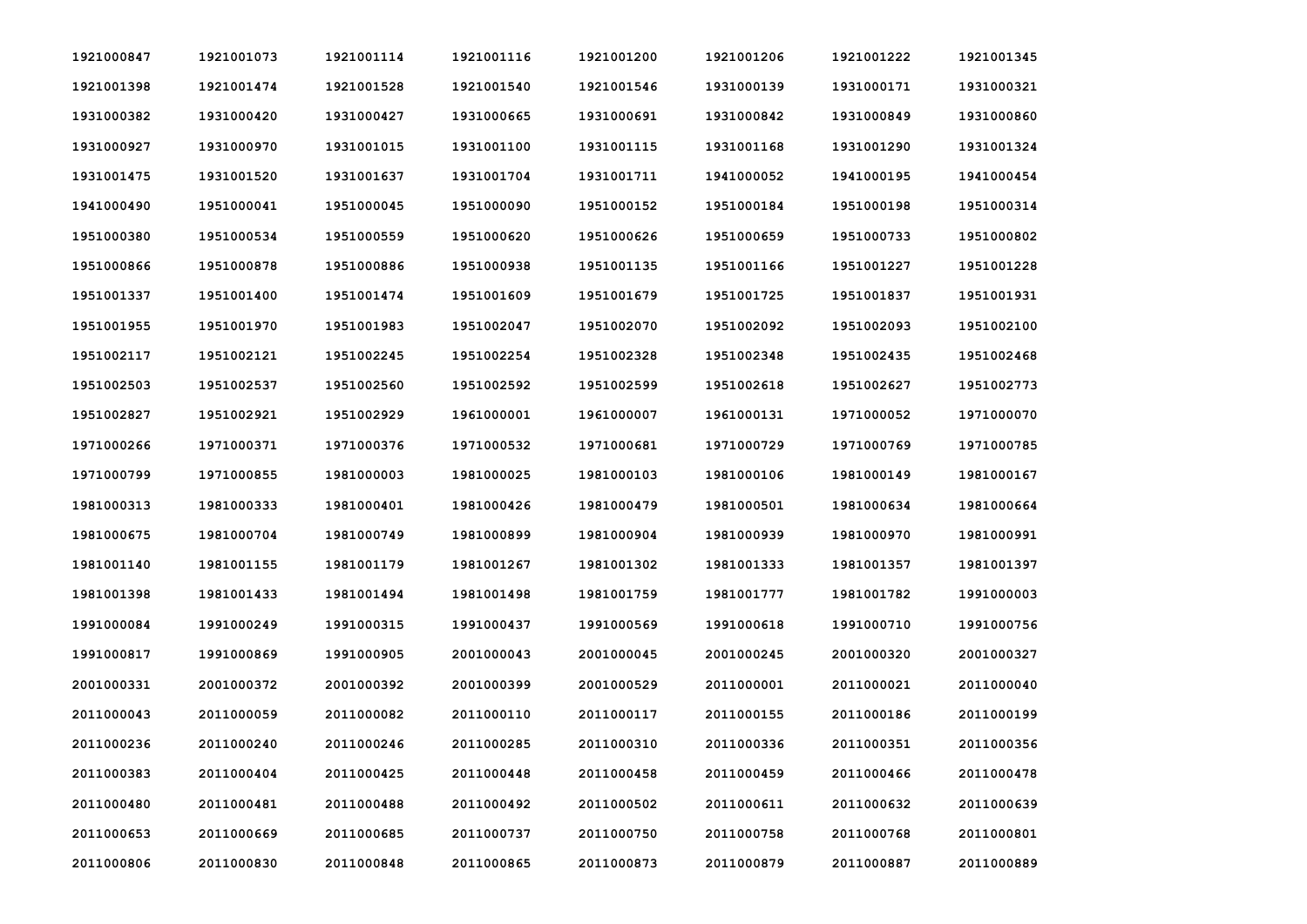| 2011000912 | 2011000937 | 2011000949 | 2011000962 | 2011000963 | 2011000970 | 2011000994 | 2021000007 |
|------------|------------|------------|------------|------------|------------|------------|------------|
| 2021000008 | 2021000017 | 2021000046 | 2021000059 | 2021000069 | 2021000075 | 2021000085 | 2021000089 |
| 2021000132 | 2021000149 | 2021000155 | 2021000207 | 2021000209 | 2021000213 | 2021000268 | 2021000286 |
| 2021000308 | 2021000337 | 2021000342 | 2021000348 | 2021000356 | 2021000371 | 2021000392 | 2021000401 |
| 2021000429 | 2021000432 | 2021000440 | 2021000457 | 2021000486 | 2021000488 | 2021000497 | 2021000508 |
| 2021000513 | 2021000526 | 2021000535 | 2021000538 | 2021000562 | 2021000582 | 2021000588 | 2021000612 |
| 2021000622 | 2021000688 | 2021000707 | 2021000708 | 2021000721 | 2021000722 | 2021000723 | 2021000766 |
| 2021000774 | 2021000775 | 2021000804 | 2021000807 | 2021000819 | 2021000831 | 2021000860 | 2021000863 |
| 2021000871 | 2021000873 | 2021000875 | 2021000879 | 2021000908 | 2021000925 | 2021000933 | 2021000954 |
| 2021000967 | 2021000989 | 2021000990 | 2021001000 | 2021001019 | 2021001067 | 2021001076 | 2021001081 |
| 2021001089 | 2021001105 | 2021001112 | 2021001141 | 2021001153 | 2021001167 | 2021001206 | 2021001215 |
| 2021001225 | 2021001259 | 2021001262 | 2021001288 | 2021001307 | 2021001337 | 2021001436 | 2021001439 |
| 2021001443 | 2021001458 | 2021001534 | 2021001569 | 2021001604 | 2021001605 | 2021001606 | 2021001633 |
| 2021001668 | 2021001681 | 2021001692 | 2021001716 | 2021001718 | 2021001735 | 2021001800 | 2021001809 |
| 2021001822 | 2021001827 | 2021001879 | 2021001927 | 2021001928 | 2021001929 | 2021001934 | 2021001935 |
| 2021001953 | 2021001956 | 2021001965 | 2021001970 | 2021001975 | 2021002023 | 2021002030 | 2021002034 |
| 2021002036 | 2021002038 | 2021002055 | 2021002062 | 2021002066 | 2021002083 | 2021002091 | 2021002116 |
| 2021002143 | 2021002149 | 2021002166 | 2021002172 | 2021002178 | 2021002244 | 2021002261 | 2021002287 |
| 2021002341 | 2021002362 | 2021002402 | 2021002410 | 2021002460 | 2021002478 | 2021002516 | 2021002519 |
| 2021002520 | 2021002526 | 2031000007 | 2031000016 | 2031000056 | 2031000063 | 2031000066 | 2031000111 |
| 2031000126 | 2031000130 | 2031000145 | 2031000174 | 2031000187 | 2031000207 | 2031000210 | 2031000219 |
| 2031000238 | 2031000257 | 2031000260 | 2031000266 | 2031000267 | 2031000299 | 2031000313 | 2031000322 |
| 2031000327 | 2031000335 | 2031000345 | 2031000346 | 2031000377 | 2031000382 | 2031000383 | 2031000396 |
| 2031000397 | 2031000401 | 2031000403 | 2031000422 | 2031000434 | 2031000449 | 2031000483 | 2031000499 |
| 2031000501 | 2031000520 | 2031000523 | 2031000548 | 2031000556 | 2031000602 | 2031000608 | 2031000623 |
| 2031000657 | 2031000665 | 2031000696 | 2031000702 | 2031000705 | 2031000715 | 2031000723 | 2031000726 |
| 2031000733 | 2031000761 | 2031000791 | 2031000796 | 2031000801 | 2031000812 | 2031000881 | 2031000888 |
| 2031000941 | 2031000944 | 2031000955 | 2031000968 | 2031000986 | 2031001012 | 2031001022 | 2031001034 |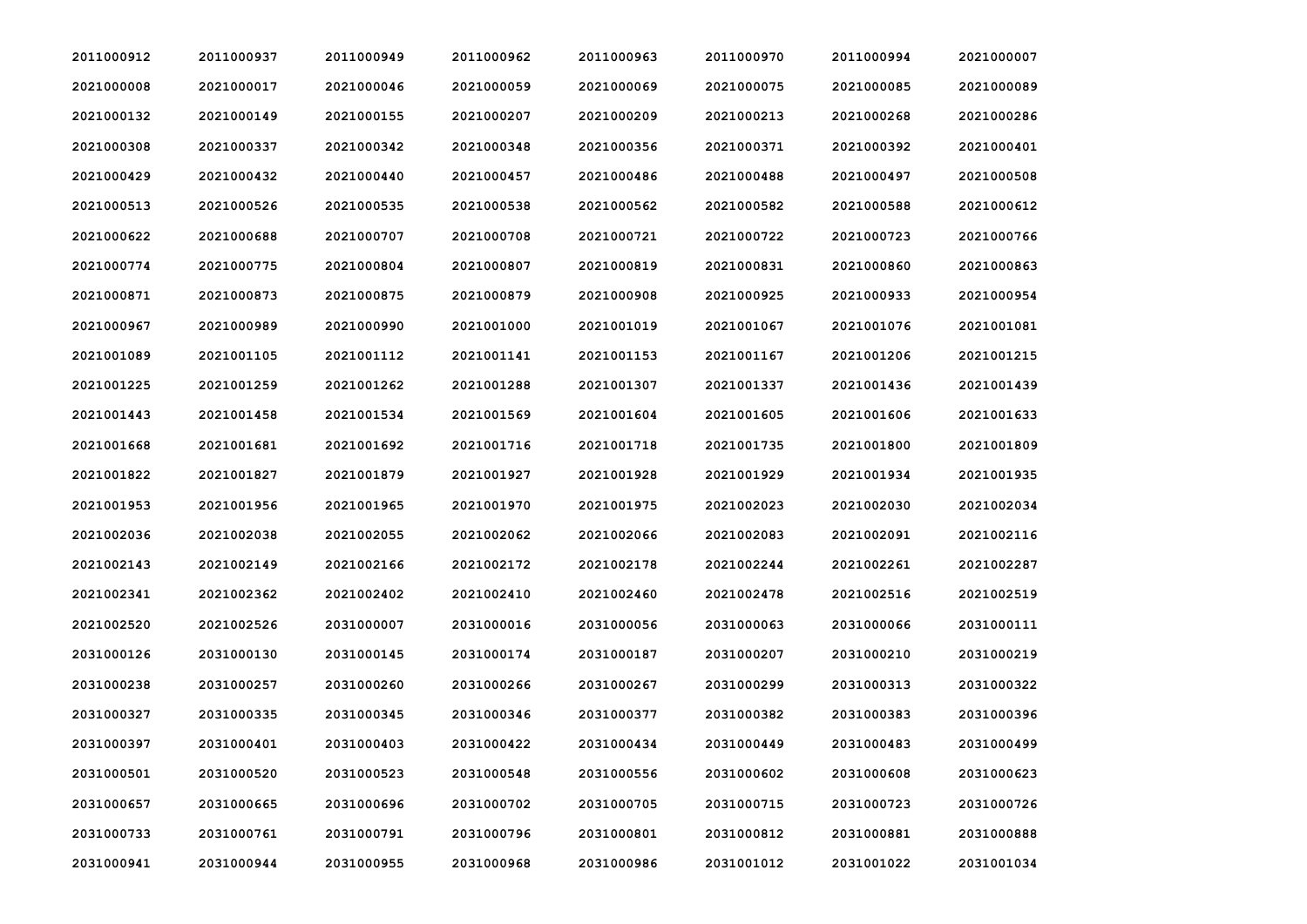| 2031001045 | 2031001053 | 2031001059 | 2031001069 | 2031001079 | 2031001104 | 2031001120 | 2031001132 |
|------------|------------|------------|------------|------------|------------|------------|------------|
| 2031001137 | 2031001138 | 2031001165 | 2031001207 | 2031001210 | 2031001213 | 2031001223 | 2031001225 |
| 2031001258 | 2031001278 | 2041000009 | 2041000031 | 2041000066 | 2041000077 | 2041000088 | 2041000090 |
| 2041000117 | 2041000126 | 2041000143 | 2041000147 | 2041000167 | 2041000176 | 2041000178 | 2041000194 |
| 2041000203 | 2041000206 | 2041000207 | 2041000224 | 2041000227 | 2041000229 | 2041000250 | 2041000258 |
| 2041000260 | 2041000301 | 2041000308 | 2041000315 | 2041000345 | 2041000347 | 2041000352 | 2041000354 |
| 2041000358 | 2041000369 | 2041000374 | 2041000380 | 2041000387 | 2041000397 | 2041000401 | 2041000408 |
| 2041000413 | 2041000442 | 2041000444 | 2041000452 | 2041000462 | 2041000476 | 2041000487 | 2041000502 |
| 2041000540 | 2041000552 | 2041000554 | 2041000571 | 2041000598 | 2041000599 | 2041000633 | 2041000639 |
| 2041000641 | 2041000648 | 2041000685 | 2041000702 | 2041000715 | 2041000722 | 2041000724 | 2041000732 |
| 2041000735 | 2041000766 | 2041000767 | 2041000774 | 2041000790 | 2041000799 | 2041000814 | 2041000831 |
| 2041000859 | 2041000874 | 2041000889 | 2041000948 | 2041000970 | 2041001000 | 2041001014 | 2041001021 |
| 2041001022 | 2041001049 | 2041001052 | 2041001072 | 2041001082 | 2041001097 | 2041001116 | 2041001148 |
| 2041001155 | 2041001162 | 2041001179 | 2041001201 | 2041001252 | 2041001257 | 2041001262 | 2041001269 |
| 2041001276 | 2041001300 | 2041001309 | 2041001311 | 2041001318 | 2041001335 | 2041001339 | 2041001374 |
| 2041001399 | 2041001410 | 2041001457 | 2041001459 | 2041001469 | 2041001479 | 2041001490 | 2041001499 |
| 2041001507 | 2041001519 | 2041001558 | 2041001572 | 2041001576 | 2041001578 | 2041001589 | 2041001599 |
| 2041001605 | 2041001697 | 2041001703 | 2041001733 | 2041001757 | 2041001790 | 2041001832 | 2041001840 |
| 2041001880 | 2041001972 | 2041002004 | 2041002007 | 2041002009 | 2041002061 | 2041002124 | 2041002139 |
| 2041002156 | 2041002166 | 2041002168 | 2041002188 | 2041002189 | 2041002196 | 2041002233 | 2041002237 |
| 2041002240 | 2041002251 | 2041002275 | 2041002279 | 2041002327 | 2041002330 | 2041002332 | 2041002350 |
| 2041002365 | 2041002368 | 2041002372 | 2041002373 | 2041002375 | 2041002397 | 2041002412 | 2041002443 |
| 2041002453 | 2041002476 | 2041002527 | 2041002578 | 2041002609 | 2041002616 | 2041002645 | 2041002668 |
| 2041002674 | 2041002676 | 2041002699 | 2041002753 | 2041002756 | 2041002777 | 2041002783 | 2041002804 |
| 2041002832 | 2051000014 | 2051000018 | 2051000022 | 2051000032 | 2051000038 | 2051000067 | 2051000128 |
| 2051000133 | 2051000143 | 2051000200 | 2051000242 | 2051000249 | 2051000271 | 2051000273 | 2051000305 |
| 2051000325 | 2051000333 | 2051000339 | 2051000373 | 2051000377 | 2051000379 | 2051000381 | 2051000385 |
| 2051000392 | 2051000405 | 2051000407 | 2051000421 | 2051000435 | 2051000450 | 2051000470 | 2051000471 |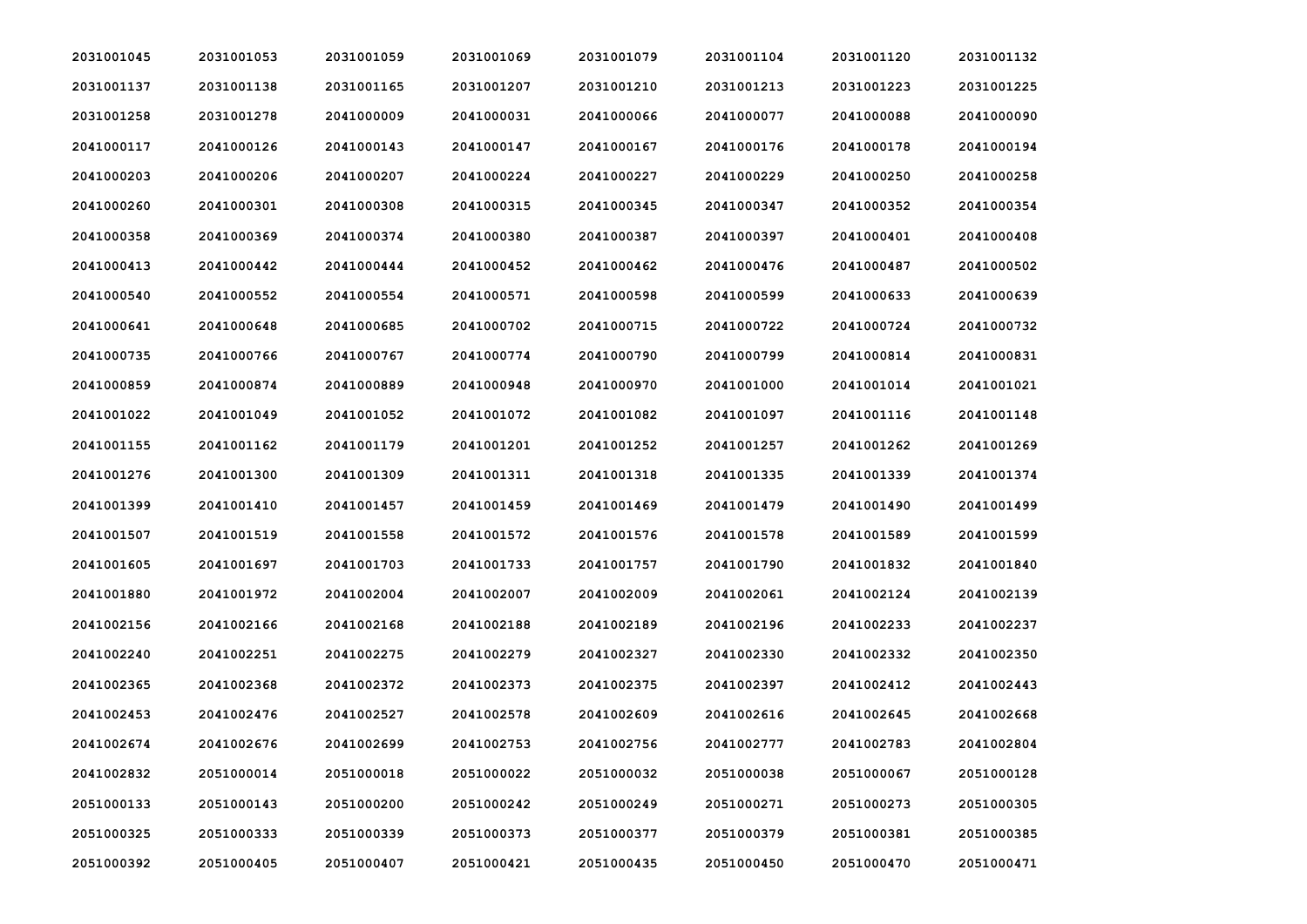| 2051000488 | 2051000497 | 2051000501 | 2051000510 | 2051000532 | 2051000535 | 2051000577 | 2051000598 |
|------------|------------|------------|------------|------------|------------|------------|------------|
| 2051000638 | 2051000659 | 2051000711 | 2051000726 | 2051000731 | 2051000742 | 2051000767 | 2051000769 |
| 2051000773 | 2051000809 | 2051000816 | 2051000837 | 2051000839 | 2051000841 | 2051000844 | 2051000862 |
| 2051000888 | 2051000924 | 2051000937 | 2051000939 | 2051000970 | 2051000972 | 2051000977 | 2051000978 |
| 2051000995 | 2051000996 | 2051001007 | 2051001021 | 2051001025 | 2051001026 | 2051001041 | 2051001079 |
| 2051001101 | 2051001126 | 2051001129 | 2051001172 | 2051001180 | 2051001214 | 2051001216 | 2051001219 |
| 2051001226 | 2051001259 | 2051001268 | 2051001269 | 2051001276 | 2051001281 | 2051001300 | 2051001327 |
| 2051001341 | 2051001351 | 2051001352 | 2051001396 | 2051001398 | 2051001400 | 2051001408 | 2051001411 |
| 2051001416 | 2051001433 | 2051001439 | 2051001449 | 2051001455 | 2051001476 | 2051001487 | 2051001496 |
| 2051001530 | 2061000017 | 2061000039 | 2061000053 | 2061000054 | 2061000064 | 2061000072 | 2061000083 |
| 2061000092 | 2061000111 | 2061000119 | 2061000122 | 2061000148 | 2061000193 | 2061000196 | 2061000211 |
| 2061000252 | 2061000257 | 2061000287 | 2061000363 | 2061000373 | 2061000388 | 2061000389 | 2061000410 |
| 2061000436 | 2061000442 | 2061000483 | 2061000493 | 2061000495 | 2061000496 | 2061000506 | 2061000512 |
| 2061000525 | 2061000532 | 2061000542 | 2061000549 | 2061000561 | 2061000591 | 2061000598 | 2061000621 |
| 2061000631 | 2061000641 | 2061000650 | 2061000652 | 2061000653 | 2061000655 | 2061000685 | 2061000689 |
| 2061000696 | 2061000721 | 2061000759 | 2061000763 | 2061000779 | 2061000819 | 2061000825 | 2061000849 |
| 2061000856 | 2061000866 | 2061000873 | 2061000875 | 2061000920 | 2061000934 | 2061000953 | 2061000968 |
| 2061000974 | 2061000986 | 2061001055 | 2061001088 | 2061001119 | 2061001130 | 2061001165 | 2061001167 |
| 2061001205 | 2061001214 | 2061001253 | 2061001275 | 2061001346 | 2061001361 | 2061001373 | 2061001387 |
| 2061001394 | 2061001397 | 2061001419 | 2061001423 | 2061001429 | 2061001442 | 2061001460 | 2061001510 |
| 2061001520 | 2061001521 | 2061001539 | 2061001543 | 2061001566 | 2061001589 | 2061001609 | 2061001633 |
| 2061001638 | 2061001639 | 2061001641 | 2061001699 | 2061001716 | 2061001805 | 2061001849 | 2061001878 |
| 2061001885 | 2061001920 | 2071000001 | 2071000015 | 2071000018 | 2071000028 | 2071000033 | 2071000069 |
| 2071000072 | 2071000083 | 2071000096 | 2071000119 | 2071000166 | 2071000176 | 2071000192 | 2071000249 |
| 2071000255 | 2071000261 | 2071000277 | 2071000292 | 2071000353 | 2081000006 | 2081000038 | 2081000054 |
| 2081000059 | 2081000069 | 2081000081 | 2081000099 | 2081000101 | 2081000102 | 2081000103 | 2081000113 |
| 2081000168 | 2081000169 | 2081000171 | 2081000188 | 2081000210 | 2081000212 | 2081000223 | 2081000231 |
| 2081000265 | 2081000271 | 2081000276 | 2081000293 | 2081000312 | 2081000319 | 2081000337 | 2081000340 |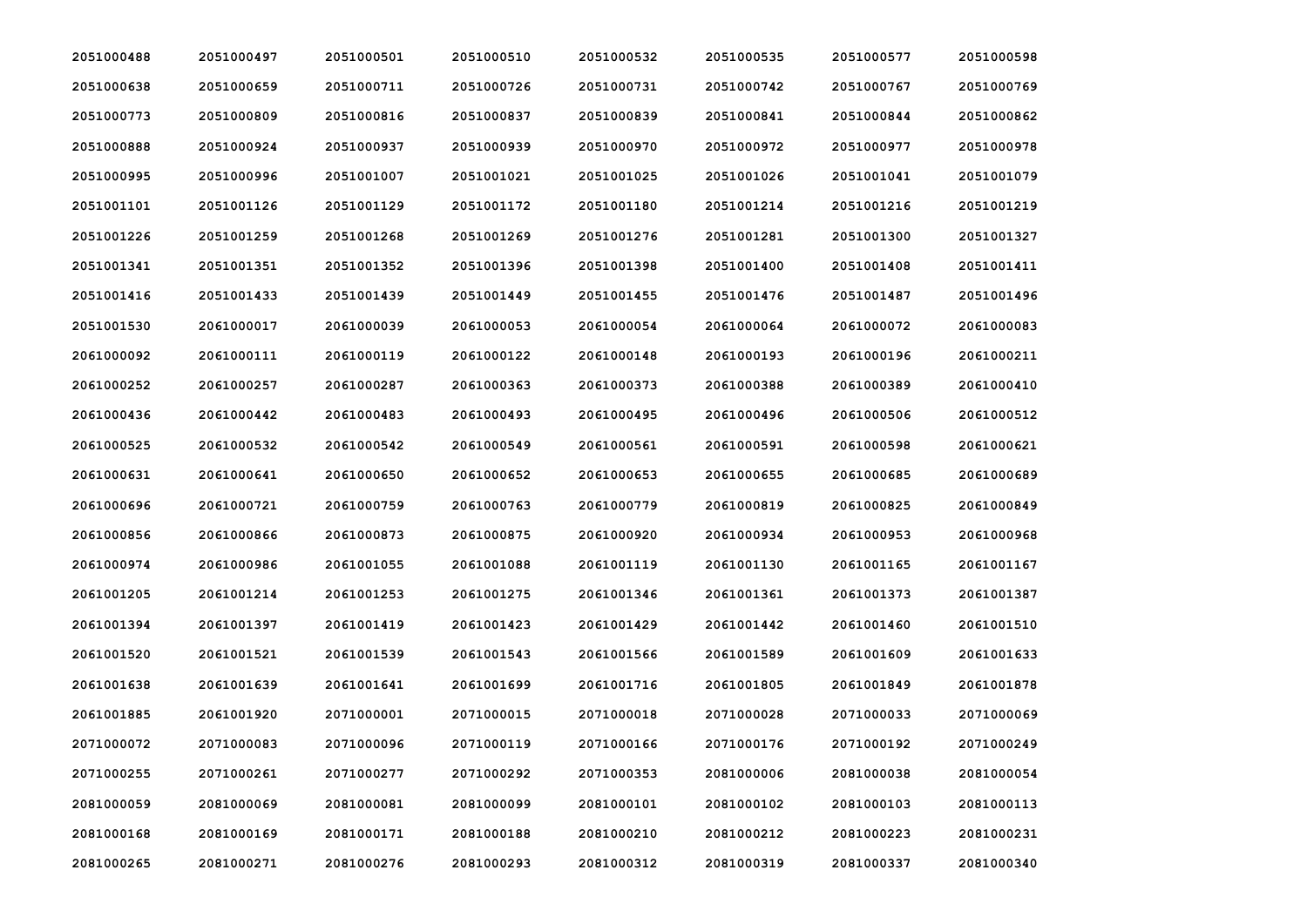| 2081000341 | 2081000343 | 2081000364 | 2081000369 | 2081000390 | 2081000391 | 2081000399 | 2081000407 |
|------------|------------|------------|------------|------------|------------|------------|------------|
| 2081000424 | 2081000435 | 2081000447 | 2081000462 | 2081000472 | 2081000499 | 2081000500 | 2081000516 |
| 2081000530 | 2081000532 | 2081000556 | 2081000560 | 2081000566 | 2081000581 | 2081000582 | 2081000597 |
| 2081000602 | 2081000607 | 2081000627 | 2081000636 | 2081000647 | 2081000673 | 2081000683 | 2081000690 |
| 2081000702 | 2081000727 | 2081000734 | 2081000755 | 2081000784 | 2081000785 | 2081000800 | 2081000819 |
| 2081000854 | 2081000861 | 2081000874 | 2081000885 | 2081000900 | 2081000904 | 2081000920 | 2081000942 |
| 2081000968 | 2081001008 | 2081001014 | 2081001022 | 2081001037 | 2081001057 | 2081001059 | 2081001067 |
| 2081001104 | 2081001115 | 2081001119 | 2081001132 | 2081001136 | 2081001140 | 2081001148 | 2081001153 |
| 2081001175 | 2081001195 | 2081001202 | 2081001236 | 2081001250 | 2081001257 | 2081001258 | 2081001283 |
| 2081001289 | 2081001295 | 2081001314 | 2081001327 | 2081001329 | 2081001346 | 2081001388 | 2081001393 |
| 2081001395 | 2091000010 | 2091000020 | 2091000023 | 2091000069 | 2091000079 | 2091000084 | 2091000088 |
| 2091000120 | 2091000129 | 2091000194 | 2091000199 | 2091000251 | 2091000275 | 2091000308 | 2091000321 |
| 2091000337 | 2091000369 | 2091000397 | 2091000442 | 2091000486 | 2091000497 | 2091000502 | 2091000536 |
| 2091000545 | 2091000557 | 2091000581 | 2091000582 | 2091000614 | 2091000635 | 2091000664 | 2091000683 |
| 2091000690 | 2091000717 | 2091000726 | 2091000736 | 2091000757 | 2091000764 | 2091000805 | 2091000816 |
| 2091000823 | 2091000827 | 2091000845 | 2091000875 | 2091000887 | 2091000908 | 2091000926 | 2091000952 |
| 2091000954 | 2091000962 | 2091000969 | 2091000973 | 2091000990 | 2091000998 | 2091001018 | 2091001041 |
| 2091001056 | 2091001066 | 2091001082 | 2091001120 | 2091001209 | 2091001232 | 2091001255 | 2091001300 |
| 2091001308 | 2091001316 | 2091001326 | 2091001352 | 2091001355 | 2091001386 | 2091001396 | 2091001420 |
| 2091001474 | 2091001482 | 2091001486 | 2091001506 | 2091001510 | 2091001549 | 2091001607 | 2091001649 |
| 2091001655 | 2091001725 | 2091001749 | 2101000020 | 2101000036 | 2101000050 | 2101000058 | 2101000065 |
| 2101000085 | 2101000097 | 2101000105 | 2101000110 | 2101000117 | 2101000148 | 2101000178 | 2101000203 |
| 2101000226 | 2101000236 | 2101000240 | 2101000254 | 2101000282 | 2101000283 | 2101000287 | 2101000297 |
| 2101000302 | 2101000306 | 2101000313 | 2101000325 | 2101000348 | 2101000358 | 2101000376 | 2101000399 |
| 2101000407 | 2101000412 | 2101000414 | 2101000432 | 2101000441 | 2101000444 | 2101000449 | 2101000451 |
| 2101000463 | 2101000466 | 2101000471 | 2101000497 | 2101000515 | 2101000530 | 2101000571 | 2101000572 |
| 2101000574 | 2101000605 | 2101000618 | 2101000621 | 2101000626 | 2101000648 | 2101000649 | 2101000673 |
| 2101000725 | 2101000729 | 2101000741 | 2101000749 | 2101000752 | 2101000754 | 2101000765 | 2101000836 |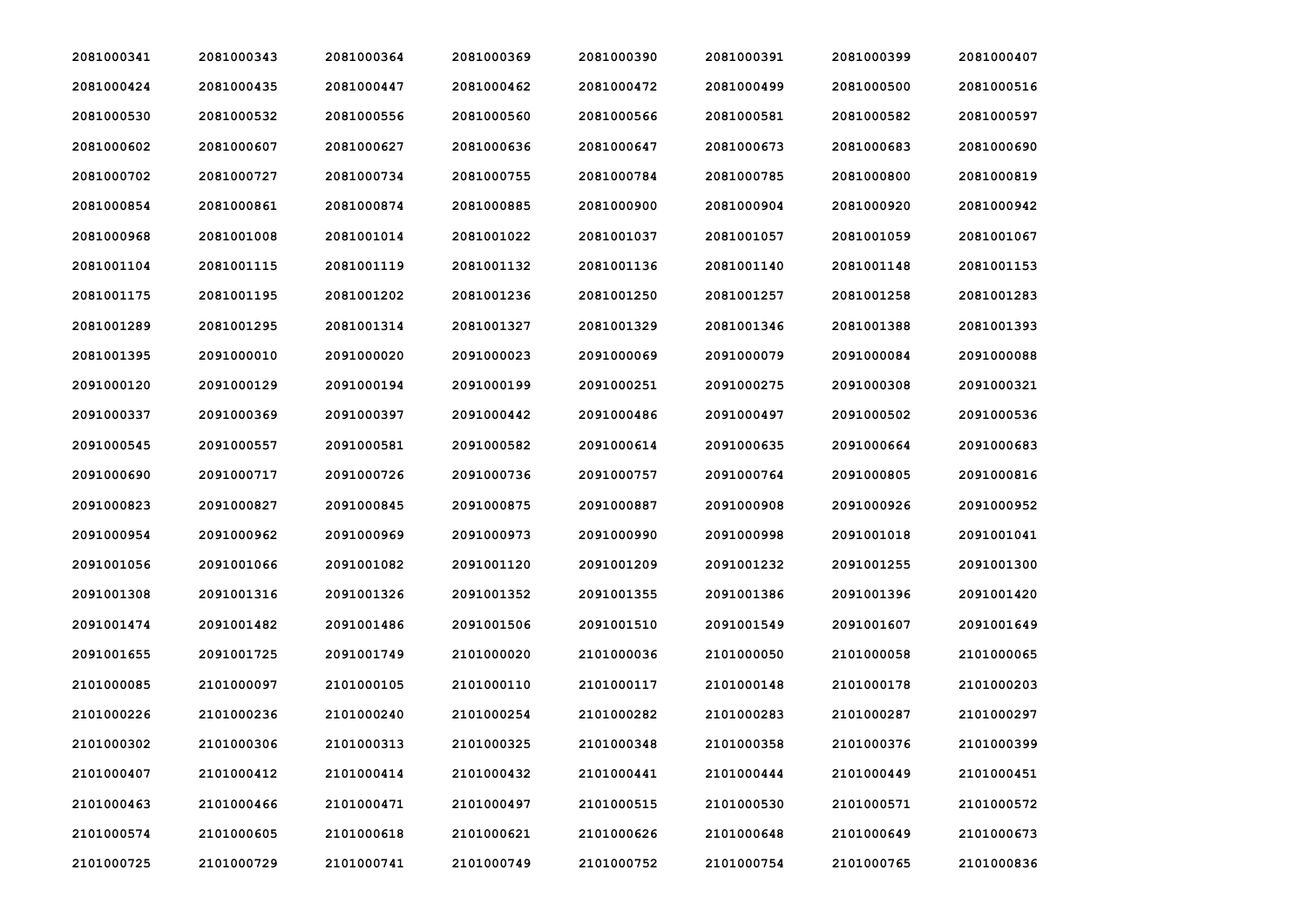| 2101000844 | 2101000883 | 2101000899 | 2101000905 | 2101000930 | 2101000973 | 2101000974 | 2101000989 |
|------------|------------|------------|------------|------------|------------|------------|------------|
| 2101001026 | 2101001029 | 2101001061 | 2101001064 | 2101001073 | 2101001076 | 2101001096 | 2101001122 |
| 2101001126 | 2101001137 | 2101001144 | 2101001159 | 2101001168 | 2101001210 | 2101001224 | 2101001240 |
| 2101001243 | 2101001248 | 2101001250 | 2101001253 | 2101001274 | 2101001294 | 2101001301 | 2101001340 |
| 2101001346 | 2101001350 | 2101001363 | 2101001392 | 2101001427 | 2101001451 | 2101001458 | 2101001465 |
| 2101001469 | 2101001470 | 2101001479 | 2101001500 | 2101001507 | 2101001511 | 2101001528 | 2101001555 |
| 2101001557 | 2101001565 | 2101001593 | 2101001606 | 2101001618 | 2101001624 | 2101001625 | 2101001629 |
| 2101001631 | 2101001633 | 2101001644 | 2101001665 | 2101001682 | 2101001698 | 2101001717 | 2101001769 |
| 2101001818 | 2101001849 | 2101001850 | 2101001854 | 2101001862 | 2101001867 | 2101001868 | 2101001870 |
| 2101001923 | 2101001928 | 2101001930 | 2101001934 | 2101001954 | 2101001975 | 2101001991 | 2101002023 |
| 2101002029 | 2101002036 | 2101002058 | 2101002070 | 2101002087 | 2101002131 | 2101002166 | 2101002176 |
| 2101002193 | 2101002217 | 2101002224 | 2101002227 | 2101002229 | 2101002237 | 2101002243 | 2101002313 |
| 2101002331 | 2101002381 | 2101002398 | 2101002401 | 2101002404 | 2101002439 | 2101002449 | 2101002469 |
| 2101002485 | 2101002519 | 2101002520 | 2101002522 | 2101002572 | 2101002595 | 2101002644 | 2101002645 |
| 2101002730 | 2101002737 | 2101002743 | 2101002761 | 2101002773 | 2101002795 | 2101002832 | 2101002842 |
| 2101002868 | 2101002887 | 2101002912 | 2101002928 | 2101002941 | 2101002970 | 2101002971 | 2101002973 |
| 2101002985 | 2101003005 | 2101003034 | 2101003056 | 2101003057 | 2101003151 | 2101003175 | 2101003178 |
| 2101003185 | 2101003229 | 2101003250 | 2101003262 | 2101003271 | 2101003290 | 2101003295 | 2101003314 |
| 2101003330 | 2101003331 | 2101003380 | 2101003395 | 2101003410 | 2101003436 | 2121000038 | 2121000043 |
| 2121000050 | 2121000076 | 2121000094 | 2121000101 | 2121000112 | 2121000133 | 2121000156 | 2121000202 |
| 2121000212 | 2121000234 | 2121000274 | 2121000292 | 2121000305 | 2121000340 | 2121000369 | 2121000402 |
| 2121000403 | 2121000412 | 2121000413 | 2121000443 | 2121000445 | 2121000454 | 2121000486 | 2121000494 |
| 2121000510 | 2121000551 | 2121000555 | 2121000565 | 2121000605 | 2121000620 | 2121000633 | 2121000641 |
| 2121000691 | 2121000701 | 2121000737 | 2121000745 | 2121000795 | 2121000806 | 2121000832 | 2121000861 |
| 2121000879 | 2121000889 | 2121000924 | 2121000947 | 2121000950 | 2121000951 | 2121000972 | 2121001023 |
| 2121001085 | 2121001087 | 2121001092 | 2121001101 | 2121001135 | 2121001193 | 2121001205 | 2121001238 |
| 2121001247 | 2121001289 | 2121001334 | 2121001340 | 2121001352 | 2121001382 | 2121001388 | 2121001393 |
| 2121001408 | 2121001464 | 2121001472 | 2121001477 | 2121001486 | 2121001538 | 2121001539 | 2121001542 |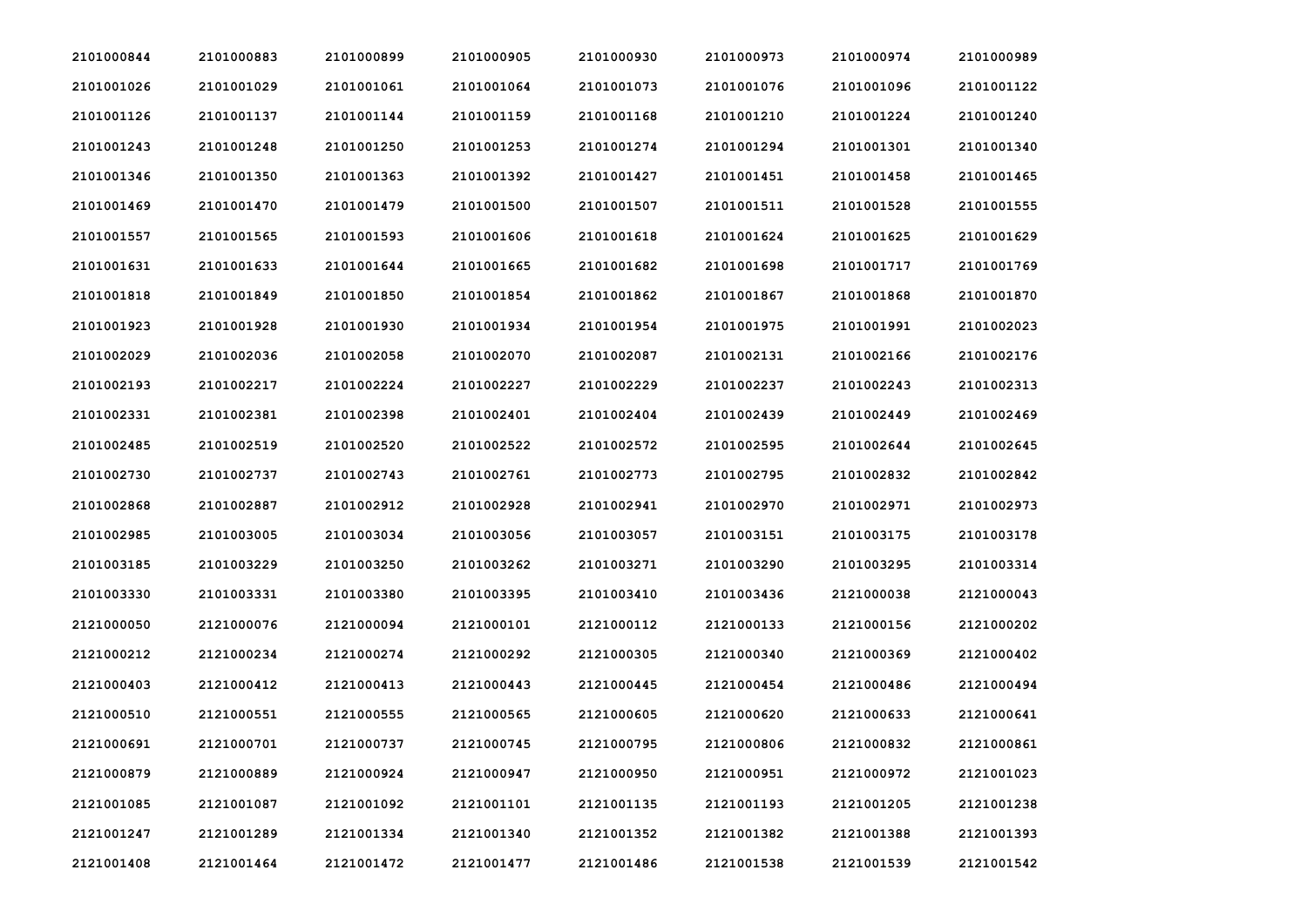| 2121001554 | 2121001558 | 2121001559 | 2121001565 | 2121001570 | 2121001628 | 2121001688 | 2121001689 |
|------------|------------|------------|------------|------------|------------|------------|------------|
| 2121001714 | 2121001722 | 2121001730 | 2121001734 | 2121001775 | 2121001777 | 2121001816 | 2121001854 |
| 2121001880 | 2121001888 | 2121001909 | 2121001917 | 2121001943 | 2121001982 | 2121002053 | 2121002104 |
| 2121002119 | 2121002154 | 2121002170 | 2121002183 | 2121002186 | 2121002205 | 2121002207 | 2121002256 |
| 2121002321 | 2121002325 | 2121002337 | 2121002360 | 2121002390 | 2121002396 | 2121002404 | 2121002407 |
| 2121002413 | 2121002432 | 2121002438 | 2121002439 | 2121002450 | 2121002463 | 2121002495 | 2121002511 |
| 2121002513 | 2121002546 | 2121002638 | 2121002650 | 2121002668 | 2121002697 | 2121002709 | 2121002722 |
| 2121002735 | 2121002741 | 2121002742 | 2121002761 | 2121002808 | 2121002832 | 2121002838 | 2121002886 |
| 2121002898 | 2121002907 | 2121002910 | 2121002945 | 2121002962 | 2121002963 | 2121002975 | 2121003002 |
| 2121003019 | 2121003025 | 2121003038 | 2121003055 | 2121003068 | 2121003083 | 2121003095 | 2121003102 |
| 2121003108 | 2121003114 | 2121003123 | 2121003132 | 2121003140 | 2121003214 | 2121003216 | 2121003218 |
| 2121003235 | 2121003256 | 2121003291 | 2121003295 | 2121003316 | 2121003318 | 2121003360 | 2121003372 |
| 2121003379 | 2121003393 | 2121003408 | 2121003428 | 2121003446 | 2121003458 | 2121003535 | 2121003549 |
| 2121003563 | 2121003564 | 2121003571 | 2121003599 | 2121003601 | 2121003605 | 2121003613 | 2121003618 |
| 2121003631 | 2121003658 | 2121003666 | 2121003689 | 2121003708 | 2121003734 | 2121003736 | 2121003744 |
| 2121003757 | 2121003760 | 2121003764 | 2121003767 | 2121003781 | 2121003785 | 2121003790 | 2121003827 |
| 2121003830 | 2121003849 | 2121003851 | 2121003852 | 2121003878 | 2121003896 | 2121003908 | 2121003959 |
| 2121003961 | 2121003965 | 2121003987 | 2121004015 | 2121004017 | 2121004103 | 2121004106 | 2121004124 |
| 2121004131 | 2121004166 | 2121004167 | 2121004190 | 2121004213 | 2121004230 | 2121004245 | 2121004272 |
| 2121004277 | 2121004292 | 2121004299 | 2121004343 | 2121004352 | 2121004353 | 2121004376 | 2121004387 |
| 2121004461 | 2121004462 | 2121004469 | 2121004482 | 2121004484 | 2121004512 | 2121004548 | 2121004616 |
| 2121004646 | 2121004673 | 2121004689 | 2121004691 | 2121004713 | 2131000011 | 2131000030 | 2131000031 |
| 2131000056 | 2131000065 | 2131000087 | 2131000131 | 2131000147 | 2131000199 | 2131000200 | 2131000231 |
| 2131000235 | 2131000254 | 2131000256 | 2131000315 | 2131000319 | 2131000335 | 2131000336 | 2131000358 |
| 2131000381 | 2131000386 | 2131000402 | 2131000409 | 2131000419 | 2131000442 | 2131000510 | 2131000519 |
| 2131000528 | 2131000530 | 2131000549 | 2131000551 | 2131000552 | 2131000568 | 2131000573 | 2131000583 |
| 2131000589 | 2131000604 | 2131000619 | 2131000706 | 2131000708 | 2131000716 | 2131000735 | 2131000748 |
| 2131000756 | 2131000807 | 2131000810 | 2131000825 | 2131000829 | 2131000835 | 2131000839 | 2131000874 |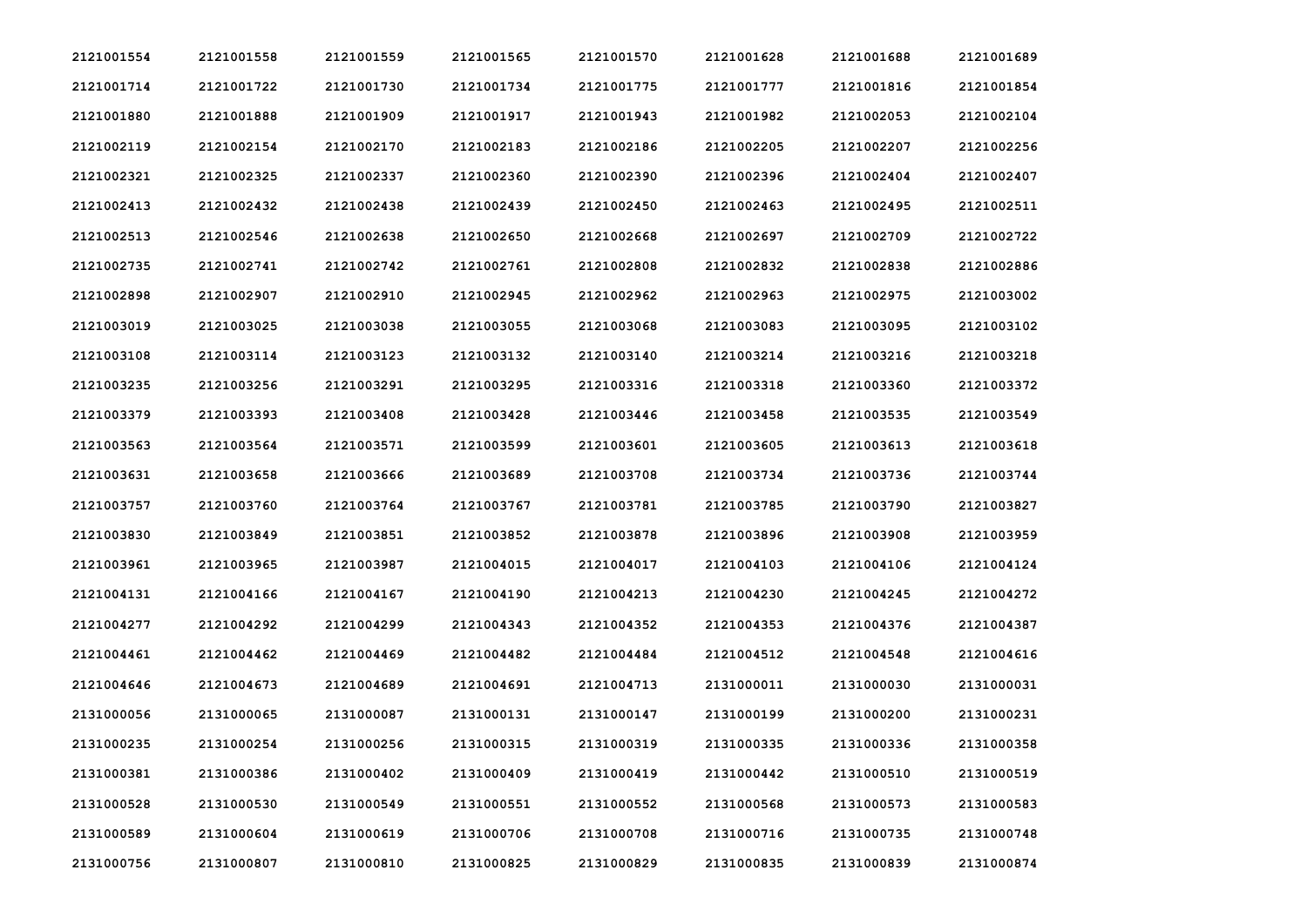| 2131000886 | 2131000925 | 2131000931 | 2131000952 | 2131000969 | 2131000987 | 2131000995 | 2131001019 |
|------------|------------|------------|------------|------------|------------|------------|------------|
| 2131001058 | 2131001085 | 2131001092 | 2131001100 | 2131001106 | 2131001210 | 2131001282 | 2131001291 |
| 2131001322 | 2131001336 | 2131001368 | 2131001375 | 2131001400 | 2131001414 | 2131001445 | 2131001448 |
| 2131001451 | 2131001458 | 2131001464 | 2131001482 | 2131001501 | 2131001507 | 2131001509 | 2131001530 |
| 2131001534 | 2131001540 | 2131001542 | 2131001560 | 2131001564 | 2131001579 | 2131001587 | 2131001589 |
| 2131001593 | 2131001616 | 2131001647 | 2131001660 | 2131001667 | 2131001691 | 2131001697 | 2131001703 |
| 2131001721 | 2131001734 | 2131001780 | 2131001783 | 2131001805 | 2131001807 | 2131001810 | 2131001824 |
| 2131001828 | 2131001839 | 2131001840 | 2131001842 | 2131001864 | 2131001868 | 2131001906 | 2131001952 |
| 2131001969 | 2131001970 | 2131001972 | 2131001973 | 2131001980 | 2141000001 | 2141000014 | 2141000023 |
| 2141000085 | 2141000104 | 2141000175 | 2141000260 | 2141000272 | 2141000281 | 2141000343 | 2141000353 |
| 2141000380 | 2141000428 | 2141000447 | 2141000529 | 2141000535 | 2141000543 | 2141000559 | 2141000576 |
| 2141000605 | 2141000627 | 2141000641 | 2141000648 | 2141000714 | 2141000734 | 2141000739 | 2141000750 |
| 2141000760 | 2141000773 | 2141000847 | 2141001106 | 2141001111 | 2141001138 | 2141001204 | 2141001214 |
| 2141001278 | 2141001284 | 2141001363 | 2141001416 | 2141001488 | 2141001496 | 2141001638 | 2141001646 |
| 2141001647 | 2141001652 | 2141001692 | 2141001713 | 2141001762 | 2141001781 | 2141001861 | 2141001881 |
| 2141001883 | 2141001920 | 2141001942 | 2141001997 | 2141002016 | 2141002043 | 2141002069 | 2141002187 |
| 2141002225 | 2141002255 | 2141002261 | 2141002280 | 2141002362 | 2141002370 | 2141002388 | 2141002401 |
| 2141002422 | 2141002438 | 2141002450 | 2141002491 | 2141002501 | 2141002503 | 2141002513 | 2141002533 |
| 2141002666 | 2141002726 | 2141002767 | 2141002790 | 2141002798 | 2141002834 | 2141002855 | 2141002883 |
| 2141002901 | 2141002931 | 2141002985 | 2141003049 | 2141003108 | 2141003131 | 2141003135 | 2141003143 |
| 2141003166 | 2141003180 | 2141003225 | 2141003255 | 2141003303 | 2141003324 | 2141003342 | 2141003351 |
| 2141003376 | 2141003378 | 2141003380 | 2141003398 | 2141003418 | 2141003482 | 2141003487 | 2141003492 |
| 2141003538 | 2141003565 | 2141003590 | 2141003596 | 2141003603 | 2141003607 | 2141003617 | 2141003618 |
| 2141003620 | 2141003622 | 2141003637 | 2141003653 | 2141003664 | 2141003668 | 2141003695 | 2141003696 |
| 2141003712 | 2141003719 | 2141003722 | 2141003733 | 2141003782 | 2141003797 | 2141003800 | 2141003821 |
| 2141003823 | 2141003897 | 2141003936 | 2141003953 | 2141003965 | 2141003972 | 2141003983 | 2141004003 |
| 2141004013 | 2141004019 | 2141004026 | 2141004039 | 2141004048 | 2141004092 | 2141004111 | 2141004130 |
| 2141004140 | 2141004152 | 2141004198 | 2141004234 | 2141004238 | 2141004262 | 2141004268 | 2141004292 |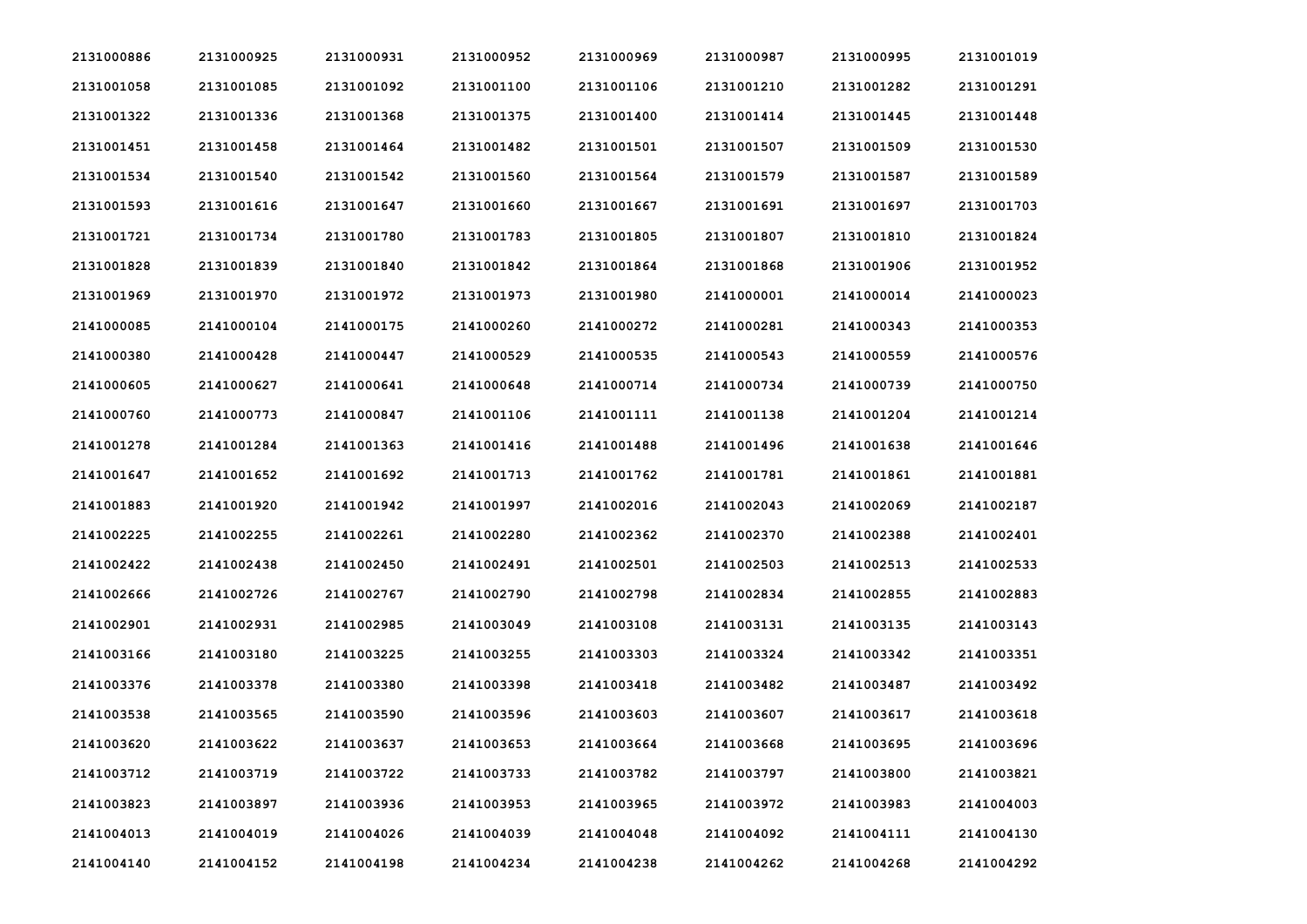| 2141004335 | 2141004406 | 2141004458 | 2141004471 | 2141004492 | 2141004529 | 2141004530 | 2141004587 |
|------------|------------|------------|------------|------------|------------|------------|------------|
| 2141004662 | 2141004706 | 2151000001 | 2151000002 | 2151000021 | 2151000052 | 2151000104 | 2151000106 |
| 2151000118 | 2151000122 | 2151000222 | 2151000241 | 2151000249 | 2151000252 | 2151000273 | 2151000300 |
| 2151000318 | 2151000406 | 2151000417 | 2151000435 | 2151000446 | 2151000448 | 2151000542 | 2151000552 |
| 2151000602 | 2151000670 | 2151000690 | 2151000784 | 2151000817 | 2151000828 | 2151000860 | 2151000882 |
| 2151000912 | 2151000921 | 2151000987 | 2151001068 | 2151001083 | 2151001108 | 2151001137 | 2151001227 |
| 2151001250 | 2151001259 | 2151001297 | 2151001308 | 2151001313 | 2151001333 | 2151001335 | 2151001364 |
| 2151001372 | 2151001380 | 2151001388 | 2151001393 | 2151001411 | 2151001522 | 2151001527 | 2151001531 |
| 2151001549 | 2151001552 | 2151001568 | 2151001578 | 2151001699 | 2151001749 | 2151001764 | 2151001792 |
| 2151001820 | 2151001821 | 2151001825 | 2151001857 | 2151001870 | 2151001879 | 2151001886 | 2151001934 |
| 2151001939 | 2151001980 | 2151001993 | 2151002001 | 2151002009 | 2151002031 | 2151002033 | 2151002084 |
| 2151002144 | 2151002190 | 2151002197 | 2151002231 | 2151002254 | 2151002299 | 2151002304 | 2151002337 |
| 2151002401 | 2151002435 | 2151002473 | 2151002486 | 2151002493 | 2161000013 | 2161000029 | 2161000044 |
| 2161000068 | 2161000113 | 2161000142 | 2161000158 | 2161000163 | 2161000168 | 2161000178 | 2161000195 |
| 2161000196 | 2161000207 | 2161000208 | 2161000211 | 2161000216 | 2161000309 | 2161000319 | 2161000323 |
| 2161000329 | 2161000340 | 2161000345 | 2161000346 | 2161000382 | 2161000389 | 2161000398 | 2161000409 |
| 2161000480 | 2161000511 | 2161000528 | 2161000563 | 2161000586 | 2161000594 | 2171000001 | 2171000003 |
| 2171000016 | 2171000031 | 2171000041 | 2171000147 | 2171000149 | 2171000196 | 2171000211 | 2171000228 |
| 2171000265 | 2171000275 | 2171000282 | 2171000297 | 2171000304 | 2171000312 | 2171000369 | 2171000393 |
| 2171000487 | 2171000507 | 2171000525 | 2171000543 | 2171000550 | 2171000554 | 2171000578 | 2171000590 |
| 2171000607 | 2171000625 | 2171000638 | 2171000650 | 2171000654 | 2171000657 | 2171000680 | 2171000739 |
| 2171000760 | 2181000035 | 2181000048 | 2181000049 | 2181000068 | 2181000077 | 2181000079 | 2181000098 |
| 2181000103 | 2181000117 | 2181000163 | 2181000170 | 2181000180 | 2181000181 | 2181000185 | 2181000195 |
| 2181000220 | 2181000221 | 2181000250 | 2181000268 | 2181000279 | 2181000299 | 2181000306 | 2181000310 |
| 2181000318 | 2181000328 | 2181000329 | 2181000339 | 2181000372 | 2181000373 | 2181000410 | 2181000430 |
| 2181000466 | 2181000479 | 2181000499 | 2181000507 | 2181000540 | 2181000555 | 2181000600 | 2181000672 |
| 2181000702 | 2181000707 | 2181000710 | 2181000711 | 2181000715 | 2181000717 | 2181000724 | 2181000729 |
| 2181000750 | 2181000760 | 2181000779 | 2181000806 | 2181000836 | 2181000840 | 2181000850 | 2181000863 |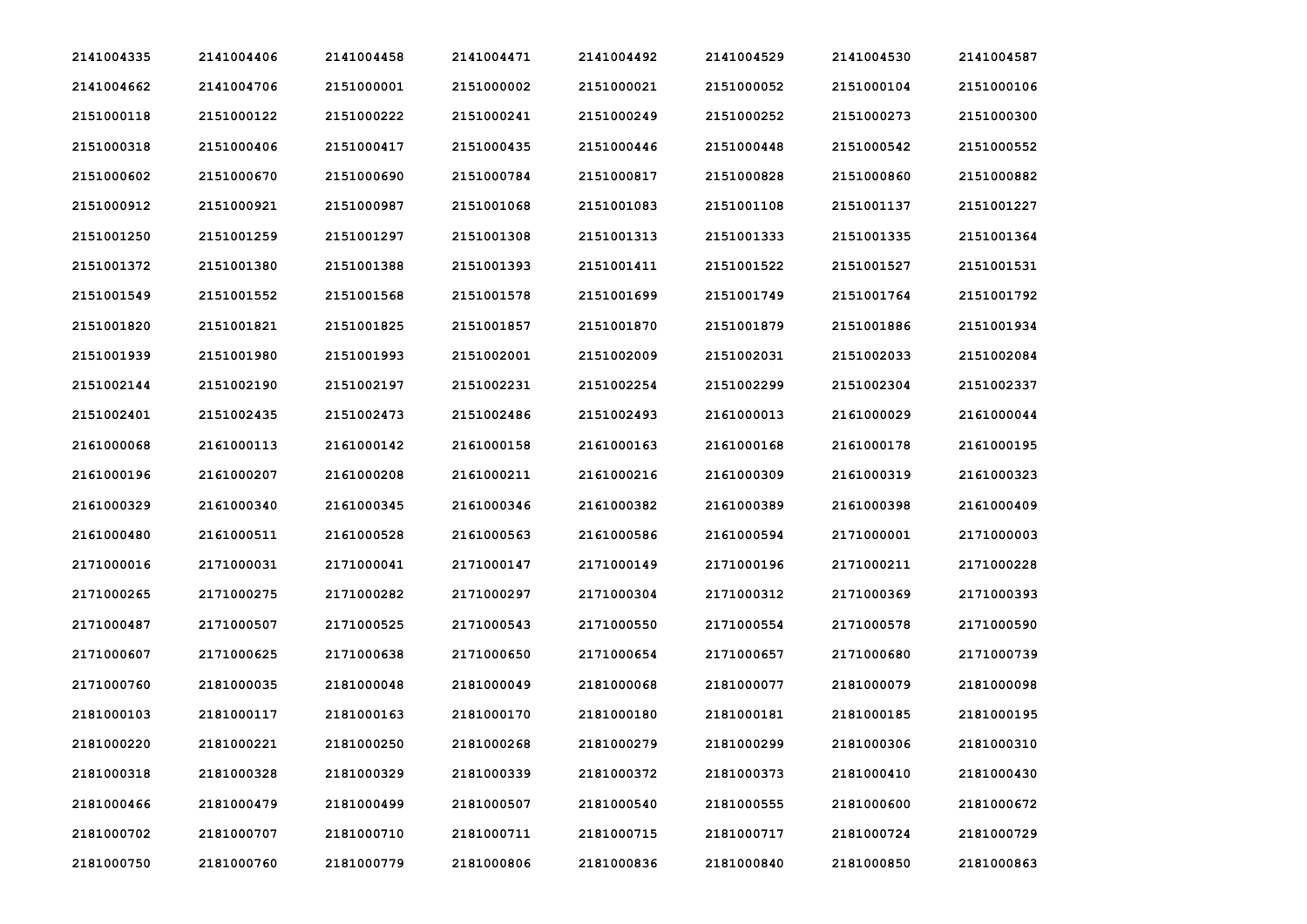| 2181000889 | 2191000008 | 2191000021 | 2191000029 | 2191000061 | 2191000114 | 2191000152 | 2191000167 |
|------------|------------|------------|------------|------------|------------|------------|------------|
| 2191000193 | 2191000197 | 2191000257 | 2191000308 | 2191000316 | 2191000336 | 2191000340 | 2191000347 |
| 2191000380 | 2191000400 | 2191000420 | 2191000483 | 2191000511 | 2191000531 | 2191000541 | 2191000591 |
| 2191000598 | 2191000667 | 2191000675 | 2191000693 | 2191000694 | 2191000699 | 2191000730 | 2191000808 |
| 2191000817 | 2191000829 | 2191000853 | 2191000890 | 2191000938 | 2191000953 | 2191001083 | 2191001101 |
| 2191001134 | 2191001150 | 2191001169 | 2191001183 | 2191001201 | 2191001251 | 2191001257 | 2191001265 |
| 2191001291 | 2191001309 | 2191001329 | 2191001352 | 2191001416 | 2191001480 | 2191001494 | 2191001532 |
| 2191001551 | 2191001552 | 2191001573 | 2191001576 | 2191001617 | 2191001642 | 2191001660 | 2191001748 |
| 2191001786 | 2191001837 | 2191001854 | 2191001867 | 2191001881 | 2191001892 | 2191001939 | 2191001980 |
| 2191001997 | 2191002007 | 2191002009 | 2191002011 | 2191002046 | 2191002048 | 2191002066 | 2191002188 |
| 2191002270 | 2191002303 | 2191002314 | 2191002361 | 2191002467 | 2191002502 | 2191002579 | 2191002605 |
| 2191002701 | 2191002733 | 2191002740 | 2191002836 | 2191002847 | 2191002915 | 2191002956 | 2191002969 |
| 2191002977 | 2191002988 | 2191002990 | 2191002999 | 2191003074 | 2191003101 | 2191003103 | 2191003160 |
| 2191003187 | 2191003210 | 2191003225 | 2191003264 | 2191003278 | 2191003322 | 2191003342 | 2191003343 |
| 2191003349 | 2191003382 | 2191003404 | 2191003408 | 2191003443 | 2191003455 | 2191003459 | 2191003476 |
| 2191003484 | 2191003522 | 2191003581 | 2191003588 | 2191003597 | 2191003619 | 2191003631 | 2191003635 |
| 2191003660 | 2191003694 | 2191003719 | 2191003766 | 2191003789 | 2191003796 | 2191003822 | 2191003855 |
| 2191003857 | 2191003862 | 2191003886 | 2191003903 | 2191004015 | 2191004021 | 2191004060 | 2191004063 |
| 2191004066 | 2191004073 | 2191004093 | 2191004102 | 2191004130 | 2191004161 | 2191004225 | 2191004250 |
| 2191004262 | 2191004311 | 2191004317 | 2191004327 | 2191004329 | 2191004337 | 2191004343 | 2191004362 |
| 2191004379 | 2191004386 | 2191004387 | 2191004389 | 2191004419 | 2191004469 | 2191004491 | 2191004507 |
| 2191004520 | 2191004567 | 2191004571 | 2191004580 | 2191004623 | 2191004631 | 2191004632 | 2191004694 |
| 2191004699 | 2191004716 | 2191004731 | 2191004748 | 2191004760 | 2191004784 | 2191004804 | 2191004848 |
| 2191004870 | 2191004871 | 2191004890 | 2191004891 | 2191004903 | 2191004919 | 2191004920 | 2191004927 |
| 2191004991 | 2191004995 | 2191004996 | 2191005004 | 2191005007 | 2191005016 | 2191005046 | 2191005079 |
| 2191005085 | 2191005093 | 2191005095 | 2191005109 | 2191005123 | 2191005134 | 2191005179 | 2191005210 |
| 2191005236 | 2191005242 | 2191005257 | 2191005288 | 2191005289 | 2191005319 | 2191005389 | 2191005414 |
| 2191005454 | 2191005520 | 2191005566 | 2191005628 | 2191005629 | 2191005693 | 2191005696 | 2201000004 |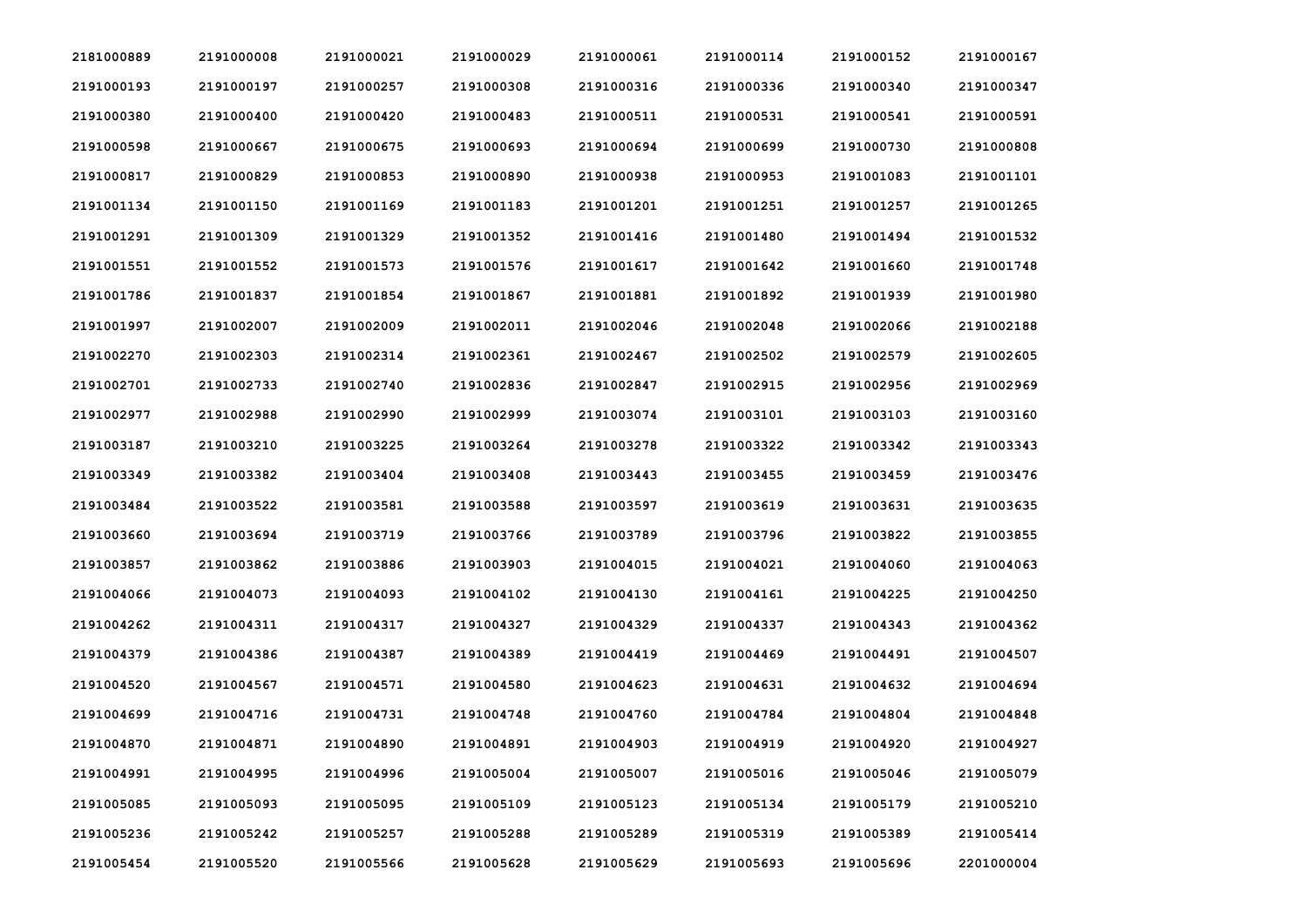| 2201000009 | 2201000010 | 2201000016 | 2201000022 | 2201000039 | 2201000044 | 2201000060 | 2201000071 |
|------------|------------|------------|------------|------------|------------|------------|------------|
| 2201000077 | 2201000086 | 2201000092 | 2201000121 | 2201000132 | 2201000138 | 2201000146 | 2201000148 |
| 2201000149 | 2201000151 | 2201000179 | 2201000192 | 2201000221 | 2201000226 | 2201000230 | 2201000231 |
| 2201000237 | 2201000246 | 2201000248 | 2201000266 | 2201000279 | 2201000282 | 2201000327 | 2201000329 |
| 2201000375 | 2201000377 | 2201000391 | 2201000405 | 2201000424 | 2201000429 | 2201000482 | 2201000516 |
| 2201000532 | 2201000535 | 2201000555 | 2201000557 | 2201000559 | 2201000593 | 2201000597 | 2201000623 |
| 2201000650 | 2201000701 | 2201000705 | 2201000785 | 2201000795 | 2201000815 | 2201000819 | 2201000823 |
| 2201000845 | 2201000865 | 2201000869 | 2201000876 | 2201000886 | 2201000891 | 2201000913 | 2201000930 |
| 2201000960 | 2201000967 | 2201000978 | 2201000979 | 2201000980 | 2201000996 | 2201001008 | 2201001065 |
| 2201001078 | 2201001094 | 2201001099 | 2201001112 | 2201001144 | 2201001145 | 2201001149 | 2201001202 |
| 2201001251 | 2201001253 | 2201001269 | 2201001271 | 2201001296 | 2201001308 | 2201001330 | 2201001340 |
| 2201001382 | 2201001405 | 2201001406 | 2201001432 | 2201001439 | 2201001442 | 2201001450 | 2201001452 |
| 2201001460 | 2201001472 | 2201001474 | 2201001496 | 2201001506 | 2201001513 | 2201001516 | 2201001520 |
| 2201001551 | 2201001561 | 2201001570 | 2201001571 | 2201001572 | 2201001578 | 2201001579 | 2201001591 |
| 2201001598 | 2201001615 | 2201001618 | 2201001625 | 2201001639 | 2201001648 | 2201001650 | 2201001687 |
| 2201001718 | 2201001735 | 2201001747 | 2201001756 | 2201001773 | 2201001790 | 2201001825 | 2201001881 |
| 2201001909 | 2201001910 | 2201001921 | 2201001946 | 2201001955 | 2201001980 | 2201001985 | 2201002026 |
| 2201002032 | 2201002051 | 2201002139 | 2201002158 | 2201002166 | 2201002198 | 2201002209 | 2201002229 |
| 2201002271 | 2201002275 | 2201002281 | 2201002365 | 2201002377 | 2201002390 | 2201002406 | 2201002423 |
| 2201002429 | 2201002432 | 2201002435 | 2201002449 | 2201002451 | 2201002497 | 2201002523 | 2201002532 |
| 2201002538 | 2201002554 | 2201002557 | 2201002573 | 2201002613 | 2201002619 | 2201002624 | 2201002626 |
| 2201002658 | 2201002691 | 2201002723 | 2201002727 | 2201002729 | 2201002756 | 2201002885 | 2201002887 |
| 2201002895 | 2201002898 | 2201002919 | 2201002949 | 2201002954 | 2201003028 | 2201003057 | 2201003137 |
| 2201003142 | 2201003143 | 2201003156 | 2201003164 | 2201003170 | 2201003181 | 2201003187 | 2201003188 |
| 2201003202 | 2201003226 | 2201003227 | 2201003230 | 2201003246 | 2201003269 | 2201003273 | 2201003275 |
| 2201003281 | 2201003298 | 2201003315 | 2201003321 | 2201003332 | 2201003362 | 2201003367 | 2201003406 |
| 2201003408 | 2201003418 | 2201003432 | 2201003436 | 2201003463 | 2201003471 | 2201003481 | 2201003492 |
| 2201003517 | 2201003522 | 2201003528 | 2201003570 | 2201003597 | 2201003609 | 2201003616 | 2201003618 |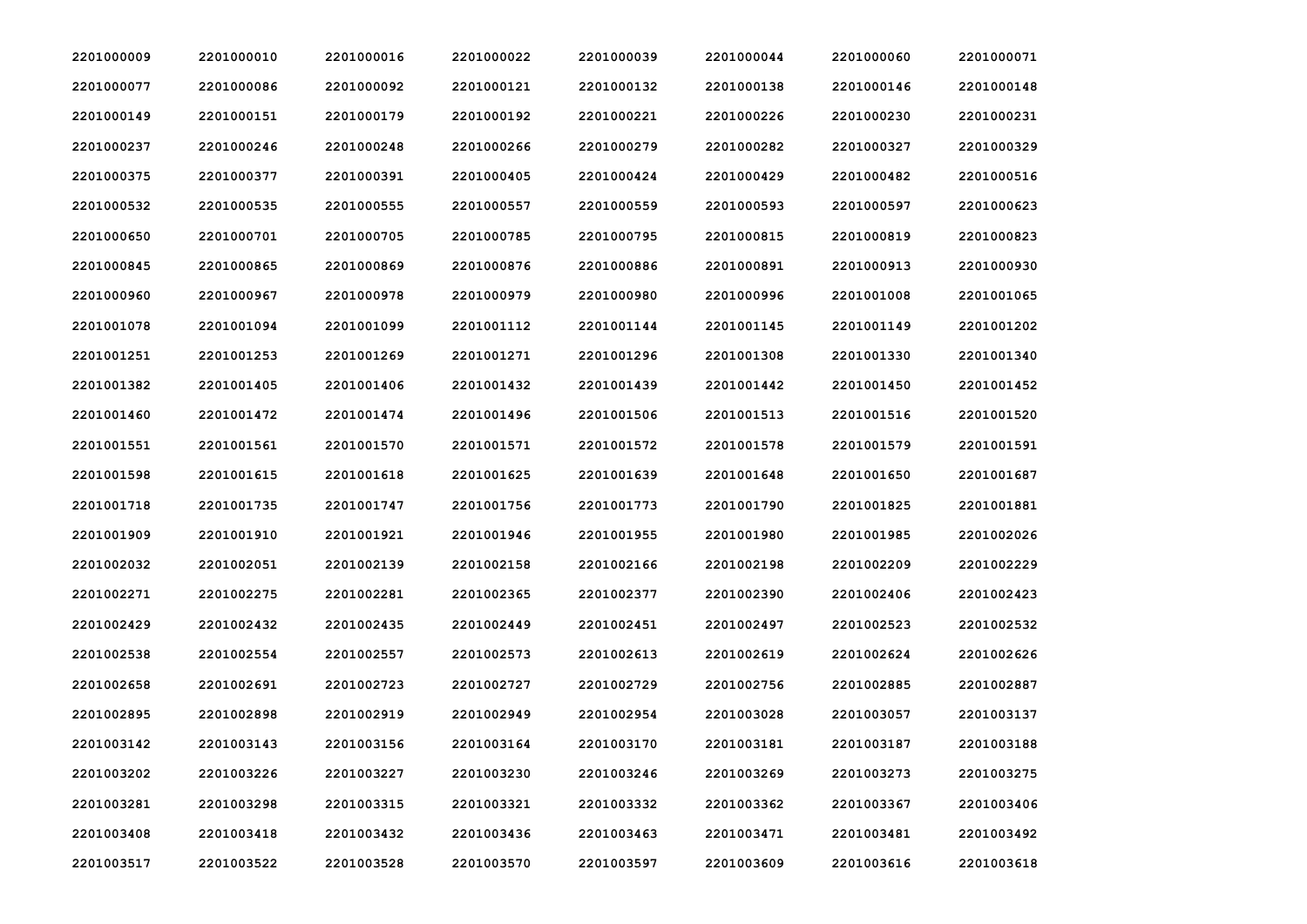| 2201003621 | 2201003658 | 2201003701 | 2201003704 | 2201003709 | 2201003735 | 2201003763 | 2201003777 |
|------------|------------|------------|------------|------------|------------|------------|------------|
| 2201003797 | 2201003842 | 2201003843 | 2201003858 | 2201003875 | 2201003901 | 2201003957 | 2201003962 |
| 2201003968 | 2201003983 | 2201004038 | 2201004055 | 2201004087 | 2201004118 | 2201004134 | 2201004138 |
| 2201004149 | 2201004150 | 2201004152 | 2201004188 | 2201004192 | 2201004193 | 2201004204 | 2201004225 |
| 2201004237 | 2201004340 | 2201004351 | 2201004354 | 2201004358 | 2201004383 | 2201004403 | 2201004406 |
| 2201004430 | 2201004453 | 2201004454 | 2201004460 | 2201004482 | 2201004498 | 2201004503 | 2201004504 |
| 2201004505 | 2201004520 | 2201004548 | 2201004558 | 2201004577 | 2201004581 | 2201004586 | 2201004610 |
| 2201004641 | 2201004651 | 2201004661 | 2201004685 | 2201004726 | 2201004730 | 2201004738 | 2201004746 |
| 2201004768 | 2201004784 | 2201004785 | 2201004787 | 2201004796 | 2201004797 | 2201004798 | 2201004799 |
| 2201004804 | 2201004811 | 2201004819 | 2201004826 | 2201004831 | 2201004846 | 2201004850 | 2201004855 |
| 2201004856 | 2201004857 | 2201004858 | 2201004868 | 2201004889 | 2201004906 | 2201004912 | 2201004929 |
| 2201004930 | 2201004962 | 2201004963 | 2201004987 | 2201005003 | 2201005026 | 2201005027 | 2201005060 |
| 2201005076 | 2201005113 | 2201005115 | 2201005126 | 2201005138 | 2201005144 | 2201005148 | 2201005150 |
| 2201005160 | 2201005181 | 2201005222 | 2201005233 | 2201005243 | 2201005247 | 2201005253 | 2201005298 |
| 2201005299 | 2201005345 | 2201005353 | 2201005373 | 2201005375 | 2201005385 | 2201005386 | 2201005397 |
| 2201005411 | 2201005418 | 2201005422 | 2201005423 | 2201005451 | 2201005485 | 2201005523 | 2201005531 |
| 2201005556 | 2201005559 | 2201005566 | 2201005569 | 2201005601 | 2201005606 | 2201005607 | 2201005611 |
| 2201005613 | 2201005641 | 2201005653 | 2201005697 | 2201005707 | 2201005711 | 2201005734 | 2201005749 |
| 2201005751 | 2201005772 | 2201005777 | 2201005778 | 2201005792 | 2201005804 | 2201005822 | 2201005825 |
| 2201005839 | 2201005845 | 2201005899 | 2201005948 | 2201005958 | 2201005959 | 2201005963 | 2201005964 |
| 2201005969 | 2201005973 | 2201006004 | 2201006007 | 2201006020 | 2201006042 | 2201006052 | 2201006072 |
| 2201006083 | 2201006111 | 2201006122 | 2201006145 | 2201006151 | 2201006154 | 2201006169 | 2201006178 |
| 2201006189 | 2201006198 | 2201006202 | 2201006208 | 2201006244 | 2201006245 | 2201006257 | 2211000051 |
| 2211000096 | 2211000140 | 2211000157 | 2211000174 | 2211000186 | 2211000220 | 2211000286 | 2211000314 |
| 2211000323 | 2211000331 | 2211000342 | 2211000351 | 2211000407 | 2211000412 | 2211000416 | 2211000423 |
| 2211000454 | 2211000514 | 2211000528 | 2211000633 | 2211000683 | 2211000705 | 2211000710 | 2211000713 |
| 2211000719 | 2211000744 | 2211000762 | 2211000831 | 2211000854 | 2211000875 | 2211000928 | 2211000949 |
| 2211000954 | 2211000955 | 2211000980 | 2211000982 | 2211001036 | 2211001124 | 2211001126 | 2211001130 |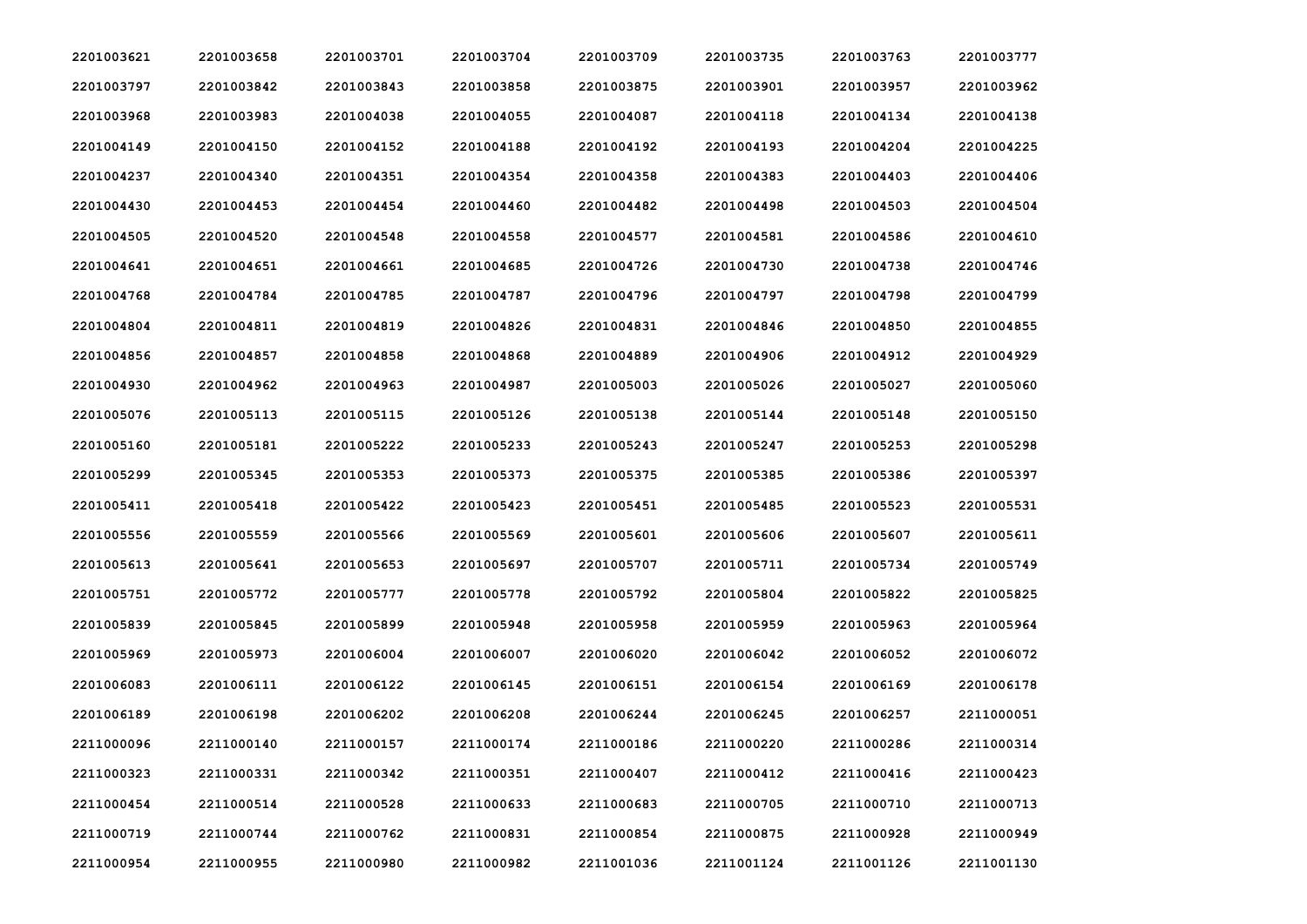| 2211001155 | 2211001158 | 2211001221 | 2211001244 | 2211001258 | 2211001278 | 2211001322 | 2211001391 |
|------------|------------|------------|------------|------------|------------|------------|------------|
| 2221000094 | 2221000145 | 2221000167 | 2221000246 | 2221000256 | 2221000383 | 2221000414 | 2221000437 |
| 2221000440 | 2221000516 | 2221000568 | 2221000576 | 2221000578 | 2221000583 | 2221000592 | 2221000652 |
| 2221000667 | 2221000691 | 2231000013 | 2231000053 | 2231000058 | 2231000067 | 2231000084 | 2231000092 |
| 2231000160 | 2231000185 | 2231000186 | 2231000207 | 2231000214 | 2231000313 | 2231000337 | 2231000363 |
| 2231000376 | 2231000411 | 2231000413 | 2231000557 | 2231000614 | 2231000631 | 2231000651 | 2231000678 |
| 2231000721 | 2231000726 | 2231000847 | 2231000862 | 2231000878 | 2231000911 | 2231000918 | 2231001003 |
| 2241000002 | 2241000010 | 2241000052 | 2241000104 | 2241000148 | 2241000181 | 2241000184 | 2241000203 |
| 2241000254 | 2241000266 | 2241000282 | 2241000285 | 2241000293 | 2241000308 | 2241000320 | 2241000324 |
| 2241000327 | 2241000353 | 2241000376 | 2241000393 | 2241000415 | 2241000430 | 2241000440 | 2241000456 |
| 2241000466 | 2241000474 | 2241000475 | 2241000506 | 2241000570 | 2241000589 | 2241000608 | 2241000612 |
| 2241000624 | 2241000642 | 2241000670 | 2241000685 | 2241000699 | 2241000726 | 2241000782 | 2241000797 |
| 2241000826 | 2241000845 | 2241000854 | 2241000857 | 2241000888 | 2241000951 | 2241000993 | 2241000997 |
| 2241001027 | 2241001031 | 2241001040 | 2241001042 | 2241001052 | 2241001083 | 2241001105 | 2241001114 |
| 2241001149 | 2241001166 | 2241001209 | 2241001227 | 2241001234 | 2241001241 | 2241001307 | 2241001313 |
| 2241001314 | 2241001348 | 2241001366 | 2241001384 | 2241001434 | 2241001440 | 2241001445 | 2241001453 |
| 2241001461 | 2241001463 | 2241001473 | 2241001475 | 2241001490 | 2241001499 | 2241001501 | 2241001502 |
| 2241001515 | 2241001522 | 2241001532 | 2241001545 | 2241001547 | 2241001562 | 2241001572 | 2241001586 |
| 2241001592 | 2241001594 | 2241001675 | 2241001688 | 2241001741 | 2241001781 | 2241001791 | 2241001810 |
| 2241001845 | 2241001849 | 2241001853 | 2241001867 | 2241001878 | 2241001881 | 2241001890 | 2241001924 |
| 2241001925 | 2241001929 | 2241001939 | 2241001959 | 2241001966 | 2241001987 | 2241001992 | 2241001999 |
| 2241002021 | 2241002054 | 2241002062 | 2241002079 | 2241002118 | 2241002119 | 2241002129 | 2241002138 |
| 2241002146 | 2241002152 | 2241002157 | 2241002159 | 2241002178 | 2241002188 | 2241002191 | 2241002197 |
| 2241002251 | 2241002266 | 2241002271 | 2241002282 | 2241002300 | 2241002310 | 2241002329 | 2241002340 |
| 2241002394 | 2241002414 | 2241002437 | 2241002439 | 2241002440 | 2241002467 | 2241002471 | 2241002492 |
| 2241002519 | 2241002545 | 2241002560 | 2241002564 | 2241002586 | 2241002596 | 2241002599 | 2241002634 |
| 2241002671 | 2241002673 | 2241002686 | 2241002688 | 2241002694 | 2241002701 | 2241002719 | 2241002763 |
| 2241002787 | 2251000031 | 2251000050 | 2251000059 | 2251000100 | 2251000105 | 2251000114 | 2251000160 |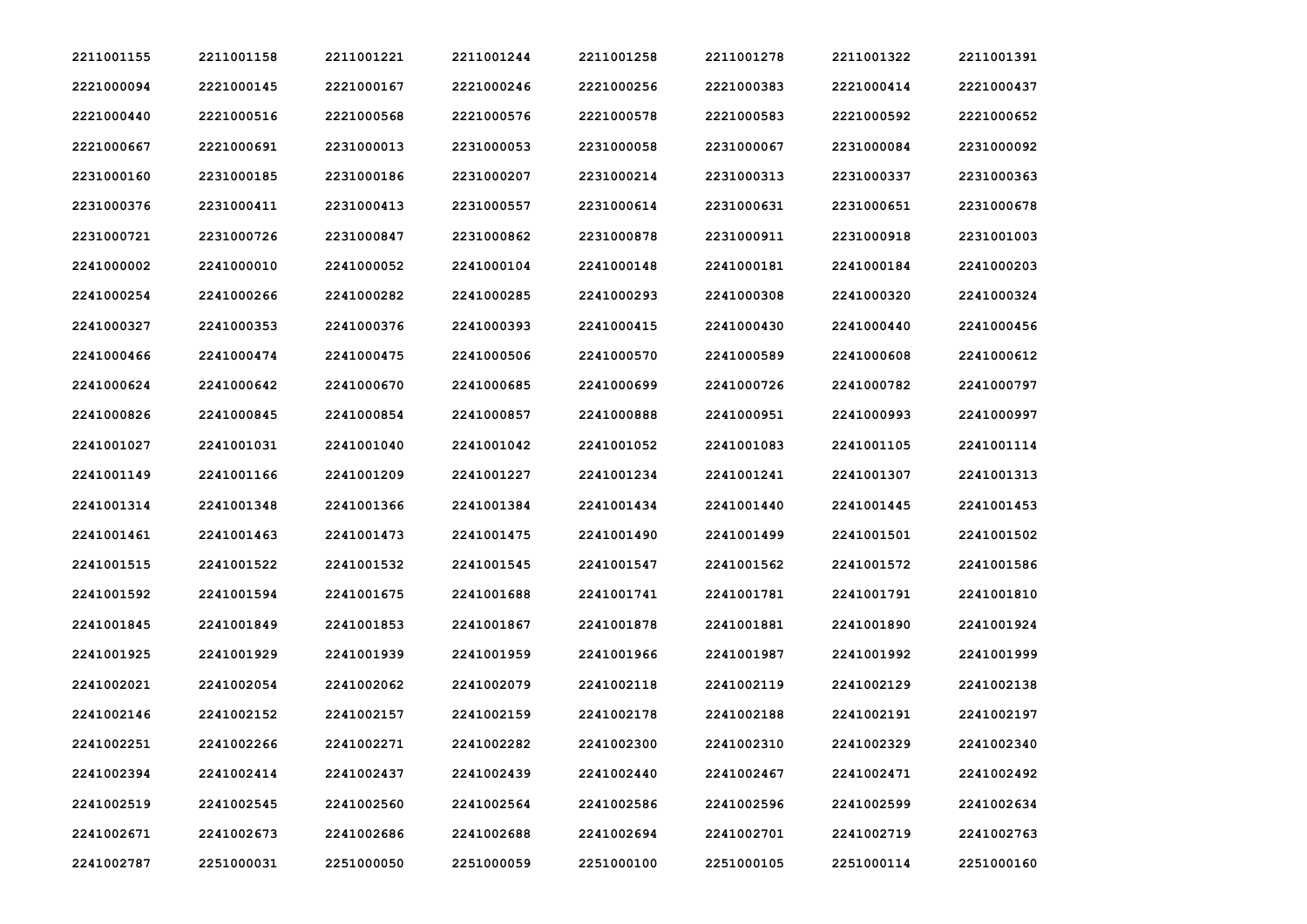| 2251000178 | 2251000197 | 2251000212 | 2251000226 | 2251000244 | 2251000276 | 2251000296 | 2251000301 |
|------------|------------|------------|------------|------------|------------|------------|------------|
| 2251000340 | 2251000357 | 2251000374 | 2251000428 | 2251000489 | 2251000490 | 2251000493 | 2251000636 |
| 2251000652 | 2251000660 | 2251000665 | 2251000696 | 2251000737 | 2251000746 | 2251000762 | 2251000774 |
| 2251000775 | 2251000785 | 2251000819 | 2251000826 | 2251000829 | 2251000831 | 2251000890 | 2251000898 |
| 2251000909 | 2251000920 | 2251000942 | 2251000978 | 2251001071 | 2251001165 | 2251001176 | 2261000006 |
| 2261000362 | 2261000420 | 2261000584 | 2261000589 | 2261000694 | 2261000704 | 2261000868 | 2261000884 |
| 2261001044 | 2261001177 | 2261001195 | 2261001250 | 2261001328 | 2261001330 | 2261001367 | 2261001408 |
| 2261001424 | 2261001454 | 2261001456 | 2261001465 | 2261001503 | 2261001508 | 2261001512 | 2261001544 |
| 2261001553 | 2261001563 | 2261001601 | 2261001609 | 2261001634 | 2261001698 | 2261001703 | 2261001723 |
| 2261001730 | 2261001783 | 2261001852 | 2261001855 | 2261001862 | 2261001875 | 2261001933 | 2261001934 |
| 2261001945 | 2261001960 | 2261001967 | 2261001973 | 2261002005 | 2261002014 | 2261002024 | 2261002028 |
| 2261002029 | 2261002035 | 2261002055 | 2261002082 | 2261002090 | 2261002118 | 2261002134 | 2261002228 |
| 2261002279 | 2261002286 | 2261002332 | 2261002377 | 2261002393 | 2261002402 | 2261002443 | 2261002444 |
| 2261002477 | 2261002479 | 2261002494 | 2261002516 | 2261002537 | 2261002581 | 2261002642 | 2261002673 |
| 2261002684 | 2261002685 | 2261002868 | 2261002975 | 2261003037 | 2261003048 | 2261003078 | 2261003102 |
| 2261003115 | 2261003138 | 2261003167 | 2261003258 | 2261003281 | 2261003317 | 2261003447 | 2261003573 |
| 2261003667 | 2261003688 | 2261003695 | 2261003738 | 2261003800 | 2261003819 | 2261003822 | 2261003826 |
| 2261003859 | 2261004015 | 2261004113 | 2261004118 | 2261004189 | 2261004227 | 2261004238 | 2261004301 |
| 2261004418 | 2261004490 | 2261004566 | 2261004590 | 2261004591 | 2261004598 | 2261004625 | 2261004626 |
| 2261004767 | 2261004802 | 2261004845 | 2261004848 | 2261004854 | 2261004856 | 2261004865 | 2261004870 |
| 2261004890 | 2261004896 | 2261004910 | 2261004932 | 2261004999 | 2261005044 | 2261005057 | 2261005069 |
| 2261005076 | 2261005083 | 2261005088 | 2261005127 | 2261005135 | 2261005166 | 2261005183 | 2261005189 |
| 2261005224 | 2261005270 | 2261005283 | 2261005288 | 2261005399 | 2261005428 | 2261005433 | 2261005441 |
| 2261005525 | 2261005575 | 2261005636 | 2261005645 | 2261005741 | 2261005788 | 2261005837 | 2261005844 |
| 2261005858 | 2261005868 | 2261005909 | 2261005947 | 2261006017 | 2261006034 | 2261006084 | 2261006123 |
| 2261006134 | 2261006161 | 2261006170 | 2261006199 | 2261006210 | 2261006229 | 2261006247 | 2261006250 |
| 2261006278 | 2261006315 | 2261006324 | 2261006328 | 2261006329 | 2261006419 | 2261006426 | 2261006554 |
| 2261006565 | 2261006678 | 2261006680 | 2261006714 | 2261006765 | 2261006860 | 2261006888 | 2261006890 |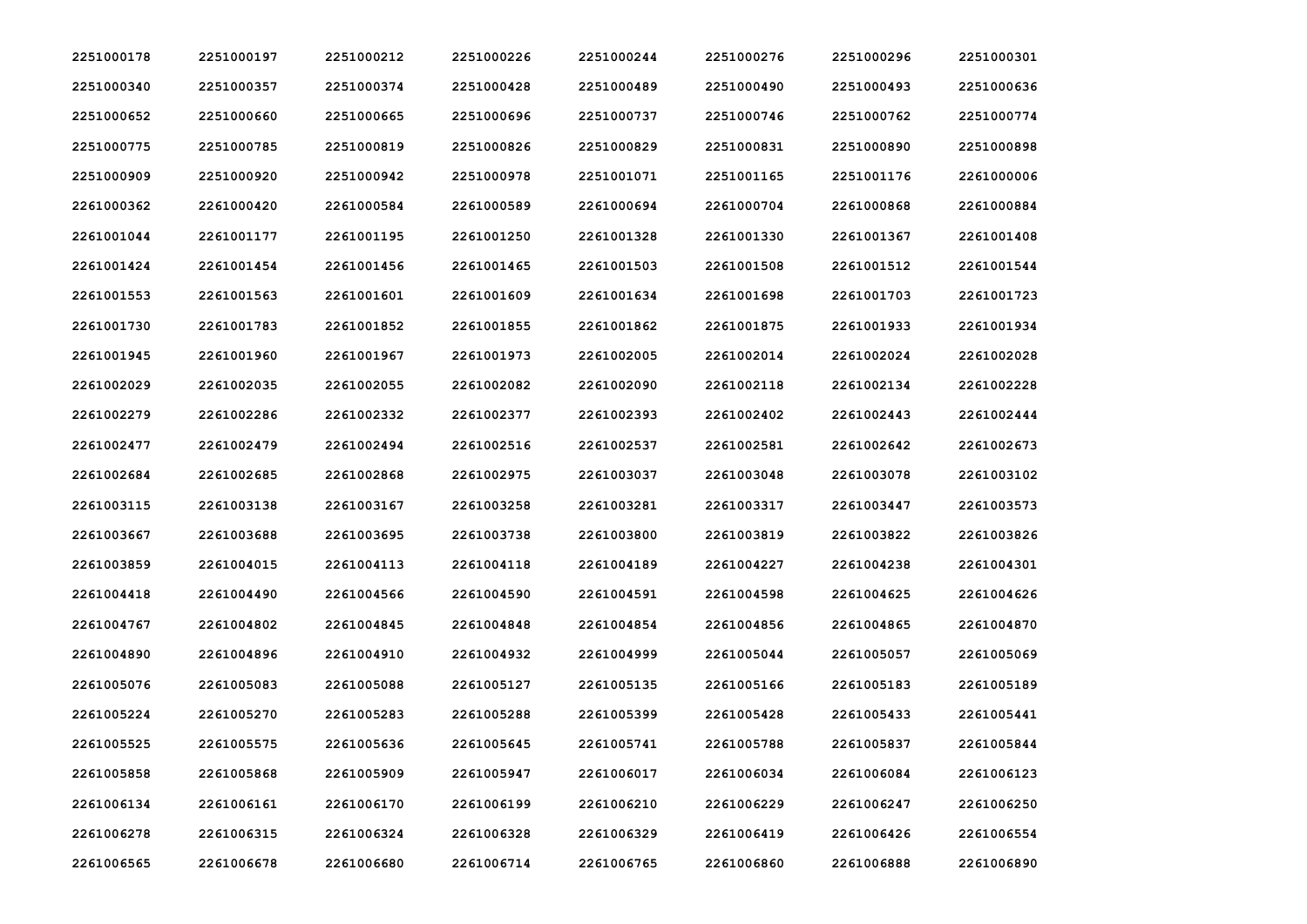| 2261006894 | 2261007000 | 2261007058 | 2261007074 | 2261007116 | 2261007211 | 2261007359 | 2261007380 |
|------------|------------|------------|------------|------------|------------|------------|------------|
| 2261007396 | 2261007405 | 2261007445 | 2261007450 | 2261007499 | 2261007570 | 2261007676 | 2261007689 |
| 2261007694 | 2261007699 | 2261007702 | 2261007705 | 2261007783 | 2261007798 | 2261007807 | 2261007899 |
| 2261007902 | 2261007904 | 2261007908 | 2261007926 | 2261007949 | 2261007955 | 2261007968 | 2261007979 |
| 2261008028 | 2261008050 | 2261008053 | 2261008055 | 2261008056 | 2261008069 | 2261008084 | 2261008124 |
| 2261008140 | 2261008145 | 2261008175 | 2261008183 | 2261008195 | 2261008201 | 2261008209 | 2261008231 |
| 2261008249 | 2261008251 | 2261008304 | 2261008319 | 2261008328 | 2261008372 | 2261008411 | 2261008432 |
| 2261008448 | 2261008576 | 2261008629 | 2261008661 | 2261008677 | 2261008701 | 2261008729 | 2261008763 |
| 2261008775 | 2261008780 | 2261008803 | 2261008808 | 2261008814 | 2261008822 | 2261008936 | 2261008941 |
| 2261008950 | 2261008968 | 2261008985 | 2261008987 | 2261009021 | 2261009028 | 2261009116 | 2261009133 |
| 2261009153 | 2261009192 | 2261009213 | 2261009278 | 2261009283 | 2261009284 | 2261009287 | 2261009289 |
| 2261009308 | 2261009320 | 2261009389 | 2261009404 | 2261009433 | 2261009451 | 2261009480 | 2261009487 |
| 2261009490 | 2261009496 | 2261009502 | 2261009514 | 2261009517 | 2261009525 | 2261009534 | 2261009536 |
| 2261009550 | 2261009554 | 2261009588 | 2261009608 | 2261009625 | 2261009647 | 2261009657 | 2261009744 |
| 2261009814 | 2261009862 | 2261009925 | 2261009946 | 2261009988 | 2261010047 | 2261010048 | 2261010103 |
| 2261010132 | 2261010520 | 2261010521 | 2261010633 | 2261010727 | 2261010737 | 2261010818 | 2261010843 |
| 2261010919 | 2261010931 | 2261010932 | 2261010933 | 2261010934 | 2261011030 | 2261011034 | 2261011053 |
| 2261011084 | 2261011097 | 2261011099 | 2261011120 | 2261011156 | 2261011250 | 2261011272 | 2261011280 |
| 2261011292 | 2261011356 | 2261011367 | 2261011368 | 2261011402 | 2261011441 | 2261011467 | 2261011500 |
| 2261011516 | 2261011547 | 2261011548 | 2261011562 | 2261011563 | 2261011578 | 2261011580 | 2261011637 |
| 2261011718 | 2261011761 | 2261011765 | 2261011794 | 2261011841 | 2261011863 | 2261011909 | 2261011911 |
| 2261011930 | 2261012010 | 2261012016 | 2261012051 | 2261012064 | 2261012067 | 2261012113 | 2261012125 |
| 2261012186 | 2261012195 | 2261012202 | 2261012358 | 2261012408 | 2261012442 | 2261012498 | 2261012538 |
| 2261012568 | 2261012580 | 2271000009 | 2271000033 | 2271000049 | 2271000057 | 2271000069 | 2271000158 |
| 2271000170 | 2271000225 | 2271000234 | 2271000245 | 2271000279 | 2271000294 | 2271000300 | 2271000302 |
| 2271000351 | 2271000360 | 2271000371 | 2271000376 | 2271000410 | 2271000416 | 2271000440 | 2271000465 |
| 2271000520 | 2271000524 | 2271000533 | 2271000550 | 2271000554 | 2271000577 | 2271000584 | 2271000615 |
| 2271000623 | 2271000654 | 2271000716 | 2271000717 | 2271000759 | 2271000772 | 2271000784 | 2271000818 |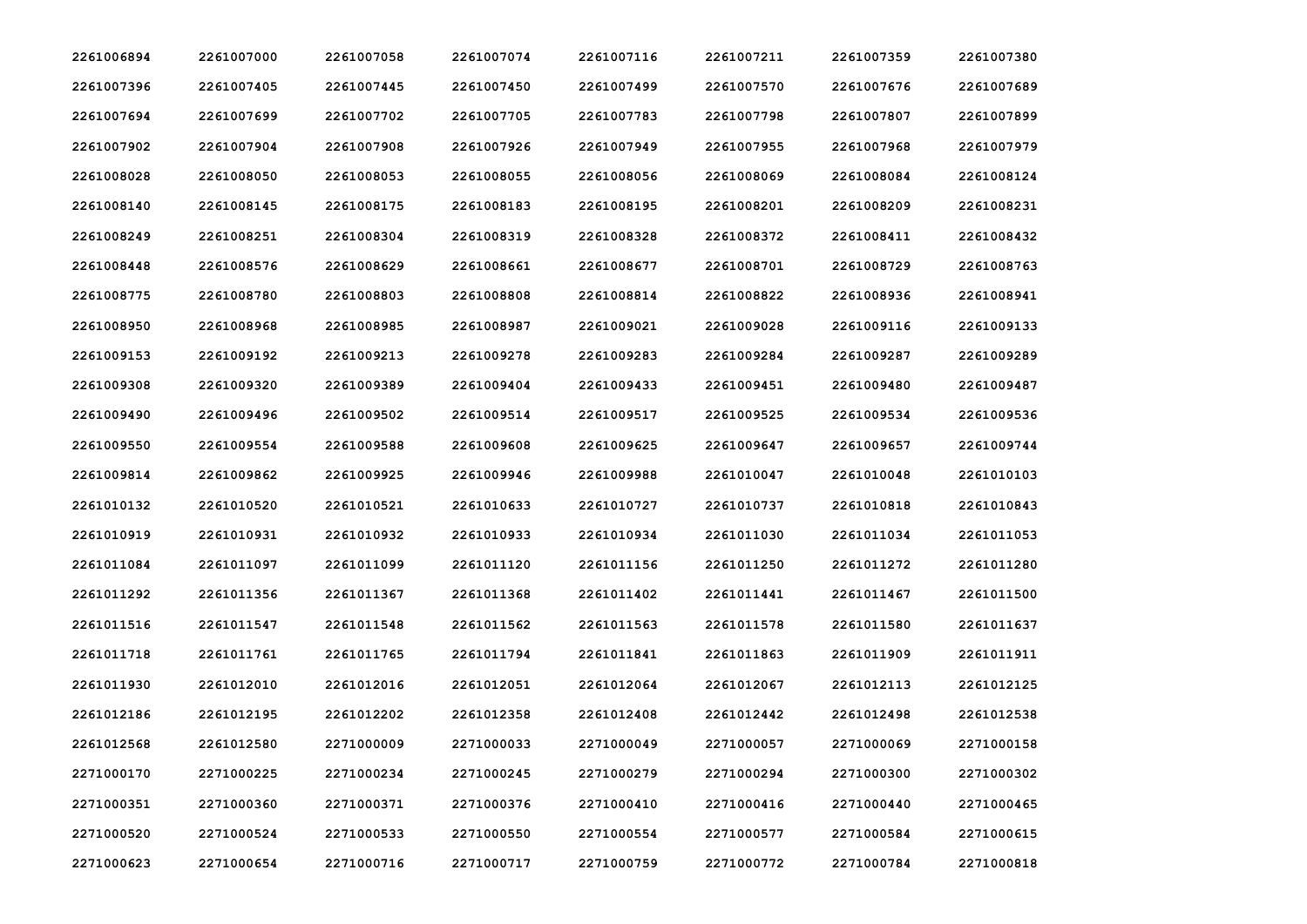| 2271000827 | 2271000853 | 2271000881 | 2271000898 | 2271000912 | 2271000927 | 2271000958 | 2271000975 |
|------------|------------|------------|------------|------------|------------|------------|------------|
| 2271000987 | 2271001023 | 2271001042 | 2271001047 | 2271001075 | 2271001078 | 2271001089 | 2271001092 |
| 2271001097 | 2271001117 | 2271001145 | 2271001213 | 2271001215 | 2271001252 | 2271001267 | 2271001294 |
| 2271001323 | 2271001334 | 2271001397 | 2271001470 | 2271001496 | 2271001498 | 2271001557 | 2271001576 |
| 2271001578 | 2271001608 | 2271001684 | 2271001720 | 2271001722 | 2271001724 | 2271001767 | 2271001787 |
| 2271001819 | 2271001860 | 2271001864 | 2271001867 | 2271001874 | 2271001881 | 2271001892 | 2271001897 |
| 2271001921 | 2271001929 | 2271001943 | 2271001953 | 2271001973 | 2271002061 | 2271002100 | 2271002119 |
| 2271002126 | 2271002129 | 2271002198 | 2271002294 | 2271002299 | 2271002329 | 2271002357 | 2271002360 |
| 2271002362 | 2271002400 | 2271002449 | 2271002520 | 2271002531 | 2271002540 | 2271002585 | 2271002601 |
| 2271002628 | 2271002666 | 2271002720 | 2271002739 | 2271002742 | 2271002778 | 2271002783 | 2271002788 |
| 2271002812 | 2271002813 | 2271002829 | 2271002839 | 2271002888 | 2271002895 | 2271002998 | 2271003001 |
| 2271003030 | 2271003053 | 2271003098 | 2271003124 | 2271003141 | 2271003194 | 2271003197 | 2271003231 |
| 2271003272 | 2271003298 | 2271003304 | 2271003313 | 2271003339 | 2271003370 | 2271003372 | 2271003402 |
| 2271003407 | 2271003409 | 2271003421 | 2271003429 | 2271003434 | 2271003467 | 2271003500 | 2271003532 |
| 2271003547 | 2271003575 | 2271003584 | 2271003594 | 2271003596 | 2271003705 | 2271003714 | 2271003724 |
| 2271003766 | 2271003793 | 2271003808 | 2271003826 | 2271004058 | 2271004059 | 2271004063 | 2271004109 |
| 2271004116 | 2271004136 | 2271004206 | 2271004218 | 2271004300 | 2271004309 | 2271004318 | 2271004365 |
| 2271004367 | 2271004392 | 2271004465 | 2271004581 | 2271004658 | 2271004697 | 2271004759 | 2271004771 |
| 2271004861 | 2271004891 | 2271004901 | 2271005001 | 2271005002 | 2271005007 | 2271005016 | 2271005017 |
| 2271005065 | 2271005086 | 2271005111 | 2271005116 | 2271005139 | 2271005145 | 2271005223 | 2271005312 |
| 2271005321 | 2271005354 | 2271005365 | 2271005427 | 2271005439 | 2271005464 | 2271005509 | 2271005550 |
| 2271005615 | 2271005673 | 2271005678 | 2271005698 | 2271005718 | 2271005727 | 2271005768 | 2271005781 |
| 2271005792 | 2271005795 | 2271005842 | 2271005884 | 2271005906 | 2271005926 | 2271005936 | 2271005940 |
| 2271005998 | 2271006099 | 2271006134 | 2271006147 | 2271006166 | 2271006171 | 2271006185 | 2271006186 |
| 2271006194 | 2271006240 | 2271006247 | 2271006252 | 2271006280 | 2271006290 | 2271006354 | 2271006356 |
| 2271006384 | 2271006392 | 2271006424 | 2271006432 | 2271006482 | 2271006496 | 2271006525 | 2271006538 |
| 2271006617 | 2271006626 | 2271006635 | 2271006660 | 2271006676 | 2271006734 | 2271006807 | 2271006818 |
| 2271006838 | 2271006841 | 2271006868 | 2271006893 | 2271006896 | 2271006916 | 2271006926 | 2271006938 |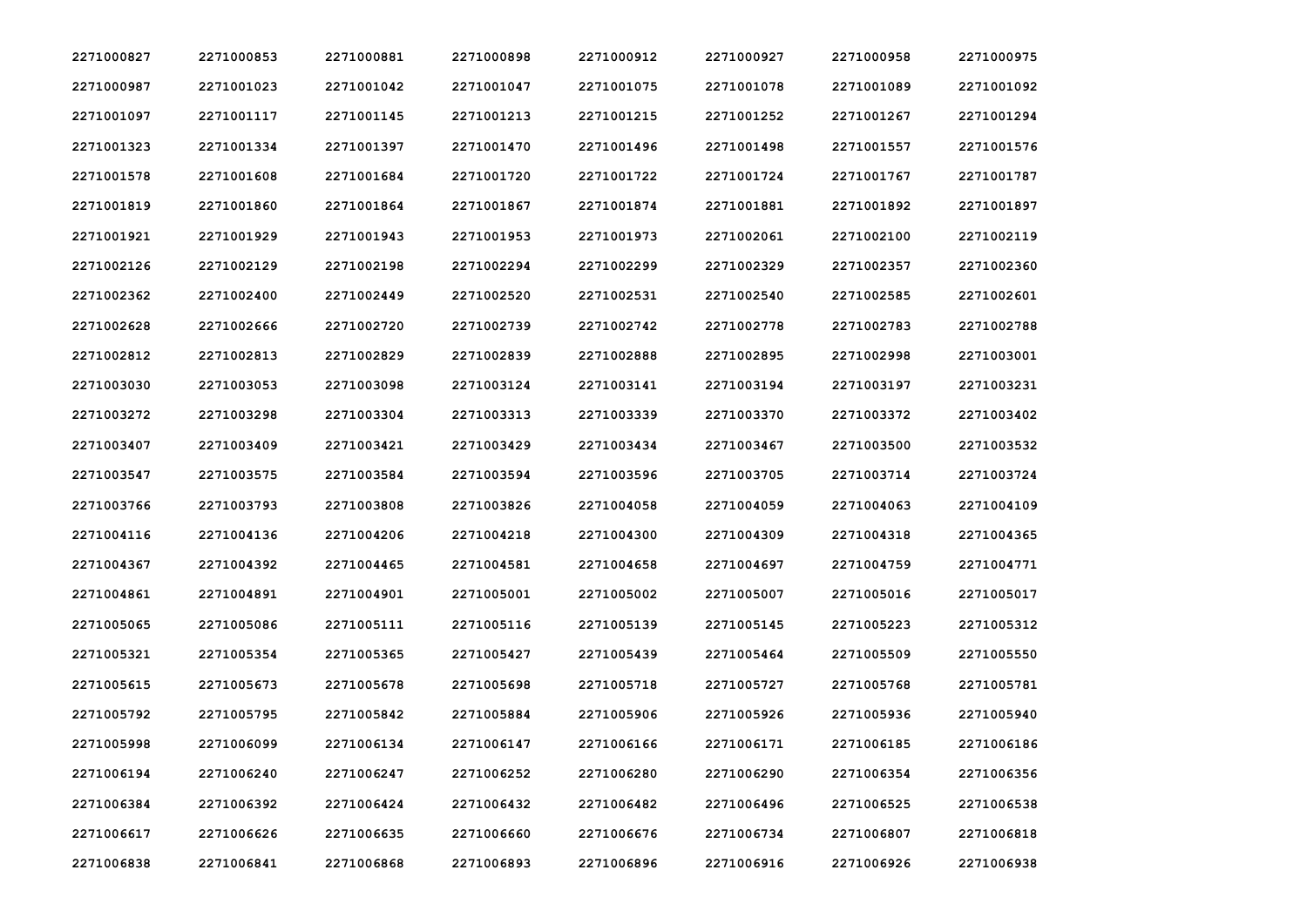| 2271006953 | 2271006966 | 2271007010 | 2271007021 | 2271007076 | 2271007077 | 2271007115 | 2271007118 |
|------------|------------|------------|------------|------------|------------|------------|------------|
| 2271007119 | 2271007143 | 2271007218 | 2271007230 | 2271007235 | 2271007242 | 2271007265 | 2271007298 |
| 2271007323 | 2271007330 | 2271007348 | 2271007350 | 2271007399 | 2271007431 | 2271007456 | 2271007466 |
| 2271007476 | 2271007491 | 2271007508 | 2271007580 | 2271007586 | 2271007645 | 2271007656 | 2271007700 |
| 2271007716 | 2271007718 | 2271007726 | 2271007772 | 2271007839 | 2271007850 | 2271007918 | 2271007919 |
| 2271007926 | 2271007954 | 2271007958 | 2271007971 | 2271008018 | 2271008023 | 2271008059 | 2271008061 |
| 2271008064 | 2271008066 | 2271008076 | 2271008088 | 2271008094 | 2271008095 | 2271008099 | 2271008100 |
| 2271008116 | 2271008118 | 2271008122 | 2271008126 | 2271008129 | 2271008132 | 2271008144 | 2271008165 |
| 2271008171 | 2271008176 | 2271008187 | 2271008206 | 2271008217 | 2271008239 | 2271008248 | 2271008251 |
| 2271008252 | 2271008321 | 2271008332 | 2271008357 | 2271008364 | 2271008436 | 2271008463 | 2271008498 |
| 2271008518 | 2271008520 | 2271008540 | 2271008554 | 2271008615 | 2271008704 | 2271008715 | 2271008729 |
| 2271008766 | 2271008786 | 2271008840 | 2271008859 | 2271008870 | 2271008911 | 2271008916 | 2271008952 |
| 2271008963 | 2271008970 | 2271008984 | 2271008989 | 2271009002 | 2271009006 | 2271009023 | 2271009042 |
| 2271009045 | 2271009055 | 2271009071 | 2271009154 | 2271009193 | 2271009211 | 2271009303 | 2271009310 |
| 2271009330 | 2271009355 | 2271009357 | 2271009360 | 2271009379 | 2271009412 | 2271009485 | 2271009505 |
| 2271009512 | 2271009517 | 2271009545 | 2271009549 | 2271009557 | 2271009590 | 2271009609 | 2271009625 |
| 2271009631 | 2271009695 | 2271009712 | 2271009719 | 2271009727 | 2271009737 | 2271009766 | 2271009781 |
| 2271009785 | 2271009801 | 2271009822 | 2271009837 | 2271009863 | 2271009901 | 2271009910 | 2271009911 |
| 2271009925 | 2271009977 | 2271010004 | 2271010061 | 2271010067 | 2271010072 | 2271010075 | 2271010081 |
| 2271010105 | 2271010114 | 2271010186 | 2271010196 | 2271010246 | 2271010261 | 2271010300 | 2271010311 |
| 2271010317 | 2271010342 | 2271010366 | 2271010422 | 2271010488 | 2271010502 | 2271010540 | 2271010556 |
| 2271010571 | 2271010640 | 2271010669 | 2271010728 | 2281000013 | 2281000042 | 2281000085 | 2281000099 |
| 2281000191 | 2281000260 | 2281000348 | 2281000503 | 2281000513 | 2281000518 | 2281000532 | 2281000560 |
| 2281000567 | 2281000691 | 2281000764 | 2281000778 | 2281000783 | 2281000803 | 2281000813 | 2281000820 |
| 2281000837 | 2281000857 | 2281000868 | 2281000873 | 2281000981 | 2281001052 | 2281001073 | 2281001099 |
| 2281001108 | 2281001135 | 2281001150 | 2281001157 | 2281001171 | 2281001178 | 2281001186 | 2281001197 |
| 2281001223 | 2281001237 | 2281001271 | 2281001281 | 2281001293 | 2281001319 | 2281001366 | 2281001372 |
| 2281001376 | 2281001466 | 2281001492 | 2281001494 | 2281001513 | 2281001584 | 2281001592 | 2281001679 |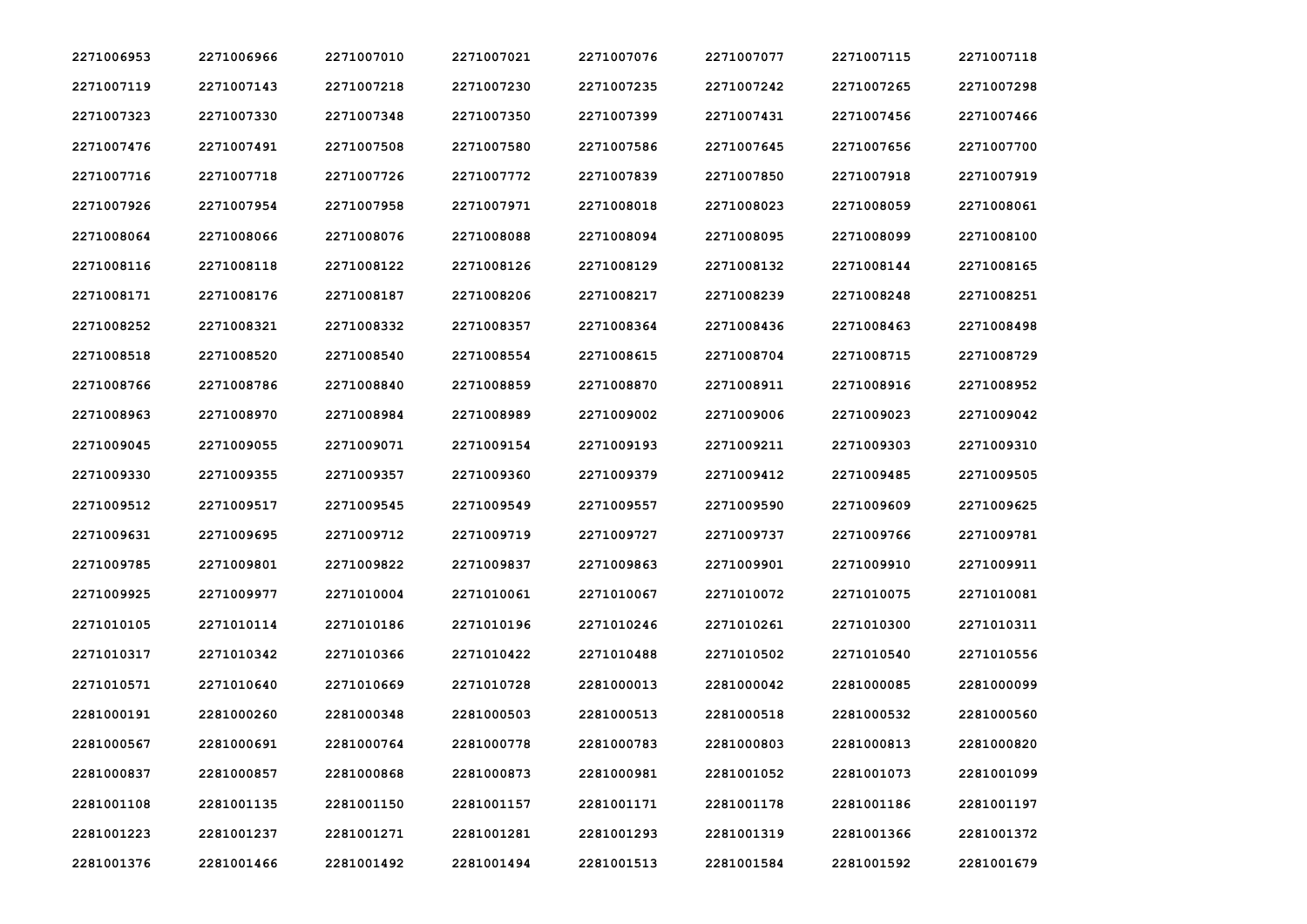| 2281001689 | 2281001706 | 2281001707 | 2281001754 | 2281001767 | 2281001826 | 2281001835 | 2281001876 |
|------------|------------|------------|------------|------------|------------|------------|------------|
| 2281001894 | 2281001898 | 2281001945 | 2281001985 | 2281001988 | 2281002000 | 2281002010 | 2281002100 |
| 2281002112 | 2281002115 | 2281002145 | 2281002154 | 2281002155 | 2281002184 | 2281002187 | 2281002195 |
| 2281002238 | 2281002267 | 2291000017 | 2291000051 | 2291000068 | 2291000070 | 2291000122 | 2291000148 |
| 2291000160 | 2291000173 | 2291000201 | 2291000207 | 2291000214 | 2291000269 | 2291000284 | 2291000287 |
| 2291000295 | 2291000306 | 2291000319 | 2291000326 | 2291000370 | 2291000424 | 2291000456 | 2291000485 |
| 2291000508 | 2291000515 | 2291000521 | 2291000547 | 2291000566 | 2291000573 | 2291000576 | 2291000620 |
| 2291000631 | 2291000681 | 2291000683 | 2291000725 | 2291000780 | 2291000791 | 2291000799 | 2291000801 |
| 2291000811 | 2291000850 | 2291000910 | 2291000952 | 2291000976 | 2291001083 | 2291001136 | 2291001198 |
| 2291001211 | 2291001251 | 2291001274 | 2291001304 | 2291001352 | 2291001393 | 2291001397 | 2291001408 |
| 2291001438 | 2291001504 | 2291001516 | 2291001536 | 2291001562 | 2291001591 | 2291001627 | 2291001635 |
| 2291001639 | 2291001649 | 2291001659 | 2291001708 | 2291001709 | 2291001713 | 2291001714 | 2291001760 |
| 2291001785 | 2291001811 | 2291001835 | 2291001853 | 2291001855 | 2291001861 | 2291001871 | 2291001892 |
| 2291001916 | 2291001928 | 2291001949 | 2291001989 | 2291001995 | 2291002011 | 2291002012 | 2291002036 |
| 2291002043 | 2291002072 | 2291002074 | 2291002102 | 2291002131 | 2291002153 | 2291002164 | 2291002170 |
| 2291002185 | 2291002213 | 2291002246 | 2291002288 | 2291002336 | 2291002369 | 2291002395 | 2291002414 |
| 2291002420 | 2291002436 | 2291002440 | 2291002447 | 2291002451 | 2291002456 | 2291002474 | 2291002497 |
| 2291002528 | 2291002541 | 2291002544 | 2291002551 | 2291002574 | 2291002597 | 2291002683 | 2291002705 |
| 2291002722 | 2291002743 | 2291002750 | 2291002762 | 2291002772 | 2291002782 | 2291002789 | 2291002795 |
| 2291002806 | 2291002920 | 2291002957 | 2291002965 | 2291002986 | 2291003006 | 2291003007 | 2291003023 |
| 2291003046 | 2291003109 | 2291003136 | 2291003143 | 2291003180 | 2291003181 | 2291003225 | 2291003262 |
| 2291003276 | 2291003280 | 2301000012 | 2301000013 | 2301000025 | 2301000042 | 2301000096 | 2301000115 |
| 2301000123 | 2301000126 | 2301000163 | 2301000223 | 2301000267 | 2301000292 | 2301000327 | 2301000341 |
| 2301000372 | 2301000375 | 2301000388 | 2301000391 | 2301000427 | 2301000428 | 2301000474 | 2301000516 |
| 2301000578 | 2301000624 | 2301000629 | 2301000632 | 2301000698 | 2301000710 | 2301000786 | 2301000833 |
| 2301000834 | 2301000843 | 2301000876 | 2301000883 | 2301000901 | 2301000915 | 2301000916 | 2301000936 |
| 2301000939 | 2301000955 | 2301000994 | 2301001014 | 2301001097 | 2301001101 | 2301001147 | 2301001162 |
| 2301001188 | 2301001190 | 2301001202 | 2301001203 | 2301001209 | 2301001213 | 2301001231 | 2301001242 |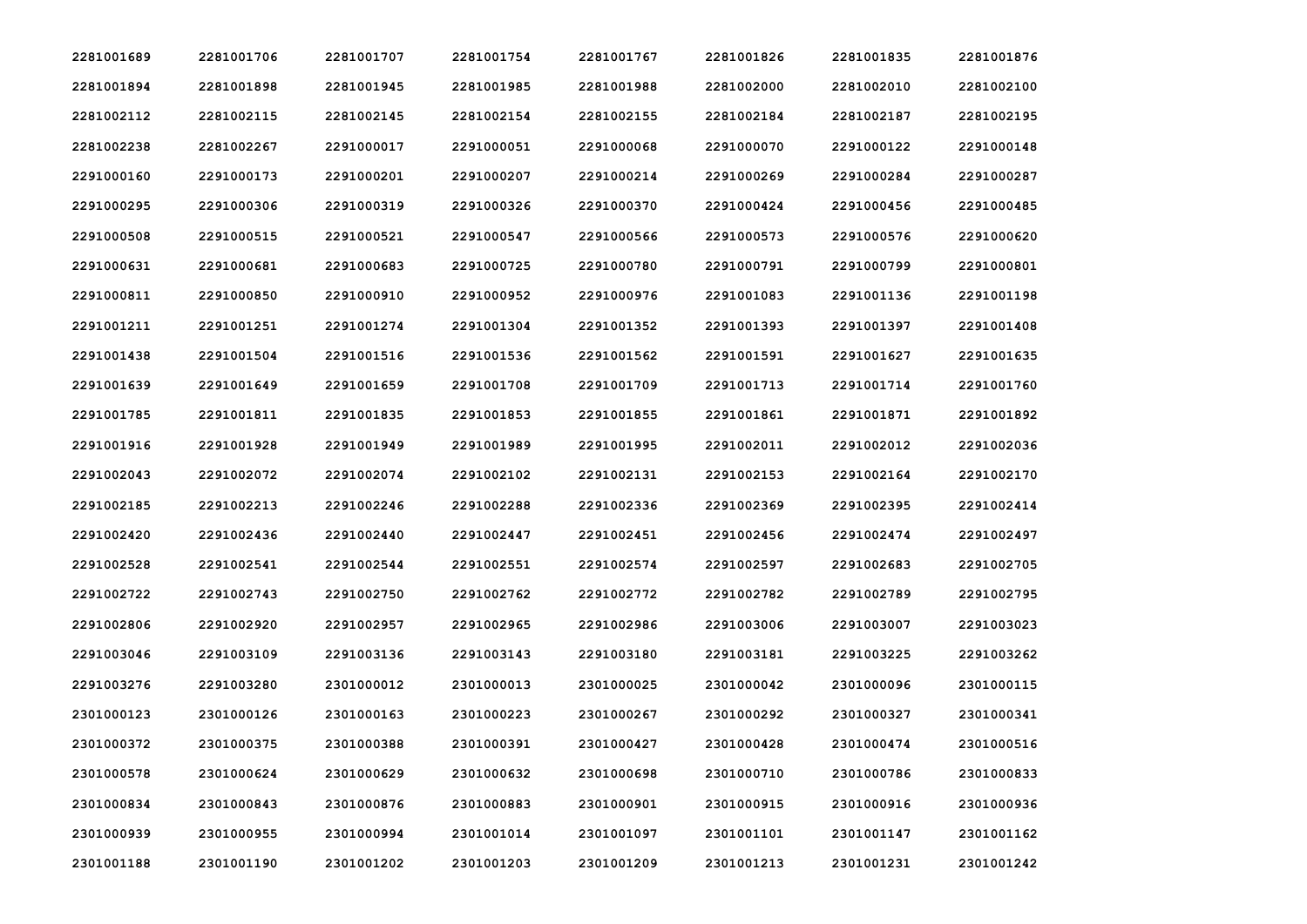| 2301001252 | 2301001279 | 2301001357 | 2301001405 | 2301001406 | 2301001408 | 2301001438 | 2301001453 |
|------------|------------|------------|------------|------------|------------|------------|------------|
| 2301001461 | 2301001466 | 2301001477 | 2301001488 | 2301001491 | 2301001540 | 2301001567 | 2301001581 |
| 2301001658 | 2301001659 | 2301001682 | 2301001683 | 2301001736 | 2301001743 | 2301001775 | 2301001787 |
| 2301001810 | 2301001884 | 2301001897 | 2301001916 | 2301001929 | 2301001995 | 2301002069 | 2301002094 |
| 2301002135 | 2301002160 | 2301002181 | 2301002182 | 2301002236 | 2301002266 | 2301002297 | 2301002328 |
| 2301002340 | 2301002397 | 2301002403 | 2301002416 | 2301002473 | 2301002485 | 2301002510 | 2301002574 |
| 2301002585 | 2301002627 | 2301002685 | 2301002690 | 2301002708 | 2301002718 | 2301002765 | 2301002784 |
| 2301002790 | 2301002803 | 2301002853 | 2301002854 | 2301002863 | 2301002891 | 2301002977 | 2301003001 |
| 2301003005 | 2301003016 | 2301003017 | 2301003025 | 2301003057 | 2301003076 | 2301003122 | 2301003166 |
| 2301003169 | 2301003174 | 2301003205 | 2301003242 | 2301003274 | 2301003365 | 2301003383 | 2301003392 |
| 2301003441 | 2301003463 | 2301003477 | 2301003488 | 2301003516 | 2301003519 | 2301003538 | 2301003563 |
| 2301003615 | 2301003663 | 2301003748 | 2301003756 | 2301003775 | 2301003781 | 2301003820 | 2301003839 |
| 2301003960 | 2301003999 | 2301004024 | 2301004049 | 2301004112 | 2301004117 | 2301004142 | 2301004167 |
| 2301004175 | 2301004189 | 2301004202 | 2301004204 | 2301004208 | 2301004215 | 2301004216 | 2301004235 |
| 2301004255 | 2301004262 | 2301004297 | 2301004335 | 2301004339 | 2301004345 | 2301004413 | 2301004420 |
| 2301004438 | 2301004447 | 2301004475 | 2301004522 | 2301004528 | 2301004559 | 2301004563 | 2301004577 |
| 2301004617 | 2301004628 | 2301004647 | 2301004681 | 2301004683 | 2301004764 | 2301004766 | 2301004792 |
| 2301004815 | 2301004834 | 2301004854 | 2301004876 | 2301004921 | 2301004952 | 2301005006 | 2301005063 |
| 2301005171 | 2301005177 | 2301005179 | 2301005201 | 2301005230 | 2301005240 | 2301005244 | 2301005249 |
| 2301005252 | 2301005269 | 2301005278 | 2301005319 | 2301005360 | 2301005362 | 2301005366 | 2301005479 |
| 2301005507 | 2301005550 | 2301005611 | 2301005622 | 2301005679 | 2301005689 | 2301005708 | 2301005720 |
| 2301005722 | 2301005725 | 2301005728 | 2301005739 | 2301005755 | 2301005776 | 2301005786 | 2301005812 |
| 2301005816 | 2301005824 | 2301005889 | 2301005940 | 2301006001 | 2301006026 | 2301006042 | 2301006044 |
| 2301006061 | 2301006062 | 2301006069 | 2301006083 | 2301006085 | 2301006090 | 2301006091 | 2301006111 |
| 2301006118 | 2301006123 | 2301006146 | 2301006150 | 2301006153 | 2301006164 | 2301006177 | 2301006179 |
| 2301006182 | 2301006183 | 2301006184 | 2301006218 | 2301006221 | 2301006261 | 2301006263 | 2301006265 |
| 2301006310 | 2301006312 | 2301006320 | 2301006333 | 2301006344 | 2301006375 | 2301006382 | 2301006384 |
| 2301006386 | 2301006394 | 2301006397 | 2301006409 | 2301006417 | 2301006456 | 2301006460 | 2301006464 |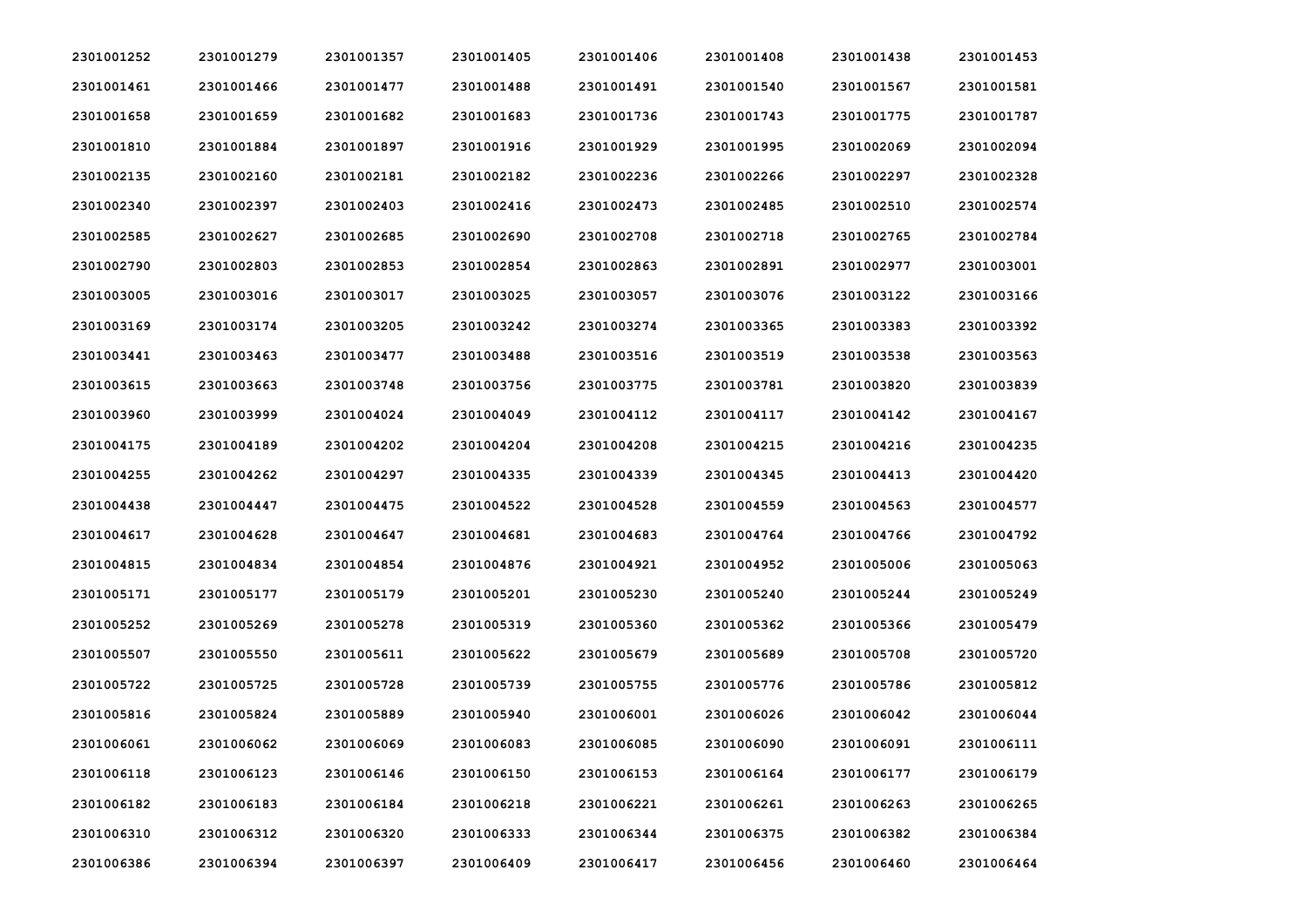| 2301006493 | 2301006513 | 2301006533 | 2301006557 | 2301006566 | 2301006644 | 2301006661 | 2301006671 |
|------------|------------|------------|------------|------------|------------|------------|------------|
| 2301006695 | 2301006750 | 2301006791 | 2301006812 | 2301006815 | 2301006829 | 2301006869 | 2301006877 |
| 2301006883 | 2301006911 | 2301006940 | 2301006958 | 2301006990 | 2301007004 | 2301007009 | 2301007019 |
| 2301007067 | 2301007087 | 2301007093 | 2301007119 | 2301007132 | 2301007136 | 2301007139 | 2301007170 |
| 2301007222 | 2301007264 | 2301007333 | 2301007349 | 2301007374 | 2301007419 | 2301007438 | 2301007466 |
| 2301007469 | 2301007529 | 2301007534 | 2301007538 | 2301007539 | 2301007540 | 2301007584 | 2301007640 |
| 2301007650 | 2301007674 | 2301007681 | 2301007714 | 2301007715 | 2301007728 | 2301007731 | 2301007733 |
| 2301007756 | 2301007764 | 2301007770 | 2301007789 | 2301007799 | 2301007825 | 2301007864 | 2301007886 |
| 2301007887 | 2301007907 | 2301007933 | 2301007945 | 2301007975 | 2301007998 | 2301008002 | 2331000024 |
| 2331000051 | 2331000060 | 2331000072 | 2331000126 | 2331000169 | 2331000170 | 2341000011 | 2341000091 |
| 2341000094 | 2341000116 | 2341000128 | 2351000004 | 2351000066 | 2351000069 | 2361000001 | 2361000035 |
| 2371000015 | 2371000032 | 2391000002 | 2391000003 | 2391000007 | 2391000024 | 2391000033 | 2391000035 |
| 2391000055 | 2391000064 | 2391000070 | 2391000075 | 2391000092 | 2391000160 | 2391000229 | 2391000267 |
| 2391000270 | 2391000277 | 2391000279 | 2391000292 | 2391000318 | 2391000323 | 2391000335 | 2391000350 |
| 2391000357 | 2391000372 | 2391000385 | 2391000456 | 2391000471 | 2391000479 | 2391000505 | 2391000506 |
| 2391000512 | 2391000555 | 2391000559 | 2391000561 | 2391000563 | 2391000595 | 2391000642 | 2391000655 |
| 2391000659 | 2391000664 | 2391000683 | 2391000717 | 2391000769 | 2391000772 | 2391000779 | 2391000813 |
| 2391000815 | 2391000816 | 2391000828 | 2391000838 | 2391000880 | 2391000882 | 2391000897 | 2391000903 |
| 2391000911 | 2391000946 | 2391000952 | 2391001002 | 2401000002 | 2401000042 | 2401000091 | 2401000120 |
| 2401000140 | 2401000166 | 2401000178 | 2401000193 | 2401000211 | 2401000223 | 2401000242 | 2401000243 |
| 2401000259 | 2401000264 | 2401000269 | 2401000284 | 2401000287 | 2401000324 | 2401000347 | 2401000358 |
| 2401000374 | 2401000377 | 2401000406 | 2401000407 | 2401000448 | 2401000465 | 2401000469 | 2401000502 |
| 2401000557 | 2401000572 | 2401000577 | 2401000598 | 2401000614 | 2401000659 | 2401000661 | 2401000689 |
| 2401000690 | 2401000696 | 2401000757 | 2401000784 | 2401000795 | 2401000804 | 2401000820 | 2401000829 |
| 2401000831 | 2401000857 | 2401000870 | 2401000871 | 2401000898 | 2401000899 | 2401000952 | 2401000953 |
| 2401000963 | 2401000964 | 2401000994 | 2401001001 | 2401001005 | 2401001016 | 2401001023 | 2401001025 |
| 2401001041 | 2401001050 | 2401001071 | 2401001077 | 2401001110 | 2401001115 | 2401001137 | 2401001148 |
| 2401001168 | 2411000001 | 2411000032 | 2411000042 | 2411000054 | 2411000075 | 2411000143 | 2411000162 |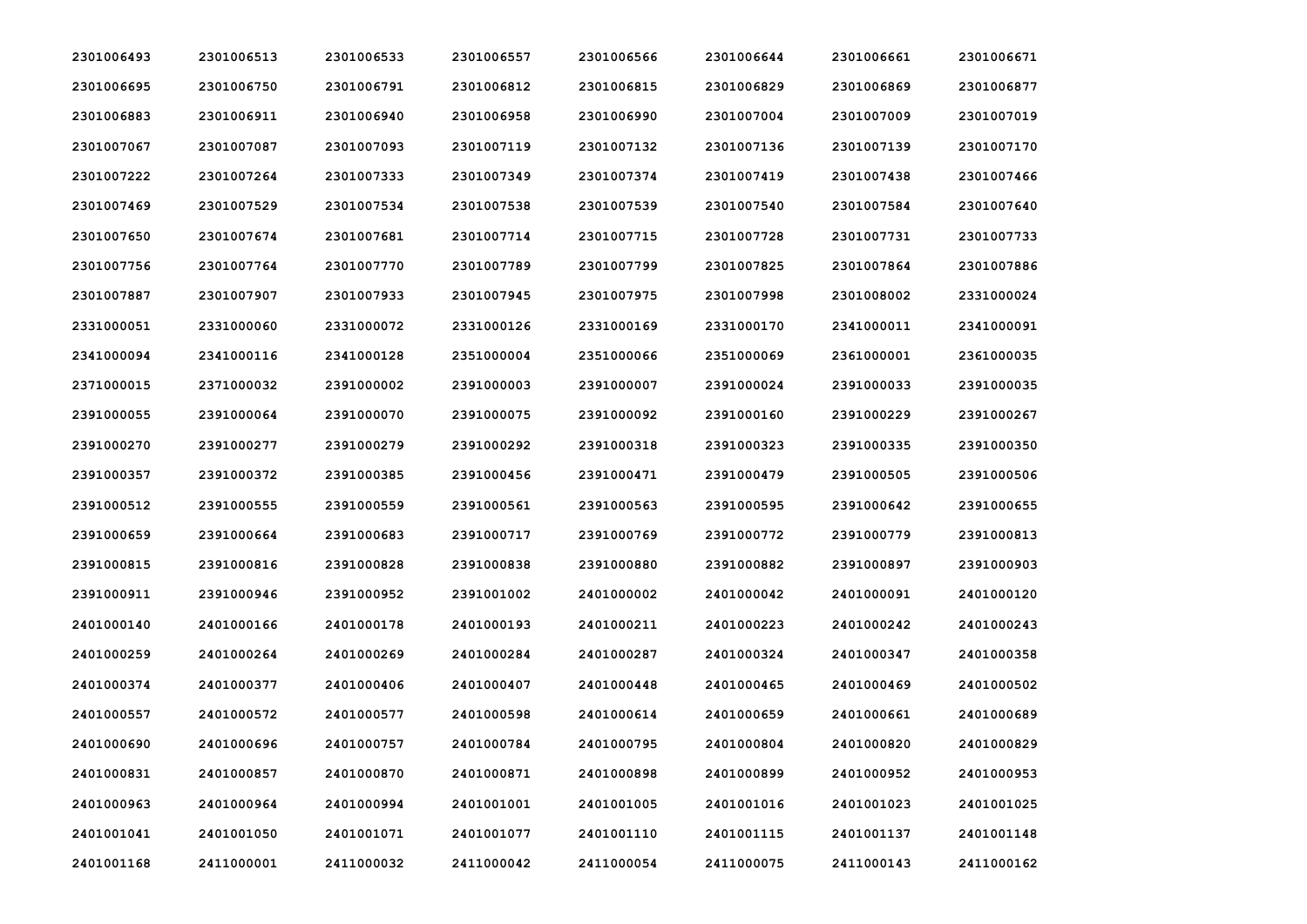| 2411000179 | 2411000195 | 2411000196 | 2411000197 | 2411000207 | 2411000249 | 2411000258 | 2411000276 |
|------------|------------|------------|------------|------------|------------|------------|------------|
| 2411000278 | 2411000331 | 2411000343 | 2411000349 | 2411000375 | 2411000421 | 2411000428 | 2411000434 |
| 2411000452 | 2411000487 | 2411000488 | 2411000539 | 2411000569 | 2411000613 | 2411000629 | 2411000633 |
| 2411000648 | 2411000661 | 2411000667 | 2411000678 | 2411000690 | 2411000698 | 2411000747 | 2411000750 |
| 2411000762 | 2411000770 | 2411000805 | 2411000828 | 2411000841 | 2411000844 | 2411000875 | 2411000878 |
| 2411000928 | 2411000935 | 2411000957 | 2411000966 | 2411001008 | 2411001028 | 2411001069 | 2411001087 |
| 2411001131 | 2411001149 | 2411001176 | 2411001187 | 2411001191 | 2411001214 | 2411001376 | 2411001387 |
| 2411001410 | 2411001413 | 2411001500 | 2411001503 | 2411001505 | 2411001527 | 2411001538 | 2411001560 |
| 2411001579 | 2411001592 | 2411001599 | 2411001625 | 2411001637 | 2411001671 | 2411001690 | 2411001705 |
| 2411001714 | 2411001776 | 2411001787 | 2411001798 | 2411001805 | 2411001809 | 2411001819 | 2411001829 |
| 2411001839 | 2411001862 | 2411001891 | 2411001898 | 2411001909 | 2411001910 | 2411001931 | 2411001943 |
| 2411001945 | 2411001968 | 2411001977 | 2411002001 | 2411002004 | 2411002028 | 2411002060 | 2411002068 |
| 2411002073 | 2411002078 | 2411002083 | 2411002092 | 2411002100 | 2411002108 | 2411002187 | 2411002189 |
| 2411002238 | 2411002245 | 2411002260 | 2411002264 | 2411002269 | 2411002275 | 2411002285 | 2411002329 |
| 2411002356 | 2411002377 | 2411002403 | 2411002421 | 2411002465 | 2411002496 | 2411002510 | 2411002523 |
| 2411002542 | 2411002543 | 2411002546 | 2411002549 | 2411002575 | 2411002576 | 2411002577 | 2411002589 |
| 2411002593 | 2411002598 | 2411002602 | 2411002651 | 2411002653 | 2411002774 | 2411002790 | 2411002799 |
| 2411002818 | 2411002820 | 2411002848 | 2411002868 | 2411002893 | 2411002945 | 2411002975 | 2411003040 |
| 2411003055 | 2411003057 | 2411003075 | 2411003081 | 2411003091 | 2411003105 | 2411003124 | 2411003129 |
| 2411003131 | 2411003143 | 2411003150 | 2411003172 | 2411003187 | 2411003226 | 2411003232 | 2411003255 |
| 2411003277 | 2411003319 | 2411003322 | 2411003329 | 2411003332 | 2411003361 | 2411003379 | 2411003395 |
| 2411003442 | 2411003512 | 2411003514 | 2411003544 | 2411003547 | 2411003585 | 2411003591 | 2411003630 |
| 2411003659 | 2411003687 | 2411003689 | 2411003713 | 2411003721 | 2411003724 | 2411003727 | 2411003786 |
| 2411003810 | 2411003821 | 2411003828 | 2411003830 | 2411003849 | 2411003872 | 2411003892 | 2411003896 |
| 2411003903 | 2411003904 | 2411003907 | 2411003916 | 2411003919 | 2411003924 | 2411003926 | 2411003928 |
| 2411003942 | 2411003943 | 2411003945 | 2411003979 | 2411003994 | 2411004008 | 2411004026 | 2411004031 |
| 2411004050 | 2411004087 | 2411004098 | 2411004099 | 2411004105 | 2411004106 | 2411004119 | 2411004123 |
| 2411004131 | 2411004157 | 2411004170 | 2411004189 | 2411004194 | 2411004245 | 2411004246 | 2411004272 |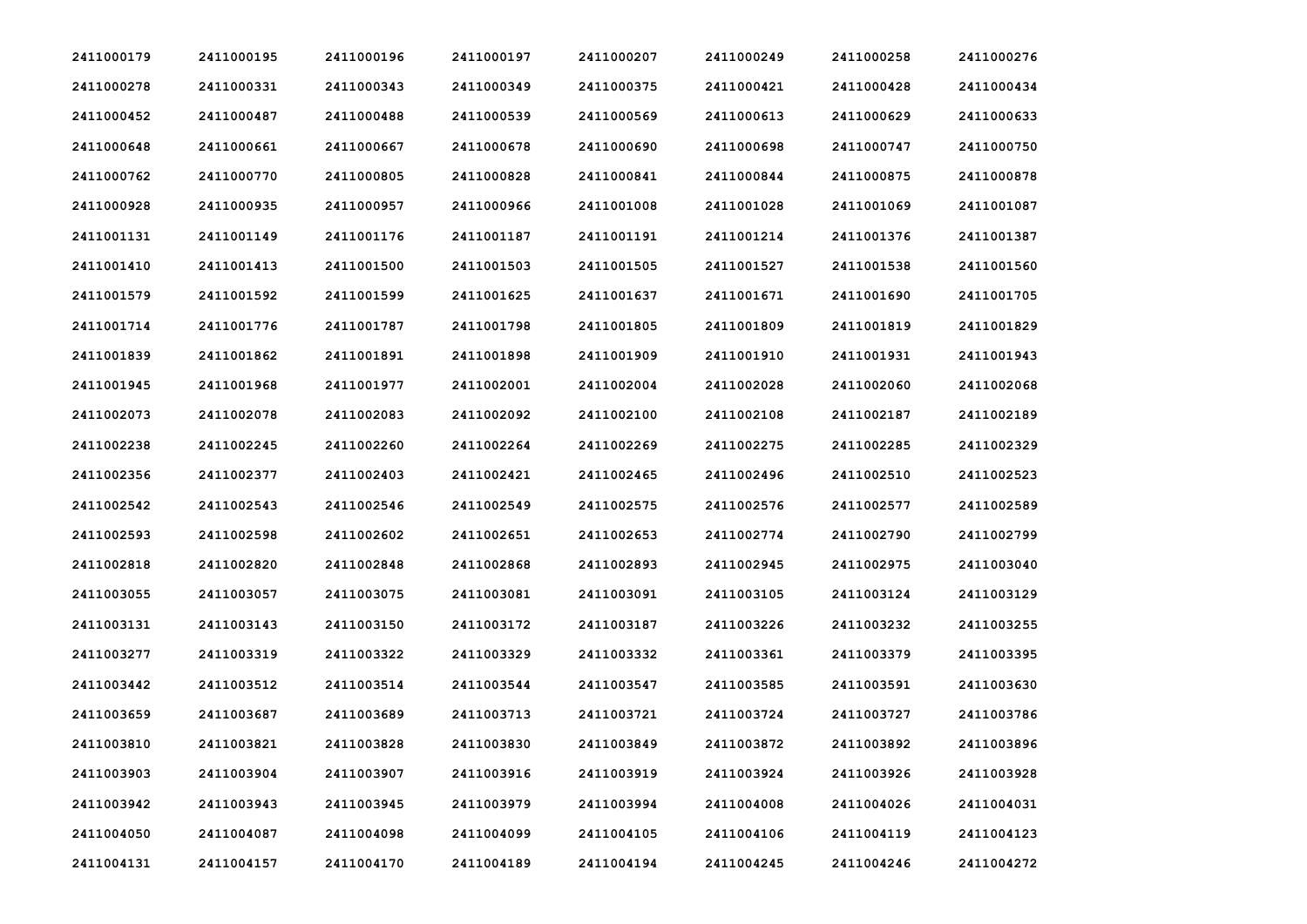| 2411004286 | 2411004301 | 2411004315 | 2411004343 | 2411004369 | 2411004391 | 2411004411 | 2411004498 |
|------------|------------|------------|------------|------------|------------|------------|------------|
| 2411004517 | 2411004548 | 2411004550 | 2411004559 | 2411004568 | 2411004576 | 2411004600 | 2411004622 |
| 2411004641 | 2411004646 | 2411004667 | 2411004713 | 2411004720 | 2411004724 | 2411004731 | 2411004737 |
| 2411004749 | 2411004775 | 2411004779 | 2411004780 | 2411004825 | 2411004836 | 2411004838 | 2411004865 |
| 2411004868 | 2411004869 | 2411004873 | 2411004876 | 2411004940 | 2411004953 | 2411004966 | 2411004969 |
| 2411004977 | 2411005030 | 2411005048 | 2411005066 | 2411005069 | 2411005081 | 2411005083 | 2411005091 |
| 2411005116 | 2411005130 | 2411005139 | 2421000019 | 2421000022 | 2421000049 | 2421000056 | 2421000142 |
| 2421000192 | 2421000195 | 2421000215 | 2421000257 | 2421000260 | 2421000262 | 2421000314 | 2421000334 |
| 2421000346 | 2421000351 | 2421000373 | 2421000400 | 2421000408 | 2421000472 | 2421000479 | 2421000577 |
| 2421000617 | 2421000625 | 2421000630 | 2421000637 | 2421000656 | 2421000660 | 2421000661 | 2421000668 |
| 2421000751 | 2421000802 | 2421000809 | 2421000814 | 2421000881 | 2421000888 | 2421000918 | 2421000939 |
| 2421000966 | 2421000968 | 2421000980 | 2421001051 | 2421001057 | 2421001085 | 2421001093 | 2421001106 |
| 2421001109 | 2421001120 | 2421001135 | 2421001140 | 2421001157 | 2421001164 | 2421001175 | 2421001235 |
| 2421001275 | 2421001313 | 2421001314 | 2421001336 | 2421001393 | 2421001447 | 2431000035 | 2431000060 |
| 2431000076 | 2431000082 | 2431000085 | 2431000086 | 2431000102 | 2431000124 | 2431000132 | 2431000144 |
| 2431000145 | 2431000163 | 2431000208 | 2431000213 | 2431000264 | 2431000283 | 2431000299 | 2431000335 |
| 2431000357 | 2431000391 | 2441000007 | 2441000080 | 2441000145 | 2441000162 | 2441000191 | 2441000204 |
| 2441000207 | 2441000214 | 2441000219 | 2441000227 | 2441000245 | 2441000252 | 2441000311 | 2441000366 |
| 2441000377 | 2441000399 | 2441000406 | 2441000426 | 2441000514 | 2441000528 | 2441000568 | 2441000588 |
| 2441000615 | 2441000616 | 2441000668 | 2441000680 | 2441000710 | 2441000713 | 2441000788 | 2441000819 |
| 2441000842 | 2441000852 | 2441000877 | 2441000895 | 2441000929 | 2441000978 | 2441000989 | 2441000994 |
| 2441000997 | 2441001004 | 2441001022 | 2441001045 | 2441001050 | 2441001053 | 2451000009 | 2451000020 |
| 2451000030 | 2451000063 | 2451000070 | 2451000099 | 2451000152 | 2451000159 | 2451000165 | 2451000227 |
| 2451000249 | 2451000254 | 2451000269 | 2451000287 | 2451000321 | 2451000331 | 2451000352 | 2451000358 |
| 2451000383 | 2451000384 | 2451000406 | 2451000424 | 2451000431 | 2451000433 | 2451000436 | 2451000451 |
| 2451000452 | 2451000498 | 2451000526 | 2451000527 | 2451000550 | 2451000556 | 2451000558 | 2451000577 |
| 2451000578 | 2451000611 | 2451000636 | 2451000709 | 2451000710 | 2451000742 | 2451000752 | 2451000779 |
| 2451000789 | 2451000797 | 2451000823 | 2451000832 | 2451000863 | 2451000892 | 2451000911 | 2451000916 |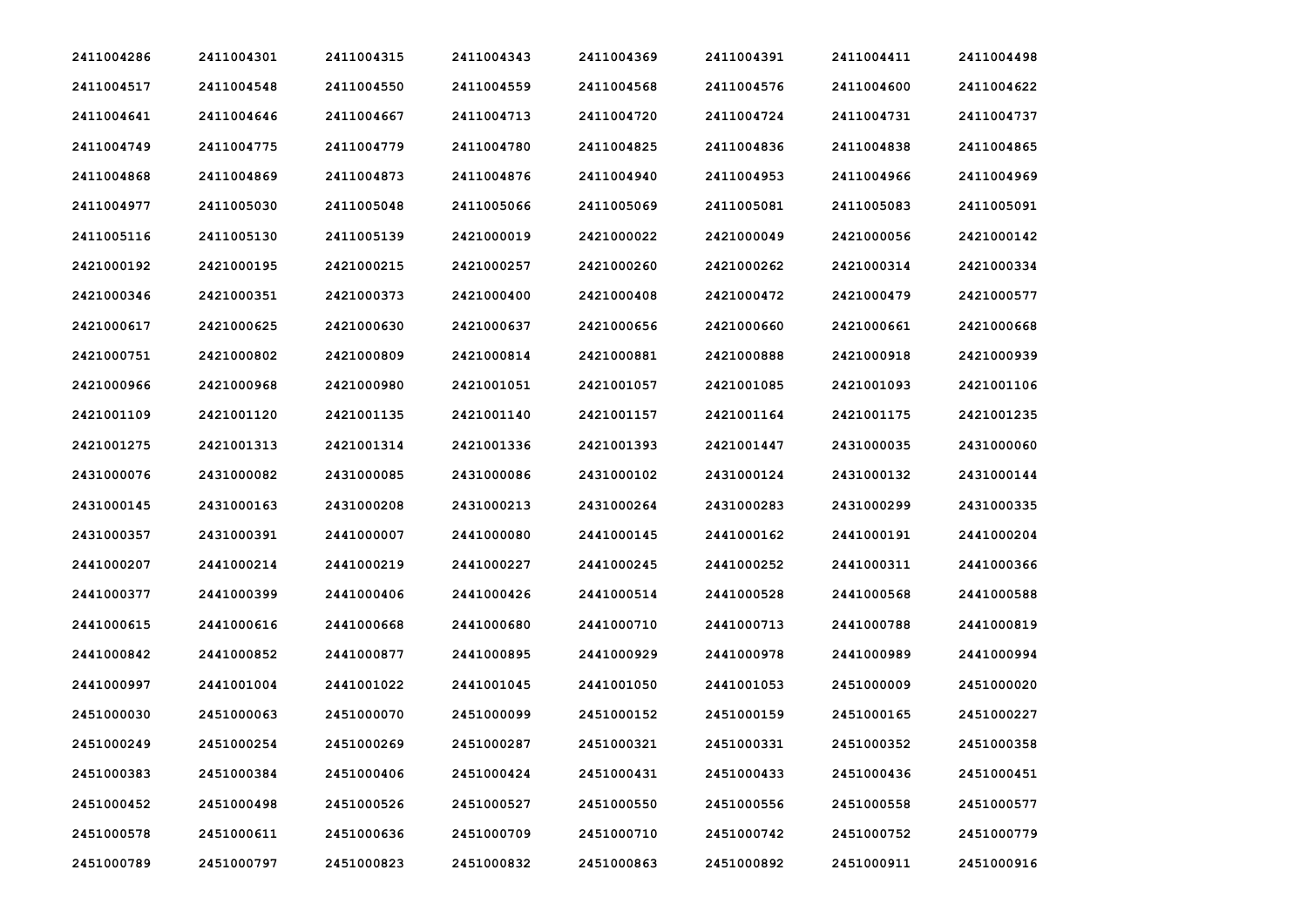| 2451000933 | 2451000956 | 2451000965 | 2451000979 | 2451000981 | 2451000990 | 2451000999 | 2451001033 |
|------------|------------|------------|------------|------------|------------|------------|------------|
| 2451001052 | 2451001055 | 2451001064 | 2451001105 | 2451001109 | 2451001165 | 2451001166 | 2451001187 |
| 2451001190 | 2451001236 | 2461000167 | 2461000184 | 2461000492 | 2461000573 | 2461000617 | 2461000626 |
| 2461000627 | 2461000630 | 2461000634 | 2461000652 | 2461000676 | 2461000681 | 2461000696 | 2461000739 |
| 2461000819 | 2461001001 | 2461001011 | 2461001045 | 2461001109 | 2461001117 | 2461001215 | 2461001296 |
| 2461001298 | 2461001448 | 2461001509 | 2461001575 | 2461001649 | 2461001843 | 2461001845 | 2461001923 |
| 2461001961 | 2461002064 | 2461002144 | 2461002153 | 2461002209 | 2461002241 | 2461002271 | 2461002274 |
| 2461002288 | 2461002294 | 2461002337 | 2461002371 | 2461002375 | 2461002408 | 2461002416 | 2461002492 |
| 2461002499 | 2461002519 | 2461002521 | 2461002527 | 2461002536 | 2461002705 | 2461002744 | 2461002775 |
| 2461002887 | 2461002896 | 2461003023 | 2461003024 | 2461003044 | 2461003046 | 2461003062 | 2461003094 |
| 2461003139 | 2461003160 | 2461003312 | 2471000001 | 2471000002 | 2471000058 | 2471000060 | 2471000082 |
| 2471000104 | 2471000169 | 2471000171 | 2471000173 | 2471000189 | 2471000193 | 2471000195 | 2471000248 |
| 2471000260 | 2471000267 | 2471000284 | 2471000290 | 2471000305 | 2471000350 | 2471000352 | 2471000370 |
| 2471000385 | 2471000386 | 2471000393 | 2471000400 | 2471000414 | 2471000426 | 2471000467 | 2471000481 |
| 2471000483 | 2471000489 | 2471000491 | 2471000494 | 2471000525 | 2471000561 | 2471000601 | 2471000612 |
| 2471000629 | 2471000673 | 2471000682 | 2471000692 | 2471000706 | 2471000720 | 2471000763 | 2471000768 |
| 2471000856 | 2471000895 | 2471000914 | 2471000936 | 2471000939 | 2471000958 | 2481000013 | 2481000014 |
| 2481000026 | 2481000069 | 2481000071 | 2481000084 | 2481000091 | 2481000107 | 2481000110 | 2481000113 |
| 2481000116 | 2481000134 | 2481000142 | 2481000168 | 2481000180 | 2481000183 | 2481000191 | 2481000196 |
| 2481000207 | 2481000209 | 2481000217 | 2481000220 | 2481000222 | 2481000230 | 2481000233 | 2481000236 |
| 2481000238 | 2481000241 | 2481000249 | 2481000254 | 2481000255 | 2481000259 | 2481000263 | 2481000266 |
| 2481000283 | 2481000299 | 2481000309 | 2481000312 | 2481000314 | 2481000315 | 2481000317 | 2481000328 |
| 2481000340 | 2481000361 | 2481000362 | 2481000365 | 2481000382 | 2481000390 | 2481000393 | 2481000406 |
| 2481000435 | 2481000479 | 2481000482 | 2481000494 | 2481000500 | 2481000505 | 2481000513 | 2481000522 |
| 2481000529 | 2481000535 | 2481000537 | 2481000555 | 2481000569 | 2481000570 | 2481000571 | 2481000576 |
| 2481000580 | 2481000582 | 2481000588 | 2481000593 | 2481000597 | 2481000600 | 2481000604 | 2481000617 |
| 2481000624 | 2481000628 | 2481000659 | 2481000678 | 2481000698 | 2481000701 | 2481000711 | 2481000746 |
| 2481000762 | 2481000781 | 2481000791 | 2481000815 | 2481000816 | 2481000826 | 2481000828 | 2481000841 |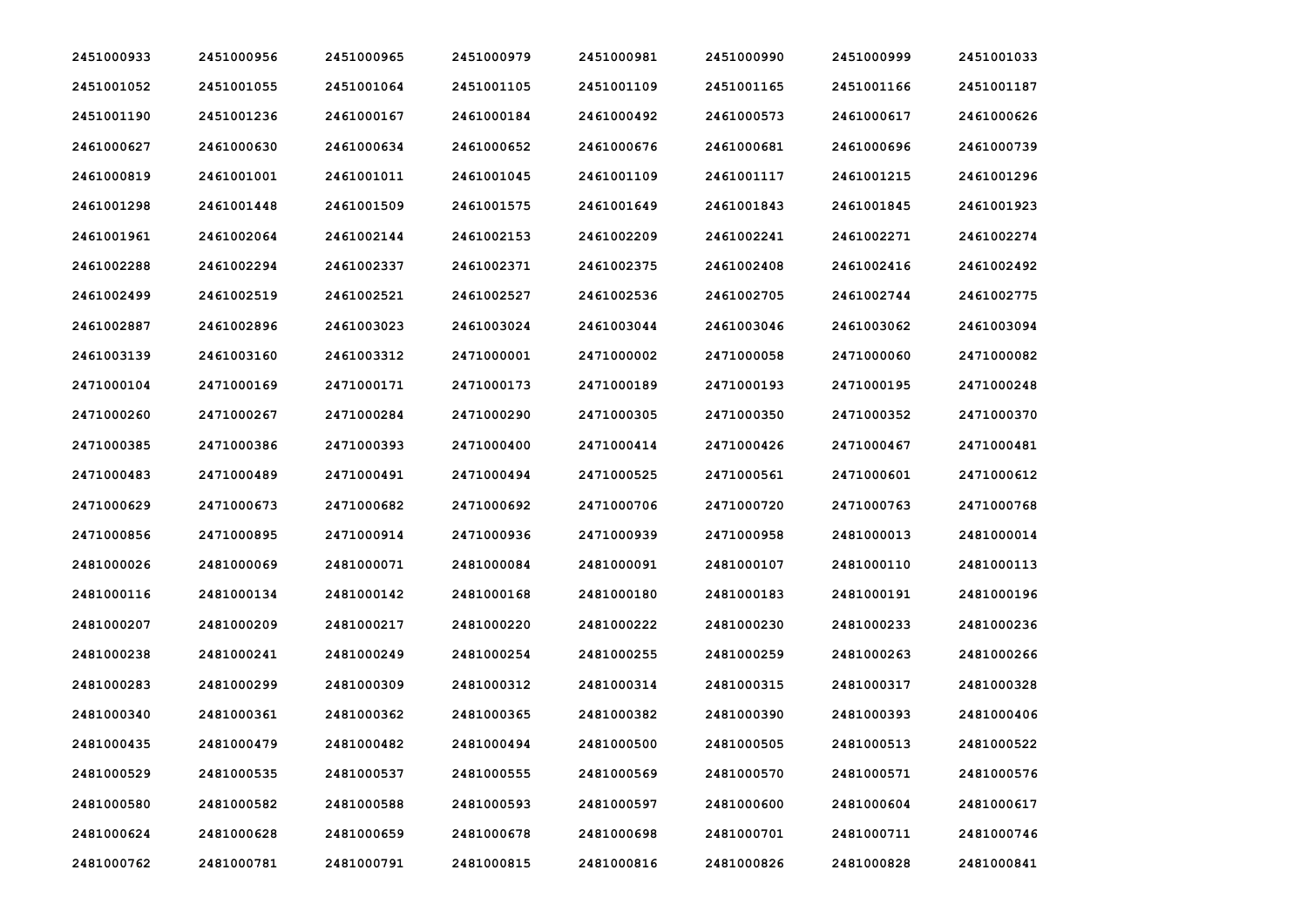| 2481000842 | 2481000857 | 2481000869 | 2481000876 | 2481000899 | 2481000917 | 2481000920 | 2481000925 |
|------------|------------|------------|------------|------------|------------|------------|------------|
| 2481000930 | 2481000949 | 2481000953 | 2481001018 | 2481001022 | 2481001029 | 2481001034 | 2481001039 |
| 2481001051 | 2481001062 | 2481001064 | 2481001079 | 2481001091 | 2481001103 | 2481001118 | 2481001124 |
| 2481001152 | 2481001154 | 2481001186 | 2481001198 | 2481001227 | 2481001229 | 2481001235 | 2481001308 |
| 2481001355 | 2481001358 | 2481001360 | 2481001380 | 2481001389 | 2481001394 | 2481001401 | 2481001405 |
| 2481001412 | 2481001416 | 2481001420 | 2481001426 | 2481001447 | 2481001457 | 2481001481 | 2481001483 |
| 2481001487 | 2481001510 | 2481001515 | 2481001524 | 2481001544 | 2481001564 | 2481001586 | 2481001602 |
| 2481001606 | 2481001620 | 2481001638 | 2481001641 | 2481001643 | 2481001666 | 2481001668 | 2481001710 |
| 2481001720 | 2481001734 | 2481001735 | 2481001743 | 2481001748 | 2481001752 | 2481001753 | 2481001767 |
| 2481001793 | 2481001819 | 2481001826 | 2481001854 | 2481001857 | 2481001863 | 2481001881 | 2481001882 |
| 2481001903 | 2481001923 | 2481001929 | 2481001933 | 2481001936 | 2481001956 | 2481001983 | 2481002034 |
| 2481002040 | 2481002048 | 2481002050 | 2481002056 | 2481002071 | 2481002072 | 2481002087 | 2481002110 |
| 2481002123 | 2481002124 | 2481002128 | 2481002138 | 2481002139 | 2481002148 | 2481002155 | 2481002179 |
| 2481002182 | 2481002189 | 2481002200 | 2481002236 | 2481002243 | 2481002252 | 2481002266 | 2481002292 |
| 2481002294 | 2481002321 | 2481002323 | 2481002333 | 2481002343 | 2481002345 | 2481002353 | 2481002361 |
| 2481002371 | 2481002378 | 2481002379 | 2481002401 | 2481002428 | 2481002429 | 2481002442 | 2481002463 |
| 2481002476 | 2481002487 | 2481002500 | 2481002507 | 2481002512 | 2481002522 | 2481002529 | 2481002531 |
| 2481002539 | 2481002545 | 2481002552 | 2481002573 | 2481002576 | 2481002583 | 2481002584 | 2481002587 |
| 2481002589 | 2481002591 | 2481002594 | 2481002609 | 2481002642 | 2481002646 | 2481002675 | 2481002679 |
| 2481002681 | 2481002705 | 2481002706 | 2481002715 | 2481002722 | 2481002724 | 2481002728 | 2481002742 |
| 2481002745 | 2481002749 | 2481002758 | 2481002761 | 2481002764 | 2481002776 | 2481002777 | 2481002799 |
| 2481002806 | 2481002811 | 2481002828 | 2481002846 | 2481002862 | 2481002887 | 2481002898 | 2481002905 |
| 2481002929 | 2481002934 | 2481002945 | 2481002962 | 2481002969 | 2481002980 | 2481002992 | 2481003005 |
| 2481003009 | 2481003023 | 2481003057 | 2481003064 | 2481003070 | 2481003094 | 2481003106 | 2481003109 |
| 2481003123 | 2481003128 | 2481003138 | 2481003162 | 2481003165 | 2481003182 | 2481003190 | 2481003193 |
| 2481003227 | 2481003239 | 2481003249 | 2481003251 | 2481003264 | 2481003277 | 2481003296 | 2481003311 |
| 2481003314 | 2481003324 | 2481003351 | 2481003355 | 2481003357 | 2481003360 | 2481003364 | 2481003367 |
| 2481003387 | 2481003393 | 2481003402 | 2481003404 | 2481003409 | 2481003414 | 2481003416 | 2481003428 |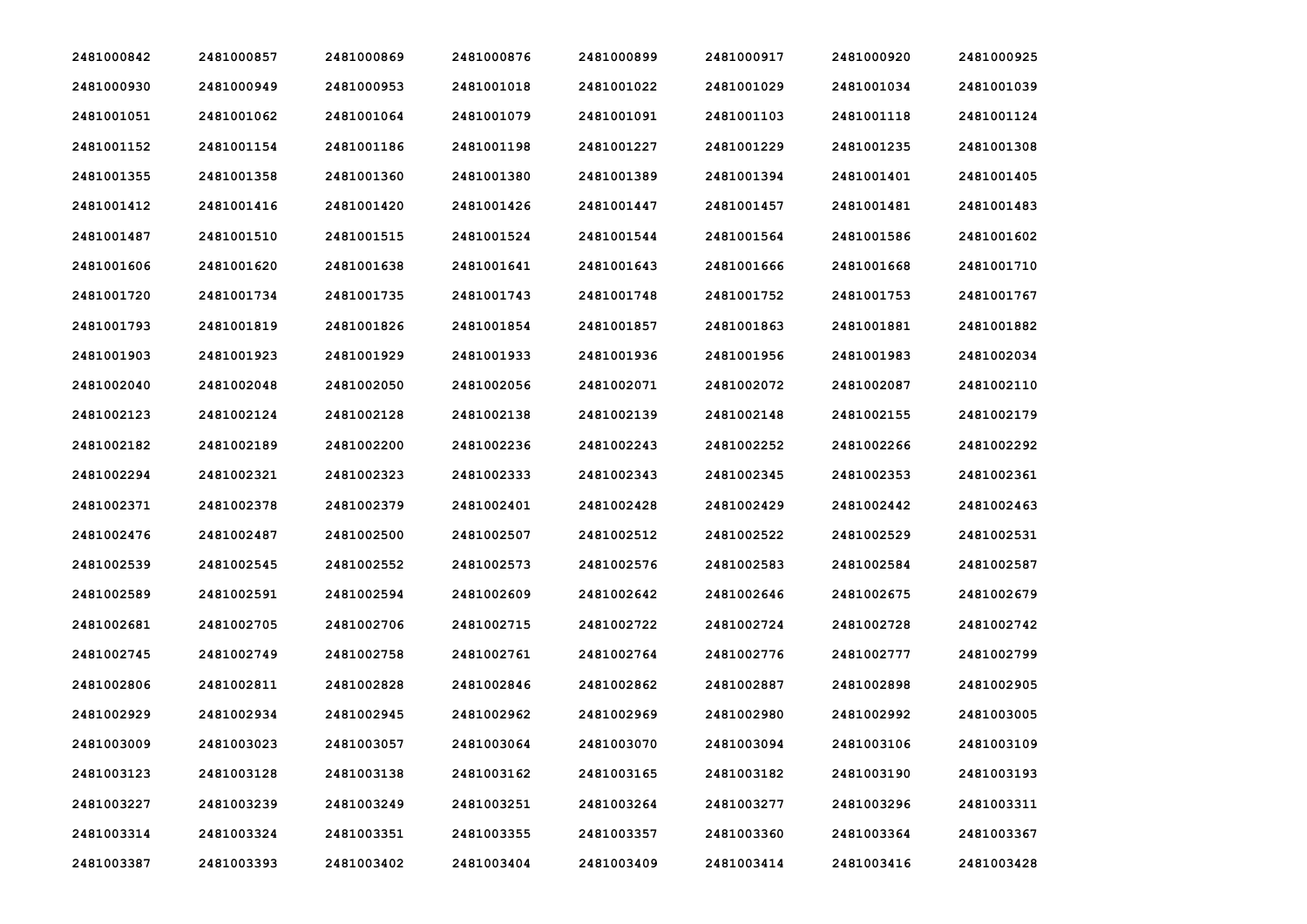| 2481003431 | 2481003442 | 2481003453 | 2481003458 | 2481003469 | 2481003493 | 2481003506 | 2481003508 |
|------------|------------|------------|------------|------------|------------|------------|------------|
| 2481003509 | 2481003562 | 2481003565 | 2481003569 | 2481003584 | 2481003588 | 2481003599 | 2481003601 |
| 2481003622 | 2481003626 | 2481003665 | 2481003673 | 2481003676 | 2481003687 | 2481003690 | 2481003691 |
| 2481003706 | 2481003708 | 2481003716 | 2481003720 | 2481003725 | 2481003740 | 2481003741 | 2481003769 |
| 2481003784 | 2481003792 | 2481003808 | 2481003810 | 2481003811 | 2481003817 | 2481003818 | 2481003824 |
| 2481003826 | 2481003828 | 2481003831 | 2481003850 | 2481003854 | 2481003879 | 2481003888 | 2481003900 |
| 2481003905 | 2481003910 | 2481003911 | 2481003912 | 2481003936 | 2481003946 | 2481003957 | 2481003963 |
| 2481003974 | 2481003981 | 2481003991 | 2481004001 | 2481004028 | 2481004050 | 2481004056 | 2481004060 |
| 2481004066 | 2481004070 | 2481004072 | 2481004074 | 2481004104 | 2481004109 | 2481004110 | 2481004111 |
| 2481004112 | 2481004113 | 2481004122 | 2481004139 | 2481004155 | 2481004164 | 2481004173 | 2481004186 |
| 2481004188 | 2481004191 | 2481004192 | 2481004196 | 2481004201 | 2481004209 | 2481004215 | 2481004226 |
| 2481004230 | 2481004242 | 2481004258 | 2481004265 | 2481004274 | 2481004275 | 2481004283 | 2481004287 |
| 2481004296 | 2481004297 | 2481004306 | 2481004310 | 2481004311 | 2481004342 | 2481004349 | 2481004351 |
| 2481004374 | 2481004380 | 2481004384 | 2481004394 | 2481004407 | 2481004413 | 2481004424 | 2481004425 |
| 2481004434 | 2481004437 | 2481004438 | 2481004448 | 2481004457 | 2481004463 | 2481004484 | 2481004487 |
| 2481004488 | 2481004502 | 2481004517 | 2481004525 | 2481004526 | 2481004535 | 2481004539 | 2481004540 |
| 2481004551 | 2481004554 | 2481004558 | 2481004576 | 2481004578 | 2481004582 | 2481004601 | 2481004604 |
| 2481004608 | 2481004628 | 2481004636 | 2481004640 | 2481004650 | 2481004653 | 2481004656 | 2481004658 |
| 2481004681 | 2481004685 | 2481004699 | 2481004721 | 2481004739 | 2481004745 | 2481004748 | 2481004752 |
| 2481004755 | 2481004770 | 2481004786 | 2481004802 | 2481004813 | 2481004829 | 2481004831 | 2481004844 |
| 2481004848 | 2481004856 | 2481004858 | 2481004865 | 2481004872 | 2481004894 | 2481004895 | 2481004896 |
| 2481004910 | 2481004920 | 2481004923 | 2481004939 | 2481004973 | 2481004980 | 2481004994 | 2481004995 |
| 2481005000 | 2481005005 | 2481005006 | 2481005015 | 2481005037 | 2481005049 | 2481005069 | 2481005071 |
| 2481005076 | 2481005119 | 2481005121 | 2481005127 | 2481005142 | 2481005152 | 2481005164 | 2481005169 |
| 2481005190 | 2481005191 | 2491000006 | 2491000007 | 2491000011 | 2491000029 | 2491000056 | 2491000057 |
| 2491000070 | 2491000091 | 2491000094 | 2491000152 | 2501000013 | 2501000030 | 2501000045 | 2501000052 |
| 2501000100 | 2501000134 | 2501000165 | 2501000177 | 2501000182 | 2501000210 | 2501000213 | 2501000217 |
| 2501000225 | 2501000231 | 2501000238 | 2501000241 | 2501000255 | 2501000259 | 2501000275 | 2501000283 |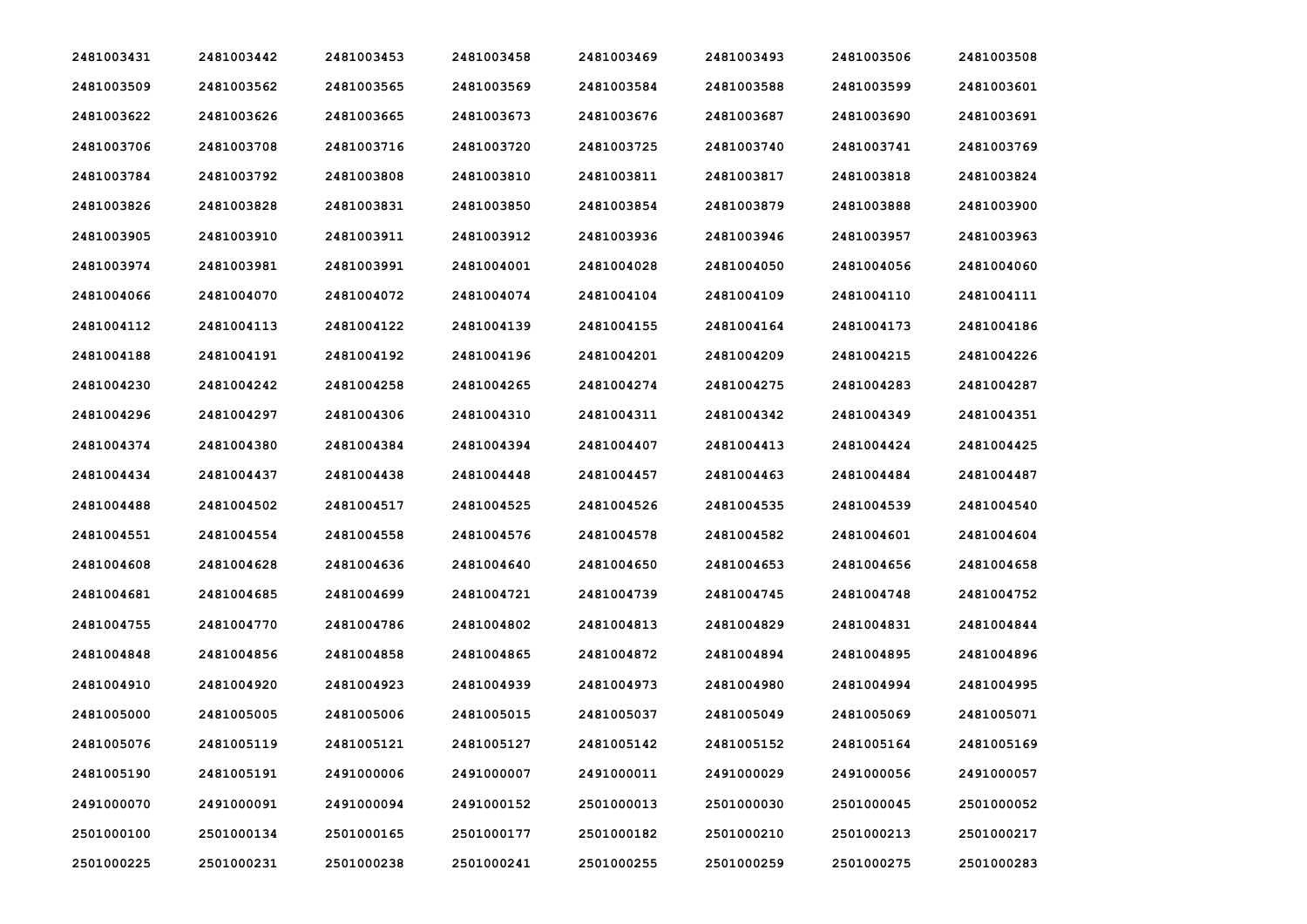| 2501000284 | 2501000324 | 2501000338 | 2501000339 | 2501000341 | 2501000358 | 2501000365 | 2501000366 |
|------------|------------|------------|------------|------------|------------|------------|------------|
| 2501000382 | 2501000409 | 2501000413 | 2501000419 | 2501000422 | 2501000428 | 2501000450 | 2501000460 |
| 2501000477 | 2501000492 | 2501000512 | 2501000513 | 2501000516 | 2501000525 | 2501000528 | 2501000549 |
| 2501000555 | 2501000586 | 2501000597 | 2501000606 | 2501000628 | 2501000634 | 2501000661 | 2501000663 |
| 2501000668 | 2501000673 | 2501000676 | 2501000735 | 2501000771 | 2501000791 | 2501000840 | 2501000902 |
| 2501000930 | 2501000934 | 2501000988 | 2501001007 | 2501001013 | 2501001028 | 2501001034 | 2501001044 |
| 2501001048 | 2501001049 | 2501001064 | 2501001090 | 2501001113 | 2501001130 | 2501001163 | 2501001179 |
| 2501001229 | 2501001234 | 2511000011 | 2511000013 | 2511000031 | 2511000038 | 2511000056 | 2511000070 |
| 2511000094 | 2511000104 | 2511000116 | 2511000122 | 2511000130 | 2511000143 | 2511000156 | 2511000163 |
| 2511000180 | 2511000190 | 2511000212 | 2511000256 | 2511000266 | 2511000282 | 2511000290 | 2511000315 |
| 2511000334 | 2511000378 | 2511000406 | 2511000415 | 2511000445 | 2511000447 | 2511000456 | 2511000508 |
| 2511000518 | 2511000524 | 2511000532 | 2511000533 | 2511000545 | 2511000547 | 2511000552 | 2511000564 |
| 2511000584 | 2511000593 | 2511000605 | 2511000612 | 2511000620 | 2511000636 | 2511000650 | 2511000665 |
| 2511000676 | 2511000682 | 2511000697 | 2511000704 | 2511000736 | 2511000738 | 2511000753 | 2511000763 |
| 2511000769 | 2511000780 | 2511000785 | 2511000853 | 2511000858 | 2511000863 | 2511000871 | 2511000880 |
| 2511000888 | 2511000915 | 2511000929 | 2511000950 | 2511000953 | 2511000996 | 2511001048 | 2511001050 |
| 2511001079 | 2511001096 | 2511001104 | 2511001117 | 2511001139 | 2511001159 | 2511001203 | 2511001208 |
| 2511001237 | 2511001330 | 2511001359 | 2511001377 | 2511001381 | 2511001392 | 2511001393 | 2511001394 |
| 2511001400 | 2511001402 | 2511001440 | 2511001447 | 2521000065 | 2521000067 | 2521000070 | 2521000084 |
| 2521000086 | 2521000129 | 2521000134 | 2521000144 | 2521000155 | 2521000166 | 2521000204 | 2521000207 |
| 2521000242 | 2521000245 | 2521000273 | 2521000283 | 2521000302 | 2521000387 | 2521000401 | 2521000402 |
| 2521000403 | 2521000412 | 2521000429 | 2521000436 | 2521000442 | 2521000457 | 2531000028 | 2531000045 |
| 2531000047 | 2531000068 | 2531000069 | 2531000117 | 2531000120 | 2531000122 | 2531000129 | 2531000156 |
| 2531000162 | 2531000166 | 2531000184 | 2531000210 | 2531000221 | 2531000246 | 2531000253 | 2531000262 |
| 2531000264 | 2531000272 | 2531000292 | 2531000293 | 2531000309 | 2531000316 | 2531000320 | 2531000340 |
| 2531000349 | 2531000357 | 2531000403 | 2531000419 | 2531000425 | 2531000426 | 2531000440 | 2531000477 |
| 2531000489 | 2531000490 | 2531000505 | 2531000512 | 2531000514 | 2531000519 | 2531000522 | 2531000524 |
| 2531000562 | 2541000009 | 2541000012 | 2541000014 | 2541000030 | 2541000035 | 2541000050 | 2541000052 |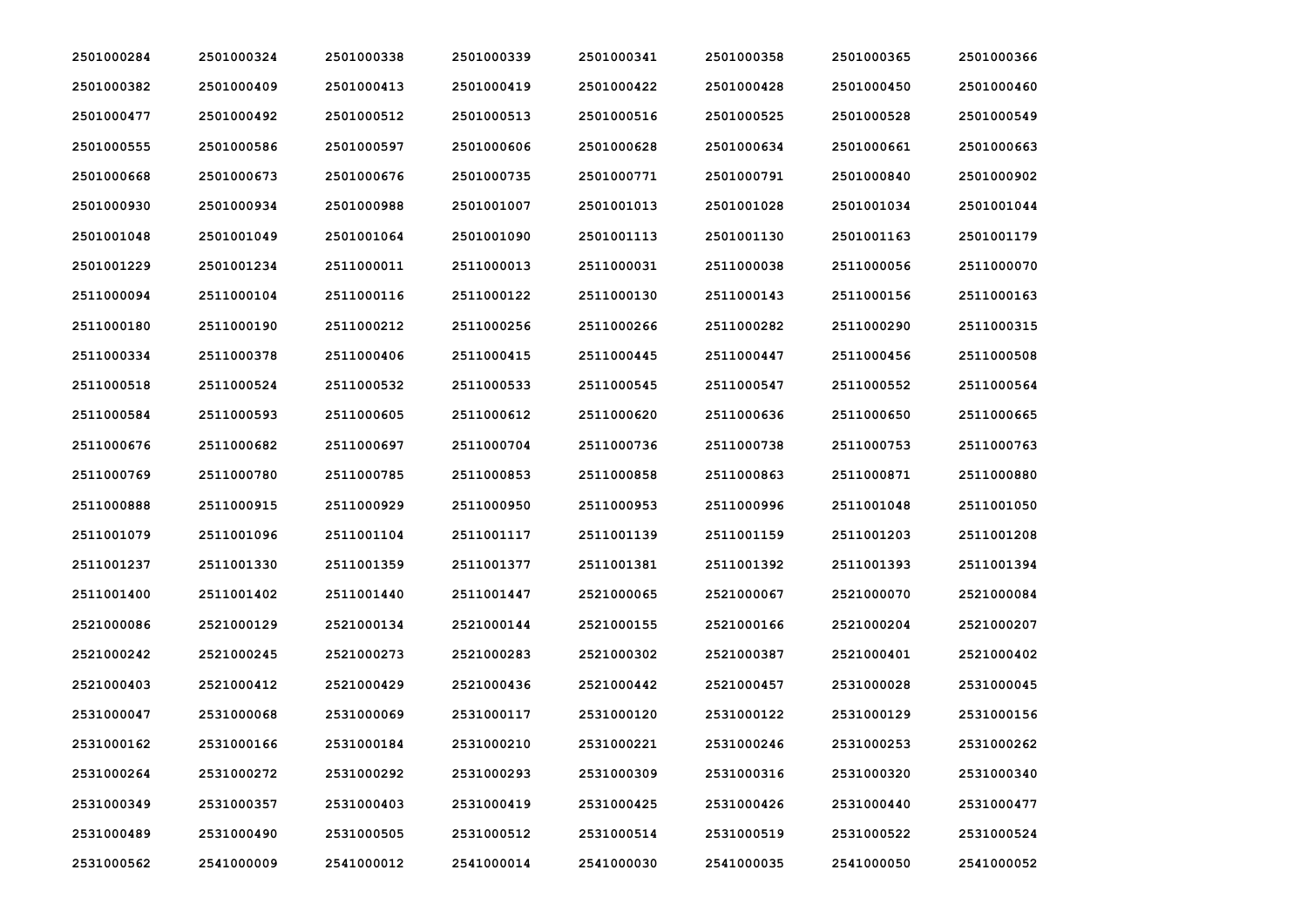| 2541000064 | 2541000069 | 2541000070 | 2541000104 | 2541000140 | 2541000151 | 2541000178 | 2541000180 |
|------------|------------|------------|------------|------------|------------|------------|------------|
| 2541000200 | 2541000214 | 2541000217 | 2541000224 | 2541000225 | 2541000234 | 2541000282 | 2541000290 |
| 2541000308 | 2541000330 | 2541000333 | 2541000335 | 2541000336 | 2541000345 | 2541000357 | 2541000385 |
| 2541000388 | 2541000391 | 2541000416 | 2541000438 | 2541000452 | 2541000476 | 2541000515 | 2541000516 |
| 2541000574 | 2541000627 | 2541000632 | 2541000652 | 2541000668 | 2541000687 | 2541000703 | 2541000708 |
| 2541000709 | 2541000723 | 2541000728 | 2541000733 | 2541000739 | 2541000742 | 2541000752 | 2541000771 |
| 2541000777 | 2541000793 | 2541000816 | 2541000820 | 2541000835 | 2541000836 | 2541000847 | 2541000850 |
| 2541000857 | 2541000907 | 2541000948 | 2541000957 | 2541000964 | 2541000971 | 2541001018 | 2541001034 |
| 2541001040 | 2541001051 | 2541001053 | 2541001064 | 2541001073 | 2541001087 | 2541001103 | 2541001109 |
| 2541001110 | 2541001138 | 2541001144 | 2541001148 | 2541001152 | 2541001162 | 2541001165 | 2541001197 |
| 2541001207 | 2541001222 | 2541001227 | 2541001245 | 2541001268 | 2541001283 | 2541001288 | 2541001295 |
| 2541001307 | 2541001346 | 2541001357 | 2541001365 | 2541001374 | 2541001387 | 2541001414 | 2541001416 |
| 2541001423 | 2541001426 | 2541001430 | 2541001452 | 2541001495 | 2561000013 | 2561000031 | 2561000045 |
| 2561000047 | 2561000049 | 2561000062 | 2561000082 | 2561000099 | 2561000146 | 2561000187 | 2561000196 |
| 2561000204 | 2561000206 | 2561000213 | 2561000255 | 2561000341 | 2561000343 | 2561000351 | 2561000368 |
| 2561000388 | 2561000423 | 2561000425 | 2561000453 | 2561000472 | 2561000492 | 2561000585 | 2561000599 |
| 2561000630 | 2561000634 | 2561000637 | 2561000658 | 2561000717 | 2561000755 | 2561000760 | 2561000801 |
| 2561000845 | 2561000847 | 2561000884 | 2561000953 | 2561000973 | 2561001010 | 2561001076 | 2561001101 |
| 2561001115 | 2561001149 | 2561001169 | 2561001203 | 2561001238 | 2561001246 | 2561001264 | 2561001268 |
| 2561001303 | 2561001312 | 2561001353 | 2561001400 | 2561001408 | 2571000013 | 2571000031 | 2571000035 |
| 2571000040 | 2571000043 | 2571000075 | 2571000132 | 2571000137 | 2571000180 | 2571000204 | 2571000206 |
| 2571000256 | 2571000291 | 2571000308 | 2571000315 | 2571000341 | 2571000348 | 2571000350 | 2571000353 |
| 2571000357 | 2571000391 | 2571000396 | 2571000413 | 2571000420 | 2571000474 | 2571000487 | 2571000493 |
| 2571000523 | 2571000533 | 2571000552 | 2571000573 | 2571000580 | 2571000588 | 2571000689 | 2571000695 |
| 2571000704 | 2571000714 | 2571000726 | 2571000739 | 2571000763 | 2571000821 | 2571000840 | 2571000895 |
| 2571000932 | 2571000945 | 2571001035 | 2571001042 | 2571001043 | 2571001077 | 2571001089 | 2571001144 |
| 2571001168 | 2571001169 | 2571001218 | 2571001234 | 2571001271 | 2571001283 | 2571001286 | 2571001343 |
| 2571001385 | 2571001394 | 2571001421 | 2571001514 | 2571001569 | 2571001582 | 2571001616 | 2571001638 |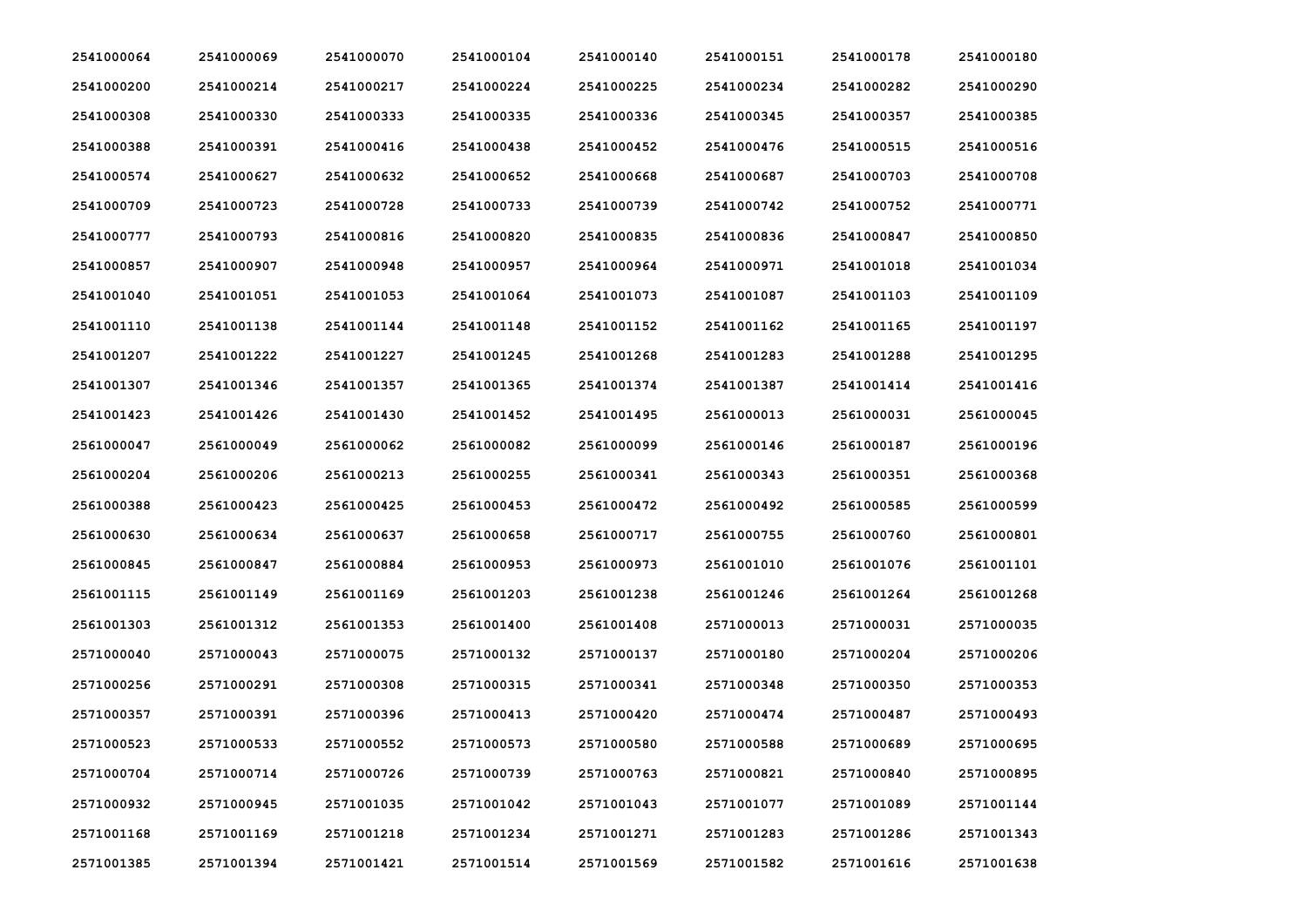| 2571001676 | 2571001679 | 2571001708 | 2571001720 | 2571001724 | 2571001726 | 2571001744 | 2571001750 |
|------------|------------|------------|------------|------------|------------|------------|------------|
| 2571001787 | 2571001791 | 2571001803 | 2571001810 | 2571001831 | 2571001835 | 2571001848 | 2571001879 |
| 2571001901 | 2571001907 | 2571001911 | 2571001913 | 2571001928 | 2571001969 | 2571001990 | 2571002000 |
| 2571002006 | 2571002008 | 2581000010 | 2581000018 | 2581000024 | 2581000032 | 2581000042 | 2581000062 |
| 2581000073 | 2581000088 | 2581000097 | 2581000121 | 2581000172 | 2581000173 | 2581000178 | 2581000192 |
| 2581000201 | 2581000218 | 2581000222 | 2581000257 | 2581000265 | 2581000297 | 2581000328 | 2581000346 |
| 2581000422 | 2581000455 | 2581000481 | 2581000491 | 2581000494 | 2581000513 | 2581000517 | 2581000525 |
| 2581000528 | 2581000536 | 2581000564 | 2581000565 | 2581000584 | 2581000635 | 2581000689 | 2581000693 |
| 2581000697 | 2581000713 | 2581000723 | 2581000734 | 2581000813 | 2581000825 | 2581000829 | 2581000832 |
| 2581000841 | 2581000852 | 2581000875 | 2581000886 | 2581000887 | 2581000894 | 2581000895 | 2581000909 |
| 2581000931 | 2581000944 | 2581000961 | 2581000993 | 2581001001 | 2581001003 | 2581001008 | 2581001026 |
| 2581001044 | 2581001060 | 2581001072 | 2581001097 | 2581001108 | 2581001131 | 2581001133 | 2581001136 |
| 2581001138 | 2581001165 | 2581001173 | 2581001194 | 2581001209 | 2581001224 | 2581001237 | 2581001331 |
| 2581001332 | 2581001369 | 2581001379 | 2581001431 | 2581001480 | 2581001495 | 2581001499 | 2581001506 |
| 2581001546 | 2581001553 | 2581001554 | 2581001568 | 2581001581 | 2581001590 | 2581001600 | 2581001601 |
| 2581001614 | 2581001642 | 2581001647 | 2581001658 | 2581001713 | 2581001721 | 2581001740 | 2581001798 |
| 2581001799 | 2581001825 | 2581001850 | 2581001853 | 2581001874 | 2581001875 | 2581001880 | 2581001896 |
| 2581001929 | 2581001963 | 2581001989 | 2581002075 | 2581002111 | 2581002143 | 2581002145 | 2581002168 |
| 2581002179 | 2581002182 | 2581002194 | 2581002206 | 2581002207 | 2581002210 | 2581002229 | 2581002234 |
| 2581002245 | 2581002268 | 2591000001 | 2591000004 | 2591000064 | 2591000067 | 2591000095 | 2591000163 |
| 2591000184 | 2591000247 | 2591000258 | 2591000282 | 2591000362 | 2591000364 | 2591000365 | 2591000446 |
| 2591000450 | 2591000461 | 2591000471 | 2591000515 | 2591000516 | 2591000532 | 2591000665 | 2591000724 |
| 2591000747 | 2591000779 | 2591000787 | 2591000799 | 2591000804 | 2591000809 | 2591000829 | 2591000843 |
| 2591000846 | 2591000909 | 2591000961 | 2591000980 | 2591000990 | 2591001025 | 2591001062 | 2591001104 |
| 2591001110 | 2591001140 | 2591001149 | 2591001151 | 2591001153 | 2591001197 | 2591001223 | 2591001231 |
| 2591001280 | 2591001340 | 2591001436 | 2591001471 | 2591001487 | 2591001495 | 2591001516 | 2591001546 |
| 2591001556 | 2591001558 | 2591001559 | 2591001577 | 2591001597 | 2591001612 | 2591001615 | 2591001616 |
| 2591001622 | 2591001642 | 2591001661 | 2591001672 | 2591001691 | 2591001743 | 2591001744 | 2591001756 |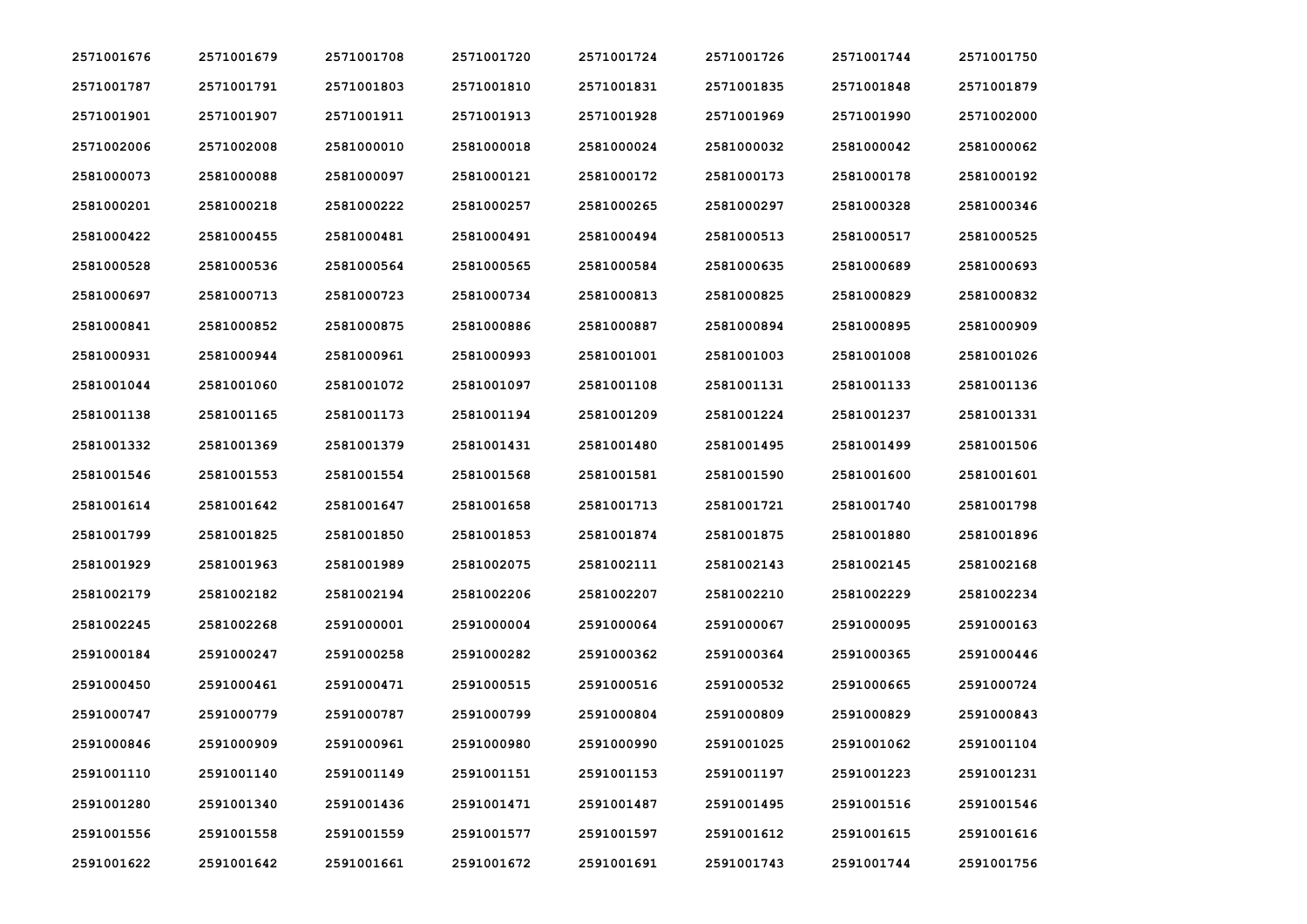| 2591001772 | 2591001799 | 2591001801 | 2591001814 | 2591001819 | 2591001828 | 2591001876 | 2591001974 |
|------------|------------|------------|------------|------------|------------|------------|------------|
| 2591001984 | 2591001988 | 2591001992 | 2591002064 | 2591002074 | 2591002084 | 2591002090 | 2591002127 |
| 2591002129 | 2591002133 | 2591002166 | 2591002172 | 2591002216 | 2591002219 | 2591002226 | 2591002232 |
| 2591002250 | 2591002297 | 2591002324 | 2591002332 | 2591002355 | 2591002370 | 2591002424 | 2591002470 |
| 2591002479 | 2591002503 | 2591002522 | 2591002536 | 2591002544 | 2591002572 | 2591002663 | 2591002752 |
| 2591002772 | 2591002775 | 2591002791 | 2591002830 | 2591002912 | 2591002923 | 2591002992 | 2591003134 |
| 2591003211 | 2591003263 | 2591003281 | 2591003387 | 2591003483 | 2591003538 | 2591003588 | 2591003649 |
| 2591003690 | 2591003741 | 2591003746 | 2591003747 | 2591003806 | 2591003862 | 2591003870 | 2591003890 |
| 2591003893 | 2591003908 | 2591003918 | 2591003929 | 2591003948 | 2591003994 | 2591003996 | 2591004018 |
| 2591004045 | 2591004066 | 2591004148 | 2591004150 | 2591004151 | 2591004193 | 2591004198 | 2591004218 |
| 2591004250 | 2591004254 | 2591004263 | 2591004268 | 2591004283 | 2591004293 | 2591004336 | 2591004339 |
| 2591004344 | 2591004401 | 2591004429 | 2591004444 | 2591004450 | 2591004477 | 2591004479 | 2591004484 |
| 2591004537 | 2591004553 | 2591004558 | 2591004589 | 2591004662 | 2591004664 | 2591004672 | 2591004750 |
| 2591004757 | 2591004761 | 2591004765 | 2591004801 | 2591004809 | 2591004814 | 2591004831 | 2591004856 |
| 2591004866 | 2591004869 | 2591004892 | 2591004898 | 2591004899 | 2591004943 | 2591004960 | 2591004966 |
| 2591004972 | 2591004980 | 2591004996 | 2591005012 | 2591005028 | 2591005033 | 2591005096 | 2591005131 |
| 2591005144 | 2591005168 | 2591005191 | 2591005217 | 2591005219 | 2591005307 | 2591005316 | 2591005322 |
| 2591005332 | 2591005344 | 2591005359 | 2591005379 | 2591005398 | 2591005456 | 2591005490 | 2591005500 |
| 2591005501 | 2591005510 | 2591005526 | 2591005535 | 2591005543 | 2591005564 | 2591005615 | 2591005640 |
| 2591005654 | 2591005694 | 2591005702 | 2591005721 | 2591005747 | 2591005774 | 2591005811 | 2591005822 |
| 2591005823 | 2591005828 | 2591005840 | 2591005859 | 2591005888 | 2591005892 | 2591005900 | 2591005928 |
| 2591005932 | 2591005934 | 2591005984 | 2591005985 | 2591006002 | 2591006011 | 2591006028 | 2591006049 |
| 2591006088 | 2591006097 | 2591006111 | 2591006123 | 2591006137 | 2591006165 | 2591006179 | 2591006183 |
| 2591006191 | 2591006199 | 2591006244 | 2591006246 | 2591006257 | 2591006279 | 2591006286 | 2591006318 |
| 2591006329 | 2591006350 | 2591006357 | 2591006375 | 2591006397 | 2591006415 | 2591006474 | 2591006476 |
| 2591006490 | 2591006493 | 2591006507 | 2591006508 | 2591006510 | 2591006556 | 2591006564 | 2591006601 |
| 2591006604 | 2591006630 | 2591006643 | 2591006665 | 2591006747 | 2591006774 | 2591006794 | 2591006820 |
| 2591006828 | 2591006831 | 2591006852 | 2591006961 | 2591006996 | 2591006998 | 2591007071 | 2591007078 |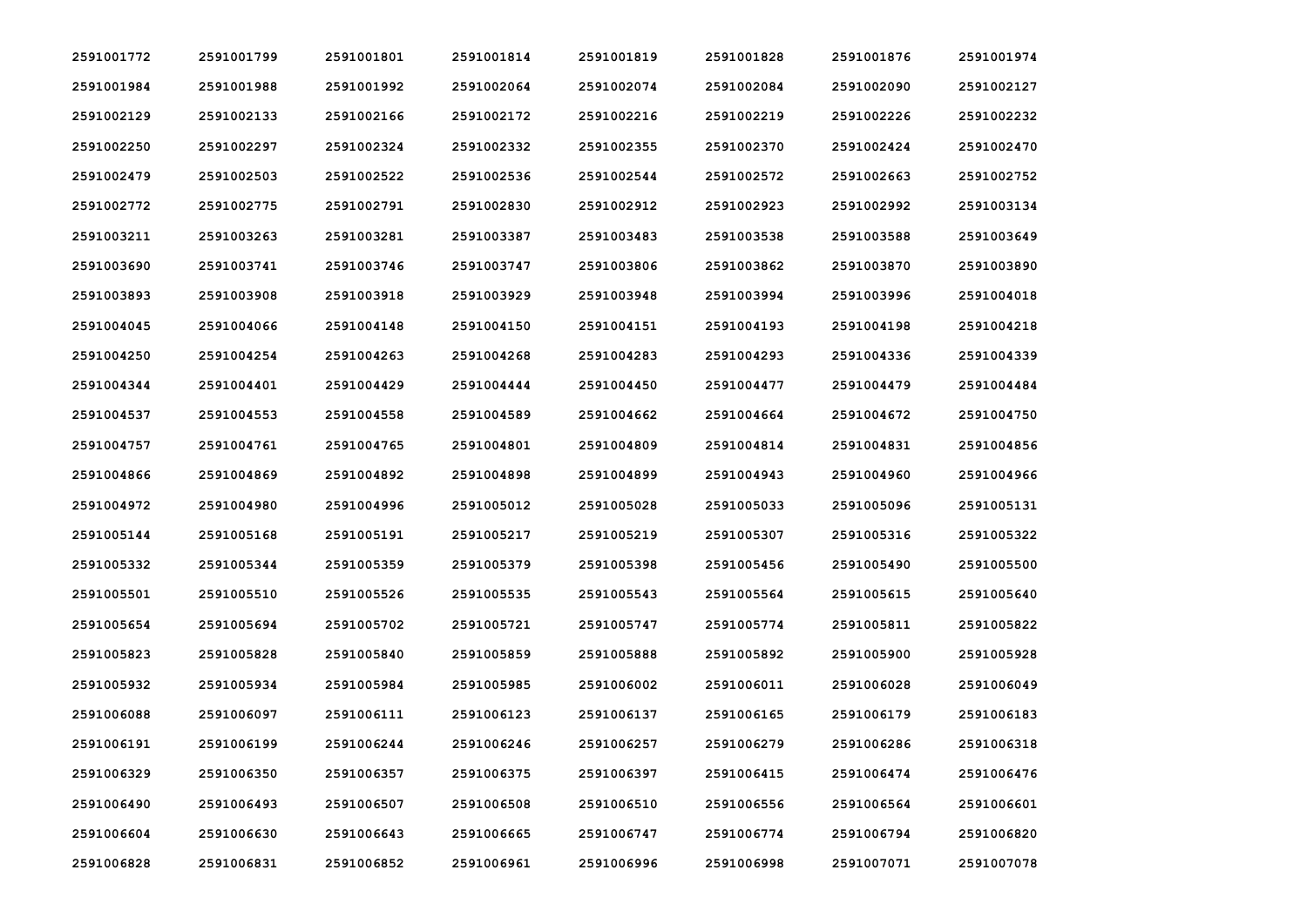| 2591007113 | 2591007117 | 2591007192 | 2591007201 | 2591007212 | 2591007266 | 2591007271 | 2591007342 |
|------------|------------|------------|------------|------------|------------|------------|------------|
| 2591007367 | 2591007375 | 2591007434 | 2591007446 | 2591007475 | 2591007487 | 2591007561 | 2591007567 |
| 2591007574 | 2591007594 | 2591007599 | 2591007601 | 2591007637 | 2591007651 | 2591007667 | 2591007671 |
| 2591007686 | 2591007770 | 2591007814 | 2591007826 | 2591007829 | 2591007835 | 2591007841 | 2591007857 |
| 2591007867 | 2591007869 | 2591007881 | 2591007917 | 2591007920 | 2591007945 | 2591007949 | 2591007984 |
| 2591008052 | 2591008068 | 2591008077 | 2591008109 | 2591008213 | 2591008231 | 2591008236 | 2591008245 |
| 2591008272 | 2591008284 | 2591008320 | 2591008355 | 2591008360 | 2591008368 | 2591008437 | 2591008444 |
| 2591008457 | 2591008481 | 2591008509 | 2591008551 | 2591008606 | 2591008609 | 2591008641 | 2591008645 |
| 2591008693 | 2591008700 | 2591008717 | 2591008735 | 2591008760 | 2591008939 | 2591008942 | 2591008949 |
| 2591008977 | 2591009014 | 2591009018 | 2591009059 | 2591009066 | 2591009083 | 2591009086 | 2591009103 |
| 2591009107 | 2591009113 | 2591009209 | 2591009227 | 2591009236 | 2591009256 | 2591009262 | 2591009268 |
| 2591009282 | 2591009358 | 2591009364 | 2591009371 | 2591009402 | 2591009405 | 2591009431 | 2591009436 |
| 2591009470 | 2591009473 | 2591009488 | 2591009491 | 2591009497 | 2591009523 | 2591009526 | 2591009531 |
| 2591009548 | 2591009552 | 2591009612 | 2591009641 | 2591009695 | 2591009737 | 2591009748 | 2591009783 |
| 2591009800 | 2591009847 | 2591009864 | 2591009869 | 2591009882 | 2591009898 | 2591009906 | 2591009918 |
| 2591009925 | 2591009937 | 2591009997 | 2591010010 | 2591010015 | 2591010025 | 2591010029 | 2591010036 |
| 2591010071 | 2591010086 | 2591010094 | 2591010099 | 2591010156 | 2591010158 | 2591010165 | 2591010168 |
| 2591010196 | 2591010225 | 2591010257 | 2591010267 | 2591010402 | 2591010431 | 2591010445 | 2591010446 |
| 2591010448 | 2591010453 | 2591010475 | 2591010528 | 2591010533 | 2591010546 | 2591010555 | 2591010562 |
| 2591010563 | 2591010572 | 2591010588 | 2591010593 | 2591010621 | 2591010631 | 2591010643 | 2591010647 |
| 2591010660 | 2591010695 | 2591010732 | 2591010759 | 2591010792 | 2591010834 | 2591010841 | 2591010868 |
| 2591010871 | 2591010873 | 2591010885 | 2591010888 | 2591010933 | 2591010973 | 2591010985 | 2591010995 |
| 2591011065 | 2591011089 | 2591011096 | 2591011124 | 2591011126 | 2591011135 | 2591011150 | 2591011152 |
| 2591011153 | 2591011167 | 2591011175 | 2591011186 | 2591011205 | 2591011258 | 2591011264 | 2591011277 |
| 2591011284 | 2591011304 | 2591011305 | 2591011310 | 2591011314 | 2591011317 | 2591011326 | 2591011336 |
| 2591011347 | 2591011369 | 2591011371 | 2591011374 | 2591011400 | 2591011418 | 2591011465 | 2591011471 |
| 2591011481 | 2591011510 | 2591011549 | 2591011560 | 2591011569 | 2591011573 | 2591011603 | 2591011609 |
| 2591011613 | 2591011647 | 2591011672 | 2591011738 | 2591011764 | 2591011794 | 2591011813 | 2591011817 |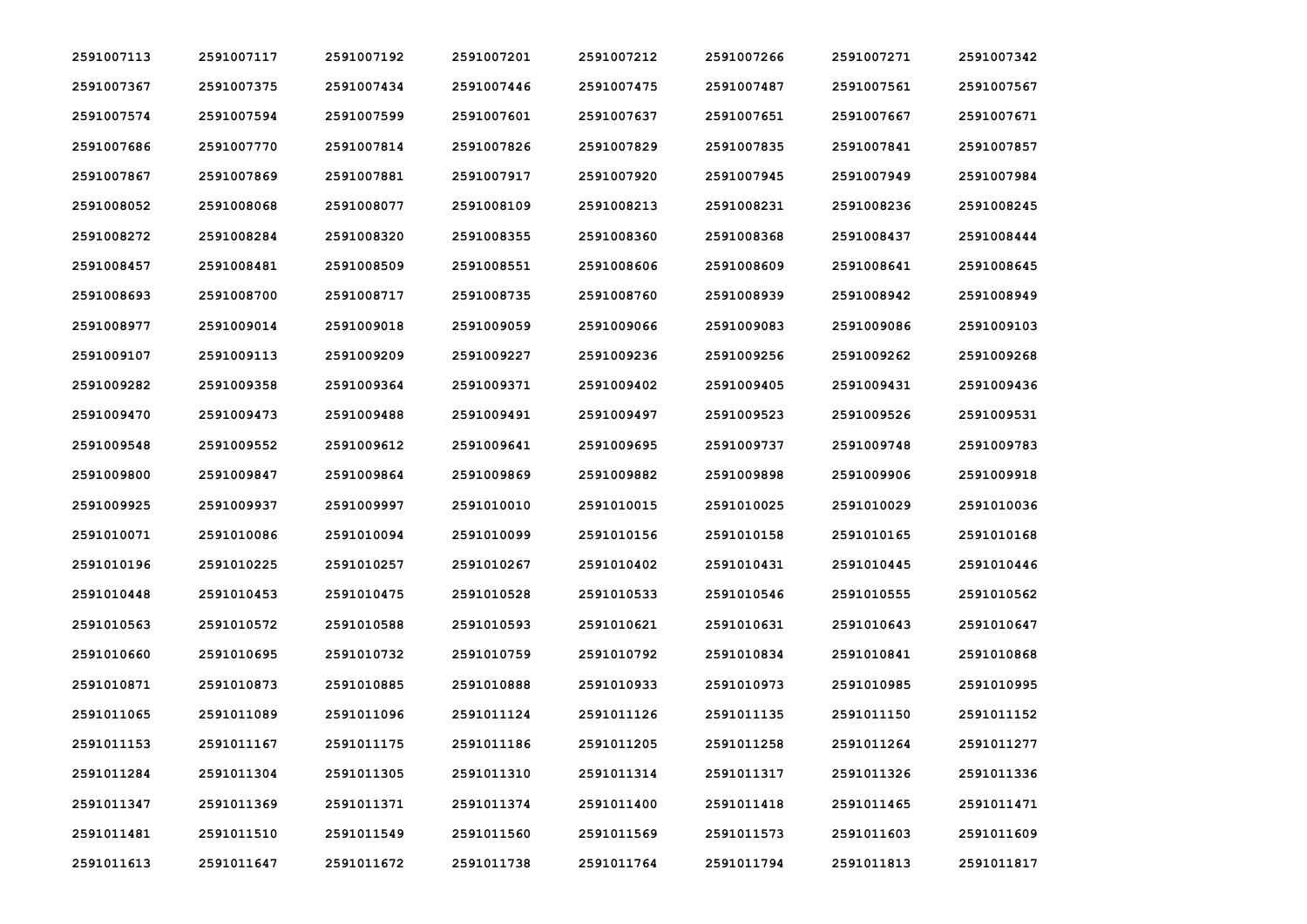| 2591011839 | 2591011843 | 2591011860 | 2591011879 | 2591011897 | 2591011908 | 2591011918 | 2591011919 |
|------------|------------|------------|------------|------------|------------|------------|------------|
| 2591011937 | 2591011963 | 2591011976 | 2591011982 | 2591012127 | 2591012134 | 2591012146 | 2591012217 |
| 2591012218 | 2591012225 | 2591012238 | 2591012257 | 2591012262 | 2591012263 | 2591012267 | 2591012272 |
| 2591012276 | 2591012284 | 2591012337 | 2591012340 | 2591012352 | 2591012366 | 2591012368 | 2591012402 |
| 2591012405 | 2591012406 | 2591012422 | 2591012425 | 2591012438 | 2591012443 | 2591012574 | 2591012576 |
| 2591012578 | 2591012581 | 2591012586 | 2591012617 | 2591012645 | 2591012650 | 2591012652 | 2591012689 |
| 2591012728 | 2591012732 | 2591012771 | 2591012776 | 2591012792 | 2591012829 | 2591012861 | 2591012866 |
| 2591012922 | 2591012923 | 2591012996 | 2591013004 | 2591013011 | 2591013023 | 2591013040 | 2591013046 |
| 2591013055 | 2591013058 | 2591013068 | 2591013109 | 2591013127 | 2591013128 | 2591013179 | 2591013219 |
| 2591013230 | 2591013233 | 2591013261 | 2591013295 | 2591013296 | 2591013340 | 2591013387 | 2591013397 |
| 2591013402 | 2591013418 | 2591013431 | 2591013442 | 2591013466 | 2591013476 | 2591013481 | 2591013484 |
| 2591013526 | 2591013602 | 2591013636 | 2591013651 | 2591013657 | 2591013703 | 2591013734 | 2591013759 |
| 2591013851 | 2591013872 | 2591013910 | 2591013975 | 2591014000 | 2591014029 | 2591014035 | 2591014054 |
| 2591014071 | 2591014077 | 2591014081 | 2591014092 | 2591014108 | 2591014117 | 2591014145 | 2591014167 |
| 2591014179 | 2591014195 | 2591014206 | 2591014208 | 2591014216 | 2591014231 | 2591014244 | 2591014256 |
| 2591014263 | 2591014286 | 2591014291 | 2591014361 | 2591014365 | 2591014366 | 2591014369 | 2591014387 |
| 2591014428 | 2591014430 | 2591014444 | 2591014473 | 2591014474 | 2591014489 | 2591014551 | 2591014566 |
| 2591014575 | 2591014578 | 2591014588 | 2591014613 | 2591014635 | 2591014637 | 2591014659 | 2591014661 |
| 2591014673 | 2591014698 | 2591014723 | 2591014751 | 2591014753 | 2591014771 | 2591014773 | 2591014792 |
| 2591014793 | 2591014893 | 2591014907 | 2591014952 | 2591014980 | 2591014983 | 2591015028 | 2591015034 |
| 2601000027 | 2601000031 | 2601000034 | 2601000040 | 2601000066 | 2601000088 | 2601000119 | 2601000130 |
| 2601000132 | 2601000153 | 2601000166 | 2601000167 | 2601000193 | 2601000203 | 2601000234 | 2601000250 |
| 2601000255 | 2601000270 | 2601000271 | 2601000276 | 2601000284 | 2601000286 | 2601000387 | 2601000443 |
| 2601000445 | 2601000457 | 2601000495 | 2601000498 | 2601000532 | 2601000546 | 2601000553 | 2601000560 |
| 2601000565 | 2601000575 | 2601000583 | 2601000627 | 2601000668 | 2601000672 | 2601000682 | 2601000690 |
| 2601000696 | 2601000698 | 2601000702 | 2601000714 | 2601000726 | 2601000728 | 2601000746 | 2601000754 |
| 2601000755 | 2601000768 | 2601000782 | 2601000797 | 2601000810 | 2601000815 | 2601000816 | 2601000833 |
| 2601000856 | 2601000926 | 2601000934 | 2601000951 | 2601000956 | 2601000980 | 2601000989 | 2601001004 |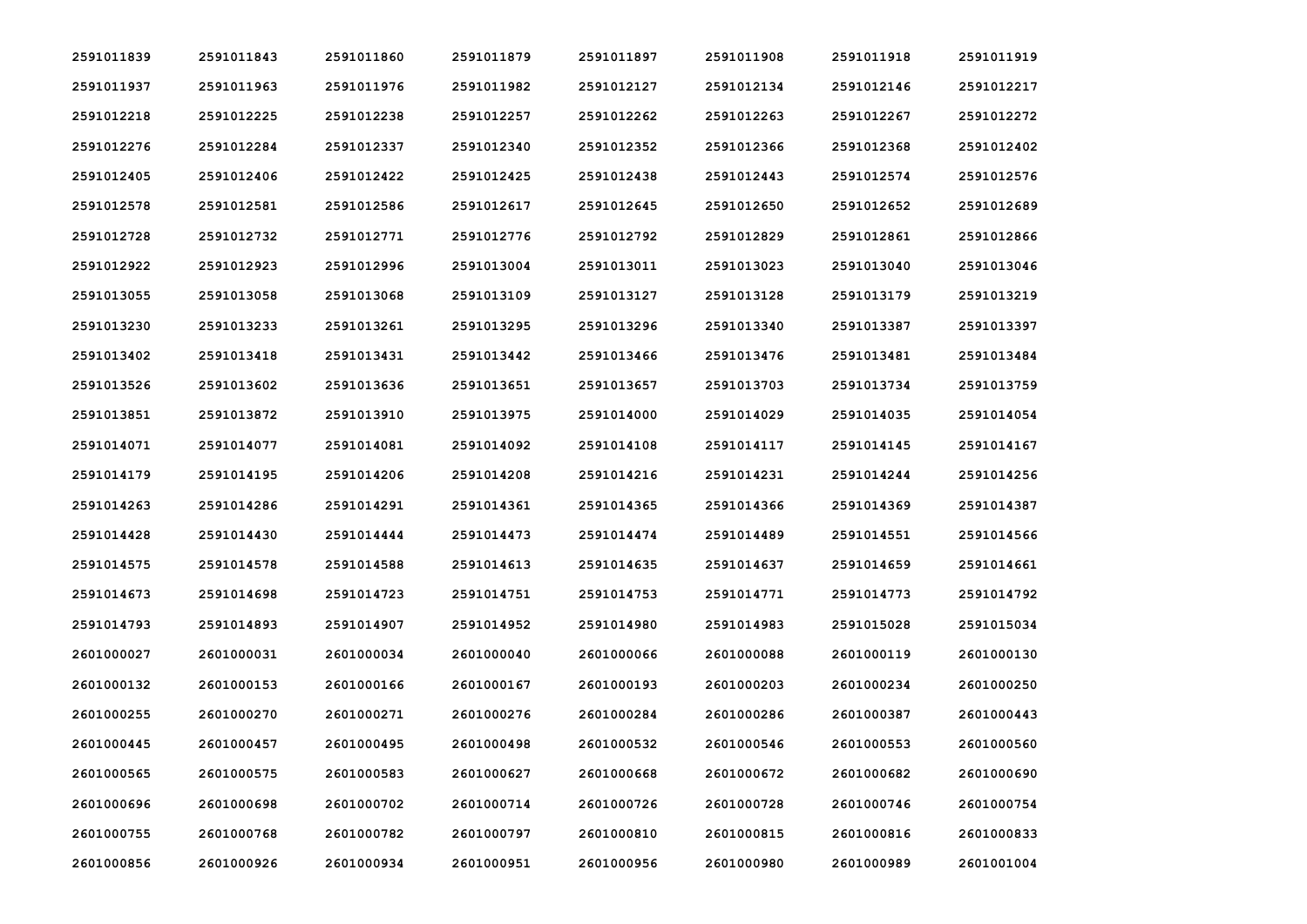| 2601001009 | 2601001095 | 2601001099 | 2601001116 | 2601001129 | 2601001136 | 2601001159 | 2601001160 |
|------------|------------|------------|------------|------------|------------|------------|------------|
| 2601001191 | 2601001201 | 2601001206 | 2601001252 | 2601001259 | 2601001268 | 2601001276 | 2601001321 |
| 2601001341 | 2601001377 | 2601001381 | 2601001384 | 2601001385 | 2601001416 | 2601001447 | 2601001457 |
| 2601001487 | 2601001490 | 2601001526 | 2601001538 | 2601001563 | 2601001566 | 2601001583 | 2601001589 |
| 2601001643 | 2601001649 | 2601001651 | 2601001652 | 2601001674 | 2601001684 | 2601001705 | 2601001715 |
| 2601001717 | 2601001731 | 2601001750 | 2601001798 | 2601001801 | 2601001832 | 2601001876 | 2601001886 |
| 2601001889 | 2601001936 | 2601001938 | 2601001947 | 2601001969 | 2601001970 | 2601001971 | 2601001981 |
| 2601001986 | 2601002037 | 2601002038 | 2601002055 | 2601002076 | 2601002102 | 2601002149 | 2601002151 |
| 2601002161 | 2601002185 | 2601002200 | 2601002201 | 2601002211 | 2601002214 | 2601002264 | 2601002275 |
| 2601002323 | 2601002341 | 2601002346 | 2601002361 | 2601002366 | 2601002368 | 2601002376 | 2601002377 |
| 2601002391 | 2601002405 | 2601002459 | 2601002462 | 2601002473 | 2601002480 | 2601002484 | 2601002485 |
| 2601002492 | 2601002548 | 2601002553 | 2601002563 | 2601002565 | 2601002573 | 2601002577 | 2601002612 |
| 2601002627 | 2601002656 | 2601002686 | 2601002689 | 2601002693 | 2601002701 | 2601002702 | 2601002706 |
| 2601002722 | 2601002724 | 2601002744 | 2601002787 | 2601002795 | 2601002813 | 2601002815 | 2601002819 |
| 2601002834 | 2601002840 | 2601002846 | 2601002851 | 2601002868 | 2601002869 | 2601002883 | 2601002888 |
| 2601002908 | 2601002911 | 2601002921 | 2601002924 | 2601002936 | 2601002951 | 2601002975 | 2601003000 |
| 2601003047 | 2601003054 | 2601003057 | 2601003069 | 2601003072 | 2601003074 | 2601003082 | 2611000020 |
| 2611000046 | 2611000047 | 2611000055 | 2611000058 | 2611000078 | 2611000121 | 2611000123 | 2611000158 |
| 2611000200 | 2611000204 | 2611000235 | 2611000245 | 2611000248 | 2611000250 | 2611000254 | 2611000343 |
| 2611000393 | 2611000397 | 2611000412 | 2611000413 | 2611000444 | 2611000459 | 2611000474 | 2611000504 |
| 2611000510 | 2611000512 | 2611000524 | 2611000539 | 2611000544 | 2611000580 | 2611000591 | 2611000595 |
| 2611000601 | 2611000614 | 2611000680 | 2611000682 | 2611000683 | 2611000687 | 2611000700 | 2611000713 |
| 2611000739 | 2611000773 | 2611000798 | 2611000803 | 2611000810 | 2611000835 | 2611000844 | 2611000858 |
| 2611000900 | 2611000927 | 2611000974 | 2611000982 | 2611001020 | 2611001039 | 2611001053 | 2611001061 |
| 2611001091 | 2611001111 | 2611001147 | 2611001164 | 2611001177 | 2611001179 | 2611001195 | 2611001198 |
| 2611001222 | 2611001226 | 2611001235 | 2611001261 | 2611001264 | 2611001276 | 2611001279 | 2611001306 |
| 2611001307 | 2611001364 | 2611001389 | 2611001398 | 2611001417 | 2611001438 | 2611001442 | 2611001456 |
| 2611001460 | 2611001475 | 2611001478 | 2611001501 | 2611001514 | 2611001521 | 2611001533 | 2611001535 |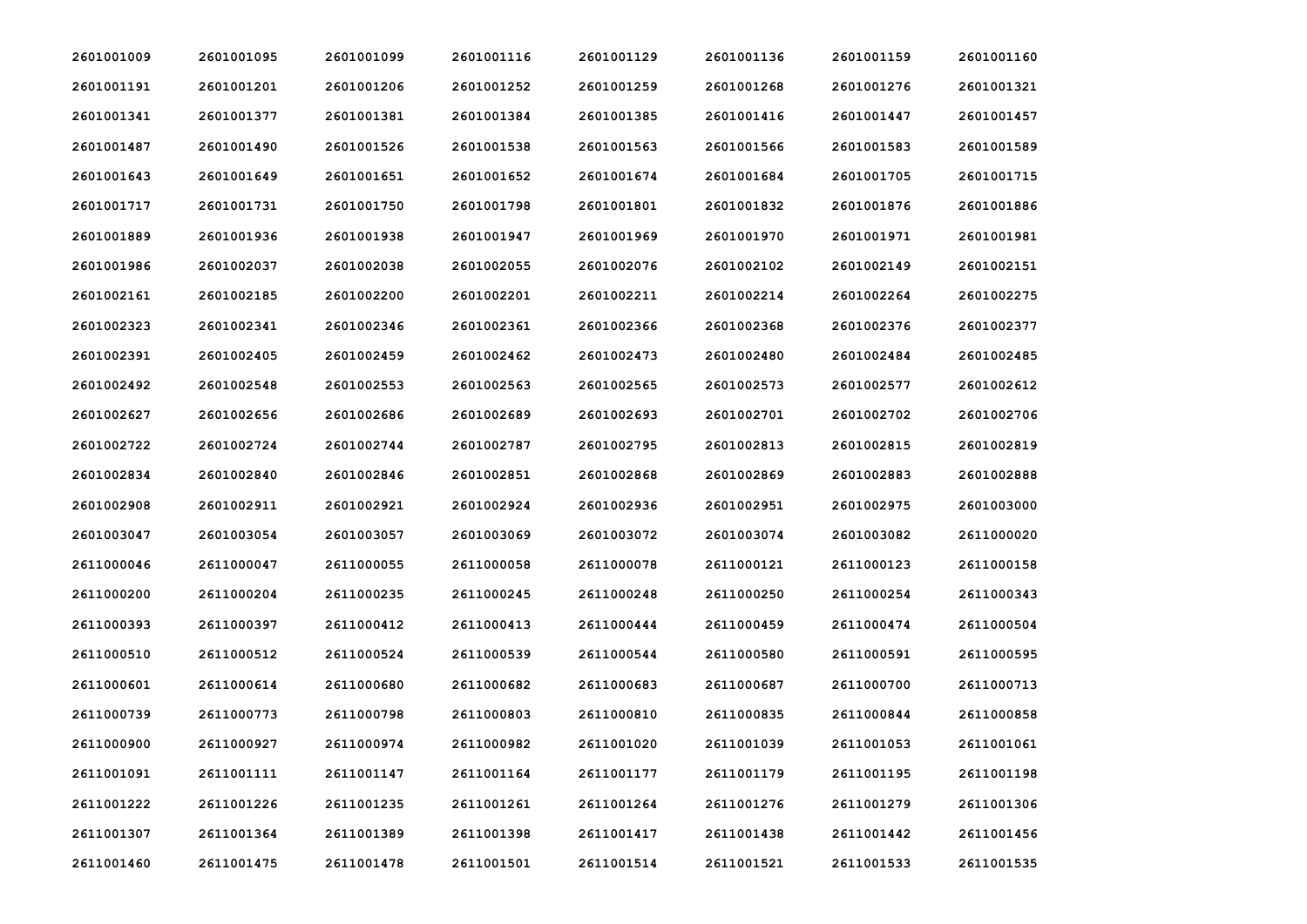| 2611001560 | 2611001574 | 2611001592 | 2611001599 | 2611001611 | 2611001622 | 2621000031 | 2621000035 |
|------------|------------|------------|------------|------------|------------|------------|------------|
| 2621000039 | 2621000050 | 2621000055 | 2621000100 | 2621000110 | 2621000128 | 2621000130 | 2621000142 |
| 2621000182 | 2621000205 | 2621000223 | 2621000236 | 2621000270 | 2621000275 | 2621000282 | 2621000298 |
| 2621000331 | 2621000384 | 2621000392 | 2621000420 | 2621000428 | 2621000503 | 2621000539 | 2621000555 |
| 2621000557 | 2621000559 | 2621000560 | 2621000567 | 2621000570 | 2621000587 | 2621000630 | 2621000640 |
| 2621000644 | 2621000651 | 2621000654 | 2621000659 | 2621000664 | 2621000685 | 2621000703 | 2621000733 |
| 2621000735 | 2621000739 | 2621000780 | 2621000794 | 2621000799 | 2621000801 | 2621000819 | 2621000831 |
| 2621000880 | 2621000897 | 2621000925 | 2621000979 | 2621001012 | 2621001019 | 2621001034 | 2621001036 |
| 2621001055 | 2621001114 | 2621001115 | 2621001118 | 2621001128 | 2621001131 | 2621001139 | 2621001141 |
| 2621001144 | 2621001160 | 2621001170 | 2621001174 | 2621001178 | 2621001179 | 2621001198 | 2621001230 |
| 2621001246 | 2621001251 | 2621001282 | 2621001283 | 2621001286 | 2621001323 | 2621001331 | 2621001332 |
| 2621001350 | 2621001360 | 2621001414 | 2621001439 | 2621001463 | 2621001469 | 2621001478 | 2621001503 |
| 2621001510 | 2621001541 | 2621001558 | 2621001565 | 2621001576 | 2621001590 | 2621001603 | 2621001609 |
| 2621001633 | 2621001652 | 2621001654 | 2621001666 | 2621001681 | 2621001686 | 2621001736 | 2621001779 |
| 2621001789 | 2621001819 | 2621001884 | 2621001885 | 2621001902 | 2621001907 | 2621001913 | 2621001918 |
| 2621001920 | 2621001921 | 2621001955 | 2621001964 | 2621001971 | 2621001987 | 2621002032 | 2621002063 |
| 2621002068 | 2621002074 | 2621002086 | 2621002104 | 2621002105 | 2621002122 | 2621002123 | 2621002137 |
| 2621002139 | 2621002142 | 2621002151 | 2621002164 | 2621002166 | 2621002167 | 2621002173 | 2621002197 |
| 2621002203 | 2621002221 | 2621002251 | 2621002254 | 2621002288 | 2621002308 | 2621002342 | 2621002362 |
| 2621002389 | 2621002394 | 2621002396 | 2621002407 | 2621002410 | 2621002439 | 2621002465 | 2621002471 |
| 2621002478 | 2621002495 | 2621002498 | 2621002506 | 2621002512 | 2621002529 | 2621002539 | 2621002540 |
| 2621002541 | 2621002550 | 2621002557 | 2621002577 | 2621002589 | 2621002590 | 2621002630 | 2621002632 |
| 2621002656 | 2621002658 | 2621002666 | 2621002668 | 2621002672 | 2621002733 | 2621002746 | 2621002767 |
| 2621002769 | 2621002791 | 2621002818 | 2621002819 | 2631000060 | 2631000095 | 2631000097 | 2631000172 |
| 2631000209 | 2631000256 | 2631000278 | 2631000304 | 2631000306 | 2631000328 | 2631000361 | 2631000380 |
| 2631000402 | 2631000418 | 2631000447 | 2631000466 | 2631000479 | 2631000495 | 2631000496 | 2631000503 |
| 2631000513 | 2631000526 | 2631000547 | 2631000568 | 2631000580 | 2631000583 | 2631000608 | 2631000666 |
| 2631000684 | 2631000707 | 2631000725 | 2631000736 | 2631000739 | 2631000746 | 2631000749 | 2631000791 |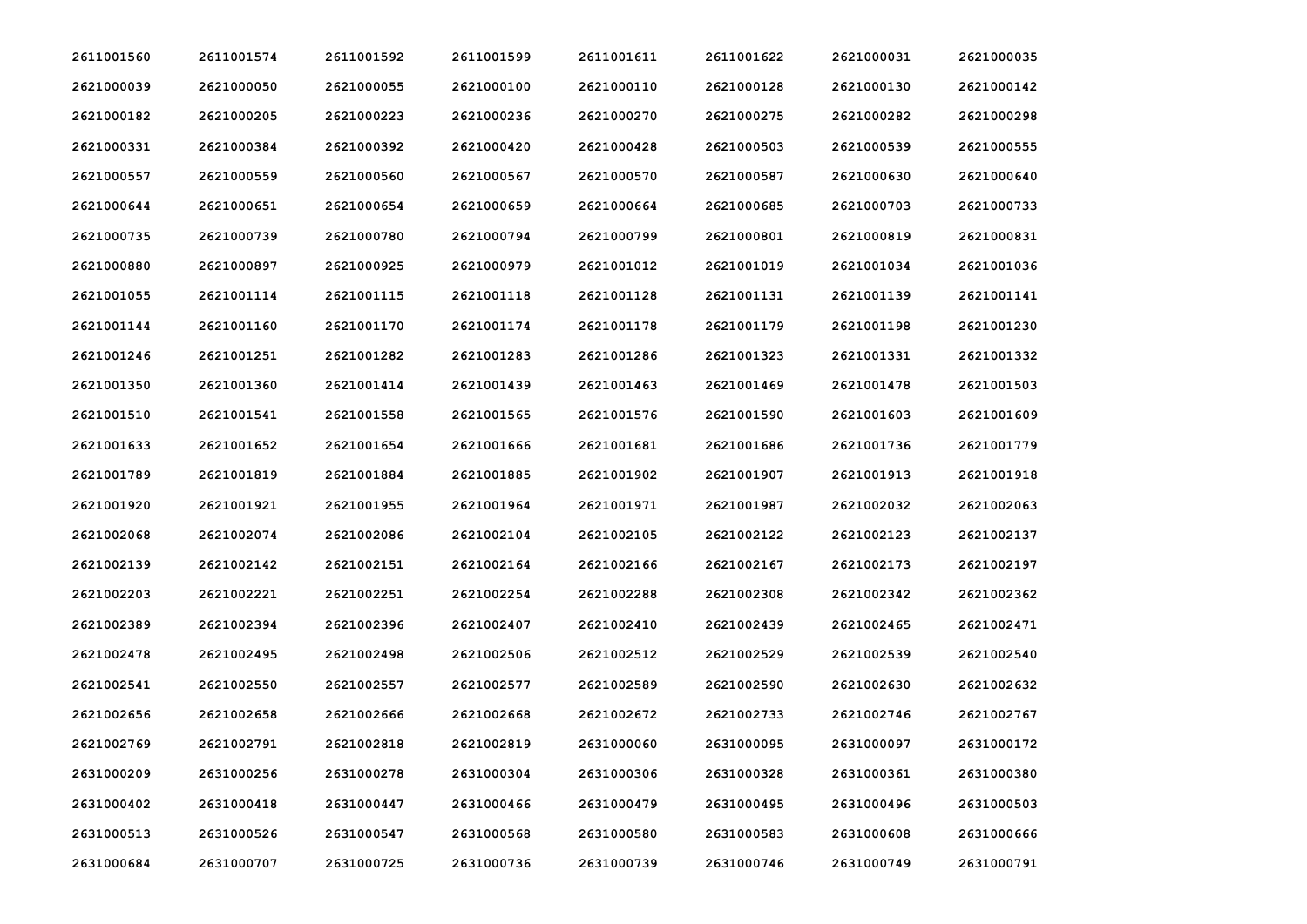| 2631000797 | 2631000802 | 2631000809 | 2631000831 | 2631000837 | 2631000851 | 2631000859 | 2631000893 |
|------------|------------|------------|------------|------------|------------|------------|------------|
| 2631000894 | 2631000908 | 2631000914 | 2631000932 | 2631000933 | 2631000940 | 2631000943 | 2631000969 |
| 2631001028 | 2631001115 | 2631001130 | 2641000050 | 2641000231 | 2641000435 | 2641000760 | 2651000016 |
| 2651000035 | 2651000074 | 2651000118 | 2651000144 | 2651000259 | 2651000267 | 2651000320 | 2651000352 |
| 2651000364 | 2651000390 | 2651000406 | 2651000444 | 2651000471 | 2651000541 | 2651000588 | 2651000641 |
| 2651000653 | 2651000662 | 2651000699 | 2651000713 | 2651000733 | 2651000753 | 2651000777 | 2651000829 |
| 2651000835 | 2651000873 | 2651000885 | 2651000902 | 2651000925 | 2651001010 | 2651001031 | 2651001034 |
| 2651001057 | 2651001063 | 2651001088 | 2651001107 | 2651001122 | 2651001182 | 2651001192 | 2651001217 |
| 2651001223 | 2651001246 | 2651001259 | 2651001292 | 2651001296 | 2651001305 | 2651001315 | 2651001316 |
| 2651001321 | 2651001372 | 2651001420 | 2651001460 | 2651001465 | 2651001470 | 2651001483 | 2651001497 |
| 2651001501 | 2651001541 | 2651001562 | 2651001595 | 2651001598 | 2651001609 | 2651001611 | 2651001688 |
| 2651001703 | 2651001785 | 2651001799 | 2651001800 | 2651001846 | 2651001870 | 2651001893 | 2651001894 |
| 2651001900 | 2651001915 | 2651001935 | 2651001941 | 2651001964 | 2651001969 | 2651002006 | 2651002075 |
| 2651002121 | 2651002147 | 2651002166 | 2651002183 | 2651002219 | 2651002230 | 2651002241 | 2651002248 |
| 2651002333 | 2651002336 | 2651002367 | 2651002387 | 2651002402 | 2651002405 | 2651002407 | 2651002418 |
| 2651002422 | 2651002445 | 2651002485 | 2651002506 | 2651002519 | 2651002521 | 2651002538 | 2651002607 |
| 2651002655 | 2651002689 | 2651002704 | 2651002824 | 2651002858 | 2651002861 | 2651002887 | 2651002906 |
| 2651002908 | 2651003007 | 2651003032 | 2651003036 | 2651003057 | 2651003093 | 2651003110 | 2651003120 |
| 2651003135 | 2651003177 | 2651003186 | 2651003240 | 2651003254 | 2651003324 | 2651003348 | 2651003351 |
| 2651003355 | 2651003360 | 2651003398 | 2651003445 | 2651003452 | 2651003511 | 2651003527 | 2651003547 |
| 2651003553 | 2651003615 | 2651003625 | 2651003630 | 2651003696 | 2651003735 | 2651003780 | 2651003785 |
| 2651003815 | 2651003833 | 2651003848 | 2651003877 | 2651003881 | 2651003887 | 2651003938 | 2651003959 |
| 2651003996 | 2651004006 | 2651004052 | 2651004067 | 2651004083 | 2651004095 | 2651004109 | 2651004153 |
| 2651004174 | 2651004199 | 2651004219 | 2651004231 | 2651004271 | 2651004397 | 2651004402 | 2651004417 |
| 2651004423 | 2651004436 | 2651004459 | 2651004465 | 2651004502 | 2651004528 | 2651004533 | 2651004546 |
| 2651004577 | 2651004598 | 2651004622 | 2651004663 | 2651004667 | 2651004751 | 2651004774 | 2651004778 |
| 2651004816 | 2651004823 | 2651004867 | 2651004879 | 2651004937 | 2651004974 | 2651005101 | 2651005104 |
| 2651005124 | 2651005131 | 2651005142 | 2651005147 | 2651005152 | 2651005167 | 2651005203 | 2651005213 |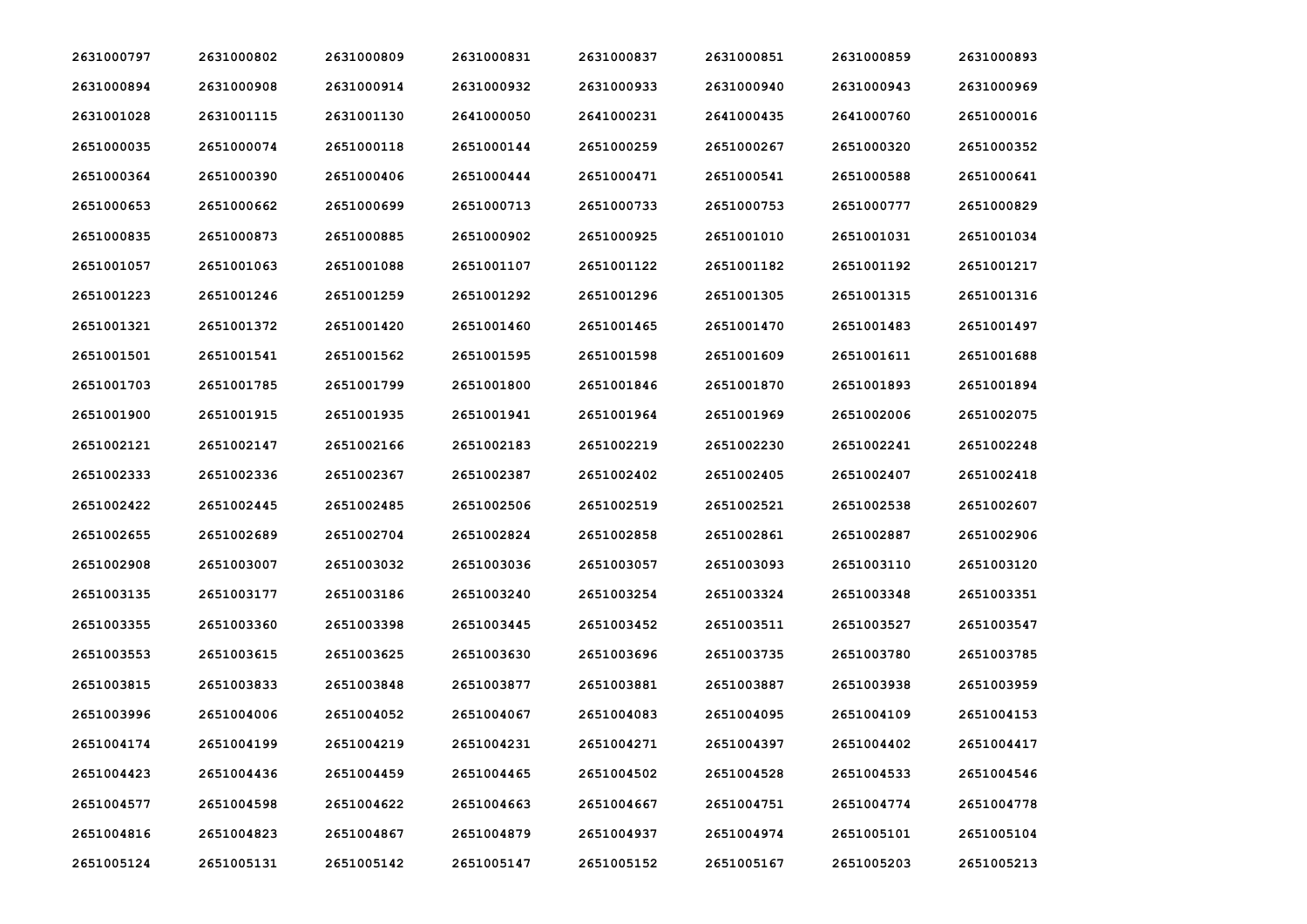| 2651005216 | 2651005225 | 2651005330 | 2651005332 | 2651005343 | 2651005357 | 2651005372 | 2651005380 |
|------------|------------|------------|------------|------------|------------|------------|------------|
| 2651005429 | 2651005469 | 2651005488 | 2651005518 | 2651005555 | 2651005560 | 2651005570 | 2651005596 |
| 2651005634 | 2651005694 | 2651005707 | 2651005716 | 2651005722 | 2651005745 | 2651005768 | 2651005853 |
| 2651005875 | 2651005896 | 2651005915 | 2651005936 | 2651005940 | 2651005951 | 2651005964 | 2651005995 |
| 2651006016 | 2651006034 | 2651006065 | 2651006110 | 2651006120 | 2651006138 | 2651006168 | 2651006222 |
| 2651006317 | 2651006368 | 2651006386 | 2651006395 | 2651006407 | 2651006424 | 2651006432 | 2651006439 |
| 2651006446 | 2651006456 | 2651006475 | 2651006476 | 2651006477 | 2651006490 | 2651006513 | 2651006527 |
| 2651006541 | 2651006545 | 2651006561 | 2651006581 | 2651006594 | 2651006602 | 2651006647 | 2651006655 |
| 2651006694 | 2651006820 | 2651006878 | 2651006918 | 2651006930 | 2651006993 | 2651007005 | 2651007045 |
| 2651007055 | 2651007063 | 2651007090 | 2651007118 | 2651007130 | 2651007166 | 2651007179 | 2651007184 |
| 2651007229 | 2651007238 | 2651007241 | 2651007269 | 2651007274 | 2651007301 | 2651007394 | 2651007398 |
| 2651007410 | 2651007415 | 2651007433 | 2651007434 | 2651007442 | 2651007450 | 2651007545 | 2651007554 |
| 2651007667 | 2651007770 | 2651007824 | 2651007885 | 2651007892 | 2651007959 | 2651007968 | 2651008008 |
| 2651008018 | 2651008025 | 2651008073 | 2651008078 | 2651008121 | 2651008170 | 2651008172 | 2651008197 |
| 2651008240 | 2651008254 | 2651008257 | 2651008283 | 2651008307 | 2651008318 | 2651008380 | 2651008409 |
| 2661000015 | 2661000061 | 2661000134 | 2661000141 | 2661000271 | 2661000274 | 2661000285 | 2661000366 |
| 2661000368 | 2661000378 | 2661000386 | 2661000409 | 2661000416 | 2661000443 | 2661000460 | 2661000481 |
| 2661000537 | 2661000563 | 2661000568 | 2661000574 | 2661000599 | 2661000621 | 2661000626 | 2661000679 |
| 2661000701 | 2661000706 | 2661000725 | 2661000736 | 2661000747 | 2661000757 | 2661000768 | 2661000769 |
| 2661000813 | 2661000845 | 2661000846 | 2661000851 | 2661000875 | 2661000877 | 2661000881 | 2661000887 |
| 2661000896 | 2661000899 | 2661000909 | 2661000914 | 2661000957 | 2661000967 | 2661000970 | 2661000991 |
| 2661001068 | 2661001074 | 2661001087 | 2661001133 | 2661001136 | 2661001166 | 2661001167 | 2661001226 |
| 2661001238 | 2661001260 | 2661001309 | 2661001329 | 2661001358 | 2661001359 | 2661001371 | 2661001380 |
| 2661001410 | 2661001416 | 2661001421 | 2661001427 | 2661001431 | 2661001432 | 2661001436 | 2661001457 |
| 2661001466 | 2661001470 | 2661001484 | 2661001503 | 2661001566 | 2661001581 | 2661001583 | 2661001593 |
| 2661001604 | 2661001610 | 2661001612 | 2661001653 | 2661001682 | 2661001709 | 2661001780 | 2661001806 |
| 2661001814 | 2661001815 | 2661001835 | 2661001848 | 2661001853 | 2661001865 | 2661001874 | 2661001910 |
| 2661001956 | 2661001965 | 2661001998 | 2661002011 | 2661002049 | 2661002056 | 2661002077 | 2661002117 |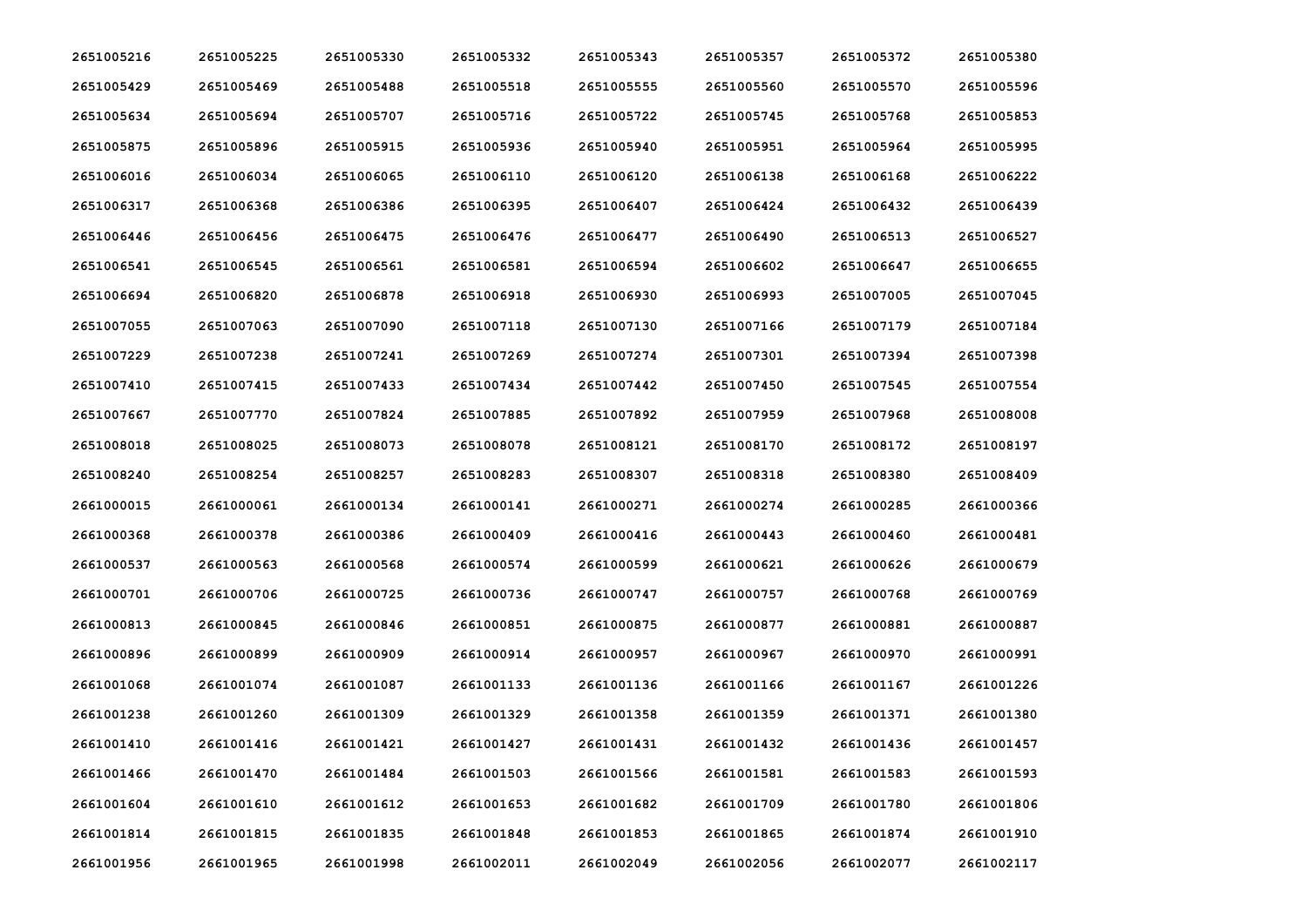| 2661002129 | 2661002172 | 2661002186 | 2661002214 | 2661002222 | 2661002232 | 2661002237 | 2661002266 |
|------------|------------|------------|------------|------------|------------|------------|------------|
| 2661002305 | 2661002343 | 2661002370 | 2661002371 | 2661002372 | 2661002377 | 2661002463 | 2661002485 |
| 2661002559 | 2661002566 | 2661002567 | 2661002677 | 2661002699 | 2661002756 | 2661002757 | 2661002815 |
| 2661002888 | 2661002914 | 2661002965 | 2661003013 | 2661003054 | 2661003057 | 2661003060 | 2661003085 |
| 2661003121 | 2661003125 | 2661003153 | 2671000029 | 2671000030 | 2671000043 | 2671000047 | 2671000053 |
| 2671000067 | 2671000126 | 2671000133 | 2671000143 | 2671000194 | 2671000202 | 2671000278 | 2671000321 |
| 2671000383 | 2671000397 | 2671000409 | 2671000413 | 2671000417 | 2671000506 | 2671000543 | 2681000001 |
| 2681000018 | 2681000032 | 2681000142 | 2681000143 | 2681000224 | 2681000290 | 2681000312 | 2681000373 |
| 2681000431 | 2681000524 | 2681000548 | 2681000550 | 2681000556 | 2681000592 | 2681000606 | 2681000613 |
| 2681000630 | 2681000640 | 2681000657 | 2681000683 | 2681000687 | 2681000693 | 2681000699 | 2681000705 |
| 2681000749 | 2681000774 | 2681000790 | 2681000798 | 2681000874 | 2681000933 | 2681000983 | 2681000988 |
| 2691000105 | 2691000116 | 2691000121 | 2691000196 | 2691000282 | 2691000313 | 2691000330 | 2691000372 |
| 2691000388 | 2691000403 | 2691000459 | 2691000531 | 2691000537 | 2691000561 | 2691000571 | 2691000585 |
| 2691000638 | 2691000692 | 2691000736 | 2691000806 | 2691000858 | 2691000868 | 2691000886 | 2691000896 |
| 2691000993 | 2691001042 | 2691001062 | 2691001063 | 2691001094 | 2691001130 | 2691001141 | 2691001142 |
| 2691001143 | 2691001144 | 2691001156 | 2691001185 | 2691001189 | 2691001209 | 2691001212 | 2691001243 |
| 2691001282 | 2691001298 | 2691001332 | 2691001359 | 2691001388 | 2691001421 | 2691001448 | 2691001475 |
| 2691001483 | 2691001503 | 2691001509 | 2691001539 | 2691001547 | 2691001595 | 2691001649 | 2691001650 |
| 2691001659 | 2691001666 | 2691001673 | 2691001741 | 2691001759 | 2691001777 | 2691001790 | 2691001795 |
| 2691001808 | 2691001823 | 2691001851 | 2691001871 | 2691001881 | 2691001908 | 2691001913 | 2691001950 |
| 2691002045 | 2691002053 | 2691002057 | 2691002084 | 2691002086 | 2691002087 | 2691002093 | 2691002125 |
| 2691002144 | 2691002148 | 2691002187 | 2691002215 | 2691002230 | 2691002246 | 2691002301 | 2691002340 |
| 2691002370 | 2691002383 | 2691002412 | 2691002486 | 2691002514 | 2691002593 | 2691002603 | 2691002614 |
| 2691002634 | 2691002636 | 2691002637 | 2691002660 | 2691002699 | 2691002702 | 2691002744 | 2691002754 |
| 2691002771 | 2691002788 | 2691002802 | 2691002809 | 2691002836 | 2691002866 | 2691002892 | 2691002964 |
| 2691002971 | 2691002988 | 2691003009 | 2691003013 | 2691003055 | 2691003098 | 2691003144 | 2691003169 |
| 2691003181 | 2691003195 | 2691003205 | 2691003254 | 2691003268 | 2691003280 | 2691003327 | 2691003345 |
| 2691003346 | 2691003349 | 2691003354 | 2691003358 | 2691003369 | 2691003394 | 2691003396 | 2691003407 |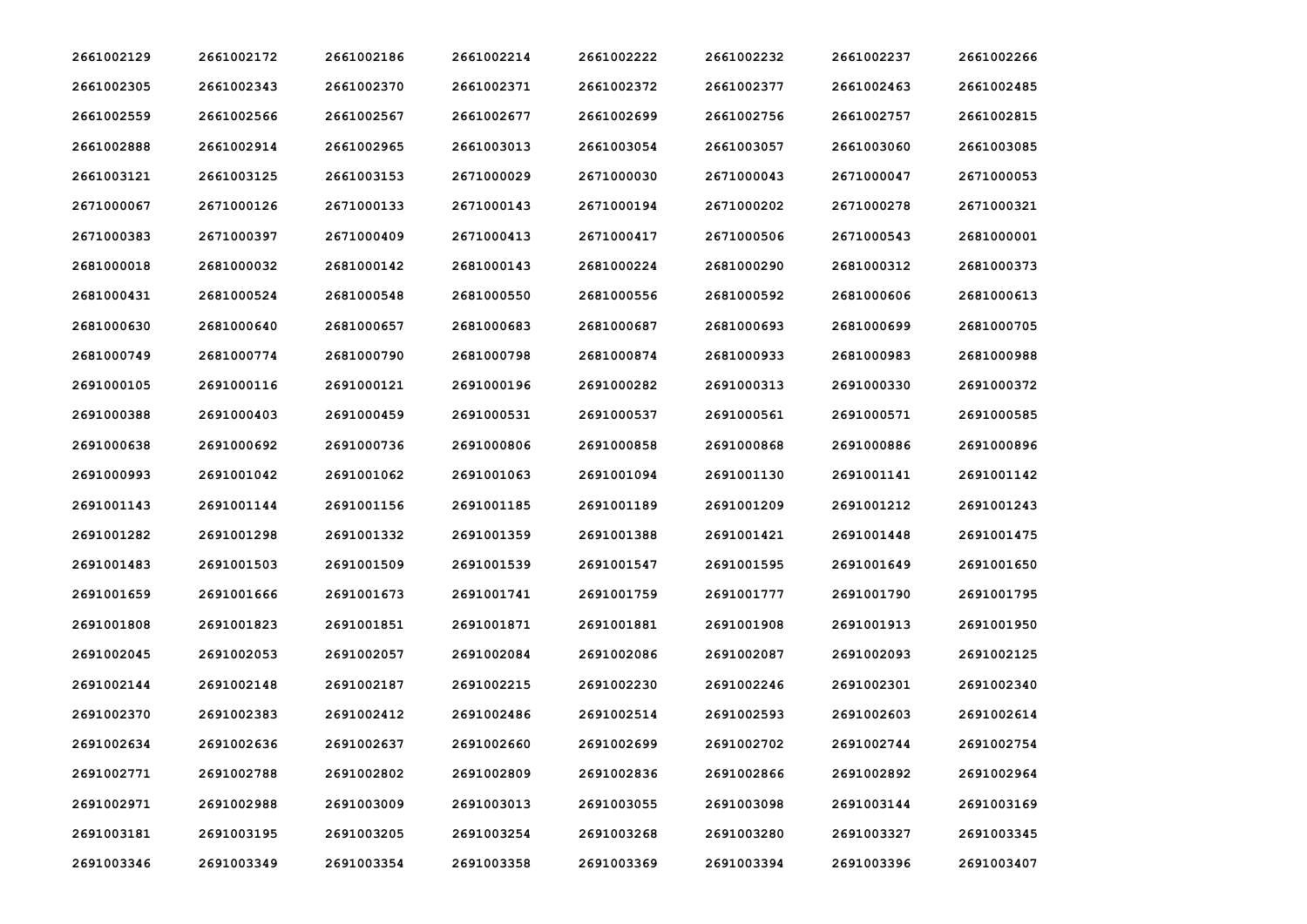| 2691003415 | 2691003419 | 2691003424 | 2691003430 | 2691003434 | 2691003444 | 2691003454 | 2691003477 |
|------------|------------|------------|------------|------------|------------|------------|------------|
| 2691003499 | 2691003509 | 2691003520 | 2691003551 | 2691003554 | 2691003571 | 2691003641 | 2691003642 |
| 2691003699 | 2691003712 | 2691003771 | 2691003822 | 2691003837 | 2691003838 | 2691003889 | 2691003900 |
| 2691003904 | 2691003905 | 2691003917 | 2691003918 | 2691004002 | 2691004098 | 2691004186 | 2691004201 |
| 2691004214 | 2691004216 | 2691004231 | 2691004254 | 2691004280 | 2691004292 | 2691004332 | 2691004343 |
| 2691004345 | 2691004358 | 2691004366 | 2691004378 | 2691004386 | 2691004410 | 2691004446 | 2701000063 |
| 2701000100 | 2701000113 | 2701000122 | 2701000137 | 2701000158 | 2701000165 | 2701000176 | 2701000178 |
| 2701000205 | 2701000247 | 2701000315 | 2701000341 | 2701000382 | 2701000387 | 2701000395 | 2701000396 |
| 2701000405 | 2701000427 | 2701000437 | 2701000450 | 2701000455 | 2701000507 | 2701000509 | 2701000517 |
| 2701000539 | 2701000544 | 2701000550 | 2701000564 | 2701000596 | 2701000624 | 2701000643 | 2701000675 |
| 2701000676 | 2701000685 | 2701000716 | 2701000718 | 2701000732 | 2701000735 | 2701000752 | 2701000762 |
| 2701000801 | 2701000813 | 2701000826 | 2701000868 | 2701000903 | 2701000907 | 2701000909 | 2701000911 |
| 2701000947 | 2701000982 | 2701000984 | 2701001018 | 2701001036 | 2701001066 | 2701001067 | 2701001130 |
| 2701001134 | 2701001150 | 2701001205 | 2701001216 | 2701001242 | 2701001250 | 2701001276 | 2701001323 |
| 2701001337 | 2701001346 | 2701001370 | 2701001377 | 2701001389 | 2701001437 | 2701001449 | 2701001467 |
| 2701001475 | 2701001485 | 2701001516 | 2701001537 | 2701001550 | 2711000016 | 2711000071 | 2711000072 |
| 2711000082 | 2711000102 | 2711000132 | 2711000138 | 2711000139 | 2711000165 | 2711000173 | 2711000194 |
| 2711000198 | 2711000201 | 2711000210 | 2711000222 | 2711000226 | 2711000231 | 2711000242 | 2711000265 |
| 2711000300 | 2711000354 | 2711000366 | 2711000377 | 2711000382 | 2711000387 | 2711000392 | 2711000403 |
| 2711000413 | 2711000422 | 2711000430 | 2711000478 | 2711000519 | 2711000531 | 2711000565 | 2711000567 |
| 2711000572 | 2711000620 | 2711000639 | 2711000645 | 2711000679 | 2711000681 | 2711000785 | 2711000814 |
| 2711000840 | 2711000859 | 2711000864 | 2711000898 | 2711000905 | 2711000926 | 2711000934 | 2711000965 |
| 2711000985 | 2711000987 | 2711000990 | 2711001028 | 2711001034 | 2711001036 | 2711001051 | 2711001062 |
| 2711001083 | 2711001084 | 2711001087 | 2711001100 | 2711001160 | 2711001166 | 2711001221 | 2711001240 |
| 2711001244 | 2711001291 | 2711001301 | 2711001320 | 2711001326 | 2711001342 | 2711001376 | 2711001389 |
| 2711001401 | 2711001429 | 2711001459 | 2711001489 | 2711001521 | 2711001523 | 2711001542 | 2711001578 |
| 2711001581 | 2711001583 | 2711001629 | 2711001646 | 2711001658 | 2711001698 | 2711001702 | 2711001734 |
| 2711001744 | 2711001751 | 2711001767 | 2711001790 | 2711001849 | 2711001865 | 2711001866 | 2711001880 |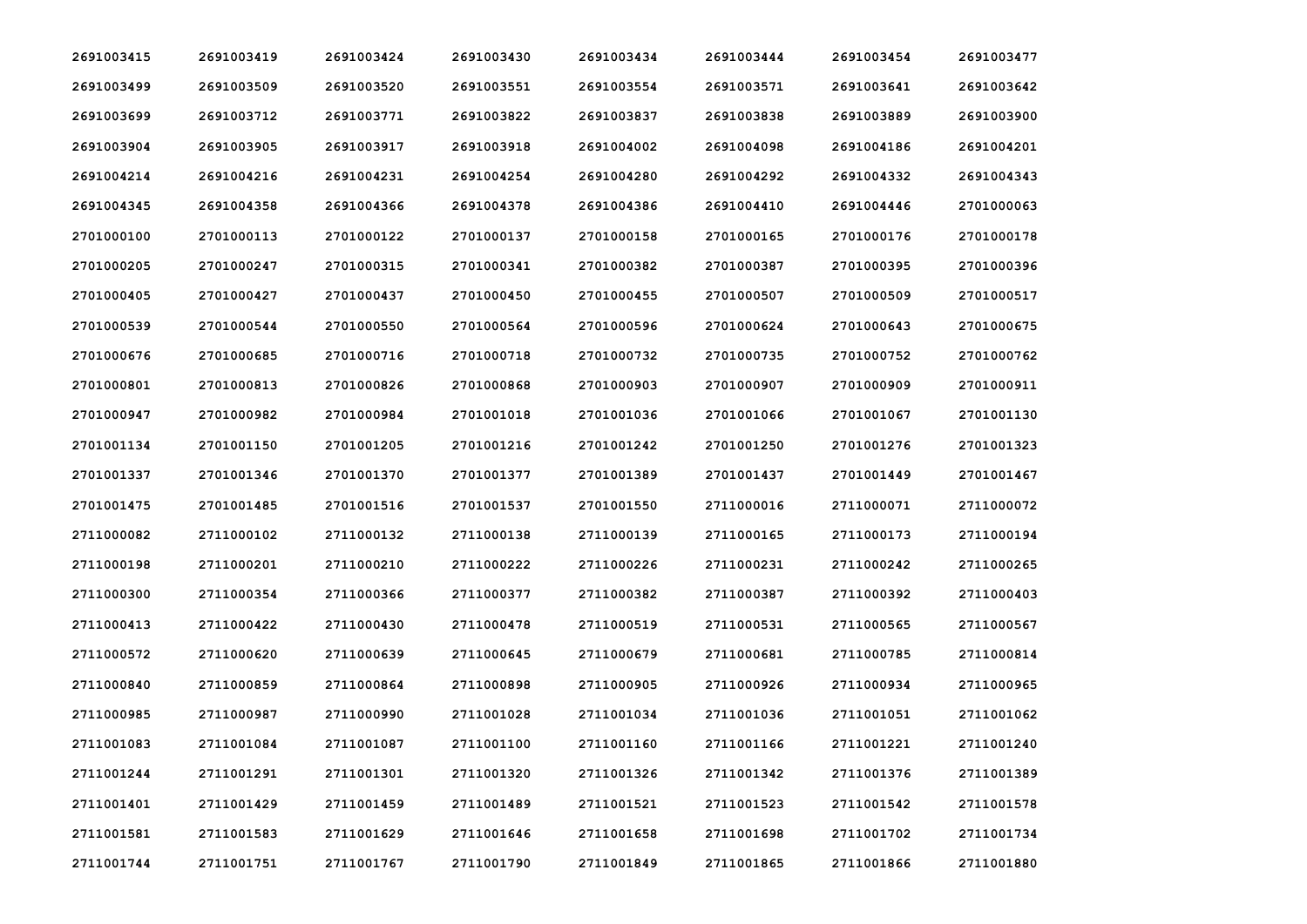| 2711001900 | 2711001932 | 2711001937 | 2711001941 | 2711001945 | 2711002009 | 2711002016 | 2711002045 |
|------------|------------|------------|------------|------------|------------|------------|------------|
| 2711002085 | 2711002095 | 2711002132 | 2711002160 | 2711002161 | 2711002169 | 2711002221 | 2711002244 |
| 2711002245 | 2711002254 | 2711002305 | 2711002314 | 2711002316 | 2711002344 | 2711002367 | 2711002427 |
| 2711002430 | 2711002444 | 2711002456 | 2711002467 | 2711002474 | 2711002543 | 2711002568 | 2711002609 |
| 2711002614 | 2711002617 | 2711002622 | 2711002625 | 2721000011 | 2721000042 | 2721000044 | 2721000068 |
| 2721000120 | 2721000191 | 2721000207 | 2721000228 | 2721000287 | 2721000329 | 2721000378 | 2721000379 |
| 2721000493 | 2721000517 | 2721000532 | 2721000559 | 2721000611 | 2721000674 | 2721000688 | 2721000739 |
| 2721000757 | 2721000759 | 2721000765 | 2721000767 | 2721000774 | 2721000786 | 2721000791 | 2721000798 |
| 2721000804 | 2721000805 | 2721000813 | 2721000825 | 2721000850 | 2721000851 | 2721000859 | 2721000883 |
| 2721000902 | 2721001035 | 2721001062 | 2721001086 | 2721001116 | 2721001127 | 2731000005 | 2731000040 |
| 2731000041 | 2731000046 | 2731000061 | 2731000094 | 2731000096 | 2731000118 | 2731000156 | 2731000233 |
| 2731000240 | 2731000270 | 2731000305 | 2731000306 | 2731000336 | 2731000410 | 2731000414 | 2731000456 |
| 2731000468 | 2731000473 | 2731000479 | 2731000483 | 2731000492 | 2731000500 | 2731000544 | 2731000545 |
| 2731000548 | 2731000554 | 2731000572 | 2731000579 | 2731000590 | 2731000602 | 2731000635 | 2731000642 |
| 2731000652 | 2731000660 | 2731000661 | 2731000683 | 2731000706 | 2731000747 | 2731000758 | 2731000762 |
| 2731000785 | 2731000818 | 2731000827 | 2731000854 | 2731000911 | 2731000936 | 2731000939 | 2731000974 |
| 2731000999 | 2731001016 | 2731001051 | 2731001058 | 2731001075 | 2731001089 | 2731001091 | 2731001166 |
| 2731001177 | 2731001227 | 2731001240 | 2731001245 | 2731001268 | 2731001273 | 2731001284 | 2731001296 |
| 2731001299 | 2731001313 | 2731001410 | 2731001413 | 2731001439 | 2731001485 | 2731001490 | 2731001498 |
| 2731001537 | 2731001549 | 2731001554 | 2731001570 | 2731001572 | 2731001588 | 2731001602 | 2731001604 |
| 2731001645 | 2731001646 | 2731001649 | 2731001752 | 2731001774 | 2731001813 | 2731001821 | 2731001828 |
| 2731001841 | 2731001865 | 2731001884 | 2731001886 | 2731001888 | 2731001912 | 2731001920 | 2731001929 |
| 2731001933 | 2731001936 | 2731001938 | 2731001944 | 2731001947 | 2731002013 | 2731002034 | 2731002043 |
| 2731002063 | 2731002075 | 2731002107 | 2731002157 | 2731002242 | 2731002256 | 2731002327 | 2731002339 |
| 2731002351 | 2731002360 | 2731002364 | 2731002365 | 2731002368 | 2731002370 | 2731002428 | 2731002444 |
| 2731002468 | 2731002480 | 2731002514 | 2731002515 | 2731002517 | 2731002531 | 2731002569 | 2741000018 |
| 2741000069 | 2741000074 | 2741000095 | 2741000101 | 2741000138 | 2741000173 | 2741000201 | 2741000202 |
| 2741000203 | 2741000247 | 2741000256 | 2741000265 | 2741000277 | 2741000301 | 2741000313 | 2741000327 |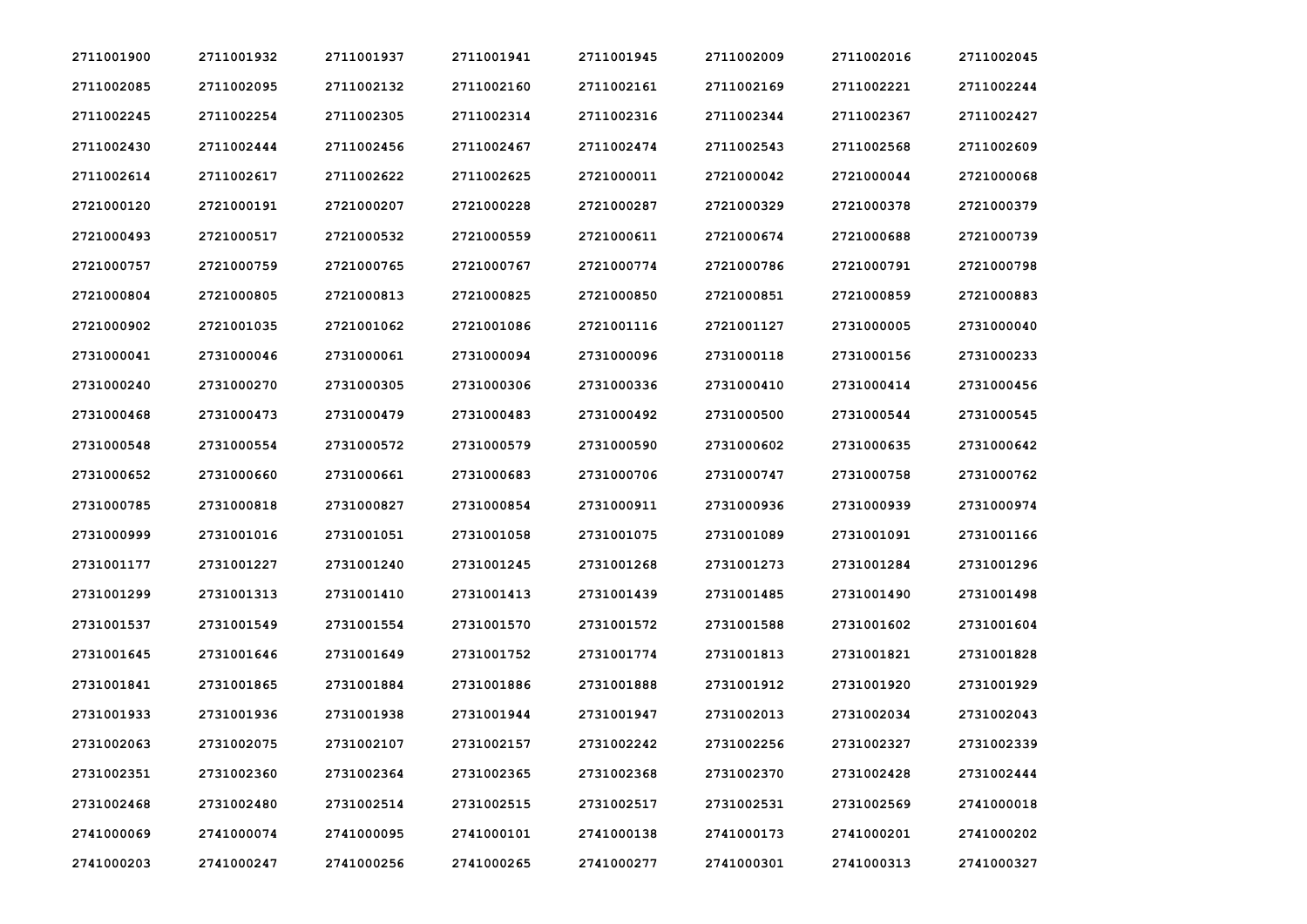| 2741000377 | 2741000382 | 2741000419 | 2741000423 | 2741000425 | 2741000464 | 2741000494 | 2741000496 |
|------------|------------|------------|------------|------------|------------|------------|------------|
| 2741000509 | 2741000546 | 2741000571 | 2741000585 | 2741000592 | 2741000610 | 2741000640 | 2741000652 |
| 2741000653 | 2741000696 | 2741000711 | 2741000724 | 2741000735 | 2741000748 | 2741000749 | 2741000765 |
| 2741000783 | 2741000853 | 2741000871 | 2741000878 | 2741000904 | 2741000910 | 2741000918 | 2741000937 |
| 2741000980 | 2741001002 | 2741001012 | 2741001013 | 2741001030 | 2741001067 | 2741001075 | 2741001099 |
| 2741001166 | 2741001191 | 2741001199 | 2741001207 | 2741001211 | 2741001215 | 2741001263 | 2741001289 |
| 2741001290 | 2741001296 | 2741001303 | 2741001306 | 2741001311 | 2741001367 | 2741001377 | 2741001392 |
| 2741001401 | 2741001407 | 2741001448 | 2741001482 | 2741001495 | 2741001518 | 2741001583 | 2741001600 |
| 2741001604 | 2741001623 | 2741001639 | 2741001640 | 2741001648 | 2741001670 | 2741001674 | 2741001681 |
| 2741001709 | 2741001722 | 2741001742 | 2741001761 | 2741001781 | 2741001880 | 2741001890 | 2741001901 |
| 2741001914 | 2741001950 | 2741001954 | 2741001983 | 2741002005 | 2741002031 | 2741002035 | 2741002037 |
| 2741002050 | 2741002071 | 2741002072 | 2741002084 | 2741002089 | 2741002099 | 2741002101 | 2741002165 |
| 2741002191 | 2741002212 | 2741002247 | 2741002269 | 2741002320 | 2741002323 | 2741002333 | 2741002334 |
| 2741002341 | 2741002372 | 2741002385 | 2741002389 | 2741002407 | 2741002426 | 2741002429 | 2741002453 |
| 2741002457 | 2741002496 | 2741002500 | 2741002511 | 2741002524 | 2741002602 | 2741002609 | 2741002612 |
| 2741002621 | 2741002634 | 2741002651 | 2741002672 | 2741002684 | 2741002698 | 2741002739 | 2741002758 |
| 2741002766 | 2741002779 | 2741002793 | 2741002825 | 2741002837 | 2741002847 | 2741002865 | 2741002973 |
| 2741002978 | 2741002990 | 2741002995 | 2741003005 | 2741003015 | 2741003031 | 2741003072 | 2741003085 |
| 2741003094 | 2741003128 | 2741003137 | 2741003142 | 2741003146 | 2741003150 | 2741003152 | 2741003170 |
| 2741003175 | 2741003190 | 2741003206 | 2741003288 | 2741003325 | 2741003345 | 2741003349 | 2741003355 |
| 2741003363 | 2741003368 | 2741003383 | 2741003415 | 2741003418 | 2741003443 | 2741003478 | 2741003516 |
| 2741003524 | 2741003534 | 2741003561 | 2741003583 | 2741003601 | 2741003612 | 2741003631 | 2741003665 |
| 2741003707 | 2741003716 | 2741003723 | 2741003787 | 2741003794 | 2741003822 | 2741003840 | 2741003863 |
| 2741003887 | 2741003943 | 2741004052 | 2741004057 | 2741004081 | 2741004098 | 2741004145 | 2751000008 |
| 2751000019 | 2751000028 | 2751000038 | 2751000099 | 2751000129 | 2751000179 | 2751000187 | 2751000206 |
| 2751000219 | 2751000297 | 2751000328 | 2751000338 | 2751000355 | 2751000372 | 2751000392 | 2751000453 |
| 2751000463 | 2751000486 | 2751000524 | 2751000531 | 2751000568 | 2751000578 | 2751000586 | 2751000615 |
| 2751000631 | 2751000660 | 2751000667 | 2751000687 | 2751000723 | 2751000726 | 2751000736 | 2751000739 |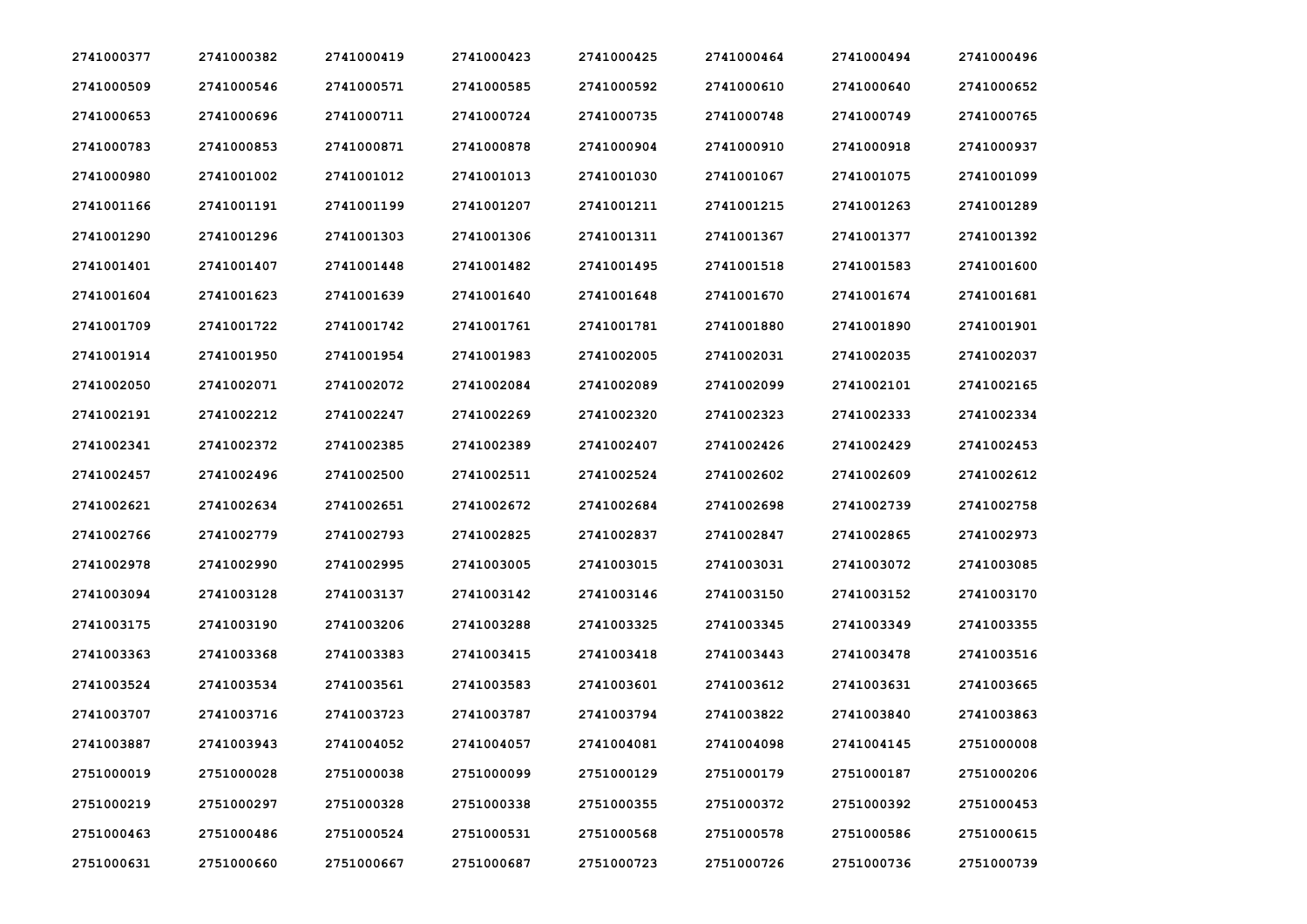| 2751000774 | 2751000784 | 2751000793 | 2751000831 | 2751000900 | 2751000904 | 2751000927 | 2751000944 |
|------------|------------|------------|------------|------------|------------|------------|------------|
| 2751001006 | 2751001026 | 2751001033 | 2751001056 | 2751001057 | 2751001098 | 2751001103 | 2751001116 |
| 2751001118 | 2751001137 | 2751001154 | 2751001163 | 2751001177 | 2751001259 | 2751001270 | 2751001281 |
| 2751001284 | 2751001334 | 2761000004 | 2761000090 | 2761000109 | 2761000130 | 2761000149 | 2761000172 |
| 2761000177 | 2761000193 | 2761000214 | 2761000227 | 2761000230 | 2761000242 | 2761000300 | 2761000340 |
| 2761000353 | 2761000362 | 2761000376 | 2761000449 | 2761000510 | 2761000563 | 2761000567 | 2761000570 |
| 2761000585 | 2761000590 | 2761000601 | 2761000629 | 2761000661 | 2761000670 | 2761000672 | 2761000713 |
| 2761000743 | 2761000773 | 2761000790 | 2771000001 | 2771000011 | 2771000026 | 2771000030 | 2771000036 |
| 2771000047 | 2771000052 | 2771000056 | 2771000075 | 2771000079 | 2771000113 | 2771000135 | 2771000200 |
| 2771000222 | 2771000230 | 2771000235 | 2771000257 | 2771000267 | 2771000272 | 2771000280 | 2771000308 |
| 2771000338 | 2771000348 | 2771000396 | 2771000425 | 2771000437 | 2771000459 | 2771000468 | 2771000477 |
| 2771000487 | 2771000488 | 2771000509 | 2771000588 | 2771000620 | 2771000649 | 2771000658 | 2771000663 |
| 2771000671 | 2771000679 | 2771000695 | 2771000709 | 2771000711 | 2771000731 | 2771000782 | 2771000800 |
| 2771000816 | 2771000826 | 2771000844 | 2771000860 | 2771000869 | 2771000913 | 2771000950 | 2771000992 |
| 2771001019 | 2771001021 | 2771001031 | 2771001049 | 2771001062 | 2771001079 | 2771001108 | 2771001120 |
| 2771001155 | 2771001198 | 2771001216 | 2771001220 | 2771001235 | 2771001242 | 2771001247 | 2771001257 |
| 2771001263 | 2771001385 | 2771001431 | 2771001443 | 2771001466 | 2771001512 | 2771001527 | 2771001591 |
| 2771001600 | 2771001623 | 2771001628 | 2771001644 | 2771001673 | 2771001678 | 2771001691 | 2771001698 |
| 2771001707 | 2771001717 | 2771001718 | 2771001724 | 2771001746 | 2771001760 | 2771001763 | 2771001777 |
| 2771001800 | 2771001820 | 2771001828 | 2771001909 | 2771001916 | 2771001981 | 2771001986 | 2771002038 |
| 2771002055 | 2771002100 | 2771002115 | 2771002129 | 2771002143 | 2771002170 | 2771002171 | 2771002175 |
| 2771002180 | 2771002208 | 2771002245 | 2771002253 | 2771002294 | 2771002317 | 2771002332 | 2771002342 |
| 2771002358 | 2771002365 | 2771002389 | 2771002391 | 2771002396 | 2771002403 | 2771002409 | 2771002416 |
| 2771002433 | 2771002438 | 2771002444 | 2771002453 | 2771002475 | 2771002485 | 2771002492 | 2771002518 |
| 2771002528 | 2771002552 | 2771002562 | 2771002605 | 2771002616 | 2771002693 | 2771002724 | 2771002750 |
| 2771002768 | 2771002769 | 2771002823 | 2771002868 | 2771002876 | 2771002881 | 2771002899 | 2771002905 |
| 2771002910 | 2771002920 | 2771002967 | 2771003028 | 2771003031 | 2771003071 | 2771003084 | 2771003096 |
| 2771003105 | 2771003135 | 2771003139 | 2771003186 | 2771003196 | 2771003208 | 2771003280 | 2771003285 |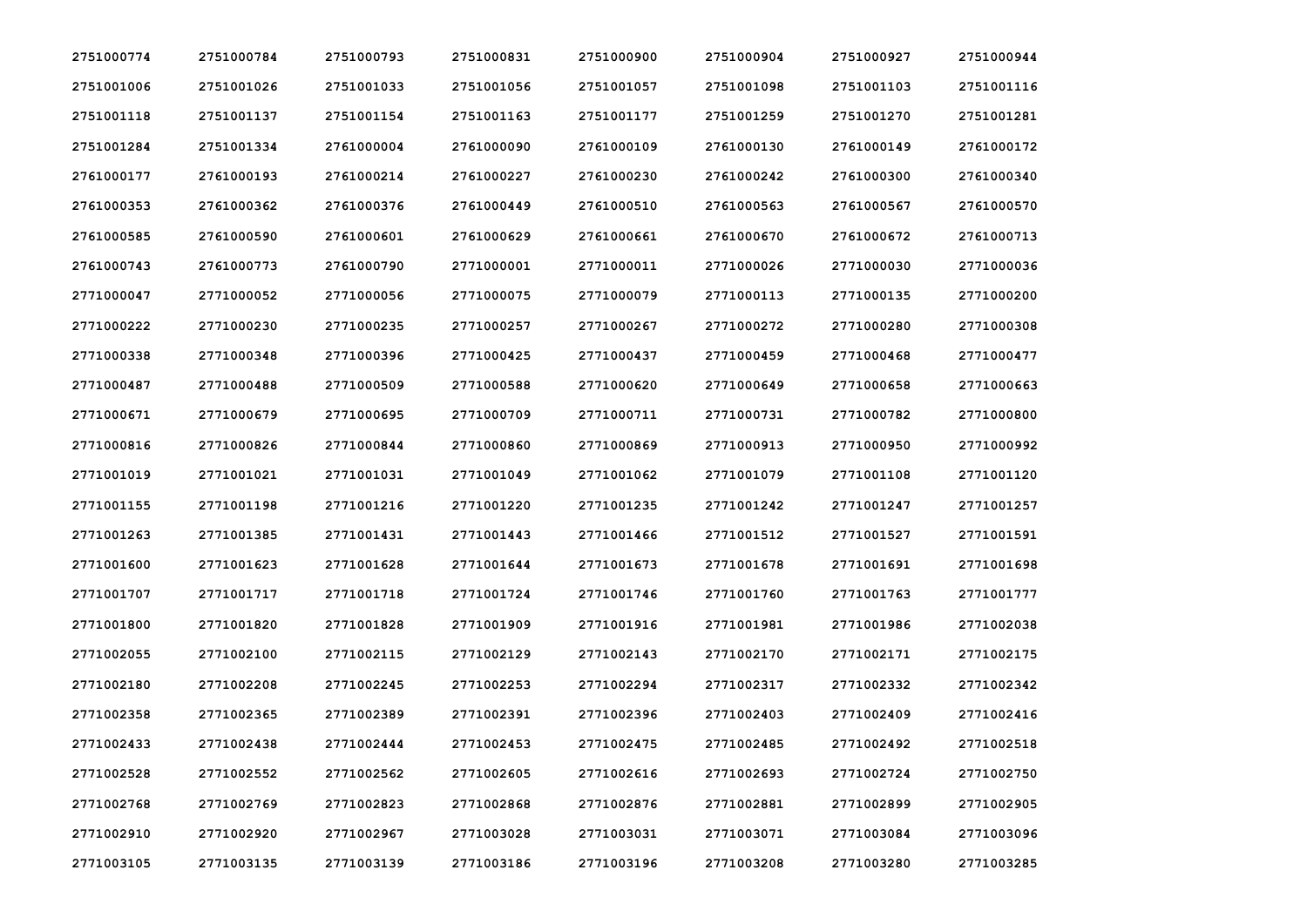| 2771003290 | 2771003294 | 2771003325 | 2771003335 | 2771003337 | 2771003342 | 2771003348 | 2771003380 |
|------------|------------|------------|------------|------------|------------|------------|------------|
| 2771003437 | 2771003454 | 2771003480 | 2771003516 | 2771003520 | 2771003524 | 2771003539 | 2771003546 |
| 2771003561 | 2771003567 | 2771003582 | 2771003598 | 2771003611 | 2771003635 | 2771003689 | 2771003695 |
| 2771003703 | 2771003758 | 2771003768 | 2771003774 | 2771003784 | 2771003788 | 2771003790 | 2771003806 |
| 2771003869 | 2771003912 | 2771003948 | 2771003970 | 2771004001 | 2771004003 | 2771004007 | 2771004035 |
| 2771004043 | 2771004048 | 2771004076 | 2771004114 | 2771004123 | 2771004127 | 2771004131 | 2771004142 |
| 2771004151 | 2771004159 | 2771004160 | 2771004212 | 2771004215 | 2771004245 | 2771004249 | 2771004277 |
| 2771004281 | 2771004285 | 2771004287 | 2771004356 | 2771004378 | 2771004392 | 2771004397 | 2771004417 |
| 2771004422 | 2771004439 | 2771004445 | 2771004464 | 2771004514 | 2771004534 | 2771004541 | 2771004549 |
| 2771004554 | 2771004558 | 2771004561 | 2771004565 | 2771004572 | 2771004635 | 2771004638 | 2771004641 |
| 2771004682 | 2771004696 | 2771004720 | 2771004737 | 2771004749 | 2771004781 | 2771004786 | 2771004829 |
| 2771004831 | 2771004835 | 2771004856 | 2771004899 | 2771004900 | 2771004901 | 2771004904 | 2771004913 |
| 2771004925 | 2771004926 | 2771004942 | 2771004944 | 2771004971 | 2771005056 | 2771005059 | 2771005064 |
| 2771005068 | 2771005095 | 2771005114 | 2771005123 | 2771005198 | 2771005261 | 2771005269 | 2771005275 |
| 2771005283 | 2771005287 | 2771005316 | 2771005325 | 2771005327 | 2771005335 | 2771005347 | 2771005369 |
| 2771005432 | 2771005444 | 2771005453 | 2771005478 | 2771005490 | 2771005516 | 2771005545 | 2771005553 |
| 2771005588 | 2771005655 | 2771005659 | 2771005670 | 2771005690 | 2771005707 | 2771005713 | 2771005714 |
| 2771005765 | 2771005793 | 2771005856 | 2771005956 | 2771005965 | 2771005992 | 2771006008 | 2771006010 |
| 2771006131 | 2771006132 | 2771006147 | 2771006150 | 2771006175 | 2771006210 | 2771006248 | 2771006255 |
| 2771006270 | 2771006276 | 2771006283 | 2771006292 | 2771006302 | 2771006304 | 2771006305 | 2771006307 |
| 2771006323 | 2771006377 | 2771006411 | 2771006421 | 2771006427 | 2771006458 | 2771006473 | 2771006475 |
| 2771006518 | 2771006546 | 2771006564 | 2771006565 | 2771006591 | 2771006608 | 2771006617 | 2771006639 |
| 2771006670 | 2771006694 | 2771006704 | 2771006709 | 2771006712 | 2771006717 | 2771006729 | 2771006767 |
| 2771006788 | 2771006799 | 2771006820 | 2771006836 | 2771006848 | 2771006857 | 2771006863 | 2771006874 |
| 2771006892 | 2771006893 | 2771006910 | 2771006914 | 2771006918 | 2771006952 | 2771006955 | 2771006959 |
| 2771006963 | 2771006996 | 2771006998 | 2771007003 | 2771007045 | 2771007062 | 2771007078 | 2771007081 |
| 2771007108 | 2771007109 | 2771007125 | 2771007153 | 2771007157 | 2771007171 | 2771007174 | 2771007270 |
| 2771007277 | 2771007289 | 2771007326 | 2771007347 | 2771007350 | 2771007394 | 2771007427 | 2771007466 |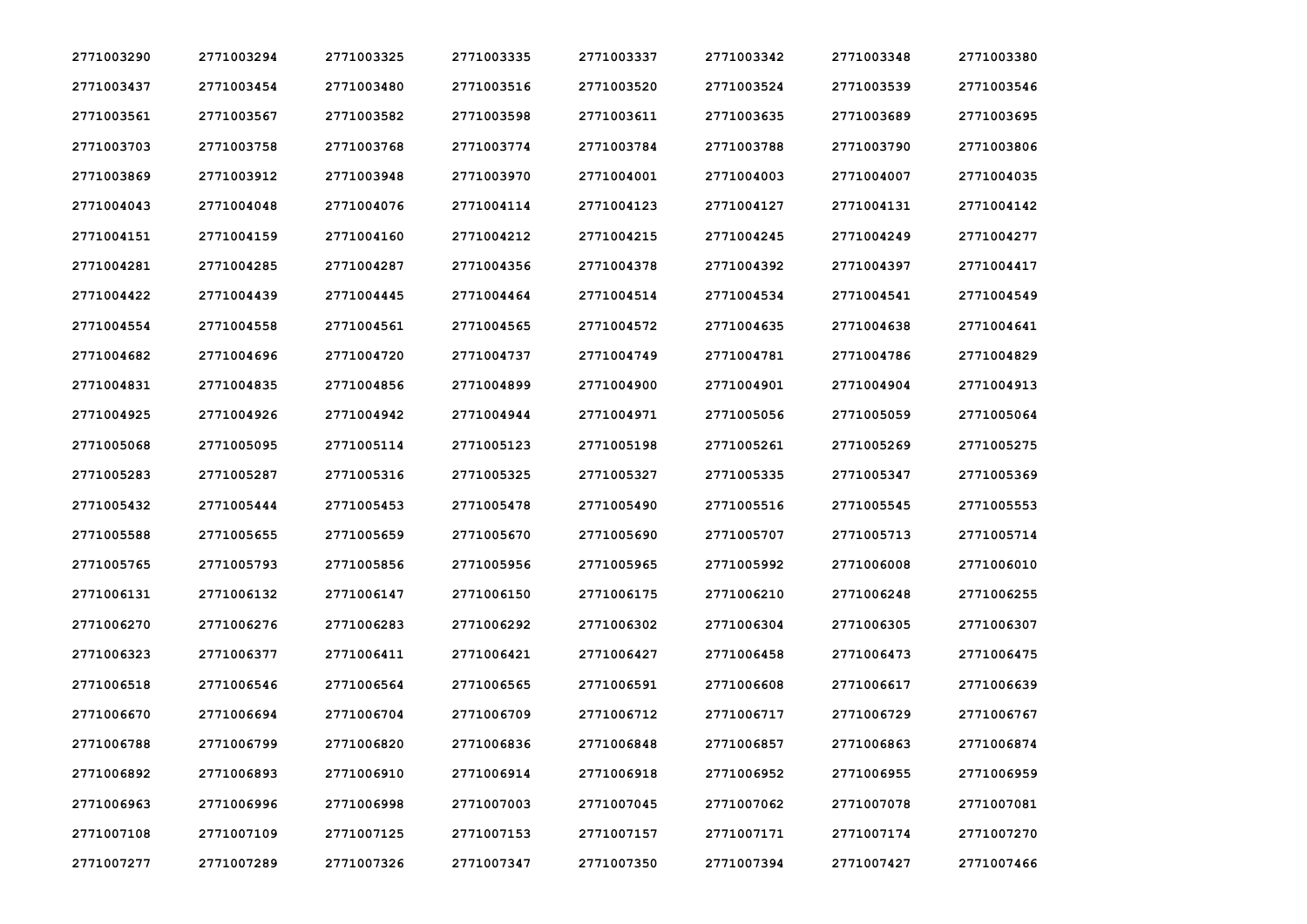| 2771007503 | 2771007535 | 2771007567 | 2771007568 | 2771007600 | 2771007617 | 2771007631 | 2771007637 |
|------------|------------|------------|------------|------------|------------|------------|------------|
| 2771007643 | 2771007649 | 2771007666 | 2771007744 | 2771007748 | 2771007750 | 2771007758 | 2771007760 |
| 2771007819 | 2771007837 | 2771007838 | 2771007853 | 2771007914 | 2771007928 | 2771007929 | 2771007942 |
| 2771007960 | 2771007985 | 2771008001 | 2771008002 | 2771008012 | 2771008022 | 2771008023 | 2771008024 |
| 2771008025 | 2771008028 | 2771008034 | 2771008037 | 2771008043 | 2771008045 | 2771008047 | 2771008048 |
| 2771008049 | 2771008052 | 2771008063 | 2771008071 | 2771008090 | 2771008093 | 2771008101 | 2771008103 |
| 2771008111 | 2771008115 | 2771008122 | 2771008126 | 2771008127 | 2771008131 | 2771008148 | 2771008206 |
| 2771008271 | 2771008276 | 2771008289 | 2771008291 | 2771008294 | 2771008315 | 2771008394 | 2771008396 |
| 2771008415 | 2771008432 | 2771008474 | 2771008536 | 2771008556 | 2771008569 | 2771008571 | 2771008624 |
| 2771008625 | 2771008646 | 2771008649 | 2771008672 | 2771008699 | 2771008704 | 2771008709 | 2771008720 |
| 2771008731 | 2771008734 | 2771008739 | 2771008749 | 2771008769 | 2771008781 | 2771008799 | 2771008841 |
| 2771008850 | 2771008856 | 2771008864 | 2771008881 | 2771008890 | 2771008902 | 2771008908 | 2771008948 |
| 2771008981 | 2771008993 | 2771009013 | 2771009045 | 2771009047 | 2771009066 | 2771009087 | 2771009106 |
| 2771009123 | 2771009131 | 2771009139 | 2771009142 | 2771009151 | 2771009159 | 2771009160 | 2771009162 |
| 2771009168 | 2771009171 | 2771009185 | 2771009190 | 2771009201 | 2771009213 | 2771009217 | 2771009244 |
| 2771009266 | 2771009292 | 2771009318 | 2771009335 | 2771009336 | 2771009353 | 2771009354 | 2771009367 |
| 2771009385 | 2771009389 | 2771009416 | 2771009438 | 2771009443 | 2771009446 | 2771009497 | 2771009519 |
| 2771009553 | 2771009568 | 2771009576 | 2771009594 | 2771009631 | 2771009646 | 2771009648 | 2771009656 |
| 2771009657 | 2771009675 | 2771009734 | 2771009771 | 2771009783 | 2771009797 | 2771009869 | 2771009882 |
| 2771009907 | 2771010014 | 2771010027 | 2771010133 | 2771010200 | 2771010205 | 2771010209 | 2771010217 |
| 2771010234 | 2771010242 | 2771010246 | 2771010252 | 2771010296 | 2771010339 | 2771010377 | 2771010430 |
| 2771010475 | 2771010502 | 2771010513 | 2771010518 | 2771010530 | 2771010544 | 2771010587 | 2771010608 |
| 2771010673 | 2771010692 | 2771010703 | 2771010721 | 2771010750 | 2771010756 | 2771010792 | 2771010805 |
| 2771010812 | 2771010816 | 2771010831 | 2771010840 | 2771010895 | 2771010969 | 2771010980 | 2771010981 |
| 2771011030 | 2771011031 | 2771011037 | 2771011062 | 2771011083 | 2771011097 | 2771011099 | 2771011102 |
| 2771011138 | 2771011139 | 2771011162 | 2771011165 | 2771011197 | 2771011209 | 2771011256 | 2771011257 |
| 2771011264 | 2771011289 | 2771011298 | 2771011327 | 2771011332 | 2771011333 | 2771011338 | 2771011360 |
| 2771011369 | 2771011401 | 2771011406 | 2771011432 | 2781000001 | 2781000008 | 2781000032 | 2781000048 |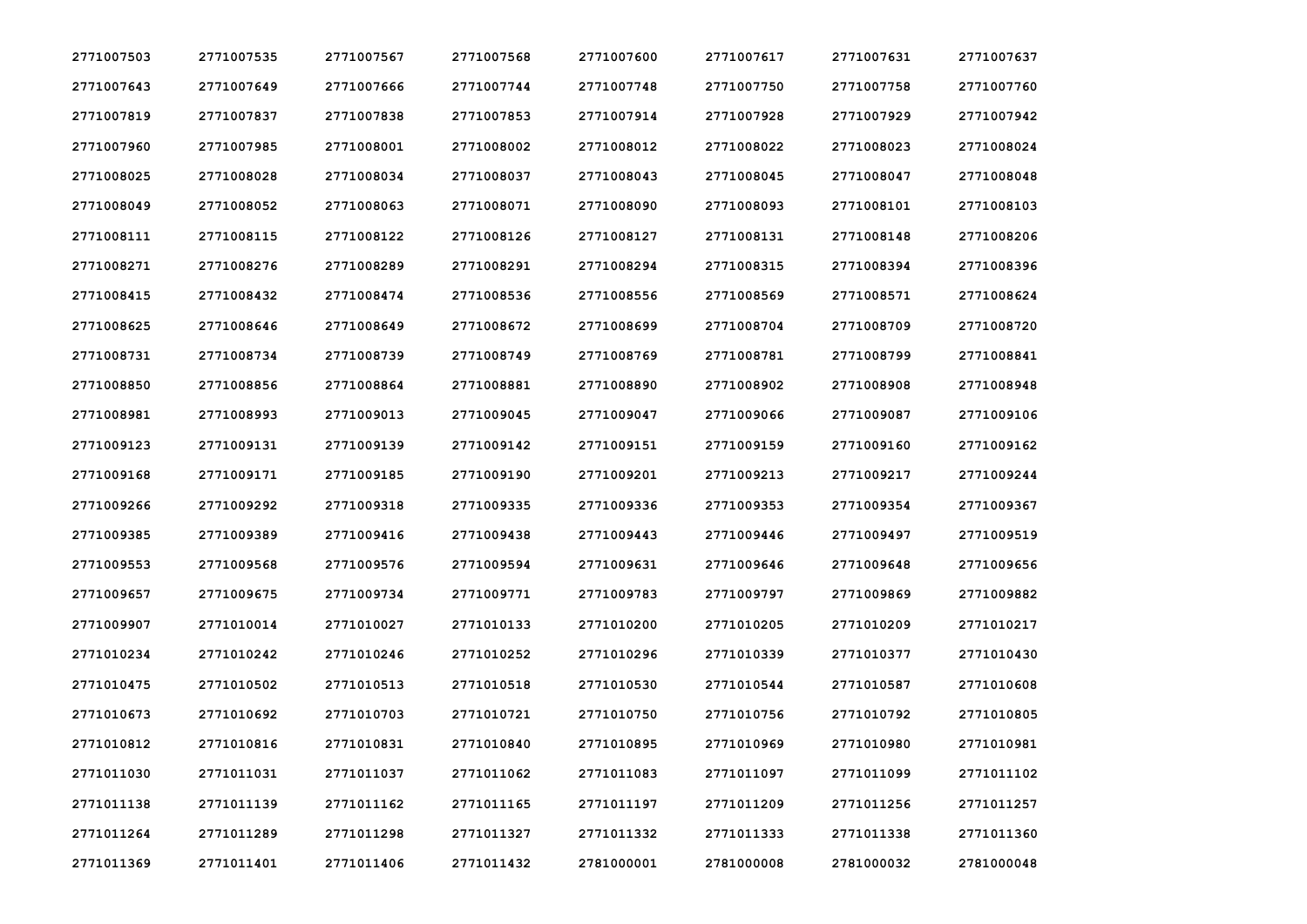| 2781000059 | 2781000078 | 2781000094 | 2781000100 | 2781000130 | 2781000181 | 2781000182 | 2781000228 |
|------------|------------|------------|------------|------------|------------|------------|------------|
| 2781000232 | 2781000308 | 2781000385 | 2781000425 | 2781000452 | 2781000468 | 2781000491 | 2781000538 |
| 2781000541 | 2781000543 | 2781000557 | 2781000563 | 2781000564 | 2781000598 | 2781000601 | 2781000610 |
| 2781000616 | 2781000636 | 2781000642 | 2781000654 | 2781000685 | 2781000697 | 2781000716 | 2781000754 |
| 2781000756 | 2781000776 | 2781000786 | 2781000797 | 2781000798 | 2781000818 | 2781000823 | 2781000860 |
| 2781000866 | 2781000900 | 2781000907 | 2781000914 | 2781000934 | 2781000966 | 2781000984 | 2781000992 |
| 2781001006 | 2781001027 | 2791000011 | 2791000053 | 2791000088 | 2791000090 | 2791000098 | 2791000193 |
| 2791000275 | 2791000333 | 2791000400 | 2791000417 | 2791000418 | 2791000430 | 2791000431 | 2791000452 |
| 2791000463 | 2791000485 | 2791000538 | 2791000540 | 2791000557 | 2791000560 | 2791000567 | 2791000593 |
| 2791000594 | 2791000603 | 2791000627 | 2791000631 | 2791000663 | 2791000665 | 2791000669 | 2791000690 |
| 2791000698 | 2791000714 | 2791000716 | 2791000751 | 2791000759 | 2791000775 | 2791000787 | 2801000028 |
| 2801000055 | 2801000080 | 2801000089 | 2801000098 | 2801000100 | 2801000108 | 2801000120 | 2801000127 |
| 2801000162 | 2801000174 | 2801000176 | 2801000184 | 2801000186 | 2801000211 | 2801000238 | 2801000263 |
| 2801000288 | 2801000337 | 2801000405 | 2801000416 | 2801000433 | 2801000444 | 2801000446 | 2801000455 |
| 2801000512 | 2801000516 | 2801000546 | 2801000588 | 2801000611 | 2801000627 | 2801000655 | 2801000775 |
| 2801000875 | 2801000887 | 2801000893 | 2801000896 | 2801000938 | 2801000944 | 2801000945 | 2801000963 |
| 2801000994 | 2801000995 | 2801001001 | 2811000079 | 2811000083 | 2811000094 | 2811000096 | 2811000106 |
| 2811000161 | 2811000165 | 2811000171 | 2811000189 | 2811000195 | 2811000213 | 2821000022 | 2821000036 |
| 2821000042 | 2821000057 | 2821000067 | 2821000073 | 2821000089 | 2821000098 | 2821000101 | 2821000103 |
| 2821000146 | 2821000152 | 2821000166 | 2821000171 | 2821000208 | 2821000210 | 2821000213 | 2821000223 |
| 2821000229 | 2821000247 | 2821000260 | 2821000270 | 2821000274 | 2821000280 | 2821000286 | 2821000303 |
| 2821000305 | 2821000313 | 2821000322 | 2821000323 | 2821000337 | 2821000347 | 2821000354 | 2821000356 |
| 2821000387 | 2821000389 | 2821000394 | 2821000396 | 2821000403 | 2821000408 | 2821000453 | 2821000461 |
| 2821000466 | 2821000484 | 2821000486 | 2821000507 | 2821000521 | 2821000532 | 2821000548 | 2821000550 |
| 2821000552 | 2821000557 | 2821000583 | 2821000588 | 2821000592 | 2821000618 | 2821000638 | 2821000641 |
| 2821000651 | 2821000663 | 2821000667 | 2821000682 | 2821000691 | 2821000702 | 2821000724 | 2821000725 |
| 2821000748 | 2821000807 | 2821000820 | 2821000843 | 2821000852 | 2821000858 | 2821000862 | 2821000871 |
| 2821000898 | 2821000899 | 2821000900 | 2821000903 | 2821000911 | 2821000913 | 2821000918 | 2821000920 |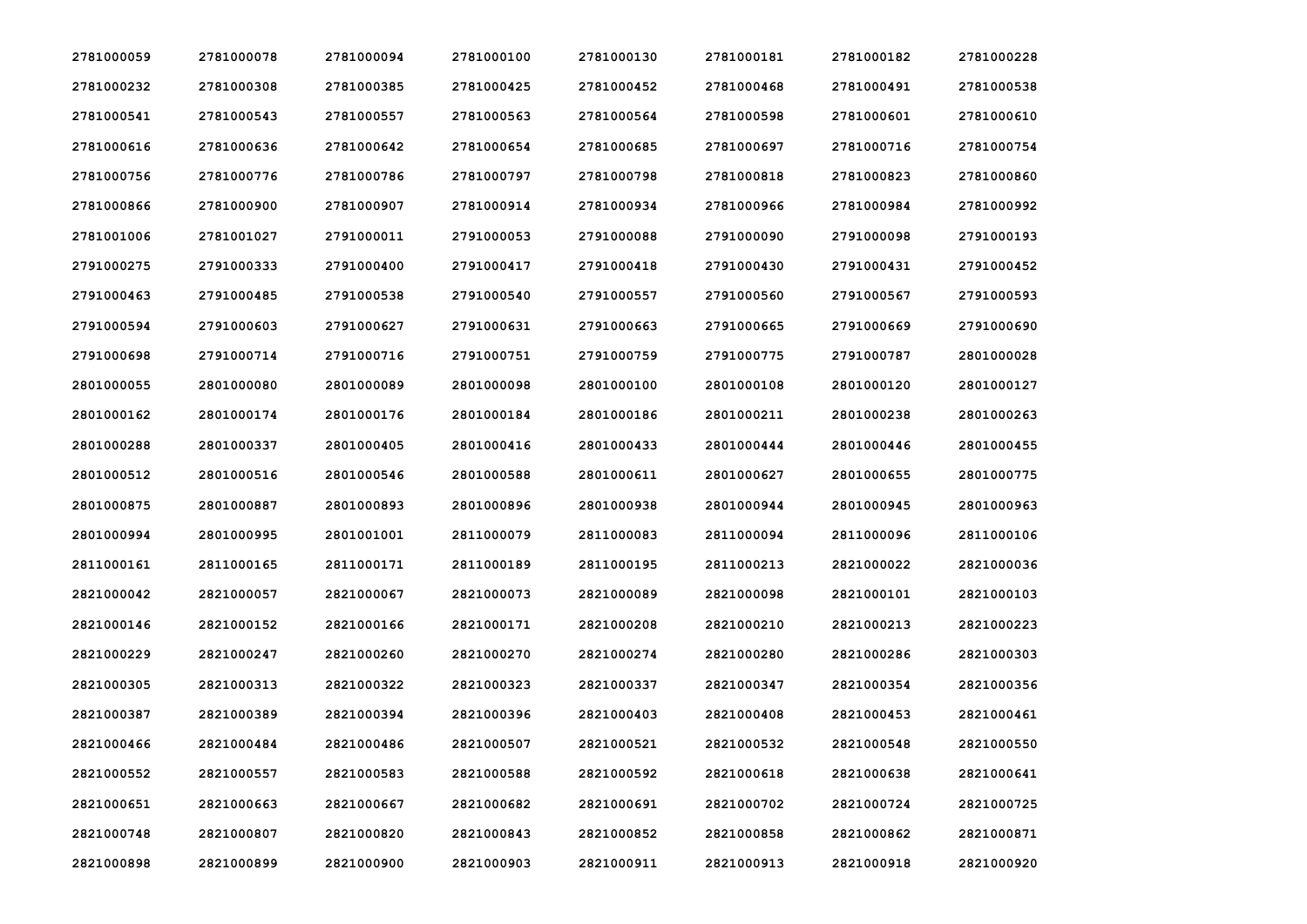| 2821000934 | 2821000975 | 2821000989 | 2821001020 | 2821001024 | 2821001031 | 2821001044 | 2821001048 |
|------------|------------|------------|------------|------------|------------|------------|------------|
| 2821001057 | 2821001086 | 2821001094 | 2821001100 | 2821001139 | 2821001145 | 2821001171 | 2821001212 |
| 2821001220 | 2821001232 | 2821001236 | 2821001275 | 2821001309 | 2821001314 | 2821001316 | 2821001334 |
| 2821001336 | 2821001356 | 2821001359 | 2821001367 | 2821001371 | 2821001397 | 2821001409 | 2821001412 |
| 2821001415 | 2821001422 | 2821001444 | 2821001470 | 2821001474 | 2821001490 | 2821001516 | 2821001536 |
| 2821001548 | 2821001590 | 2821001591 | 2821001595 | 2821001596 | 2821001612 | 2821001629 | 2821001636 |
| 2821001642 | 2821001669 | 2821001670 | 2821001672 | 2821001692 | 2821001711 | 2821001719 | 2821001722 |
| 2821001750 | 2821001751 | 2821001755 | 2821001799 | 2821001807 | 2821001817 | 2821001822 | 2821001823 |
| 2821001825 | 2821001840 | 2821001841 | 2821001846 | 2821001876 | 2821001908 | 2821001911 | 2821001926 |
| 2821001928 | 2821001942 | 2821001963 | 2821001980 | 2821001981 | 2821002048 | 2821002067 | 2821002068 |
| 2821002078 | 2821002082 | 2821002083 | 2821002089 | 2821002119 | 2821002138 | 2821002163 | 2821002173 |
| 2821002183 | 2821002188 | 2821002189 | 2821002200 | 2821002204 | 2821002212 | 2821002214 | 2821002223 |
| 2821002280 | 2821002298 | 2821002317 | 2821002331 | 2821002334 | 2821002338 | 2821002342 | 2821002345 |
| 2821002347 | 2821002357 | 2821002405 | 2821002412 | 2821002415 | 2821002440 | 2821002453 | 2821002466 |
| 2821002467 | 2821002468 | 2821002473 | 2821002474 | 2821002475 | 2821002504 | 2821002535 | 2821002566 |
| 2821002570 | 2821002579 | 2821002593 | 2821002601 | 2821002603 | 2821002615 | 2821002642 | 2821002660 |
| 2821002670 | 2821002676 | 2821002681 | 2821002693 | 2821002703 | 2821002705 | 2821002716 | 2821002719 |
| 2821002722 | 2821002732 | 2821002735 | 2821002763 | 2821002765 | 2821002809 | 2831000018 | 2831000030 |
| 2831000041 | 2831000042 | 2831000058 | 2831000072 | 2831000078 | 2831000082 | 2831000104 | 2831000119 |
| 2831000135 | 2831000139 | 2831000140 | 2831000155 | 2831000176 | 2831000180 | 2831000182 | 2831000189 |
| 2831000198 | 2831000229 | 2831000236 | 2831000256 | 2831000269 | 2831000278 | 2831000282 | 2831000284 |
| 2831000329 | 2831000342 | 2831000345 | 2831000353 | 2831000366 | 2831000386 | 2831000392 | 2831000404 |
| 2831000423 | 2831000445 | 2831000484 | 2831000486 | 2831000487 | 2831000493 | 2831000514 | 2831000545 |
| 2831000575 | 2831000588 | 2831000615 | 2831000635 | 2831000638 | 2831000640 | 2831000660 | 2831000686 |
| 2831000707 | 2831000728 | 2831000731 | 2831000737 | 2831000776 | 2831000783 | 2831000788 | 2831000797 |
| 2831000811 | 2831000813 | 2831000862 | 2831000874 | 2831000882 | 2831000884 | 2831000898 | 2831000921 |
| 2831000925 | 2831000931 | 2831000941 | 2831000956 | 2831000957 | 2831000961 | 2831000983 | 2831000987 |
| 2831000993 | 2831000997 | 2831001009 | 2831001012 | 2831001020 | 2831001044 | 2831001052 | 2831001063 |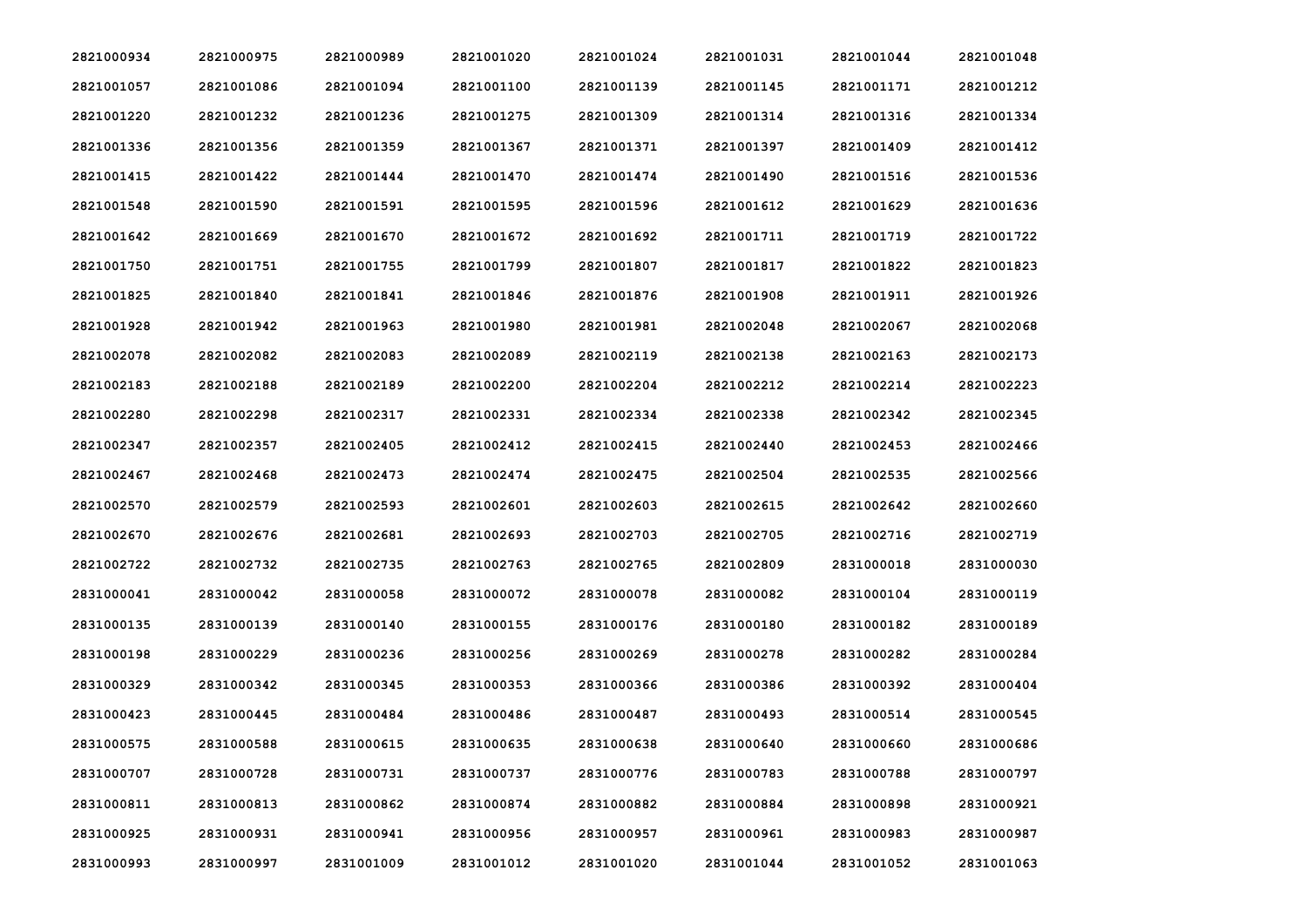| 2831001066 | 2831001076 | 2831001085 | 2831001093 | 2831001096 | 2831001098 | 2831001115 | 2831001125 |
|------------|------------|------------|------------|------------|------------|------------|------------|
| 2831001139 | 2831001149 | 2831001160 | 2831001171 | 2831001172 | 2831001181 | 2831001186 | 2831001196 |
| 2831001201 | 2831001231 | 2831001284 | 2831001285 | 2831001299 | 2831001314 | 2831001322 | 2831001326 |
| 2831001343 | 2831001351 | 2831001363 | 2831001375 | 2831001392 | 2831001397 | 2831001401 | 2831001428 |
| 2831001452 | 2831001473 | 2831001478 | 2831001481 | 2831001504 | 2831001519 | 2841000032 | 2841000042 |
| 2841000063 | 2841000120 | 2841000123 | 2841000145 | 2841000152 | 2841000191 | 2841000196 | 2841000198 |
| 2841000232 | 2841000236 | 2841000239 | 2841000240 | 2841000255 | 2841000302 | 2841000321 | 2841000322 |
| 2841000369 | 2841000370 | 2841000405 | 2841000407 | 2841000416 | 2841000418 | 2841000428 | 2841000475 |
| 2841000547 | 2841000573 | 2841000588 | 2841000603 | 2841000605 | 2841000614 | 2841000617 | 2841000653 |
| 2841000656 | 2841000670 | 2841000689 | 2841000728 | 2841000738 | 2841000759 | 2841000781 | 2841000793 |
| 2841000897 | 2841000899 | 2841000922 | 2841000944 | 2841000945 | 2841000957 | 2841000959 | 2841000965 |
| 2841000972 | 2841001038 | 2841001056 | 2841001068 | 2841001078 | 2841001170 | 2841001174 | 2841001181 |
| 2841001182 | 2841001183 | 2841001220 | 2851000036 | 2851000039 | 2851000046 | 2851000055 | 2851000061 |
| 2851000064 | 2851000130 | 2851000138 | 2851000178 | 2851000182 | 2851000213 | 2851000232 | 2851000247 |
| 2851000252 | 2851000279 | 2851000309 | 2851000335 | 2851000397 | 2851000421 | 2851000425 | 2851000430 |
| 2851000438 | 2851000457 | 2851000462 | 2851000463 | 2851000501 | 2851000513 | 2851000521 | 2851000533 |
| 2851000534 | 2851000545 | 2851000612 | 2851000621 | 2851000642 | 2851000713 | 2851000745 | 2851000748 |
| 2851000836 | 2851000856 | 2851000974 | 2851001005 | 2851001035 | 2851001063 | 2851001082 | 2851001098 |
| 2851001135 | 2851001150 | 2851001232 | 2851001311 | 2851001318 | 2851001324 | 2851001357 | 2851001378 |
| 2851001398 | 2851001415 | 2851001421 | 2851001438 | 2851001476 | 2851001500 | 2851001544 | 2851001561 |
| 2851001573 | 2851001592 | 2851001646 | 2851001655 | 2851001738 | 2851001749 | 2851001765 | 2851001770 |
| 2851001866 | 2851001884 | 2851001887 | 2851001888 | 2851001936 | 2851001937 | 2851001944 | 2851001953 |
| 2851001956 | 2851001959 | 2851001968 | 2851001973 | 2851002002 | 2851002007 | 2851002066 | 2851002067 |
| 2851002069 | 2851002102 | 2851002126 | 2851002146 | 2851002179 | 2851002189 | 2851002190 | 2851002239 |
| 2851002243 | 2851002248 | 2851002255 | 2851002280 | 2851002282 | 2851002298 | 2851002354 | 2851002383 |
| 2851002410 | 2851002447 | 2851002450 | 2861000001 | 2861000017 | 2861000021 | 2861000030 | 2861000052 |
| 2861000126 | 2861000137 | 2861000150 | 2861000269 | 2861000303 | 2861000354 | 2861000358 | 2861000376 |
| 2861000389 | 2861000433 | 2861000479 | 2861000482 | 2861000540 | 2861000586 | 2861000636 | 2861000705 |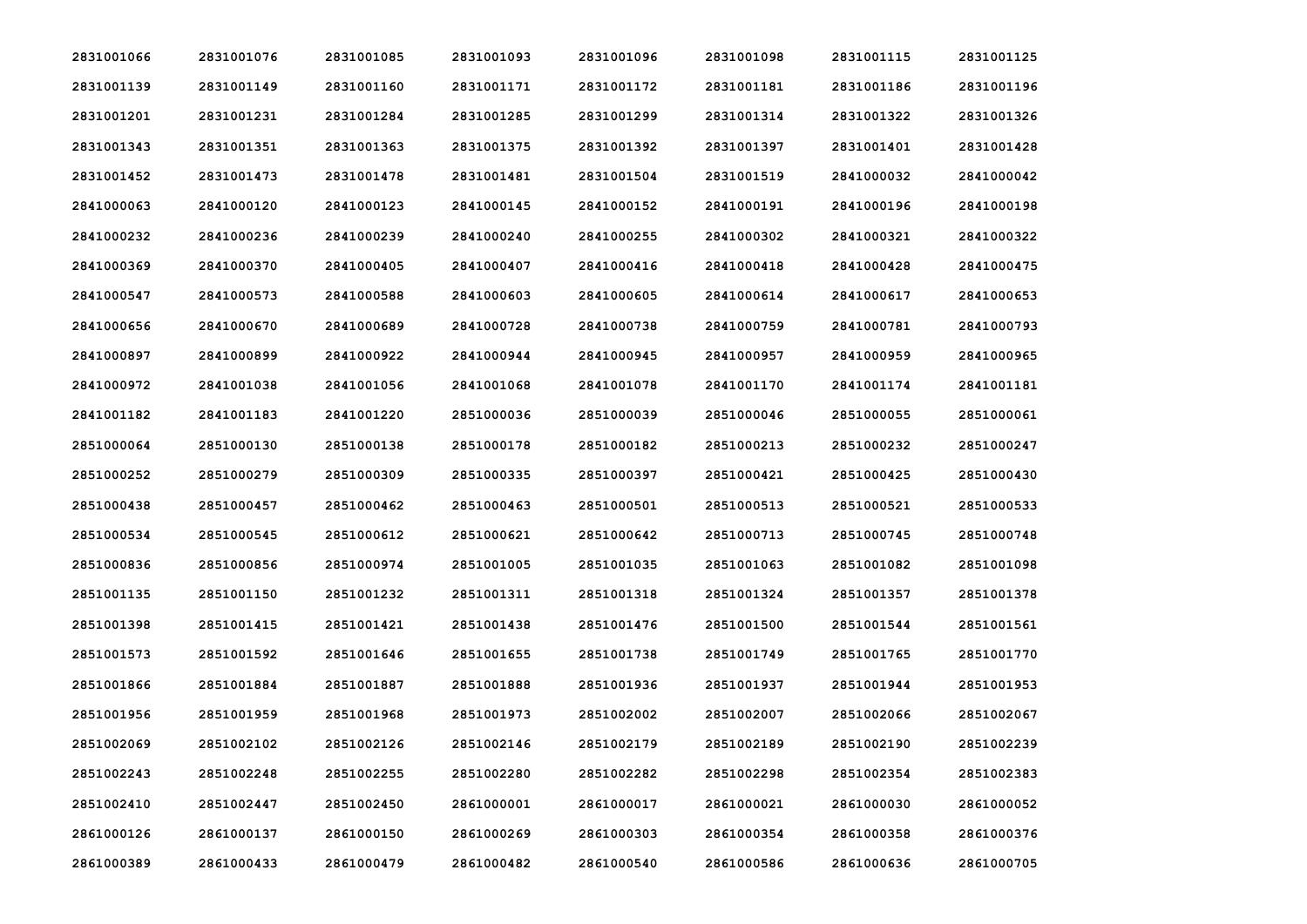| 2861000771 | 2861000784 | 2861000841 | 2861000844 | 2861000858 | 2861000859 | 2861000865 | 2861000899 |
|------------|------------|------------|------------|------------|------------|------------|------------|
| 2861000906 | 2861000936 | 2861000937 | 2861000959 | 2871000025 | 2871000059 | 2881000008 | 2881000059 |
| 2881000073 | 2881000088 | 2881000110 | 2881000125 | 2881000164 | 2881000176 | 2881000177 | 2881000190 |
| 2881000212 | 2881000227 | 2881000258 | 2881000347 | 2881000349 | 2881000355 | 2881000376 | 2881000388 |
| 2881000408 | 2881000438 | 2881000492 | 2881000498 | 2881000499 | 2881000514 | 2881000573 | 2881000581 |
| 2881000588 | 2881000608 | 2881000633 | 2881000682 | 2881000704 | 2881000752 | 2881000876 | 2881000879 |
| 2881000906 | 2881000920 | 2881000949 | 2881000973 | 2881000985 | 2881000993 | 2881000999 | 2881001011 |
| 2881001037 | 2881001046 | 2881001047 | 2881001050 | 2881001056 | 2881001107 | 2881001108 | 2881001145 |
| 2881001153 | 2881001162 | 2881001169 | 2881001218 | 2881001230 | 2881001272 | 2881001282 | 2881001313 |
| 2881001325 | 2881001340 | 2881001348 | 2881001350 | 2891000053 | 2891000105 | 2891000136 | 2891000319 |
| 2891000330 | 2891000335 | 2891000350 | 2891000457 | 2891000520 | 2891000543 | 2901000042 | 2901000085 |
| 2901000121 | 2901000130 | 2901000181 | 2911000039 | 2911000075 | 2911000086 | 2911000105 | 2911000142 |
| 2911000168 | 2911000180 | 2911000187 | 2911000255 | 2911000293 | 2911000312 | 2911000331 | 2911000385 |
| 2911000394 | 2911000428 | 2911000438 | 2911000480 | 2911000513 | 2911000521 | 2911000549 | 2911000601 |
| 2911000613 | 2911000659 | 2911000674 | 2911000725 | 2911000751 | 2911000766 | 2911000798 | 2911000806 |
| 2911000815 | 2911000837 | 2911000838 | 2911000861 | 2911000877 | 2911000880 | 2911000956 | 2911001059 |
| 2911001083 | 2911001103 | 2911001125 | 2911001162 | 2911001166 | 2911001189 | 2911001204 | 2911001244 |
| 2911001274 | 2911001315 | 2911001320 | 2911001341 | 2911001370 | 2911001404 | 2911001422 | 2911001427 |
| 2911001476 | 2911001520 | 2911001538 | 2911001539 | 2911001567 | 2911001595 | 2911001618 | 2911001624 |
| 2911001636 | 2911001637 | 2911001648 | 2911001669 | 2911001686 | 2911001718 | 2911001735 | 2911001750 |
| 2911001758 | 2911001778 | 2911001786 | 2911001849 | 2911001895 | 2911001904 | 2911001922 | 2911001952 |
| 2911001974 | 2911001992 | 2911002021 | 2911002031 | 2921000008 | 2921000012 | 2921000014 | 2921000113 |
| 2921000129 | 2921000144 | 2921000163 | 2921000168 | 2921000223 | 2921000262 | 2921000301 | 2921000323 |
| 2921000331 | 2921000335 | 2921000367 | 2921000415 | 2921000447 | 2921000456 | 2921000464 | 2921000467 |
| 2921000479 | 2921000541 | 2921000568 | 2921000586 | 2921000593 | 2921000619 | 2921000622 | 2921000658 |
| 2921000659 | 2921000666 | 2921000704 | 2921000705 | 2921000758 | 2921000815 | 2921000840 | 2921000848 |
| 2921000868 | 2921000896 | 2921000921 | 2921000954 | 2921000973 | 2921000976 | 2931000002 | 2931000003 |
| 2931000018 | 2931000062 | 2931000089 | 2931000140 | 2931000150 | 2931000160 | 2931000210 | 2931000213 |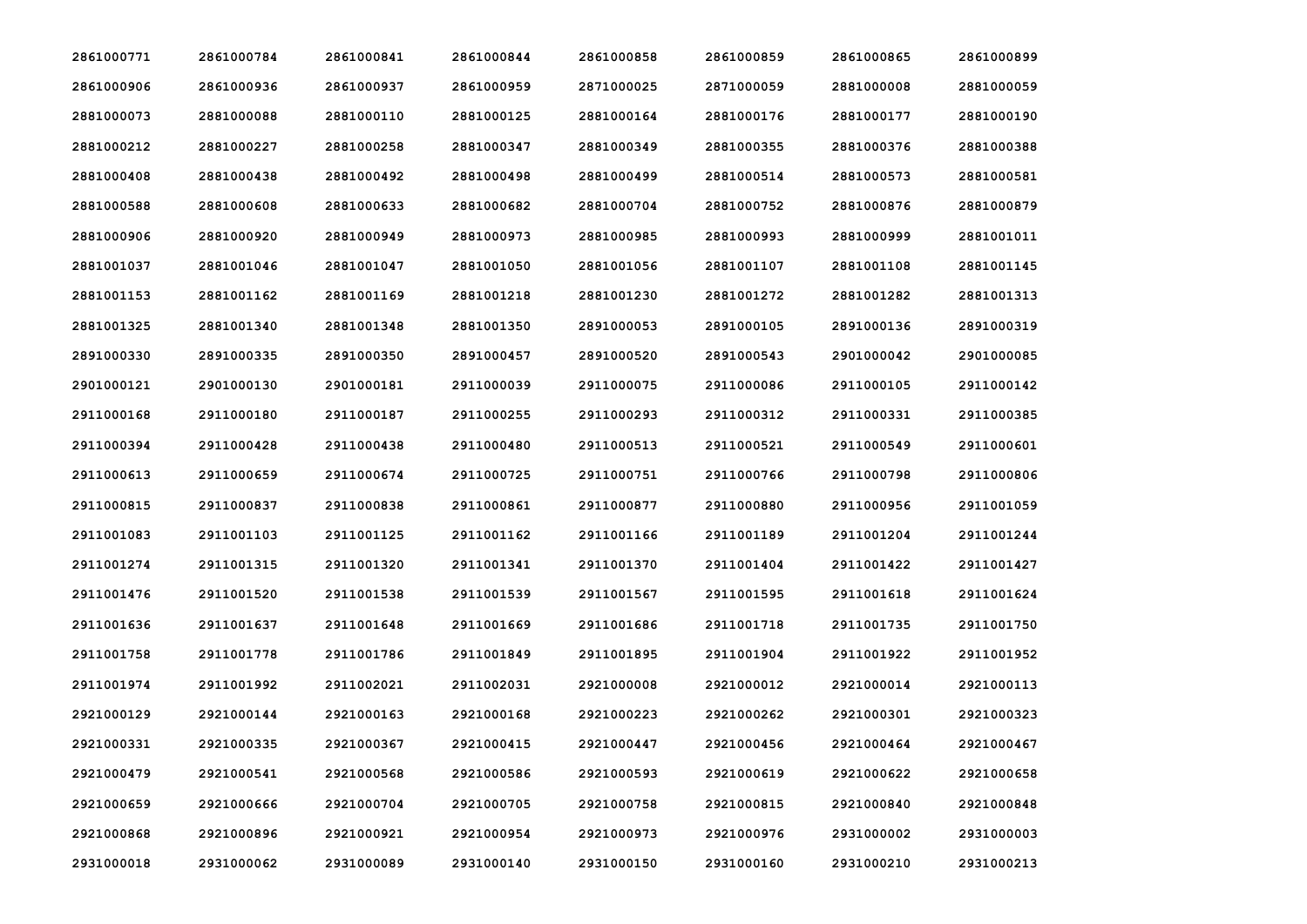| 2931000244 | 2931000283 | 2931000287 | 2931000306 | 2931000320 | 2931000327 | 2931000343 | 2931000364 |
|------------|------------|------------|------------|------------|------------|------------|------------|
| 2931000366 | 2931000380 | 2931000385 | 2931000431 | 2931000446 | 2931000503 | 2931000513 | 2931000529 |
| 2931000551 | 2931000618 | 2931000625 | 2931000634 | 2931000697 | 2931000701 | 2931000712 | 2931000781 |
| 2931000782 | 2931000859 | 2931000873 | 2931000879 | 2931000908 | 2931000974 | 2931000977 | 2931000985 |
| 2931001024 | 2931001026 | 2931001066 | 2931001126 | 2931001132 | 2931001189 | 2931001242 | 2931001253 |
| 2931001275 | 2931001281 | 2931001326 | 2931001333 | 2931001349 | 2931001363 | 2931001379 | 2931001396 |
| 2931001484 | 2931001492 | 2931001522 | 2931001560 | 2931001567 | 2931001586 | 2931001593 | 2931001621 |
| 2931001632 | 2931001640 | 2931001642 | 2931001649 | 2931001656 | 2931001670 | 2931001694 | 2931001709 |
| 2931001730 | 2931001731 | 2931001738 | 2931001741 | 2931001779 | 2931001822 | 2931001827 | 2931001836 |
| 2931001910 | 2931001991 | 2931002035 | 2931002064 | 2931002083 | 2931002100 | 2931002112 | 2931002162 |
| 2931002176 | 2931002196 | 2931002197 | 2931002201 | 2931002220 | 2931002223 | 2931002227 | 2931002249 |
| 2931002269 | 2931002310 | 2931002324 | 2931002391 | 2931002421 | 2931002440 | 2931002491 | 2931002500 |
| 2931002556 | 2931002557 | 2931002566 | 2931002596 | 2931002628 | 2931002679 | 2931002683 | 2931002684 |
| 2931002704 | 2931002745 | 2931002756 | 2931002768 | 2931002776 | 2931002806 | 2931002834 | 2931002860 |
| 2931002889 | 2931002943 | 2931002986 | 2931002991 | 2931003007 | 2931003031 | 2931003057 | 2931003077 |
| 2931003084 | 2931003086 | 2931003099 | 2931003114 | 2931003126 | 2931003133 | 2931003141 | 2931003163 |
| 2931003174 | 2931003177 | 2931003179 | 2931003185 | 2931003190 | 2931003239 | 2931003276 | 2931003336 |
| 2931003349 | 2931003383 | 2931003415 | 2931003427 | 2931003481 | 2931003491 | 2931003492 | 2931003533 |
| 2931003544 | 2931003638 | 2931003699 | 2931003702 | 2931003719 | 2931003725 | 2931003752 | 2931003795 |
| 2931003811 | 2931003813 | 2931003820 | 2931003825 | 2931003826 | 2931003828 | 2931003831 | 2931003857 |
| 2931003878 | 2931003881 | 2931003922 | 2931003952 | 2931004015 | 2931004031 | 2931004034 | 2931004070 |
| 2931004116 | 2931004121 | 2931004123 | 2931004130 | 2931004143 | 2931004176 | 2931004183 | 2931004204 |
| 2931004209 | 2931004238 | 2931004273 | 2931004293 | 2931004329 | 2931004333 | 2931004367 | 2931004380 |
| 2931004385 | 2931004413 | 2931004459 | 2931004477 | 2931004518 | 2931004554 | 2931004562 | 2931004567 |
| 2931004575 | 2931004577 | 2931004598 | 2931004623 | 2931004639 | 2931004640 | 2931004678 | 2931004693 |
| 2931004696 | 2931004697 | 2931004719 | 2931004722 | 2931004723 | 2931004805 | 2931004903 | 2931004909 |
| 2931004924 | 2931004952 | 2931004993 | 2931004998 | 2931005024 | 2941000028 | 2941000032 | 2941000042 |
| 2941000068 | 2941000074 | 2941000092 | 2941000141 | 2941000158 | 2941000174 | 2941000188 | 2941000231 |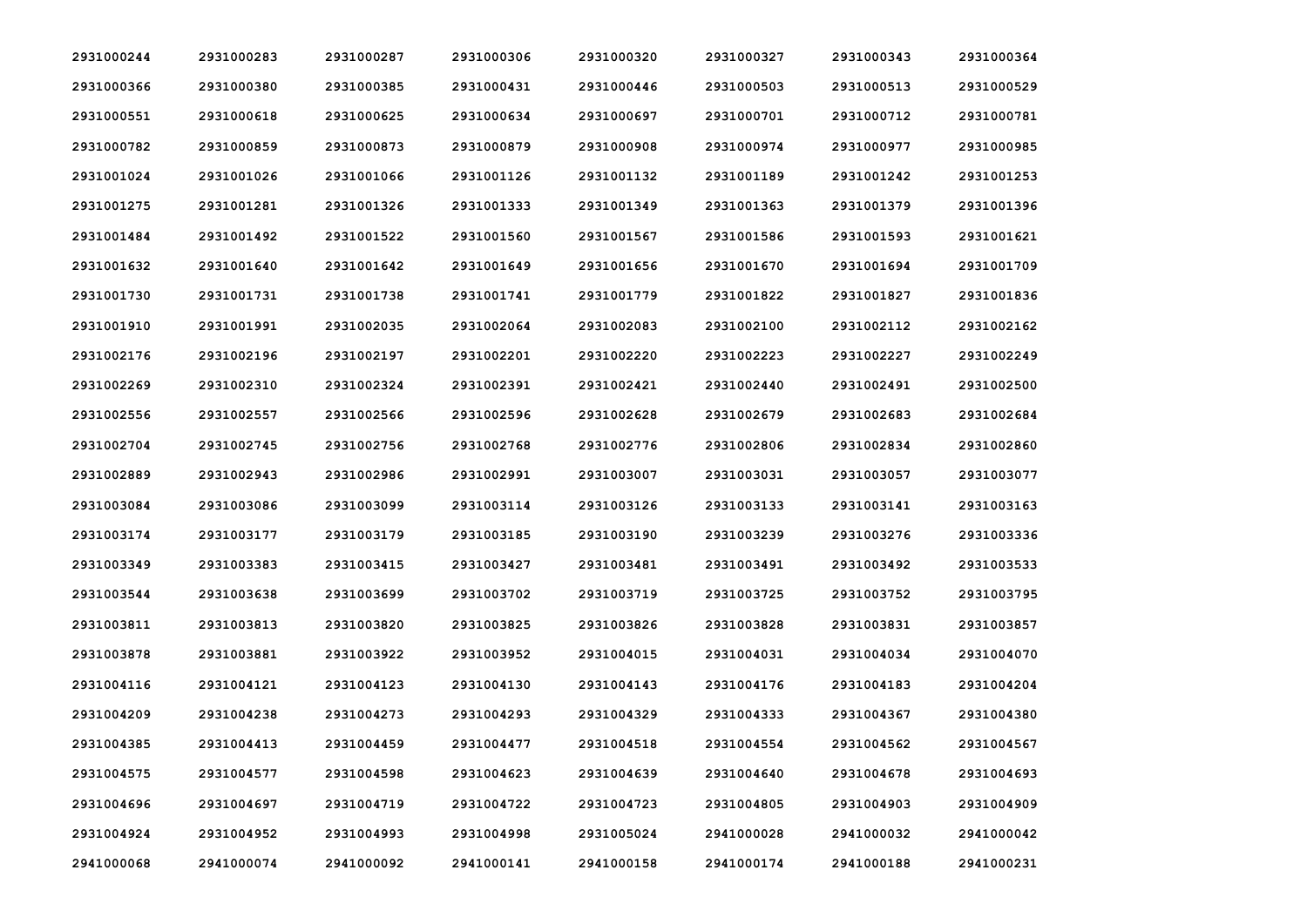| 2941000247 | 2941000266 | 2941000267 | 2941000269 | 2941000284 | 2941000304 | 2941000324 | 2941000379 |
|------------|------------|------------|------------|------------|------------|------------|------------|
| 2941000429 | 2941000461 | 2941000472 | 2941000505 | 2941000554 | 2941000590 | 2941000619 | 2941000641 |
| 2941000650 | 2941000711 | 2941000735 | 2941000757 | 2941000764 | 2941000797 | 2941000807 | 2941000808 |
| 2941000864 | 2941000875 | 2941000919 | 2941000962 | 2941000966 | 2941000987 | 2941001022 | 2941001023 |
| 2941001037 | 2941001113 | 2941001129 | 2941001173 | 2941001199 | 2941001237 | 2941001287 | 2941001291 |
| 2941001310 | 2941001331 | 2941001357 | 2941001410 | 2941001414 | 2941001430 | 2941001447 | 2941001473 |
| 2941001490 | 2941001504 | 2941001521 | 2941001526 | 2941001567 | 2941001618 | 2941001644 | 2941001655 |
| 2941001682 | 2941001688 | 2941001692 | 2941001738 | 2941001770 | 2941001780 | 2941001789 | 2941001799 |
| 2941001819 | 2941001893 | 2941001909 | 2941001941 | 2941001957 | 2941001961 | 2941001972 | 2941001975 |
| 2941001985 | 2941002005 | 2941002070 | 2941002096 | 2941002101 | 2941002104 | 2941002157 | 2941002172 |
| 2941002180 | 2941002191 | 2941002219 | 2941002241 | 2941002249 | 2941002273 | 2941002276 | 2941002302 |
| 2941002310 | 2941002323 | 2941002345 | 2941002364 | 2941002388 | 2941002400 | 2941002413 | 2941002452 |
| 2941002500 | 2941002533 | 2941002544 | 2941002556 | 2941002574 | 2941002664 | 2941002702 | 2941002722 |
| 2941002724 | 2941002743 | 2941002803 | 2941002814 | 2941002821 | 2941002824 | 2941002848 | 2941002908 |
| 2941002916 | 2941002929 | 2941002930 | 2941002992 | 2941002998 | 2941003018 | 2941003024 | 2941003038 |
| 2941003041 | 2941003057 | 2941003093 | 2941003151 | 2941003170 | 2941003179 | 2941003180 | 2941003252 |
| 2941003293 | 2941003323 | 2941003362 | 2941003396 | 2941003408 | 2941003547 | 2941003573 | 2941003607 |
| 2941003617 | 2941003678 | 2941003752 | 2941003793 | 2941003807 | 2941003827 | 2941003840 | 2941003852 |
| 2941003874 | 2941003958 | 2941003959 | 2941003961 | 2941003970 | 2941003972 | 2941003986 | 2941003989 |
| 2941003991 | 2941003999 | 2941004014 | 2941004049 | 2941004057 | 2941004065 | 2941004087 | 2941004088 |
| 2941004103 | 2941004106 | 2941004150 | 2941004174 | 2941004179 | 2941004188 | 2941004193 | 2941004229 |
| 2941004247 | 2941004295 | 2941004329 | 2941004330 | 2941004333 | 2941004428 | 2941004458 | 2941004492 |
| 2941004498 | 2941004514 | 2941004516 | 2941004534 | 2941004552 | 2941004561 | 2941004574 | 2941004575 |
| 2941004577 | 2941004579 | 2941004580 | 2941004599 | 2941004630 | 2941004676 | 2941004687 | 2941004693 |
| 2941004699 | 2941004702 | 2941004719 | 2941004845 | 2941004896 | 2941004899 | 2941004924 | 2941004961 |
| 2941004964 | 2941004970 | 2941004972 | 2941004973 | 2941004985 | 2941005004 | 2941005006 | 2941005039 |
| 2941005049 | 2941005056 | 2941005058 | 2941005059 | 2941005060 | 2941005069 | 2941005070 | 2941005075 |
| 2941005109 | 2941005180 | 2941005205 | 2941005211 | 2941005241 | 2941005302 | 2941005323 | 2941005329 |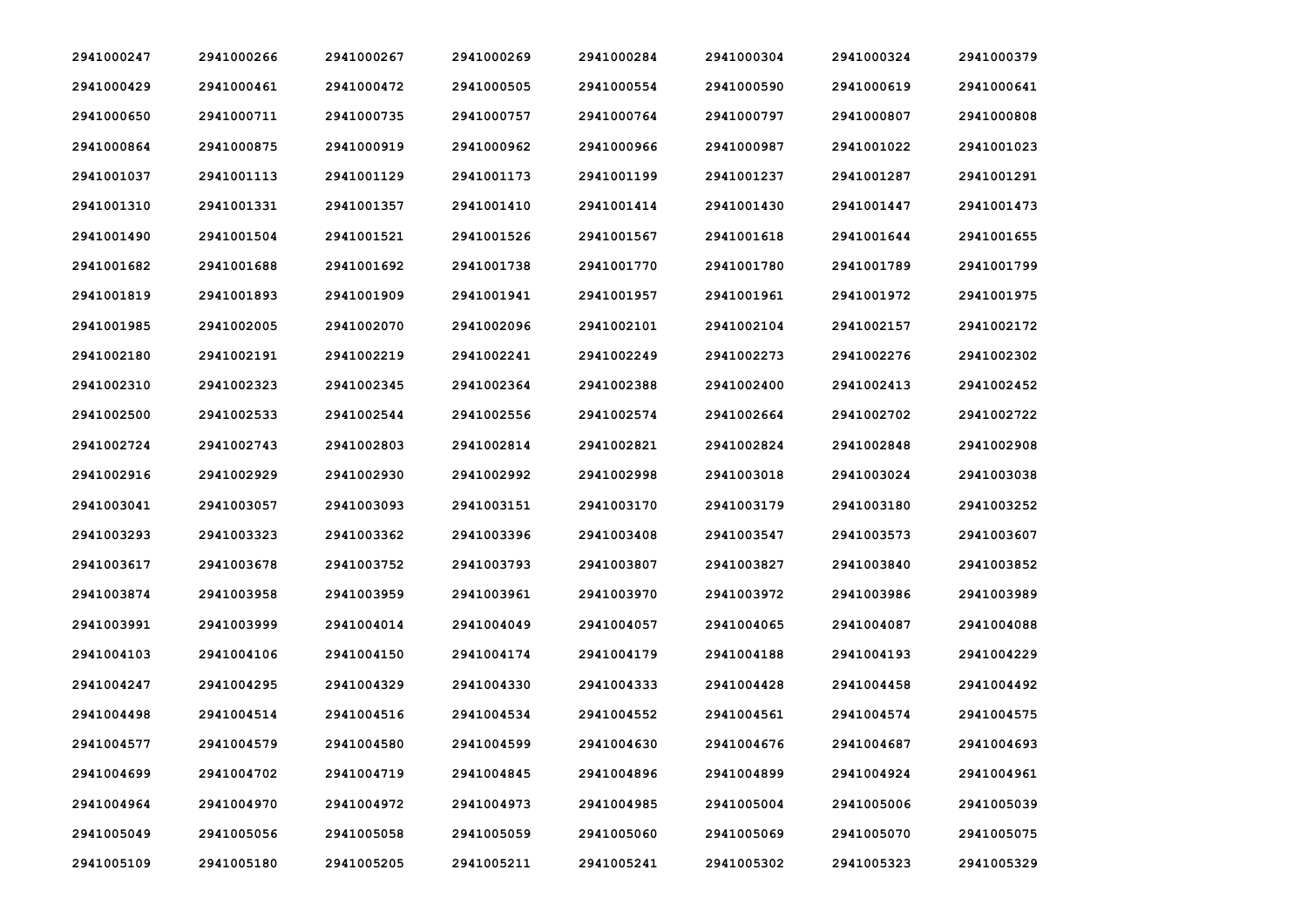| 2941005341 | 2941005367 | 2941005415 | 2941005452 | 2941005470 | 2941005473 | 2941005507 | 2941005515 |
|------------|------------|------------|------------|------------|------------|------------|------------|
| 2941005542 | 2941005557 | 2941005565 | 2941005576 | 2941005644 | 2941005654 | 2941005681 | 2941005721 |
| 2941005745 | 2941005759 | 2941005781 | 2941005805 | 2941005836 | 2941005856 | 2941005869 | 2941005919 |
| 2941005921 | 2941005943 | 2941005952 | 2941005971 | 2941005990 | 2941006014 | 2941006034 | 2941006052 |
| 2941006114 | 2941006164 | 2941006165 | 2941006167 | 2941006173 | 2941006184 | 2941006210 | 2941006214 |
| 2941006217 | 2941006281 | 2941006306 | 2941006310 | 2941006316 | 2941006318 | 2941006327 | 2941006351 |
| 2941006352 | 2941006360 | 2941006371 | 2941006404 | 2941006438 | 2941006442 | 2951000034 | 2951000061 |
| 2951000104 | 2951000118 | 2951000157 | 2951000162 | 2951000163 | 2951000182 | 2951000197 | 2951000324 |
| 2951000345 | 2951000347 | 2951000364 | 2951000504 | 2951000511 | 2961000161 | 2961000230 | 2961000248 |
| 2961000269 | 2961000322 | 2961000332 | 2961000416 | 2961000508 | 2961000636 | 2961000639 | 2961000701 |
| 2961000721 | 2961000741 | 2961000784 | 2961000851 | 2961000866 | 2961000896 | 2961000949 | 2961000971 |
| 2961001027 | 2961001064 | 2961001080 | 2961001107 | 2961001136 | 2961001156 | 2961001217 | 2961001218 |
| 2961001264 | 2961001281 | 2961001345 | 2961001398 | 2961001417 | 2961001444 | 2961001448 | 2961001545 |
| 2961001554 | 2961001560 | 2961001649 | 2961001664 | 2961001670 | 2961001718 | 2961001740 | 2961001769 |
| 2961001770 | 2961001783 | 2961001795 | 2961001804 | 2961001813 | 2961001815 | 2961001817 | 2961001884 |
| 2961001893 | 2961001917 | 2961001918 | 2961002008 | 2961002080 | 2961002095 | 2961002112 | 2961002122 |
| 2961002131 | 2961002159 | 2961002181 | 2961002210 | 2961002237 | 2961002239 | 2961002241 | 2961002257 |
| 2961002264 | 2961002356 | 2961002366 | 2961002386 | 2971000008 | 2971000049 | 2971000103 | 2971000186 |
| 2971000188 | 2971000193 | 2971000200 | 2971000233 | 2971000263 | 2971000274 | 2971000356 | 2971000391 |
| 2971000507 | 2971000521 | 2971000553 | 2971000639 | 2971000660 | 2971000725 | 2971000729 | 2971000737 |
| 2971000747 | 2971000784 | 2971000819 | 2971000832 | 2971000833 | 2971000907 | 2971000910 | 2971000926 |
| 2971000932 | 2971000974 | 2971001008 | 2971001023 | 2971001050 | 2971001083 | 2981000041 | 2981000071 |
| 2981000089 | 2981000131 | 2981000144 | 2981000148 | 2981000156 | 2981000163 | 2981000237 | 2981000298 |
| 2981000310 | 2981000318 | 2981000326 | 2981000352 | 2981000366 | 2981000392 | 2981000420 | 2981000424 |
| 2981000467 | 2981000551 | 2981000568 | 2981000584 | 2981000596 | 2981000605 | 2981000617 | 2981000633 |
| 2981000683 | 2981000694 | 2981000697 | 2981000702 | 2981000729 | 2981000740 | 2981000749 | 2991000023 |
| 2991000070 | 2991000095 | 2991000098 | 2991000142 | 2991000147 | 2991000162 | 2991000237 | 2991000301 |
| 2991000358 | 2991000411 | 2991000415 | 2991000464 | 2991000490 | 2991000491 | 2991000492 | 2991000522 |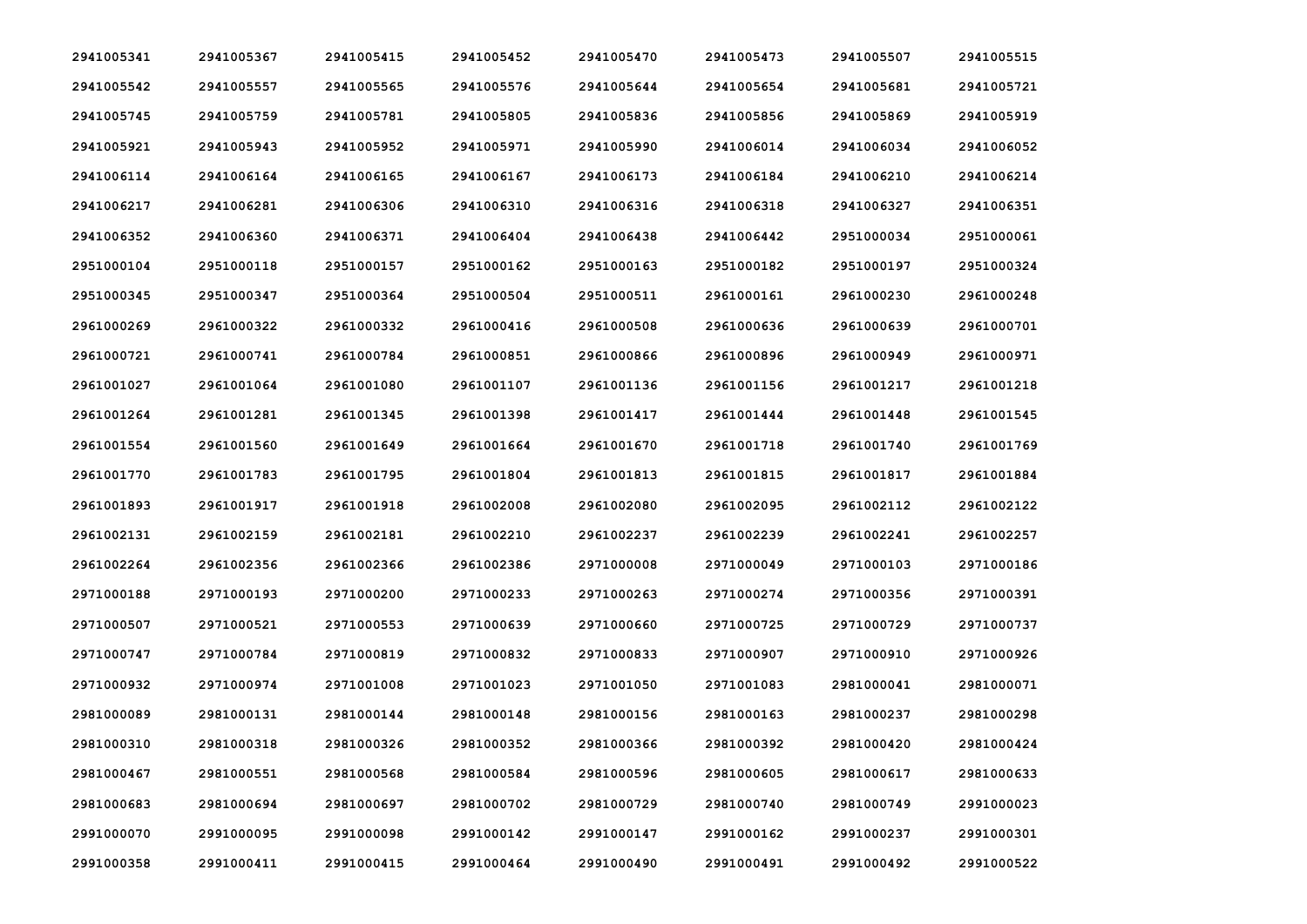| 2991000532 | 2991000534 | 2991000572 | 2991000600 | 2991000659 | 2991000776 | 2991000816 | 2991000817 |
|------------|------------|------------|------------|------------|------------|------------|------------|
| 2991000822 | 2991000836 | 2991000860 | 2991000869 | 2991000913 | 2991000919 | 2991000964 | 2991000987 |
| 2991000988 | 2991001010 | 2991001040 | 2991001056 | 2991001150 | 2991001153 | 2991001163 | 2991001177 |
| 2991001183 | 2991001272 | 2991001297 | 2991001324 | 2991001336 | 2991001368 | 2991001527 | 2991001535 |
| 2991001667 | 2991001784 | 2991001834 | 2991001841 | 2991001846 | 2991001880 | 2991001907 | 2991001927 |
| 2991001947 | 2991001991 | 2991002002 | 2991002018 | 2991002335 | 2991002366 | 2991002370 | 2991002386 |
| 2991002390 | 2991002400 | 2991002401 | 2991002413 | 2991002425 | 2991002461 | 2991002523 | 2991002537 |
| 2991002565 | 2991002578 | 2991002589 | 2991002618 | 2991002689 | 2991002700 | 2991002739 | 2991002761 |
| 2991002766 | 2991002804 | 2991002856 | 2991002889 | 2991002895 | 2991002899 | 2991002913 | 2991003017 |
| 2991003018 | 2991003048 | 2991003052 | 2991003091 | 2991003098 | 2991003128 | 2991003133 | 2991003144 |
| 2991003148 | 2991003169 | 2991003171 | 2991003173 | 2991003190 | 2991003194 | 2991003201 | 2991003213 |
| 2991003249 | 2991003256 | 3001000064 | 3001000081 | 3001000111 | 3001000134 | 3001000147 | 3001000151 |
| 3001000173 | 3001000213 | 3001000221 | 3001000225 | 3001000228 | 3001000229 | 3011000006 | 3011000021 |
| 3011000036 | 3011000042 | 3011000114 | 3011000208 | 3011000261 | 3011000277 | 3011000304 | 3011000382 |
| 3011000404 | 3011000490 | 3011000520 | 3011000532 | 3011000535 | 3011000539 | 3011000634 | 3011000659 |
| 3011000679 | 3011000769 | 3011000771 | 3011000825 | 3011000833 | 3011000842 | 3011001022 | 3011001092 |
| 3011001171 | 3011001279 | 3011001309 | 3011001312 | 3011001332 | 3011001372 | 3011001395 | 3011001445 |
| 3011001449 | 3011001451 | 3011001471 | 3011001475 | 3011001700 | 3011001822 | 3011001862 | 3011001875 |
| 3011001878 | 3011001888 | 3011001895 | 3011001896 | 3011001902 | 3011001909 | 3011001954 | 3011001969 |
| 3011002038 | 3011002059 | 3011002080 | 3011002081 | 3011002085 | 3011002105 | 3011002114 | 3011002126 |
| 3011002162 | 3011002175 | 3011002211 | 3011002258 | 3011002260 | 3011002315 | 3011002341 | 3011002355 |
| 3011002372 | 3011002411 | 3011002437 | 3011002469 | 3011002551 | 3011002571 | 3011002589 | 3011002623 |
| 3011002625 | 3011002629 | 3011002717 | 3011002821 | 3011002822 | 3011002895 | 3011002918 | 3011002939 |
| 3011002964 | 3011002973 | 3011003014 | 3011003038 | 3011003076 | 3011003107 | 3011003200 | 3011003210 |
| 3011003221 | 3011003266 | 3011003283 | 3011003299 | 3011003355 | 3011003365 | 3011003401 | 3011003422 |
| 3011003425 | 3011003436 | 3011003450 | 3011003492 | 3011003523 | 3011003528 | 3011003533 | 3011003598 |
| 3011003631 | 3011003683 | 3011003706 | 3031000001 | 3031000089 | 3031000102 | 3031000119 | 3031000141 |
| 3031000152 | 3031000210 | 3031000211 | 3031000218 | 3031000228 | 3031000285 | 3031000307 | 3031000312 |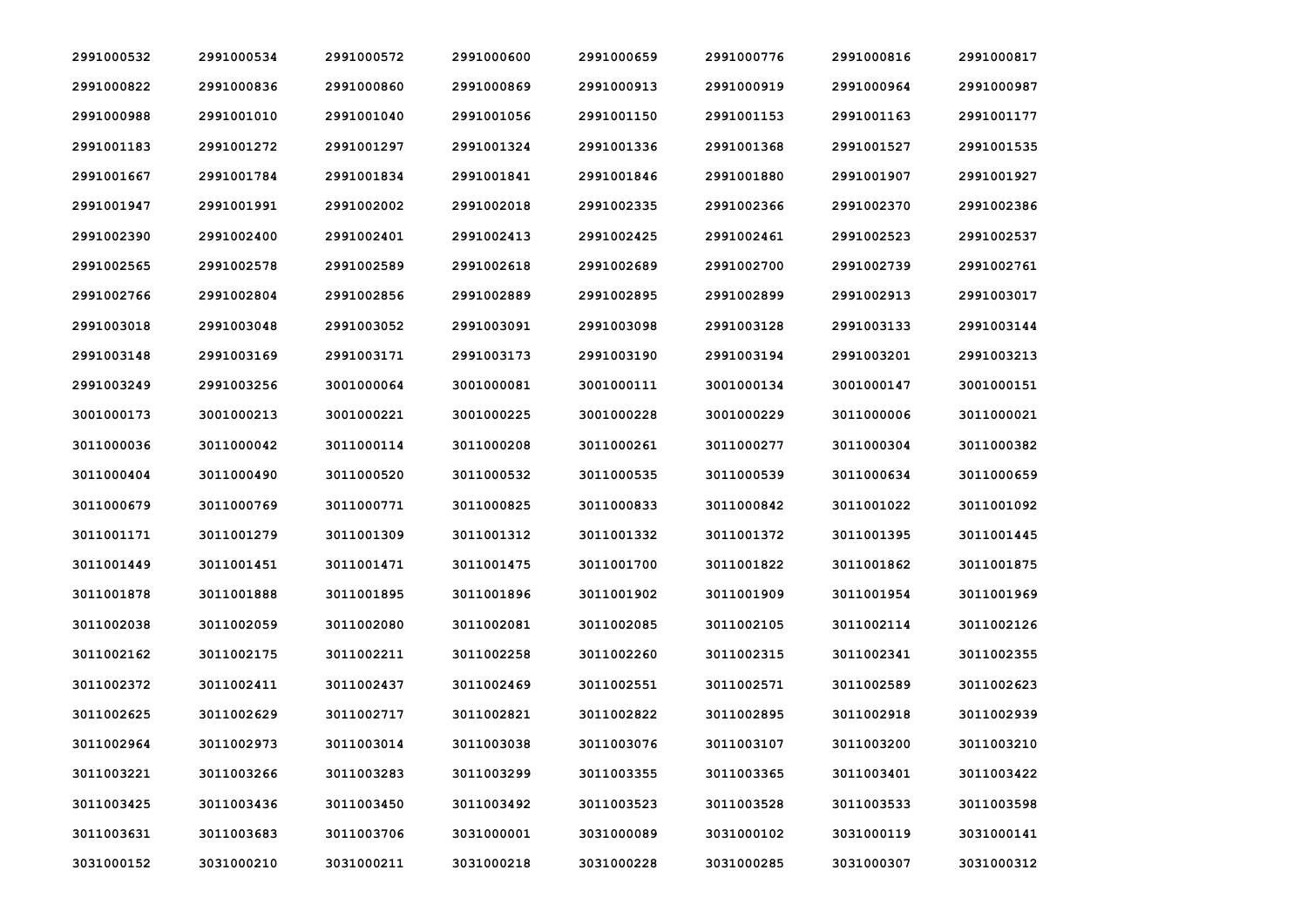| 3031000319 | 3031000325 | 3031000337 | 3031000366 | 3031000397 | 3031000410 | 3031000432 | 3031000467 |
|------------|------------|------------|------------|------------|------------|------------|------------|
| 3031000477 | 3031000506 | 3031000531 | 3031000533 | 3031000537 | 3031000540 | 3031000558 | 3031000577 |
| 3031000603 | 3031000633 | 3031000641 | 3031000718 | 3031000775 | 3031000781 | 3031000809 | 3031000814 |
| 3031000817 | 3031000847 | 3031000853 | 3031000858 | 3031000860 | 3031000870 | 3031000876 | 3031000892 |
| 3031000903 | 3031000919 | 3031000941 | 3031000943 | 3031000944 | 3031000970 | 3031000980 | 3031000982 |
| 3031000998 | 3031001014 | 3031001052 | 3031001058 | 3031001061 | 3031001097 | 3031001099 | 3031001122 |
| 3031001125 | 3031001133 | 3031001139 | 3031001153 | 3031001187 | 3031001216 | 3031001236 | 3031001284 |
| 3031001290 | 3031001291 | 3031001292 | 3031001294 | 3031001365 | 3031001385 | 3031001391 | 3031001395 |
| 3031001404 | 3031001412 | 3031001441 | 3031001463 | 3031001480 | 3031001481 | 3031001487 | 3031001520 |
| 3031001560 | 3031001579 | 3031001586 | 3031001602 | 3031001603 | 3031001651 | 3031001661 | 3031001679 |
| 3031001681 | 3031001687 | 3031001689 | 3031001700 | 3031001721 | 3031001742 | 3031001746 | 3031001765 |
| 3031001792 | 3031001816 | 3031001823 | 3031001835 | 3031001837 | 3031001840 | 3031001893 | 3031001928 |
| 3031001949 | 3031001961 | 3031001980 | 3031001981 | 3031001992 | 3031002003 | 3031002026 | 3031002092 |
| 3041000002 | 3041000062 | 3041000101 | 3041000162 | 3041000225 | 3041000294 | 3041000304 | 3041000347 |
| 3041000360 | 3041000392 | 3041000406 | 3041000455 | 3041000465 | 3041000497 | 3041000546 | 3041000612 |
| 3041000617 | 3041000641 | 3041000664 | 3041000717 | 3041000747 | 3041000823 | 3041000848 | 3041000918 |
| 3041000926 | 3041000951 | 3041000972 | 3041001001 | 3041001043 | 3041001103 | 3041001114 | 3041001180 |
| 3041001206 | 3041001214 | 3041001224 | 3041001294 | 3041001393 | 3041001396 | 3041001406 | 3041001441 |
| 3041001489 | 3041001528 | 3041001594 | 3051000002 | 3051000019 | 3051000041 | 3051000118 | 3051000131 |
| 3051000136 | 3051000150 | 3051000178 | 3051000240 | 3051000261 | 3051000285 | 3051000294 | 3051000336 |
| 3051000338 | 3051000401 | 3051000436 | 3051000440 | 3051000475 | 3051000502 | 3051000539 | 3051000544 |
| 3051000545 | 3051000547 | 3051000592 | 3051000648 | 3051000712 | 3051000762 | 3051000765 | 3051000778 |
| 3051000781 | 3051000789 | 3051000795 | 3051000796 | 3051000798 | 3051000838 | 3051000874 | 3051000903 |
| 3051000938 | 3051000940 | 3051000953 | 3051000997 | 3051000998 | 3051001020 | 3051001033 | 3051001035 |
| 3051001055 | 3051001059 | 3051001203 | 3051001217 | 3051001310 | 3051001331 | 3051001337 | 3051001341 |
| 3051001361 | 3051001370 | 3051001410 | 3051001425 | 3051001473 | 3051001513 | 3051001526 | 3051001533 |
| 3051001543 | 3061000001 | 3061000044 | 3061000051 | 3061000091 | 3061000094 | 3061000123 | 3061000128 |
| 3061000152 | 3061000233 | 3061000259 | 3061000264 | 3061000277 | 3061000278 | 3061000284 | 3061000288 |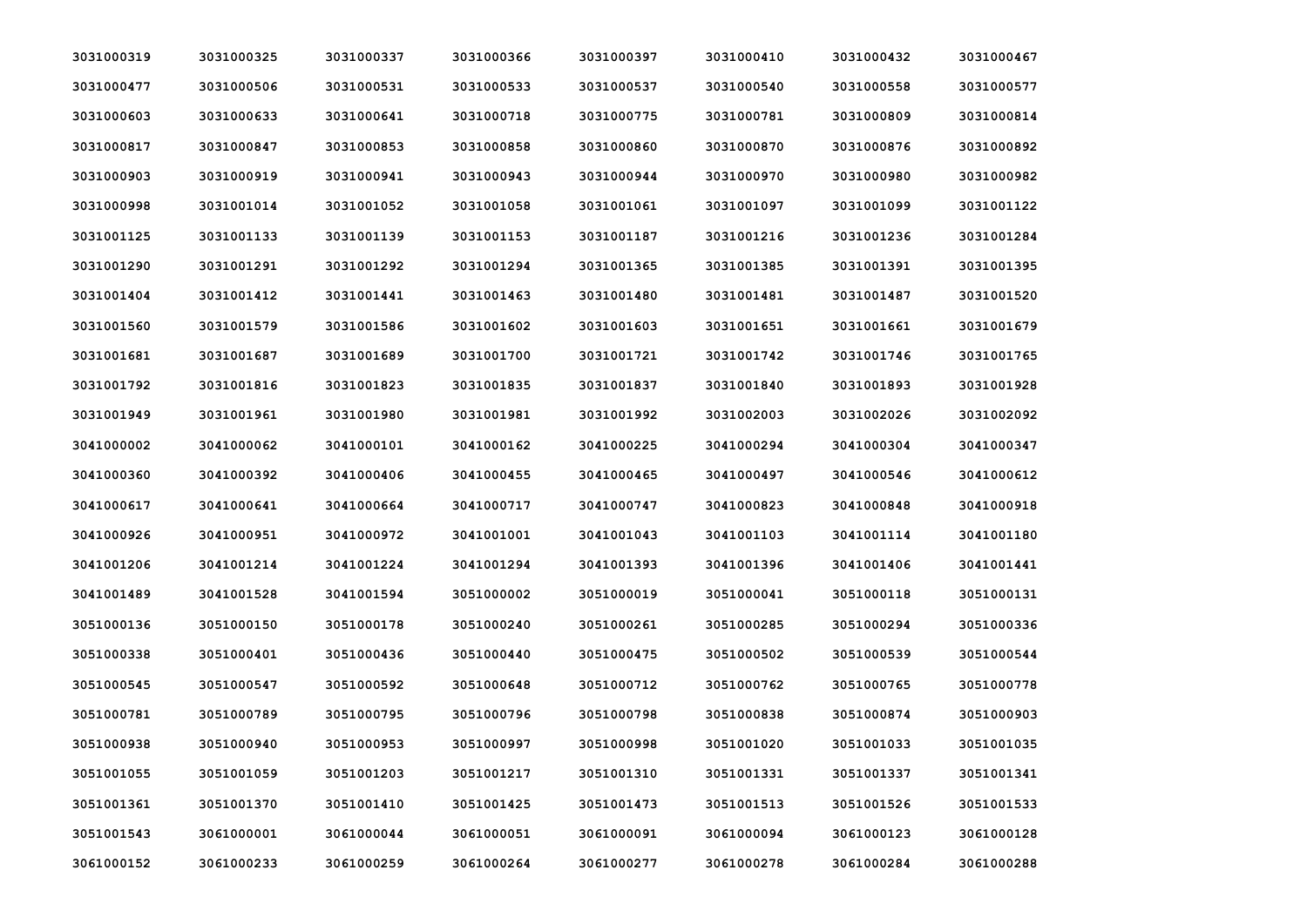| 3061000303 | 3061000307 | 3061000320 | 3061000347 | 3061000363 | 3061000373 | 3061000375 | 3061000377 |
|------------|------------|------------|------------|------------|------------|------------|------------|
| 3061000393 | 3061000415 | 3061000429 | 3061000430 | 3061000438 | 3061000439 | 3061000453 | 3061000456 |
| 3061000495 | 3061000501 | 3061000533 | 3061000580 | 3061000583 | 3061000687 | 3061000695 | 3061000698 |
| 3061000700 | 3061000705 | 3061000711 | 3061000715 | 3061000722 | 3061000741 | 3061000780 | 3061000789 |
| 3061000854 | 3061000939 | 3061000945 | 3061000965 | 3061000977 | 3061000978 | 3061000991 | 3061001006 |
| 3061001017 | 3061001018 | 3061001111 | 3061001153 | 3061001166 | 3061001216 | 3061001229 | 3061001256 |
| 3061001269 | 3061001356 | 3061001428 | 3061001430 | 3061001437 | 3061001568 | 3061001629 | 3061001642 |
| 3061001689 | 3061001732 | 3061001734 | 3061001738 | 3061001744 | 3061001746 | 3061001759 | 3061001826 |
| 3061001909 | 3061001983 | 3061002013 | 3061002034 | 3061002047 | 3061002070 | 3061002121 | 3061002139 |
| 3061002167 | 3061002199 | 3061002204 | 3061002219 | 3061002251 | 3061002276 | 3071000013 | 3071000018 |
| 3071000039 | 3071000075 | 3071000083 | 3071000149 | 3071000162 | 3071000168 | 3071000216 | 3071000245 |
| 3071000283 | 3071000293 | 3071000339 | 3071000368 | 3071000369 | 3071000389 | 3071000392 | 3071000417 |
| 3071000420 | 3071000432 | 3071000440 | 3071000445 | 3071000510 | 3071000525 | 3071000552 | 3071000591 |
| 3071000661 | 3071000714 | 3071000715 | 3071000737 | 3071000851 | 3071000959 | 3071000964 | 3071000968 |
| 3071001016 | 3071001058 | 3071001069 | 3071001093 | 3071001095 | 3071001166 | 3071001169 | 3071001176 |
| 3071001266 | 3071001305 | 3071001309 | 3071001312 | 3071001324 | 3071001348 | 3071001384 | 3071001388 |
| 3071001407 | 3071001419 | 3071001427 | 3071001447 | 3071001461 | 3071001462 | 3071001482 | 3071001483 |
| 3071001494 | 3071001495 | 3071001496 | 3071001510 | 3071001536 | 3071001539 | 3071001542 | 3071001544 |
| 3071001571 | 3071001599 | 3071001602 | 3071001626 | 3071001631 | 3071001636 | 3071001657 | 3071001658 |
| 3071001726 | 3071001769 | 3071001781 | 3071001893 | 3071001897 | 3071001900 | 3071001957 | 3071001997 |
| 3071002005 | 3071002032 | 3071002120 | 3071002129 | 3071002136 | 3071002229 | 3071002230 | 3071002298 |
| 3071002330 | 3071002370 | 3071002422 | 3071002428 | 3071002439 | 3071002450 | 3071002455 | 3071002470 |
| 3071002482 | 3071002489 | 3071002546 | 3071002561 | 3071002562 | 3071002587 | 3071002657 | 3071002686 |
| 3071002697 | 3071002716 | 3071002717 | 3071002748 | 3071002840 | 3071002848 | 3071002853 | 3071002961 |
| 3071002992 | 3071003072 | 3071003095 | 3071003159 | 3071003192 | 3071003195 | 3071003201 | 3071003203 |
| 3071003211 | 3071003212 | 3071003215 | 3071003238 | 3071003246 | 3071003255 | 3071003261 | 3071003320 |
| 3071003332 | 3071003347 | 3071003387 | 3071003428 | 3071003432 | 3071003434 | 3071003446 | 3071003448 |
| 3071003455 | 3071003476 | 3071003490 | 3071003523 | 3071003549 | 3071003578 | 3071003591 | 3071003616 |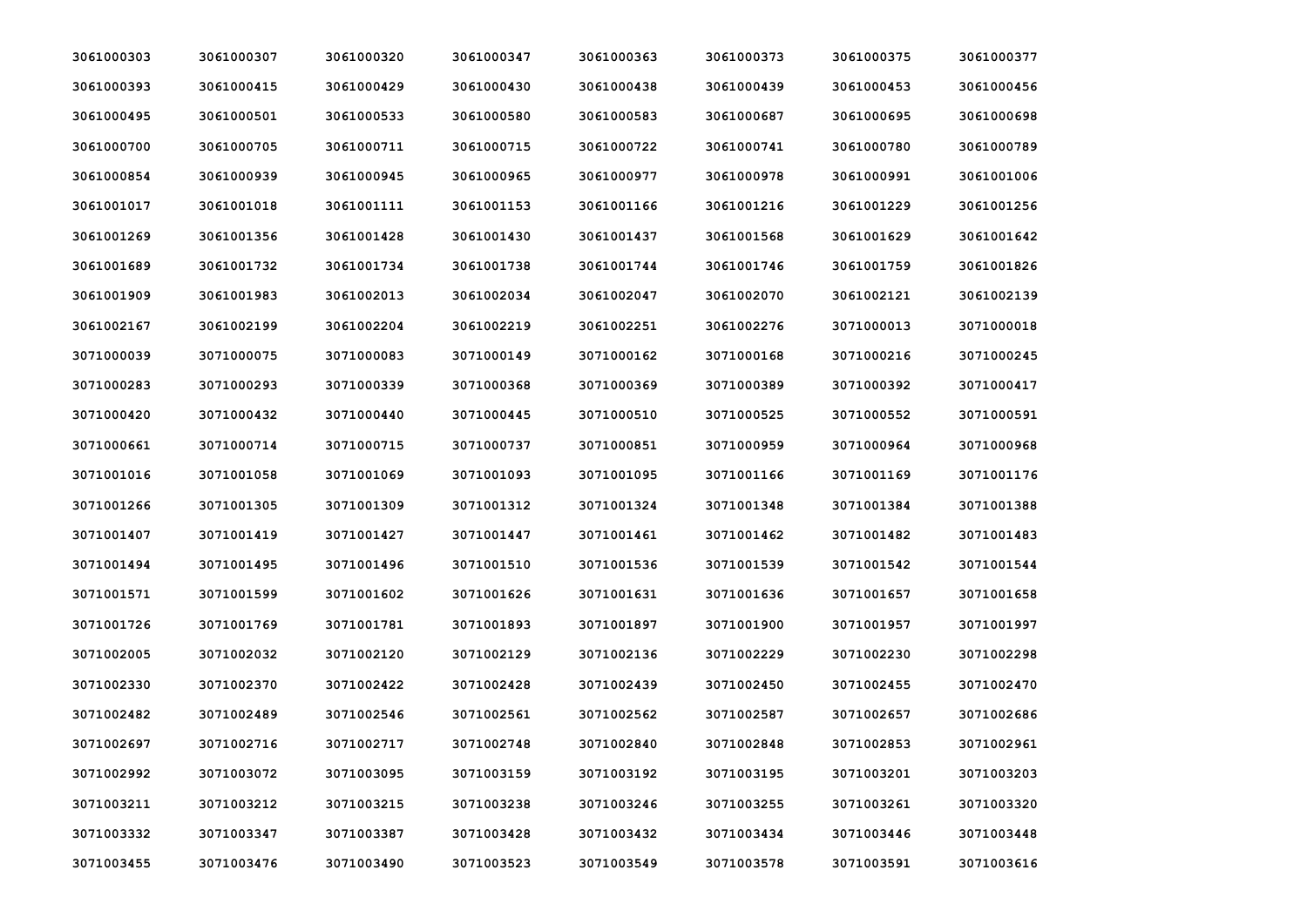| 3071003618 | 3071003641 | 3071003659 | 3081000006 | 3081000007 | 3081000010 | 3081000025 | 3081000110 |
|------------|------------|------------|------------|------------|------------|------------|------------|
| 3081000111 | 3081000134 | 3081000142 | 3081000148 | 3081000217 | 3081000232 | 3081000240 | 3081000251 |
| 3081000255 | 3081000262 | 3081000281 | 3081000305 | 3081000339 | 3081000359 | 3081000372 | 3081000409 |
| 3081000410 | 3081000462 | 3081000489 | 3081000561 | 3081000563 | 3081000578 | 3081000609 | 3081000628 |
| 3081000661 | 3081000688 | 3081000739 | 3081000804 | 3081000820 | 3081000879 | 3081000884 | 3081000905 |
| 3081000913 | 3081001008 | 3081001075 | 3081001116 | 3081001132 | 3081001151 | 3081001154 | 3081001204 |
| 3081001277 | 3081001330 | 3081001349 | 3081001360 | 3081001370 | 3081001393 | 3081001431 | 3081001443 |
| 3081001471 | 3081001486 | 3081001519 | 3081001520 | 3081001532 | 3081001605 | 3081001610 | 3081001614 |
| 3081001618 | 3081001620 | 3081001625 | 3081001643 | 3081001656 | 3081001684 | 3081001692 | 3081001731 |
| 3081001764 | 3081001776 | 3081001785 | 3081001788 | 3081001792 | 3081001800 | 3081001826 | 3081001837 |
| 3081001843 | 3081001846 | 3081001889 | 3081002031 | 3081002061 | 3081002091 | 3081002163 | 3081002164 |
| 3081002175 | 3081002232 | 3081002233 | 3081002250 | 3081002284 | 3081002286 | 3081002292 | 3081002296 |
| 3081002320 | 3081002325 | 3081002352 | 3081002392 | 3081002401 | 3081002439 | 3081002486 | 3081002598 |
| 3081002623 | 3081002677 | 3081002695 | 3081002743 | 3081002746 | 3081002780 | 3081002832 | 3081002841 |
| 3081002843 | 3081002856 | 3081002859 | 3081002868 | 3081002878 | 3081002905 | 3081002938 | 3081003023 |
| 3081003049 | 3081003050 | 3081003068 | 3081003072 | 3081003085 | 3081003097 | 3081003105 | 3081003149 |
| 3081003194 | 3081003213 | 3081003236 | 3081003285 | 3081003358 | 3081003399 | 3081003483 | 3081003490 |
| 3081003523 | 3081003555 | 3081003565 | 3081003582 | 3081003605 | 3081003617 | 3081003624 | 3081003664 |
| 3081003686 | 3081003719 | 3081003720 | 3081003729 | 3081003738 | 3081003757 | 3081003762 | 3081003785 |
| 3081003786 | 3081003822 | 3081003834 | 3081003852 | 3081003861 | 3081003876 | 3081003884 | 3081003889 |
| 3081003895 | 3081003918 | 3081003965 | 3081003975 | 3081003983 | 3081004000 | 3081004043 | 3081004049 |
| 3081004076 | 3081004132 | 3081004162 | 3081004173 | 3081004176 | 3081004178 | 3081004186 | 3081004187 |
| 3081004207 | 3081004227 | 3081004236 | 3081004237 | 3081004238 | 3081004243 | 3081004244 | 3081004245 |
| 3081004247 | 3081004258 | 3081004263 | 3081004273 | 3081004289 | 3081004300 | 3081004312 | 3081004313 |
| 3081004317 | 3081004327 | 3081004328 | 3081004357 | 3081004381 | 3081004396 | 3081004408 | 3081004420 |
| 3081004423 | 3081004445 | 3081004466 | 3081004476 | 3081004488 | 3081004524 | 3081004532 | 3081004533 |
| 3081004559 | 3081004574 | 3081004580 | 3081004590 | 3081004621 | 3081004649 | 3081004664 | 3081004667 |
| 3081004677 | 3081004690 | 3081004696 | 3081004749 | 3081004762 | 3081004786 | 3081004788 | 3081004796 |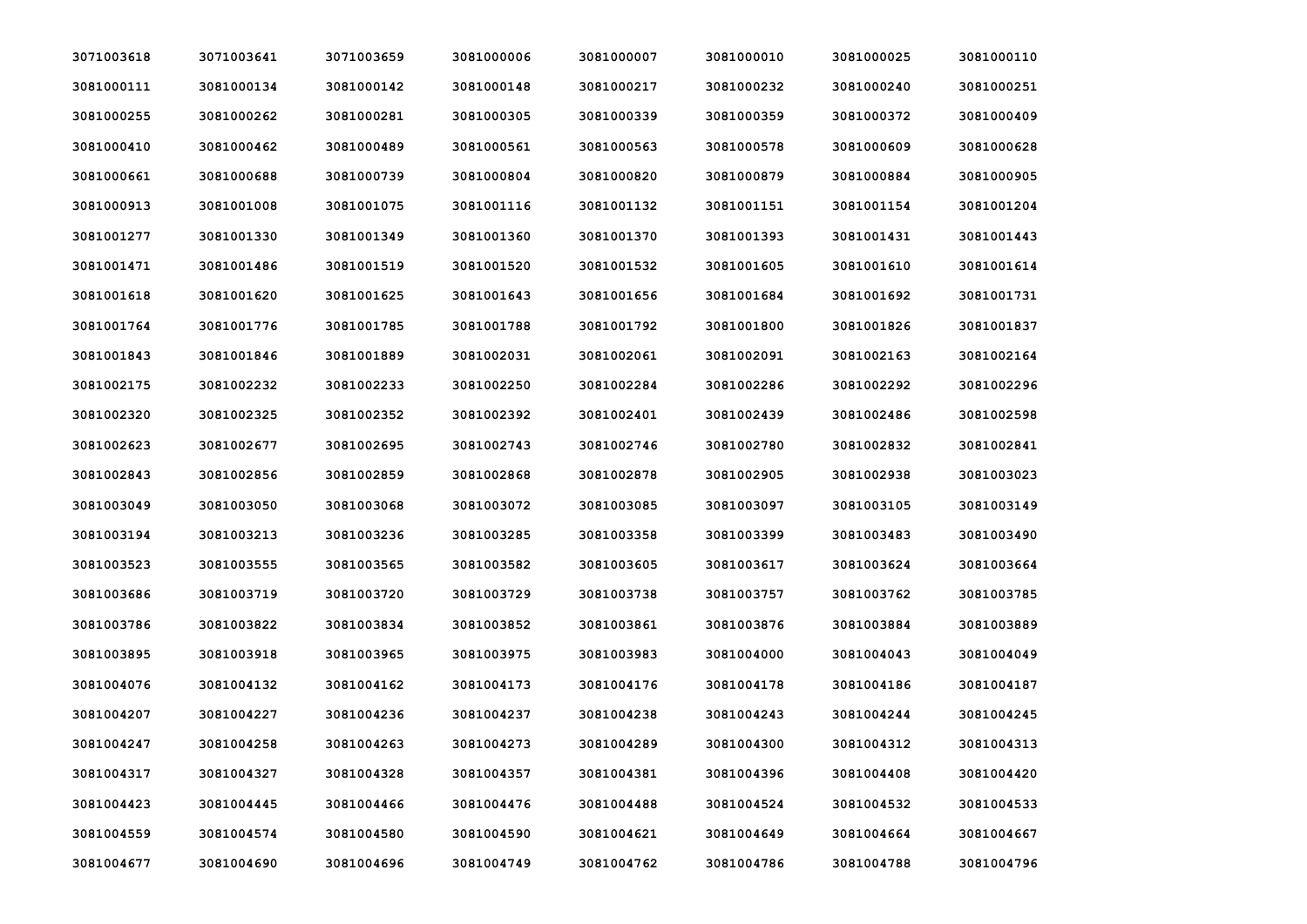| 3081004797 | 3081004827 | 3081004850 | 3081004860 | 3081004871 | 3081004906 | 3081004910 | 3081004933 |
|------------|------------|------------|------------|------------|------------|------------|------------|
| 3081004971 | 3081004981 | 3081004995 | 3081005018 | 3081005026 | 3081005027 | 3081005050 | 3081005052 |
| 3081005085 | 3081005146 | 3081005157 | 3081005165 | 3081005295 | 3081005300 | 3081005305 | 3081005323 |
| 3081005352 | 3081005353 | 3081005529 | 3081005600 | 3081005612 | 3081005731 | 3081005732 | 3081005762 |
| 3081005834 | 3081005905 | 3081005959 | 3081005961 | 3081005977 | 3081005981 | 3081006093 | 3081006116 |
| 3081006124 | 3081006129 | 3081006156 | 3081006185 | 3081006191 | 3081006211 | 3081006213 | 3081006300 |
| 3081006364 | 3081006374 | 3081006423 | 3081006426 | 3081006441 | 3081006448 | 3081006454 | 3081006499 |
| 3081006513 | 3081006542 | 3081006547 | 3081006562 | 3081006573 | 3081006580 | 3081006623 | 3081006637 |
| 3081006639 | 3081006642 | 3081006650 | 3081006654 | 3081006666 | 3081006681 | 3081006684 | 3081006723 |
| 3081006743 | 3081006746 | 3081006773 | 3081006781 | 3081006795 | 3081006801 | 3081006809 | 3081006818 |
| 3081006844 | 3081006851 | 3081006896 | 3081006927 | 3081006930 | 3081006965 | 3081007002 | 3081007004 |
| 3081007016 | 3081007018 | 3081007130 | 3081007167 | 3081007195 | 3081007227 | 3081007262 | 3081007313 |
| 3081007327 | 3081007339 | 3081007399 | 3081007402 | 3081007406 | 3081007423 | 3081007424 | 3081007428 |
| 3081007455 | 3081007465 | 3081007512 | 3081007521 | 3081007531 | 3081007551 | 3081007575 | 3081007590 |
| 3081007618 | 3081007656 | 3081007688 | 3081007689 | 3081007716 | 3081007746 | 3081007765 | 3081007770 |
| 3081007774 | 3081007776 | 3081007786 | 3081007795 | 3081007825 | 3081007827 | 3081007861 | 3081007885 |
| 3081007918 | 3081007964 | 3081007987 | 3081008024 | 3081008025 | 3081008034 | 3081008041 | 3081008061 |
| 3081008140 | 3081008213 | 3081008239 | 3081008251 | 3081008283 | 3081008389 | 3081008414 | 3081008464 |
| 3081008483 | 3081008487 | 3081008497 | 3081008513 | 3081008532 | 3081008636 | 3081008670 | 3081008680 |
| 3081008696 | 3081008700 | 3081008722 | 3081008750 | 3081008805 | 3081008806 | 3081008811 | 3081008856 |
| 3081008870 | 3081008899 | 3081008907 | 3081008915 | 3081008950 | 3081008970 | 3081008974 | 3081008984 |
| 3081009023 | 3081009031 | 3081009051 | 3081009108 | 3081009126 | 3081009183 | 3081009214 | 3081009248 |
| 3081009382 | 3081009467 | 3081009554 | 3081009603 | 3081009646 | 3081009659 | 3081009663 | 3081009901 |
| 3081009928 | 3081010040 | 3081010049 | 3081010051 | 3081010097 | 3081010142 | 3081010146 | 3081010162 |
| 3081010179 | 3081010284 | 3081010291 | 3081010354 | 3081010402 | 3081010417 | 3081010446 | 3081010473 |
| 3081010533 | 3081010586 | 3081010595 | 3081010598 | 3081010631 | 3081010658 | 3081010687 | 3081010706 |
| 3081010795 | 3081010856 | 3081010857 | 3081010870 | 3081010889 | 3081010920 | 3081010956 | 3081010982 |
| 3081011003 | 3081011062 | 3081011079 | 3081011148 | 3081011175 | 3081011180 | 3081011194 | 3081011222 |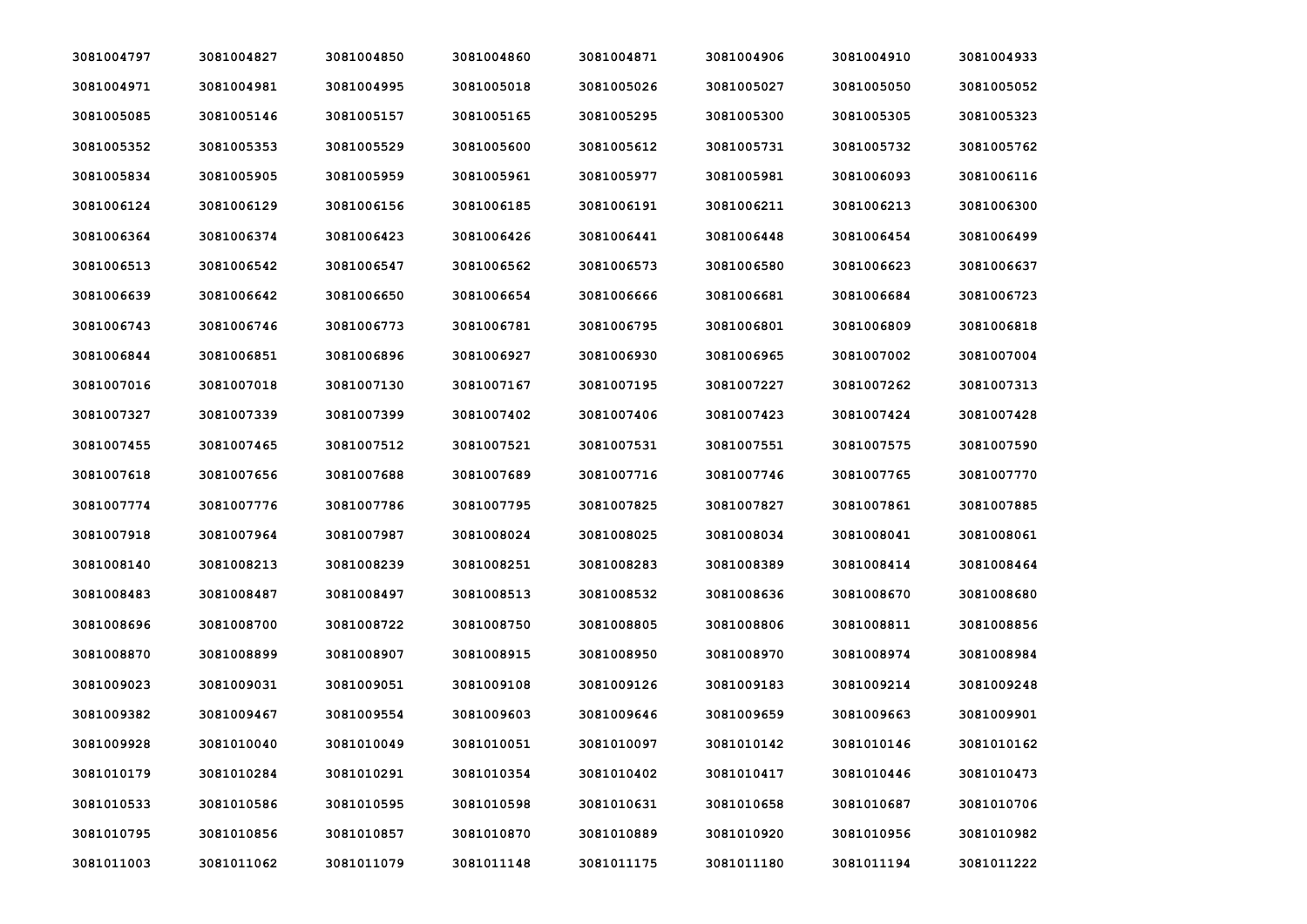| 3081011254 | 3081011289 | 3081011300 | 3081011334 | 3081011344 | 3081011385 | 3081011485 | 3081011519 |
|------------|------------|------------|------------|------------|------------|------------|------------|
| 3081011555 | 3081011565 | 3081011566 | 3081011579 | 3081011645 | 3081011661 | 3081011736 | 3081011797 |
| 3081011807 | 3081011827 | 3081011848 | 3081011875 | 3081011916 | 3081011926 | 3081012020 | 3081012023 |
| 3081012061 | 3081012140 | 3081012150 | 3081012179 | 3081012180 | 3081012197 | 3081012220 | 3081012406 |
| 3081012434 | 3081012457 | 3081012461 | 3081012465 | 3081012496 | 3081012508 | 3081012528 | 3081012534 |
| 3081012607 | 3081012609 | 3081012616 | 3081012641 | 3081012651 | 3081012683 | 3081012684 | 3081012689 |
| 3081012704 | 3081012708 | 3081012709 | 3081012715 | 3081012716 | 3081012719 | 3081012720 | 3081012722 |
| 3081012728 | 3081012735 | 3081012742 | 3081012746 | 3081012755 | 3081012756 | 3081012757 | 3081012778 |
| 3081012785 | 3081012792 | 3081012803 | 3081012805 | 3081012807 | 3081012845 | 3081012860 | 3081012951 |
| 3081012957 | 3081012972 | 3081013004 | 3081013070 | 3081013095 | 3081013114 | 3081013194 | 3081013204 |
| 3081013226 | 3081013242 | 3081013335 | 3081013343 | 3081013350 | 3081013457 | 3081013487 | 3081013497 |
| 3081013516 | 3081013517 | 3081013541 | 3081013573 | 3081013577 | 3081013586 | 3081013595 | 3081013616 |
| 3081013627 | 3081013660 | 3081013704 | 3081013776 | 3081013800 | 3081013849 | 3081013850 | 3081013906 |
| 3081013914 | 3081013919 | 3081013923 | 3081013971 | 3081014005 | 3081014013 | 3081014025 | 3081014033 |
| 3081014041 | 3081014103 | 3081014115 | 3081014133 | 3081014162 | 3081014191 | 3081014203 | 3081014216 |
| 3081014243 | 3081014290 | 3081014323 | 3081014370 | 3081014387 | 3081014468 | 3081014502 | 3081014531 |
| 3081014565 | 3081014611 | 3081014664 | 3081014701 | 3081014740 | 3081014818 | 3081014829 | 3081014849 |
| 3081014869 | 3081014925 | 3081014929 | 3081014930 | 3081014945 | 3081014956 | 3081015023 | 3081015026 |
| 3081015028 | 3081015031 | 3081015035 | 3081015043 | 3081015046 | 3081015056 | 3081015070 | 3081015092 |
| 3081015099 | 3081015105 | 3081015178 | 3081015198 | 3081015229 | 3081015303 | 3081015400 | 3081015481 |
| 3081015482 | 3081015492 | 3081015497 | 3081015531 | 3081015537 | 3081015573 | 3081015594 | 3081015624 |
| 3081015645 | 3081015648 | 3081015687 | 3081015719 | 3081015758 | 3081015774 | 3081015789 | 3081015826 |
| 3081015869 | 3081015888 | 3081015924 | 3081015950 | 3081015963 | 3081015968 | 3081015975 | 3081016083 |
| 3081016094 | 3081016239 | 3081016327 | 3081016352 | 3081016358 | 3081016394 | 3081016433 | 3081016438 |
| 3081016496 | 3081016558 | 3081016560 | 3081016566 | 3081016593 | 3081016610 | 3081016625 | 3081016630 |
| 3081016671 | 3081016726 | 3081016767 | 3081016785 | 3081016827 | 3081016858 | 3091000001 | 3091000019 |
| 3091000161 | 3091000175 | 3091000223 | 3091000225 | 3091000245 | 3091000299 | 3091000327 | 3091000341 |
| 3091000353 | 3091000379 | 3091000396 | 3091000416 | 3091000446 | 3091000488 | 3091000565 | 3091000572 |